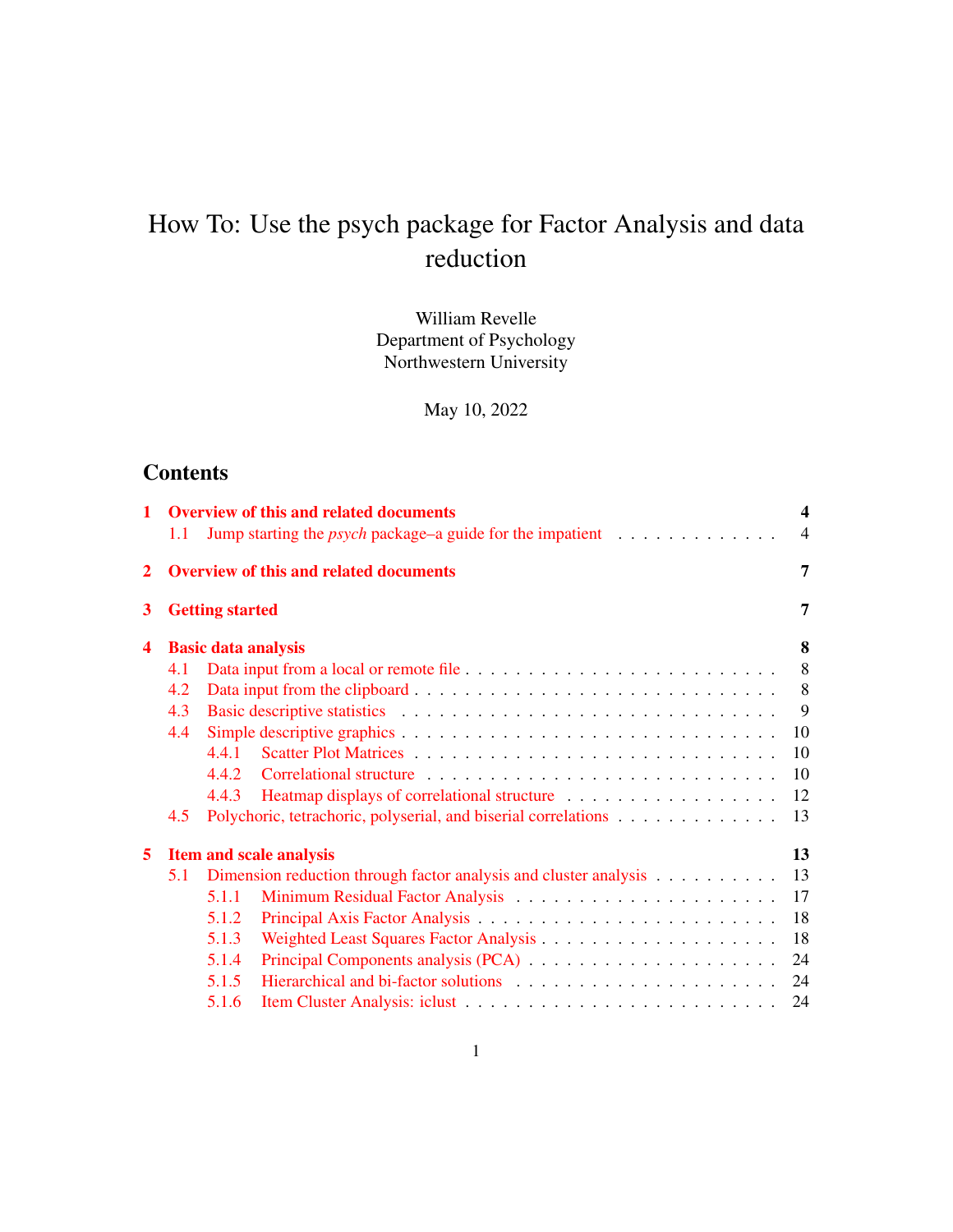|   | 5.2                                     |                                                                                                                                                                                                                                | 35 |  |  |  |  |  |  |
|---|-----------------------------------------|--------------------------------------------------------------------------------------------------------------------------------------------------------------------------------------------------------------------------------|----|--|--|--|--|--|--|
|   | 5.3                                     |                                                                                                                                                                                                                                | 35 |  |  |  |  |  |  |
|   |                                         | 5.3.1                                                                                                                                                                                                                          | 35 |  |  |  |  |  |  |
|   | 5.4                                     |                                                                                                                                                                                                                                | 38 |  |  |  |  |  |  |
|   |                                         | 5.4.1                                                                                                                                                                                                                          | 39 |  |  |  |  |  |  |
|   |                                         | 5.4.2                                                                                                                                                                                                                          | 39 |  |  |  |  |  |  |
|   | 5.5                                     |                                                                                                                                                                                                                                | 42 |  |  |  |  |  |  |
|   | 5.6                                     |                                                                                                                                                                                                                                | 42 |  |  |  |  |  |  |
| 6 |                                         | <b>Classical Test Theory and Reliability</b>                                                                                                                                                                                   | 46 |  |  |  |  |  |  |
|   | 6.1                                     |                                                                                                                                                                                                                                | 47 |  |  |  |  |  |  |
|   | 6.2                                     |                                                                                                                                                                                                                                | 51 |  |  |  |  |  |  |
|   | 6.3                                     |                                                                                                                                                                                                                                | 55 |  |  |  |  |  |  |
|   |                                         | 6.3.1                                                                                                                                                                                                                          | 56 |  |  |  |  |  |  |
|   | 6.4                                     | Reliability and correlations of multiple scales within an inventory $\dots \dots$                                                                                                                                              | 57 |  |  |  |  |  |  |
|   |                                         | 6.4.1                                                                                                                                                                                                                          | 57 |  |  |  |  |  |  |
|   |                                         | 6.4.2                                                                                                                                                                                                                          | 60 |  |  |  |  |  |  |
|   | 6.5                                     |                                                                                                                                                                                                                                | 60 |  |  |  |  |  |  |
|   | 6.6                                     | Item analysis enterpreteration of the contract of the contract of the contract of the contract of the contract of the contract of the contract of the contract of the contract of the contract of the contract of the contract | 63 |  |  |  |  |  |  |
| 7 |                                         | <b>Item Response Theory analysis</b>                                                                                                                                                                                           | 63 |  |  |  |  |  |  |
|   | 7.1                                     |                                                                                                                                                                                                                                | 63 |  |  |  |  |  |  |
|   | 7.2                                     |                                                                                                                                                                                                                                | 69 |  |  |  |  |  |  |
|   | 7.3                                     |                                                                                                                                                                                                                                | 71 |  |  |  |  |  |  |
| 8 |                                         | <b>Multilevel modeling</b>                                                                                                                                                                                                     | 72 |  |  |  |  |  |  |
|   | 8.1                                     | Decomposing data into within and between level correlations using statsBy                                                                                                                                                      | 72 |  |  |  |  |  |  |
|   | 8.2                                     |                                                                                                                                                                                                                                | 74 |  |  |  |  |  |  |
| 9 |                                         | Set Correlation and Multiple Regression from the correlation matrix                                                                                                                                                            | 74 |  |  |  |  |  |  |
|   |                                         | <b>10 Simulation functions</b>                                                                                                                                                                                                 | 77 |  |  |  |  |  |  |
|   |                                         | <b>11 Graphical Displays</b>                                                                                                                                                                                                   | 79 |  |  |  |  |  |  |
|   |                                         |                                                                                                                                                                                                                                |    |  |  |  |  |  |  |
|   | <b>12 Miscellaneous functions</b><br>79 |                                                                                                                                                                                                                                |    |  |  |  |  |  |  |
|   | 13 Data sets                            |                                                                                                                                                                                                                                | 81 |  |  |  |  |  |  |
|   |                                         | 14 Development version and a users guide                                                                                                                                                                                       | 83 |  |  |  |  |  |  |
|   |                                         | <b>15 Psychometric Theory</b>                                                                                                                                                                                                  | 83 |  |  |  |  |  |  |
|   |                                         |                                                                                                                                                                                                                                |    |  |  |  |  |  |  |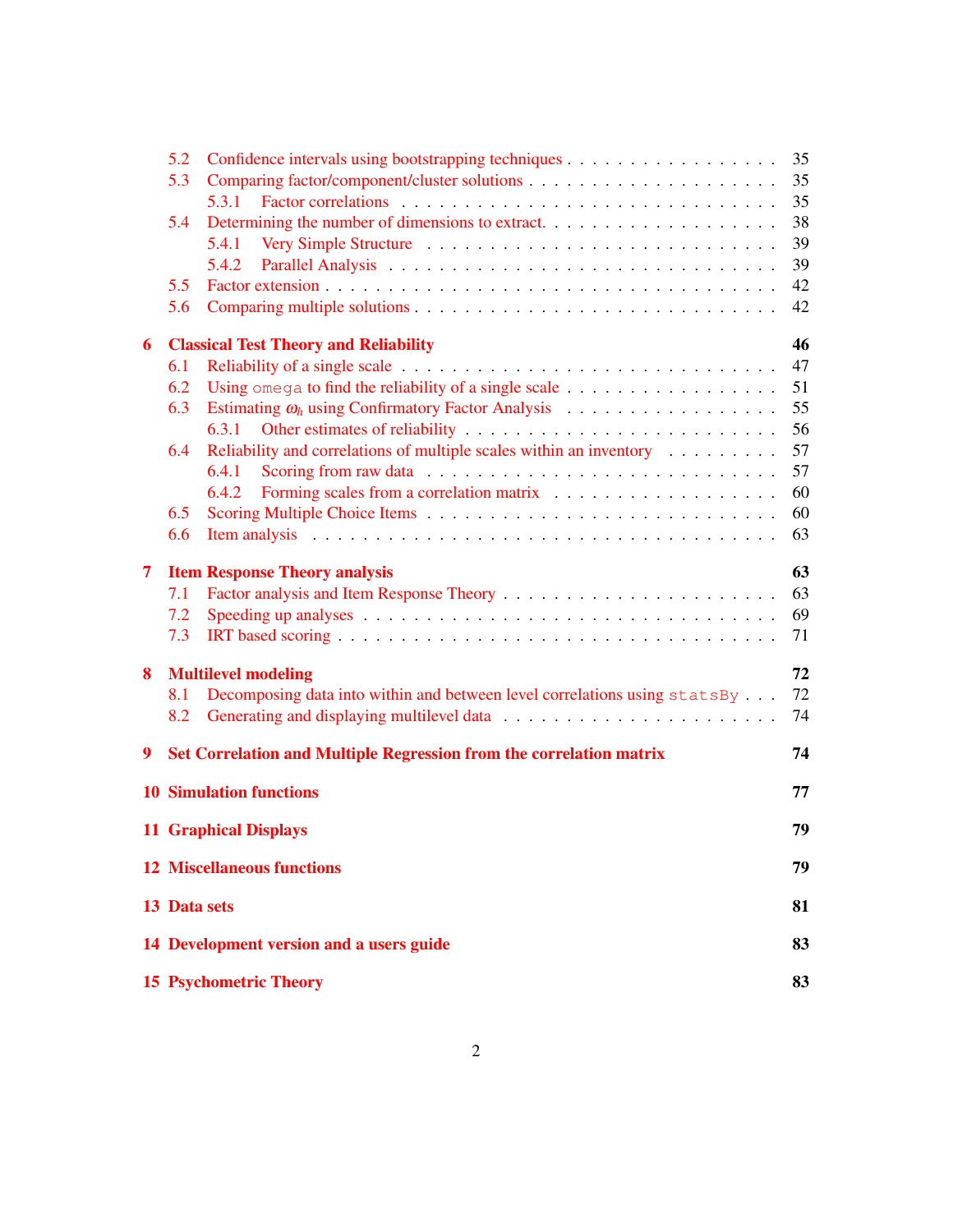# 16 SessionInfo 83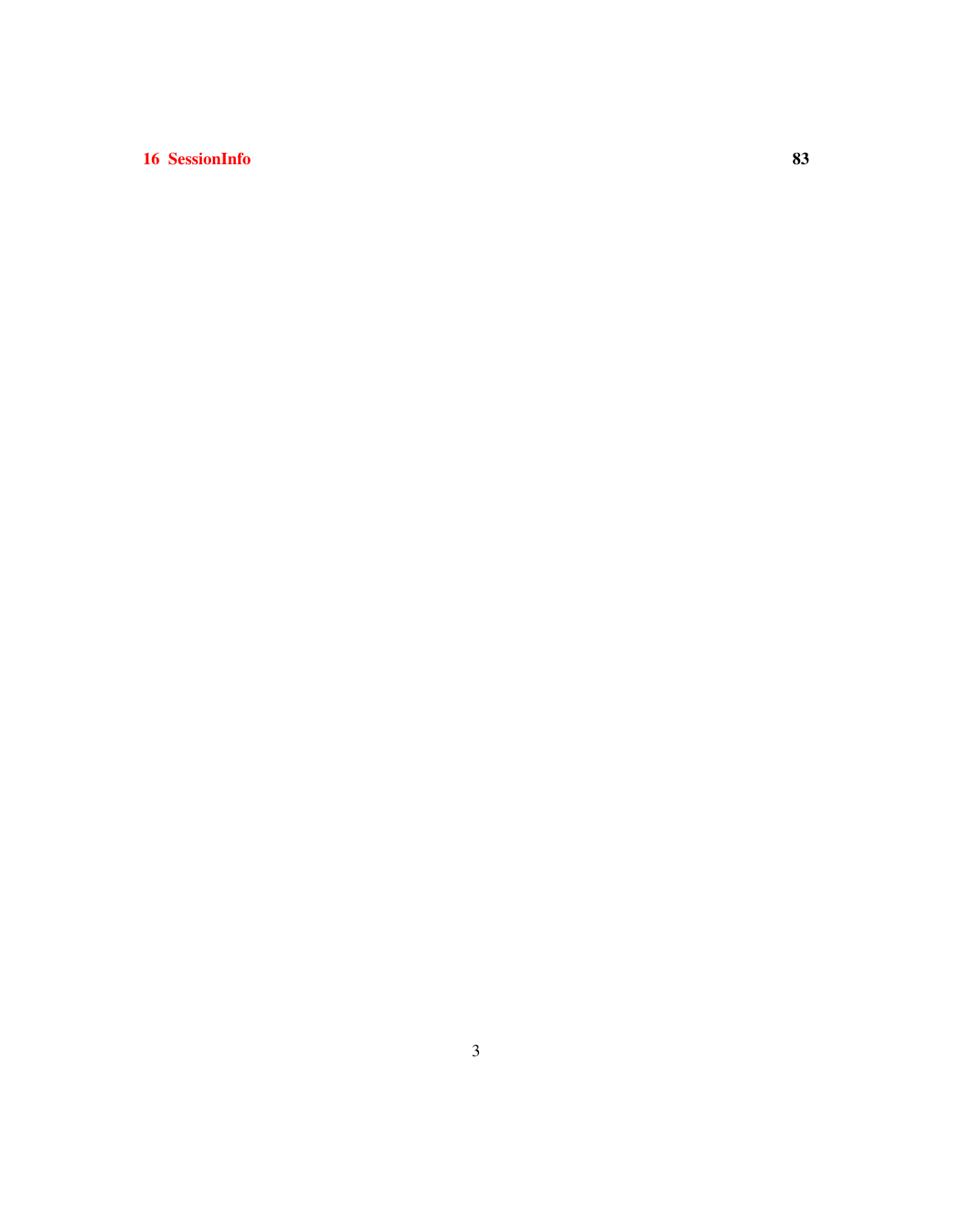# 1 Overview of this and related documents

To do basic and advanced personality and psychological research using R is not as complicated as some think. This is one of a set of "How To" to do various things using R (R Core Team, 2019), particularly using the *psych* (Revelle, 2020) package.

The current list of How To's includes:

- 1. [Installing](http://personality-project.org/r/psych/HowTo/getting_started.pdf) R and some useful packages
- 2. Using R and the *psych* package to find  $omega_h$  $omega_h$  and  $\omega_t$ .
- 3. Using R and the *psych* for [factor analysis](http://personality-project.org/r/psych/HowTo/factor.pdf) and principal components analysis. (This document).
- 4. Using the score.items function to find [scale scores and scale statistics.](http://personality-project.org/r/psych/HowTo/scoring.pdf)
- 5. An [overview](http://personality-project.org/r/psych/overview.pdf) (vignette) of the *psych* package

Several functions are meant to do multiple regressions, either from the raw data or from a variance/covariance matrix, or a correlation matrix. This is discussed in more detail in

6. How to do mediation and moderation analysis using mediate and setCor is discuseded in the [mediation, moderation and regression analysis](https://personality-project.org/r/psych/HowTo/mediation.pdf) tutorial.

### 1.1 Jump starting the *psych* package–a guide for the impatient

You have installed *psych* (section 3) and you want to use it without reading much more. What should you do?

1. Activate the *psych* package:

| .                                         | R code |
|-------------------------------------------|--------|
| library (psych)<br>  library (psychTools) |        |

2. Input your data (section 4.1). Go to your friendly text editor or data manipulation program (e.g., Excel) and copy the data to the clipboard. Include a first line that has the variable labels. Paste it into *psych* using the read.clipboard.tab command:

```
R code
myData <- read.clipboard.tab()
\end{Rnput}
\item Make sure that what you just read is right. Describe it (section~\ref{sect: describe}) and perh
\begin{Rinput}
describe(myData)
headTail(myData)
```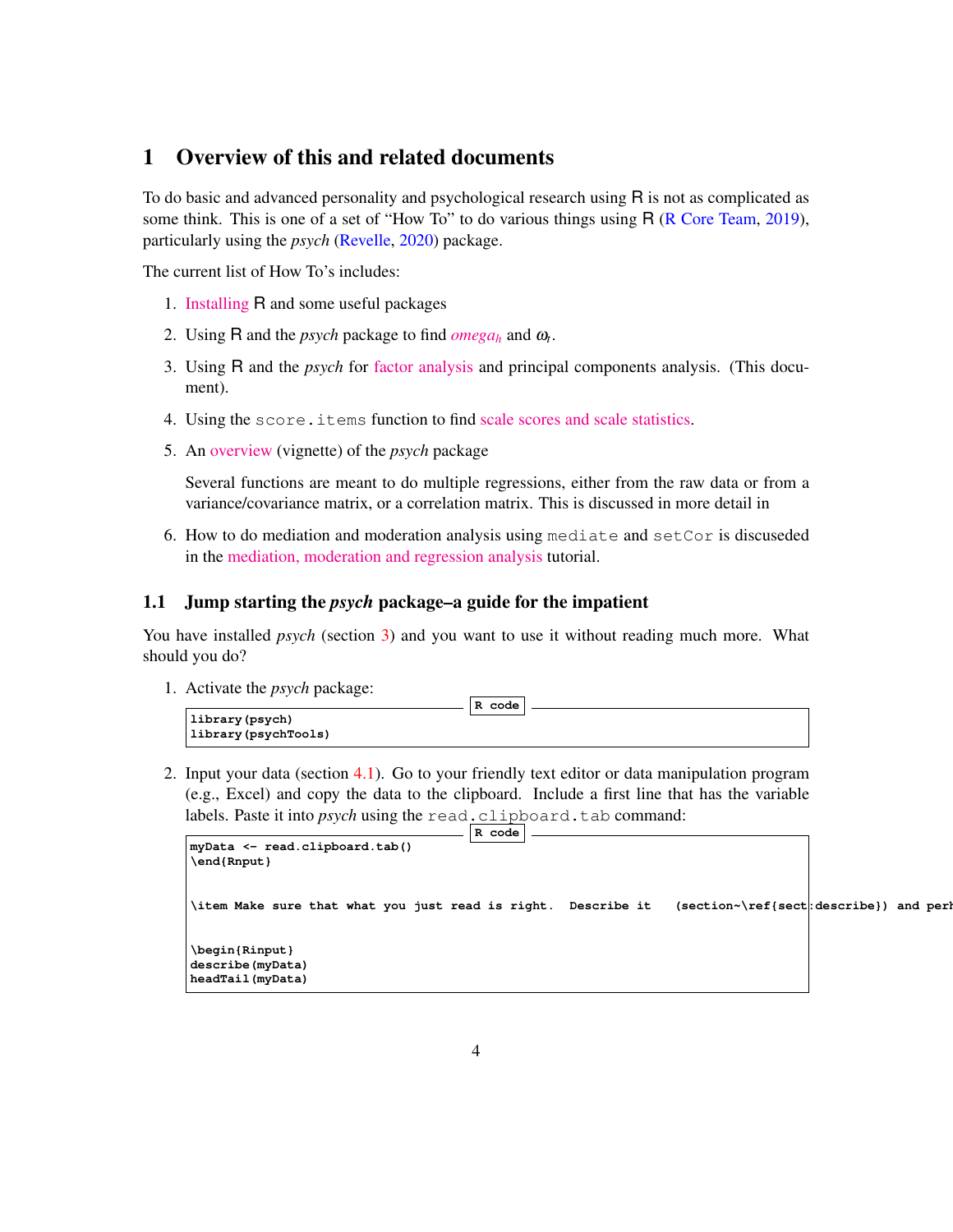3. Look at the patterns in the data. If you have fewer than about 10 variables, look at the SPLOM (Scatter Plot Matrix) of the data using pairs.panels (section 4.4.1).

|                       | code<br>R |  |
|-----------------------|-----------|--|
| pairs.panels (myData) |           |  |

- 4. Find the correlations of all of your data.
	- Descriptively (just the values) (section 4.4.2) **R code lowerCor(myData)** • Graphically (section 4.4.3)
	- **R code corPlot(r)**
- 5. Test for the number of factors in your data using parallel analysis  $(fa,parallel)$ , section 5.4.2) or Very Simple Structure  $(\forall s s, 5.4.1)$ .

|                                        | R code |  |
|----------------------------------------|--------|--|
| fa.parallel (myData)<br>  vss (myData) |        |  |

6. Factor analyze (see section 5.1) the data with a specified number of factors (the default is 1), the default method is minimum residual, the default rotation for more than one factor is oblimin. There are many more possibilities (see sections 5.1.1-5.1.3). Compare the solution to a hierarchical cluster analysis using the ICLUST algorithm (Revelle, 1979) (see section 5.1.6). Also consider a hierarchical factor solution to find coefficient  $\omega$  (see 5.1.5). Yet another option is to do a series of factor analyses in what is known as the "bass akward" procedure (Goldberg, 2006) which considers the correlation between factors at multiple levels of analysis (see ??).



7. Some people like to find coefficient  $\alpha$  as an estimate of reliability. This may be done for a single scale using the alpha function (see  $6.1$ ). Perhaps more useful is the ability to create several scales as unweighted averages of specified items using the scoreIems function (see 6.4) and to find various estimates of internal consistency for these scales, find their intercorrelations, and find scores for all the subjects.

```
R code
alpha(myData) #score all of the items as part of one scale.
\texttt{myKeys} <- make.keys(nvar=20,list(first = c(1,-3,5,-7,8:10),second=c(2,4,-6,11:15,-16)))
my.scores <- scoreItems(myKeys,myData) #form several scales
my.scores #show the highlights of the results
```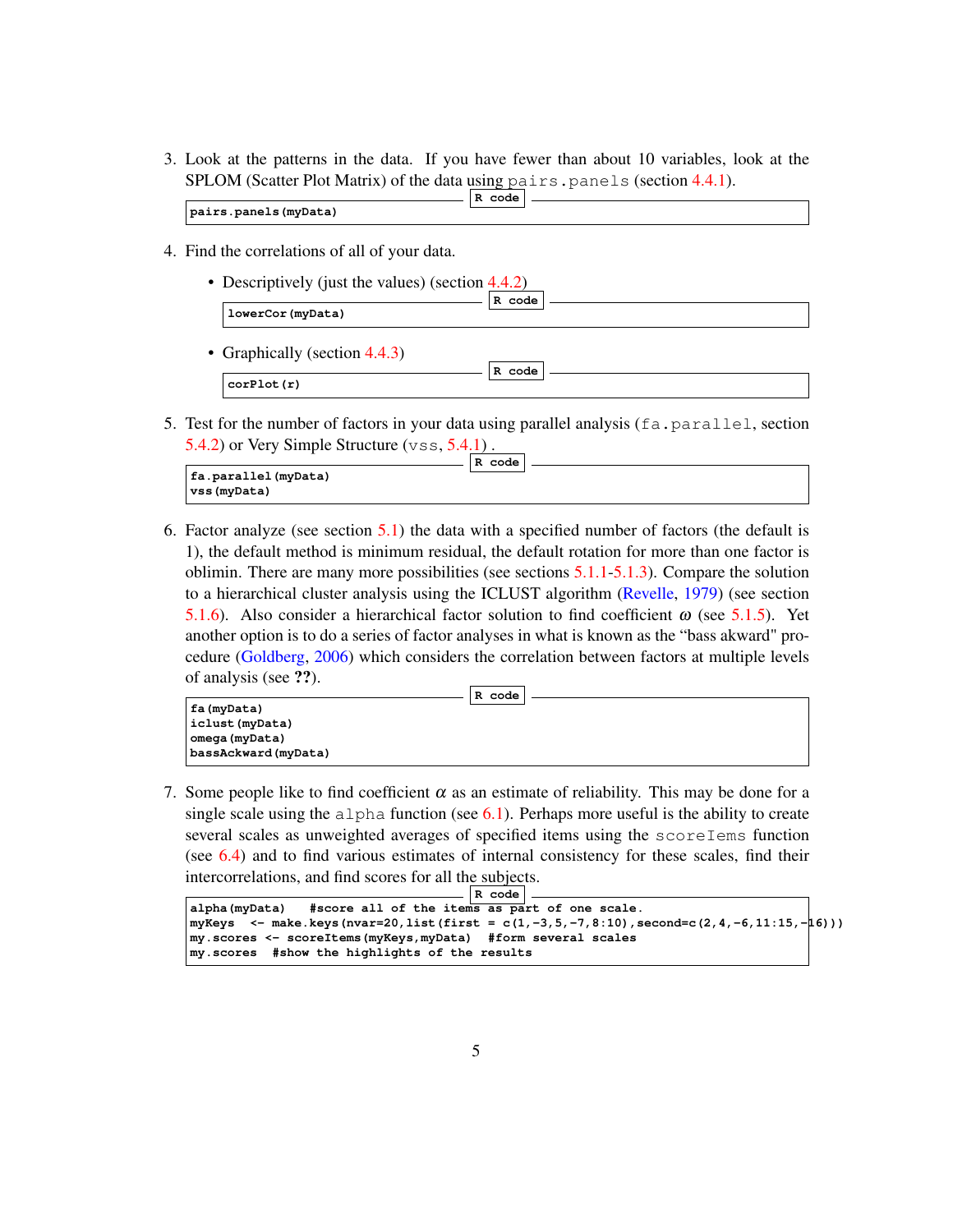At this point you have had a chance to see the highlights of the *psych* package and to do some basic (and advanced) data analysis. You might find reading the entire [overview](http://personality-project.org/r/psych/overview.pdf) vignette helpful to get a broader understanding of what can be done in R using the *psych*. Remember that the help command (?) is available for every function. Try running the examples for each help page.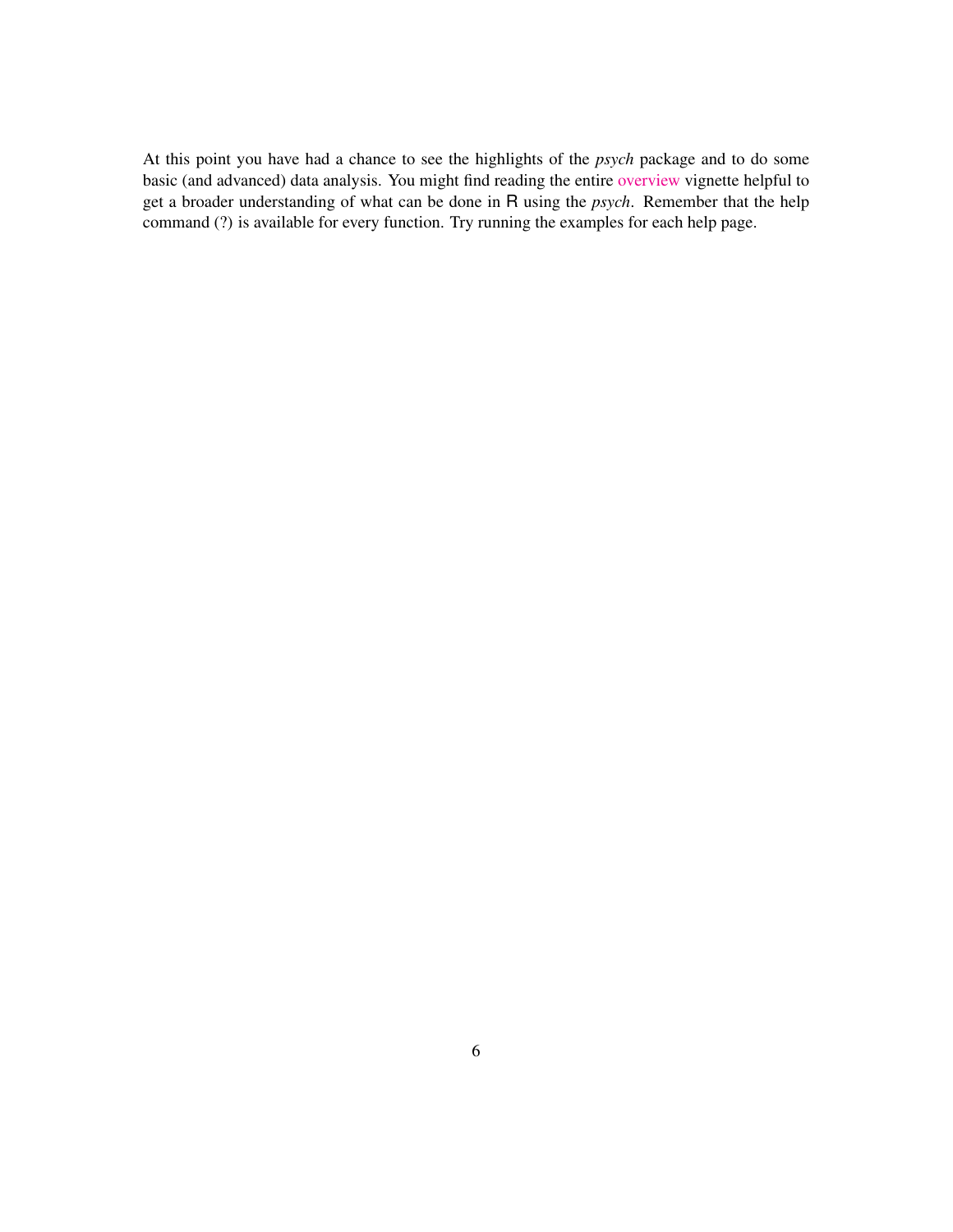# 2 Overview of this and related documents

The *psych* package (Revelle, 2020) has been developed at Northwestern University since 2005 to include functions most useful for personality, psychometric, and psychological research. The package is also meant to supplement a text on psychometric theory (Revelle, prep), a draft of which is available at <http://personality-project.org/r/book/>.

Some of the functions (e.g., read.clipboard, describe, pairs.panels, scatter.hist, error.bars, multi.hist, bi.bars) are useful for basic data entry and descriptive analyses.

Psychometric applications emphasize techniques for dimension reduction including factor analysis, cluster analysis, and principal components analysis. The fa function includes five methods of *factor analysis* (*minimum residual*, *principal axis*, *weighted least squares*, *generalized least squares* and *maximum likelihood* factor analysis). Determining the number of factors or components to extract may be done by using the Very Simple Structure (Revelle and Rocklin, 1979) ( $vss$ ), Minimum Average Partial correlation (Velicer, 1976) (MAP) or parallel analysis (fa.parallel) criteria. Item Response Theory (IRT) models for dichotomous or polytomous items may be found by factoring tetrachoric or polychoric correlation matrices and expressing the resulting parameters in terms of location and discrimination using irt.fa. Bifactor and hierarchical factor structures may be estimated by using Schmid Leiman transformations (Schmid and Leiman, 1957) (schmid) to transform a hierarchical factor structure into a *bifactor* solution (Holzinger and Swineford, 1937). Scale construction can be done using the Item Cluster Analysis (Revelle, 1979) (iclust) function to determine the structure and to calculate reliability coefficients  $\alpha$  (Cronbach, 1951)(alpha, scoreItems, score.multiple.choice),  $\beta$  (Revelle, 1979; Revelle and Zinbarg, 2009) (iclust) and McDonald's  $\omega_h$  and  $\omega_t$  (McDonald, 1999) (omega). Guttman's six estimates of internal consistency reliability (Guttman (1945), as well as additional estimates (Revelle and Zinbarg, 2009) are in the quttman function. The six measures of Intraclass correlation coefficients ( $ICC$ ) discussed by Shrout and Fleiss (1979) are also available.

Graphical displays include Scatter Plot Matrix (SPLOM) plots using pairs.panels, correlation "heat maps" (cor.plot) factor, cluster, and structural diagrams using fa.diagram, iclust.diagram, structure.diagram, as well as item response characteristics and item and test information characteristic curves plot.irt and plot.poly.

# 3 Getting started

Some of the functions described in this overview require other packages. Particularly useful for rotating the results of factor analyses (from e.g., fa or principal) or hierarchical factor models using omega or schmid, is the *GPArotation* package. These and other useful packages may be installed by first installing and then using the task views (*ctv*) package to install the "Psychometrics" task view, but doing it this way is not necessary.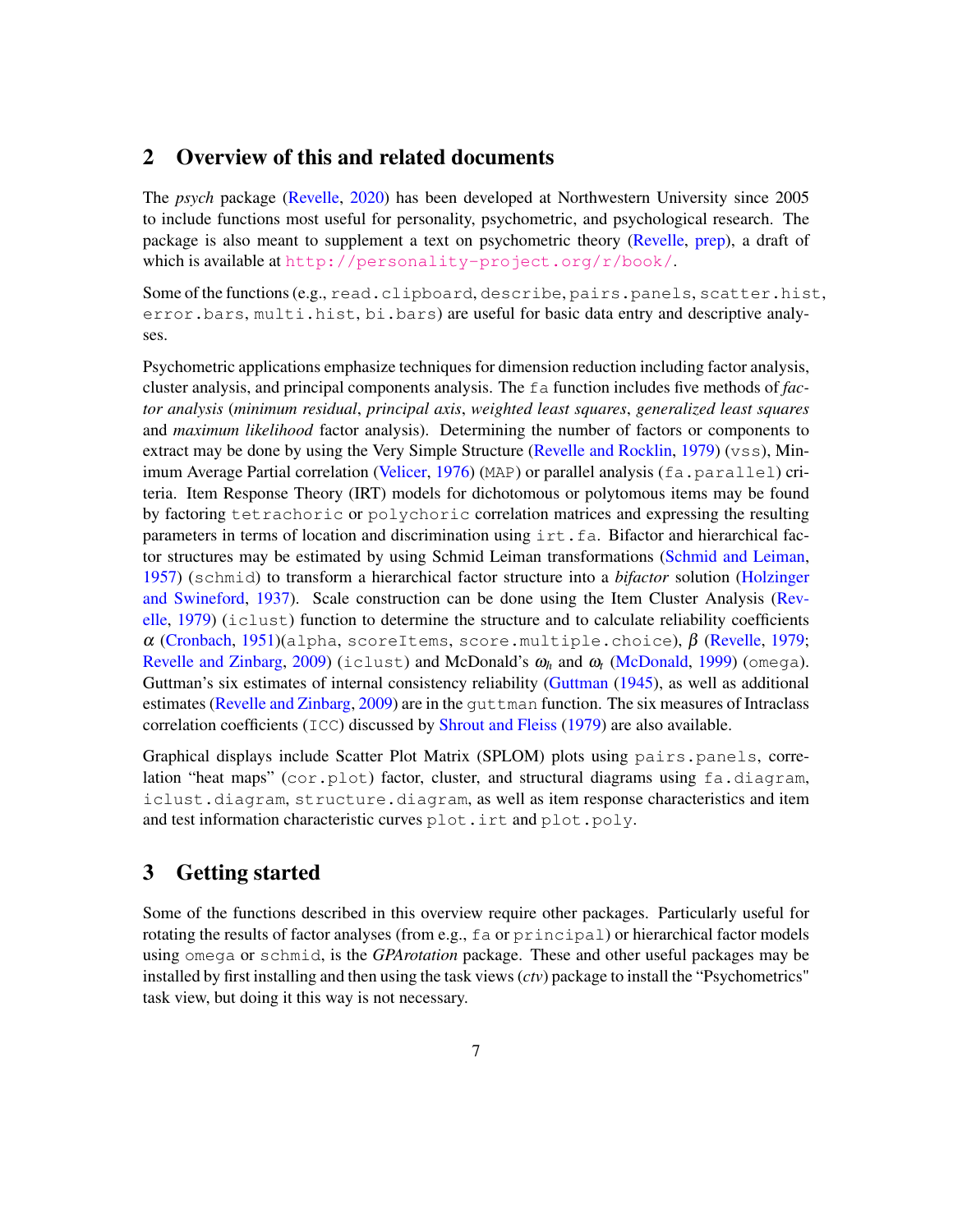# 4 Basic data analysis

A number of *psych* functions facilitate the entry of data and finding basic descriptive statistics.

Remember, to run any of the *psych* functions, it is necessary to make the package active by using the library command: **R code**

|                      | R code |  |
|----------------------|--------|--|
| library (psych)      |        |  |
| library (psychTools) |        |  |

The other packages, once installed, will be called automatically by *psych*.

It is possible to automatically load *psych* and other functions by creating and then saving a ".First" function: e.g.,

|  |                                                        | R code |  |
|--|--------------------------------------------------------|--------|--|
|  | . First $\leftarrow$ function $(x)$ {library (psych) } |        |  |

### 4.1 Data input from a local or remote file

Find and read standard files using read.file. This will open a search window for your operating system which you can use to find the file. If the file has a suffix of .text, .txt, .TXT, .csv, ,dat, .data, .sav, .xpt, .XPT, .r, .R, .rds, .Rds, .rda, .Rda, .rdata, Rdata, or .RData, then the file will be opened and the data will be read in (or loaded in the case of Rda files)

*myData <- read.file() # find the appropriate file using your normal operating system*

Alternatively, if you have a file name for a remote file, you can read it using read.file as well.

*myData <- read.file(fn) # where file name is the the remote address of the file*

# 4.2 Data input from the clipboard

There are of course many ways to enter data into R. Reading from a local file using read. file is perhaps the most preferred. However, many users will enter their data in a text editor or spreadsheet program and then want to copy and paste into R. This may be done by using  $read$ ,  $table$ and specifying the input file as "clipboard" (PCs) or "pipe(pbpaste)" (Macs). Alternatively, the read.clipboard set of functions are perhaps more user friendly:

**read.clipboard** is the base function for reading data from the clipboard.

**read.clipboard.csv** for reading text that is comma delimited.

**read.clipboard.tab** for reading text that is tab delimited (e.g., copied directly from an Excel file).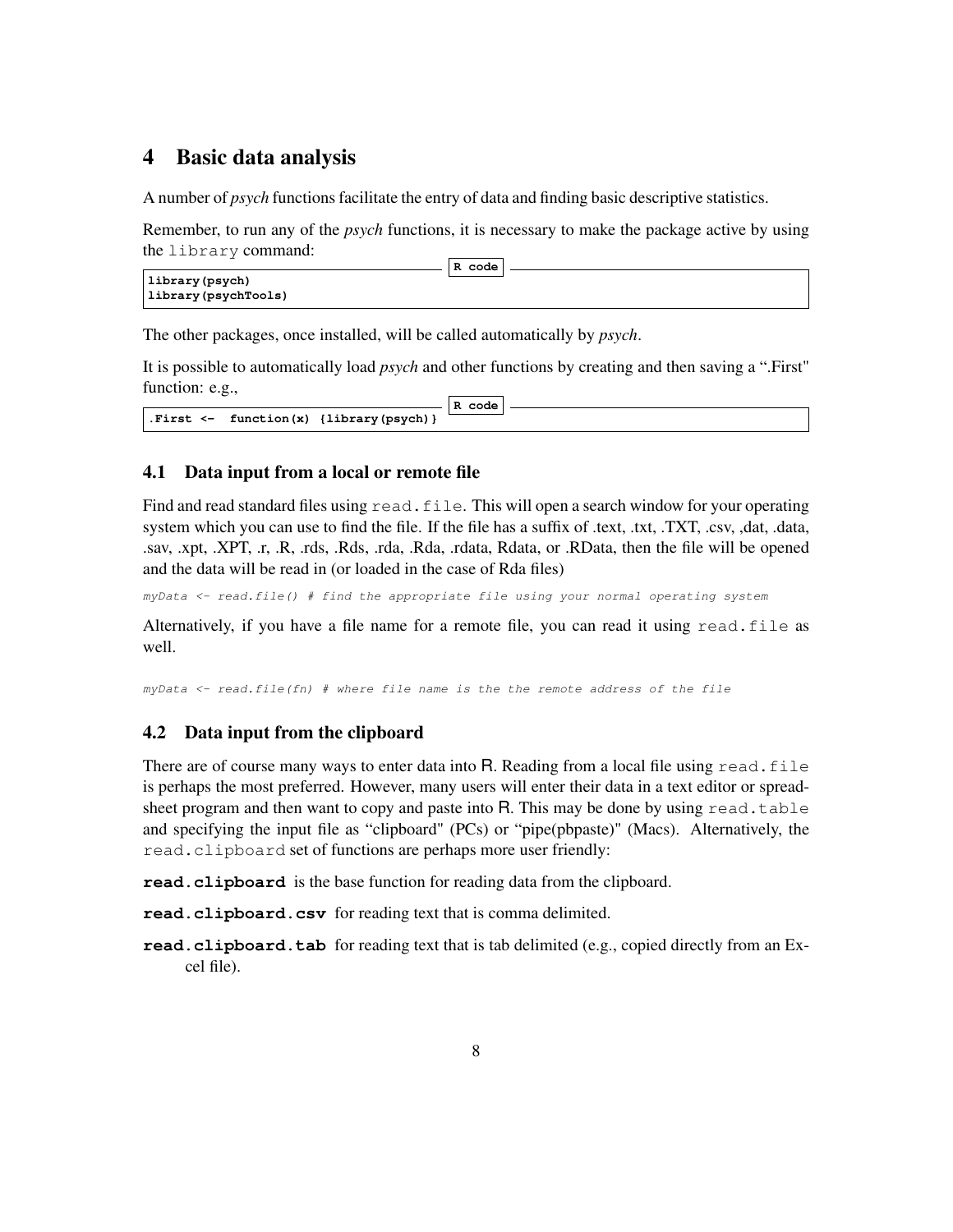**read.clipboard.lower** for reading input of a lower triangular matrix with or without a diagonal. The resulting object is a square matrix.

**read.clipboard.upper** for reading input of an upper triangular matrix.

**read.clipboard.fwf** for reading in fixed width fields (some very old data sets)

For example, given a data set copied to the clipboard from a spreadsheet, just enter the command  $\sqrt{R}$  code

|                                     | к.<br>coae |  |
|-------------------------------------|------------|--|
| $\vert$ my.data <- read.clipboard() |            |  |

This will work if every data field has a value and even missing data are given some values (e.g., NA or -999). If the data were entered in a spreadsheet and the missing values were just empty cells, then the data should be read in as a tab delimited or by using the read.clipboard.tab function.

```
R code
my.data <- read.clipboard(sep="\t") #define the tab option, or
my.tab.data <- read.clipboard.tab()
```
For the case of data in fixed width fields (some old data sets tend to have this format), copy to the clipboard and then specify the width of each field (in the example below, the first variable is 5 columns, the second is 2 columns, the next  $5 \underline{\text{are } 1 \text{ column}}$  the last 4 are 3 columns).

|                                                                         | R code |
|-------------------------------------------------------------------------|--------|
| $\vert$ my.data <- read.clipboard.fwf(widths=c(5,2, rep(1,5), rep(3,4)) |        |

#### 4.3 Basic descriptive statistics

Once the data are read in, then describe will provide basic descriptive statistics arranged in a data frame format. Consider the data set sat.act which includes data from 700 web based participants on 3 demographic variables and 3 ability measures.

**describe** reports means, standard deviations, medians, min, max, range, skew, kurtosis and standard errors for integer or real data. Non-numeric data, although the statistics are meaningless, will be treated as if numeric (based upon the categorical coding of the data), and will be flagged with an \*.

It is very important to describe your data before you continue on doing more complicated multivariate statistics. The problem of outliers and bad data can not be overemphasized.

```
> options(width=160)
> library(psych)
> library(psychTools)
> data(sat.act)
> describe(sat.act) #basic descriptive statistics
        vars n mean sd median trimmed mad min max range skew kurtosis se
gender 1 700 1.65 0.48 2 1.68 0.00 1 2 1 -0.61 -1.62 0.02
education 2 700 3.16 1.43 3 3.31 1.48 0 5 5 -0.68 -0.07 0.05
```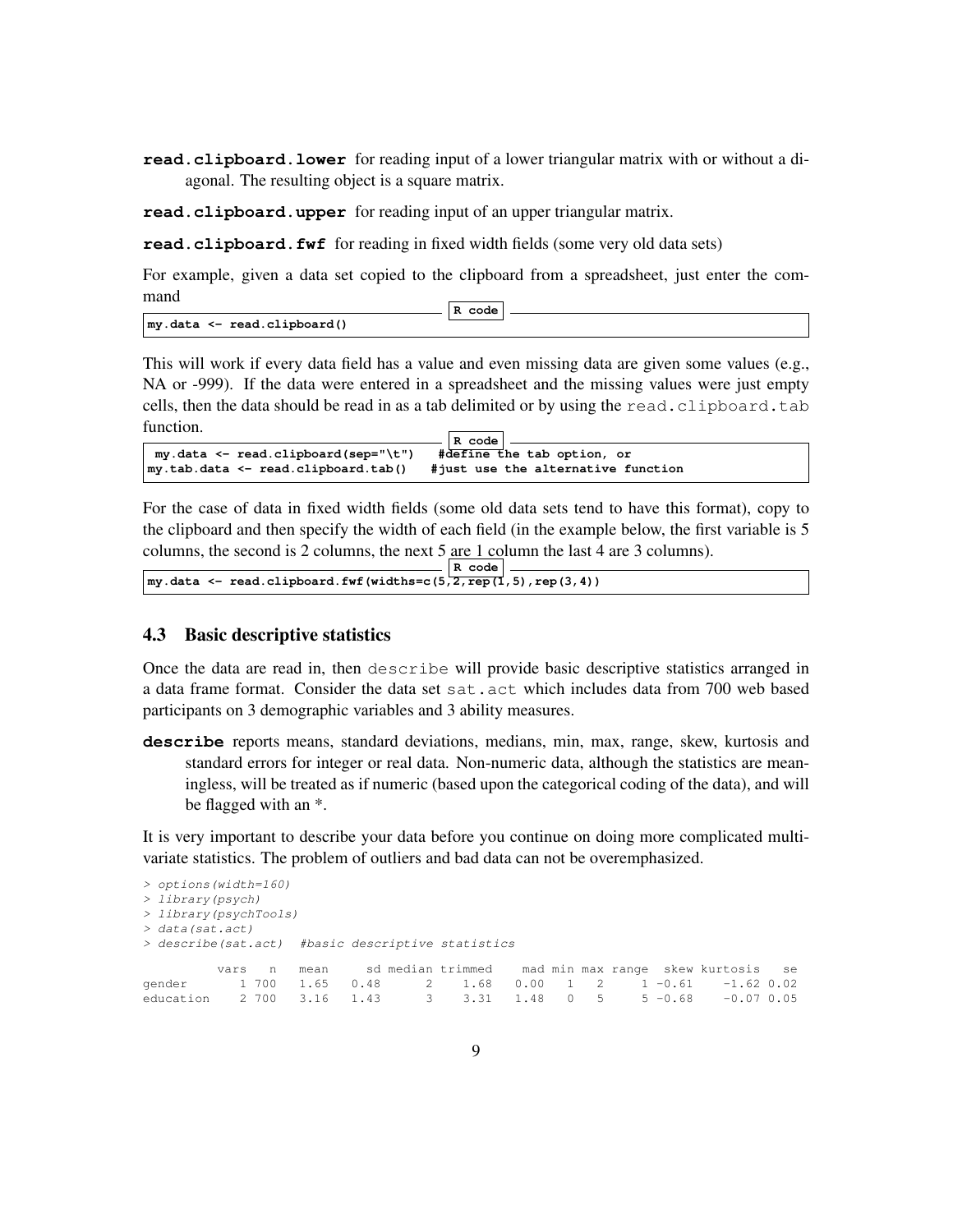| aqe  |  | 3 700 25.59 9.50 | 22 23.86 5.93 13 65 52 1.64                                                    |  |  | 2.42 0.36                                                          |  |
|------|--|------------------|--------------------------------------------------------------------------------|--|--|--------------------------------------------------------------------|--|
| ACT  |  | 4 700 28.55 4.82 | 29 28.84 4.45 3 36 33 -0.66                                                    |  |  | $0.53$ $0.18$                                                      |  |
| SATV |  |                  | $5\,700\,612.23\,112.90\qquad 620\,619.45\,118.61\,200\,800\qquad 600\, -0.64$ |  |  | 0.33 4.27                                                          |  |
| SATO |  |                  |                                                                                |  |  | 6 687 610.22 115.64 620 617.25 118.61 200 800 600 -0.59 -0.02 4.41 |  |

### 4.4 Simple descriptive graphics

Graphic descriptions of data are very helpful both for understanding the data as well as communicating important results. Scatter Plot Matrices (SPLOMS) using the pairs.panels function are useful ways to look for strange effects involving outliers and non-linearities. error.bars.by will show group means with 95% confidence boundaries.

#### 4.4.1 Scatter Plot Matrices

Scatter Plot Matrices (SPLOMS) are very useful for describing the data. The pairs.panels function, adapted from the help menu for the pairs function produces xy scatter plots of each pair of variables below the diagonal, shows the histogram of each variable on the diagonal, and shows the *lowess* locally fit regression line as well. An ellipse around the mean with the axis length reflecting one standard deviation of the x and y variables is also drawn. The x axis in each scatter plot represents the column variable, the y axis the row variable (Figure 1). When plotting many subjects, it is both faster and cleaner to set the plot character (pch) to be '.'. (See Figure 1 for an example.)

**pairs.panels** will show the pairwise scatter plots of all the variables as well as histograms, locally smoothed regressions, and the Pearson correlation. When plotting many data points (as in the case of the sat.act data, it is possible to specify that the plot character is a period to get a somewhat cleaner graphic.

#### 4.4.2 Correlational structure

There are many ways to display correlations. Tabular displays are probably the most common. The output from the  $\cot$  function in core R is a rectangular matrix. LowerMat will round this to (2) digits and then display as a lower off diagonal matrix. lowerCor calls cor with *use='pairwise', method='pearson'* as default values and returns (invisibly) the full correlation matrix and displays the lower off diagonal matrix.

```
> lowerCor(sat.act)
        gendr edctn age ACT SATV SATQ
gender 1.00
education 0.09 1.00
age -0.02 0.55 1.00
ACT -0.04 0.15 0.11 1.00
SATV -0.02 0.05 -0.04 0.56 1.00
SATQ -0.17 0.03 -0.03 0.59 0.64 1.00
```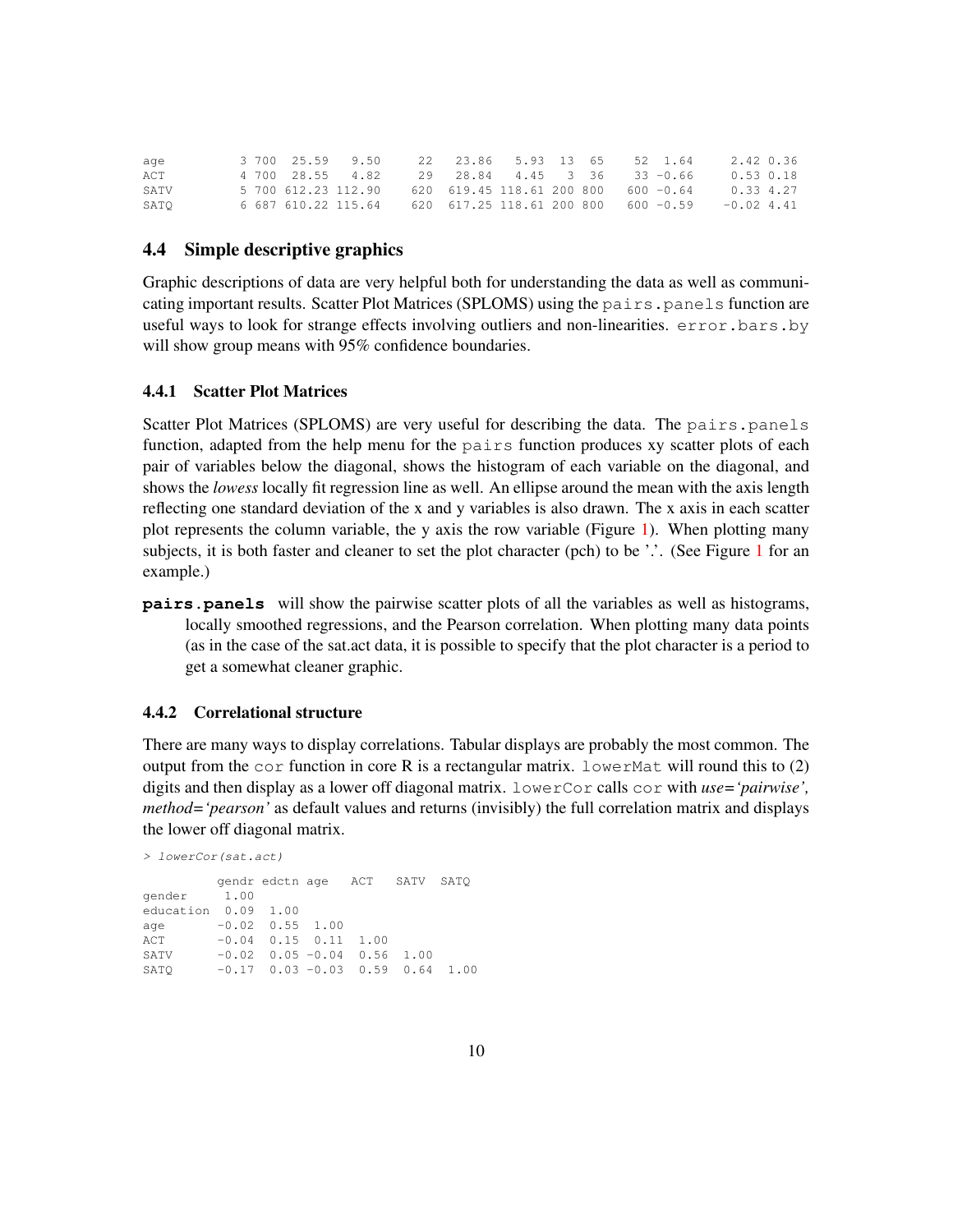```
> png( 'pairspanels.png' )
> pairs.panels(sat.act,pch='.')
> dev.off()
null device
          1
```


Figure 1: Using the pairs.panels function to graphically show relationships. The x axis in each scatter plot represents the column variable, the y axis the row variable. Note the extreme outlier for the ACT. The plot character was set to a period (pch='.') in order to make a cleaner graph.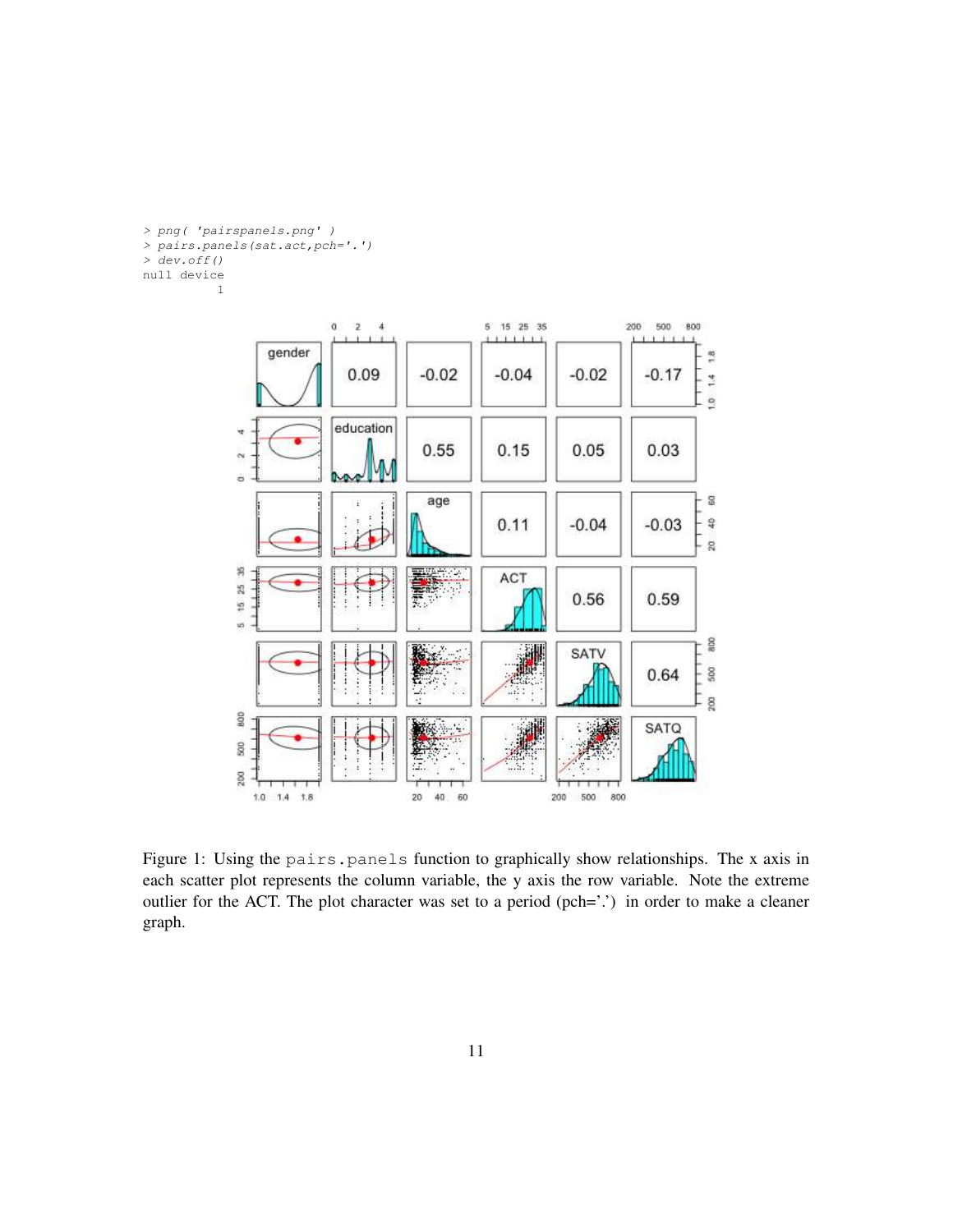When comparing results from two different groups, it is convenient to display them as one matrix, with the results from one group below the diagonal, and the other group above the diagonal. Use lowerUpper to do this:

```
> female <- subset(sat.act,sat.act$gender==2)
> male <- subset(sat.act,sat.act$gender==1)
> lower <- lowerCor(male[-1])
       edctn age ACT SATV SATQ
education 1.00
age 0.61 1.00
ACT 0.16 0.15 1.00<br>SATV 0.02 -0.06 0.61
       0.02 -0.06 0.61 1.00
SATQ 0.08 0.04 0.60 0.68 1.00
> upper <- lowerCor(female[-1])
       edctn age ACT SATV SATQ
education 1.00
age 0.52 1.00
ACT 0.16 0.08 1.00
SATV 0.07 -0.03 0.53 1.00
SATQ 0.03 -0.09 0.58 0.63 1.00
> both <- lowerUpper(lower,upper)
> round(both,2)
       education age ACT SATV SATQ
education NA 0.52 0.16 0.07 0.03
age 0.61 NA 0.08 -0.03 -0.09
ACT 0.16 0.15 NA 0.53 0.58
SATV 0.02 -0.06 0.61 NA 0.63
SATQ 0.08 0.04 0.60 0.68 NA
```
It is also possible to compare two matrices by taking their differences and displaying one (below the diagonal) and the difference of the second from the first above the diagonal:

```
> diffs <- lowerUpper(lower,upper,diff=TRUE)
> round(diffs,2)
       education age ACT SATV SATQ
education NA 0.09 0.00 -0.05 0.05
age 0.61 NA 0.07 -0.03 0.13
ACT 0.16 0.15 NA 0.08 0.02
SATV 0.02 -0.06 0.61 NA 0.05
SATQ 0.08 0.04 0.60 0.68 NA
```
### 4.4.3 Heatmap displays of correlational structure

Perhaps a better way to see the structure in a correlation matrix is to display a *heat map* of the correlations. This is just a matrix color coded to represent the magnitude of the correlation. This is useful when considering the number of factors in a data set. Consider the Thurstone data set which has a clear 3 factor solution (Figure 2) or a simulated data set of 24 variables with a circumplex structure (Figure 3). The color coding represents a "heat map" of the correlations, with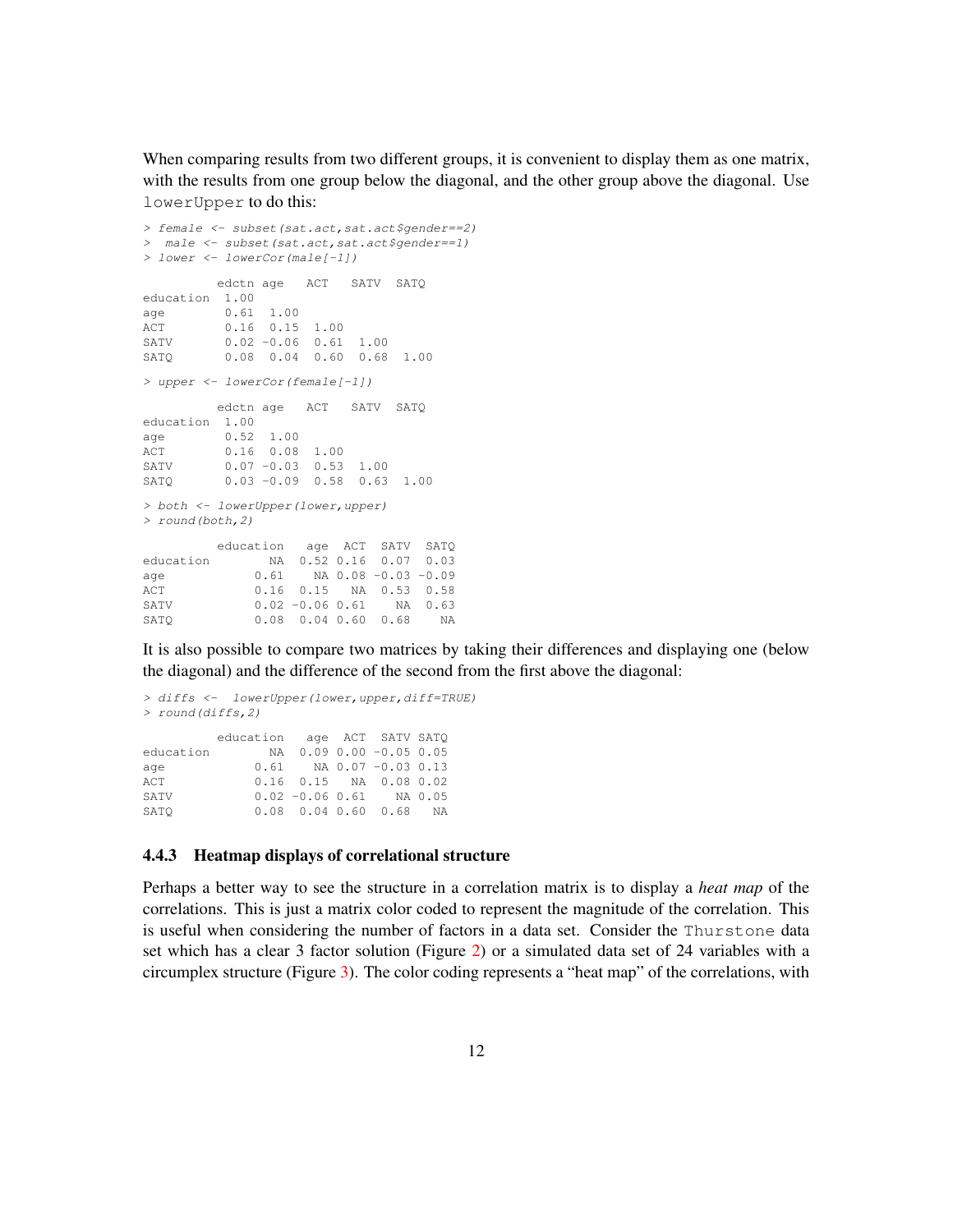darker shades of red representing stronger negative and darker shades of blue stronger positive correlations. As an option, the value of the correlation can be shown.

### 4.5 Polychoric, tetrachoric, polyserial, and biserial correlations

The Pearson correlation of dichotomous data is also known as the  $\phi$  coefficient. If the data, e.g., ability items, are thought to represent an underlying continuous although latent variable, the  $\phi$ will underestimate the value of the Pearson applied to these latent variables. One solution to this problem is to use the tetrachoric correlation which is based upon the assumption of a bivariate normal distribution that has been cut at certain points. The draw.tetra function demonstrates the process (Figure ??). A simple generalization of this to the case of the multiple cuts is the polychoric correlation.

Other estimated correlations based upon the assumption of bivariate normality with cut points include the biserial and polyserial correlation.

If the data are a mix of continuous, polytomous and dichotomous variables, the mixed.cor function will calculate the appropriate mixture of Pearson, polychoric, tetrachoric, biserial, and polyserial correlations.

The correlation matrix resulting from a number of tetrachoric or polychoric correlation matrix sometimes will not be positive semi-definite. This will also happen if the correlation matrix is formed by using pair-wise deletion of cases. The  $cor$ , smooth function will adjust the smallest eigen values of the correlation matrix to make them positive, rescale all of them to sum to the number of variables, and produce a "smoothed" correlation matrix. An example of this problem is a data set of burt which probably had a typo in the original correlation matrix. Smoothing the matrix corrects this problem.

# 5 Item and scale analysis

The main functions in the *psych* package are for analyzing the structure of items and of scales and for finding various estimates of scale reliability. These may be considered as problems of dimension reduction (e.g., factor analysis, cluster analysis, principal components analysis) and of forming and estimating the reliability of the resulting composite scales.

# 5.1 Dimension reduction through factor analysis and cluster analysis

Parsimony of description has been a goal of science since at least the famous dictum commonly attributed to William of Ockham to not multiply entities beyond necessity<sup>1</sup>. The goal for parsimony is seen in psychometrics as an attempt either to describe (components) or to explain (factors) the

<sup>&</sup>lt;sup>1</sup>Although probably neither original with Ockham nor directly stated by him (Thorburn, 1918), Ockham's razor remains a fundamental principal of science.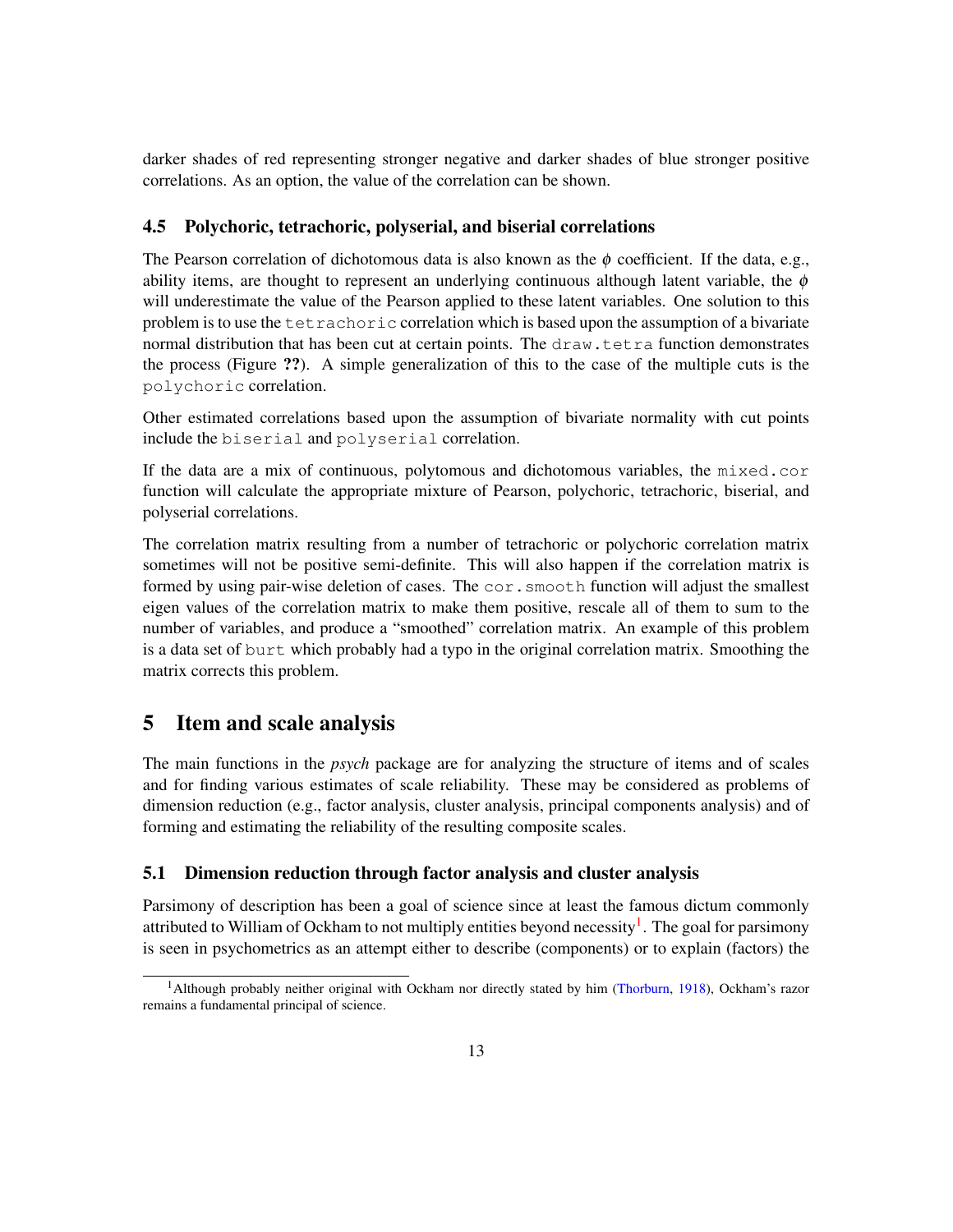```
> png('corplot.png')
> cor.plot(Thurstone,numbers=TRUE,main="9 cognitive variables from Thurstone")
> dev.off()
null device
          1
```


### 9 cognitive variables from Thurstone

Figure 2: The structure of correlation matrix can be seen more clearly if the variables are grouped by factor and then the correlations are shown by color. By using the 'numbers' option, the values are displayed as well.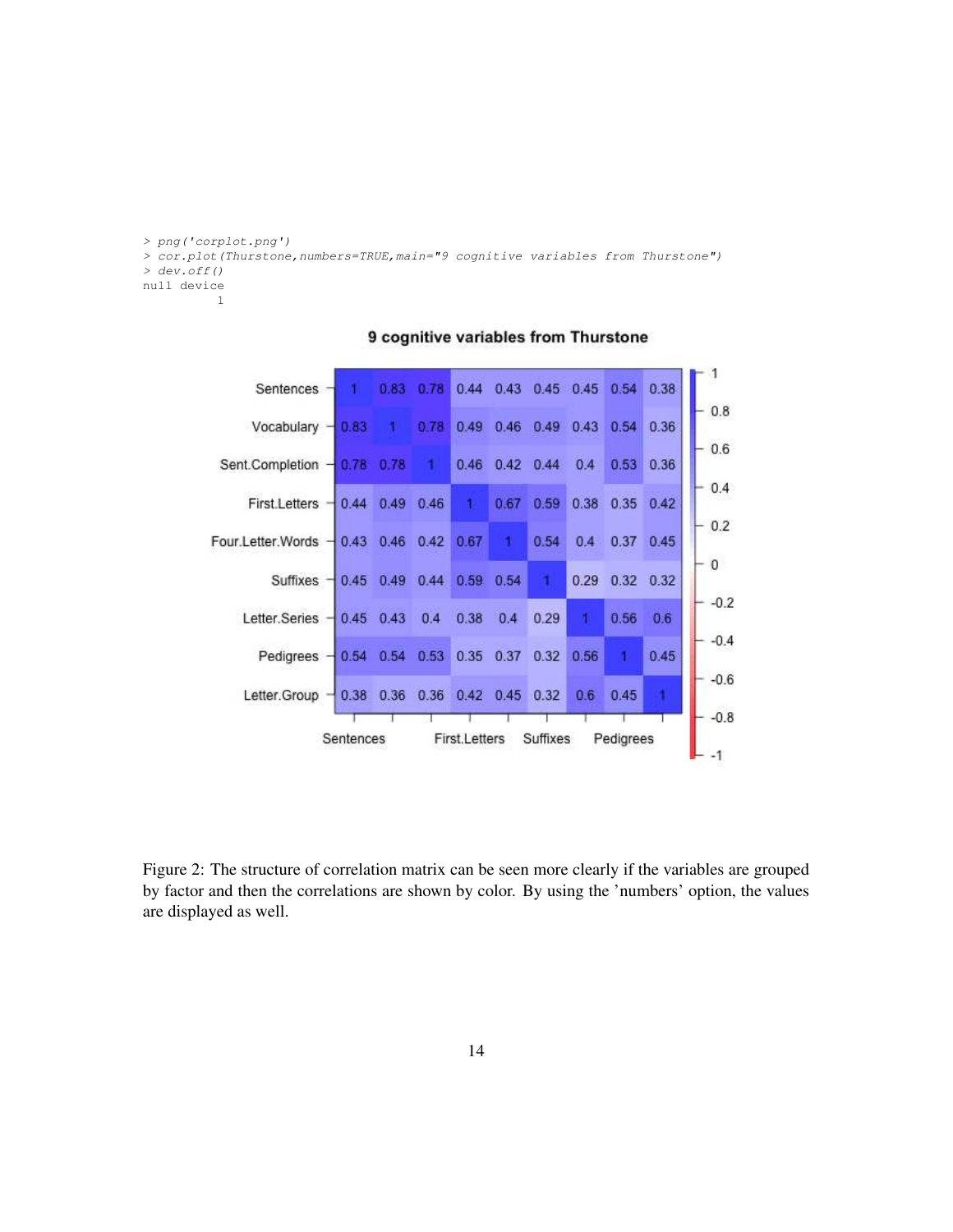```
> png('circplot.png')
> circ <- sim.circ(24)
> r.circ <- cor(circ)
> cor.plot(r.circ,main='24 variables in a circumplex')
> dev.off()
null device
          1
```
24 variables in a circumplex



Figure 3: Using the cor.plot function to show the correlations in a circumplex. Correlations are highest near the diagonal, diminish to zero further from the diagonal, and the increase again towards the corners of the matrix. Circumplex structures are common in the study of affect.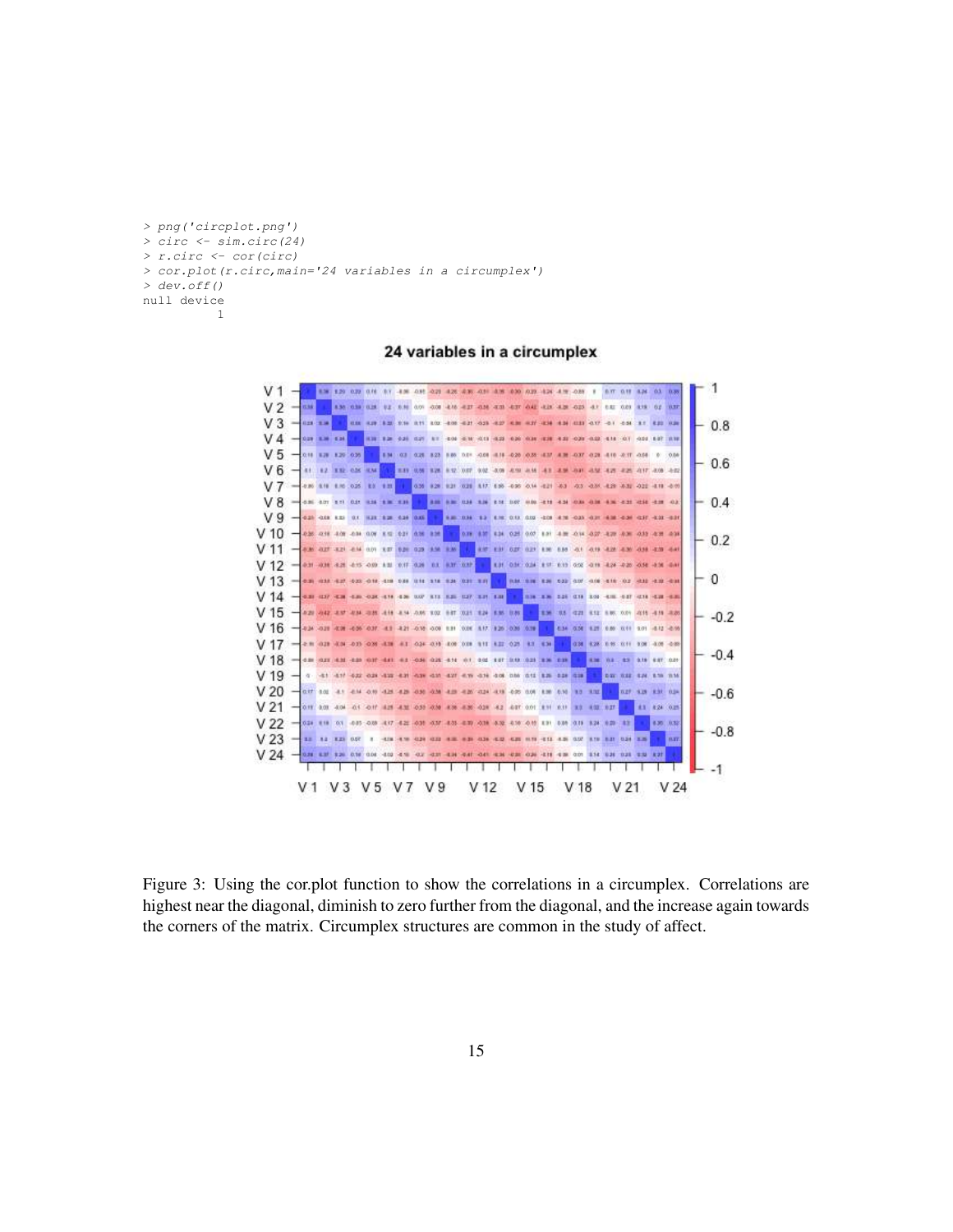relationships between many observed variables in terms of a more limited set of components or latent factors.

The typical data matrix represents multiple items or scales usually thought to reflect fewer underlying constructs<sup>2</sup>. At the most simple, a set of items can be be thought to represent a random sample from one underlying domain or perhaps a small set of domains. The question for the psychometrician is how many domains are represented and how well does each item represent the domains. Solutions to this problem are examples of *factor analysis* (*FA*), *principal components analysis* (*PCA*), and *cluster analysis* (*CA*). All of these procedures aim to reduce the complexity of the observed data. In the case of FA, the goal is to identify fewer underlying constructs to explain the observed data. In the case of PCA, the goal can be mere data reduction, but the interpretation of components is frequently done in terms similar to those used when describing the latent variables estimated by FA. Cluster analytic techniques, although usually used to partition the subject space rather than the variable space, can also be used to group variables to reduce the complexity of the data by forming fewer and more homogeneous sets of tests or items.

At the data level the data reduction problem may be solved as a *Singular Value Decomposition* of the original matrix, although the more typical solution is to find either the *principal components* or *factors* of the covariance or correlation matrices. Given the pattern of regression weights from the variables to the components or from the factors to the variables, it is then possible to find (for components) individual *component* or *cluster scores* or estimate (for factors) *factor scores*.

Several of the functions in *psych* address the problem of data reduction.

- **fa** incorporates five alternative algorithms: *minres factor analysis*, *principal axis factor analysis*, *weighted least squares factor analysis*, *generalized least squares factor analysis* and *maximum likelihood factor analysis*. That is, it includes the functionality of three other functions that will be eventually phased out.
- **(**bassAckward) will do multiple factor and principal components analyses and then show the relationship between factor levels by finding the interfactor correlations.
- **fa.extend** will extend the factor solution for an X set of variables into a Y set (perhaps of criterion variables).
- **principal** Principal Components Analysis reports the largest n eigen vectors rescaled by the square root of their eigen values.
- **factor.congruence** The congruence between two factors is the cosine of the angle between them. This is just the cross products of the loadings divided by the sum of the squared loadings. This differs from the correlation coefficient in that the mean loading is not subtracted before taking the products. factor.congruence will find the cosines between two (or

<sup>&</sup>lt;sup>2</sup>Cattell (1978) as well as MacCallum et al. (2007) argue that the data are the result of many more factors than observed variables, but are willing to estimate the major underlying factors.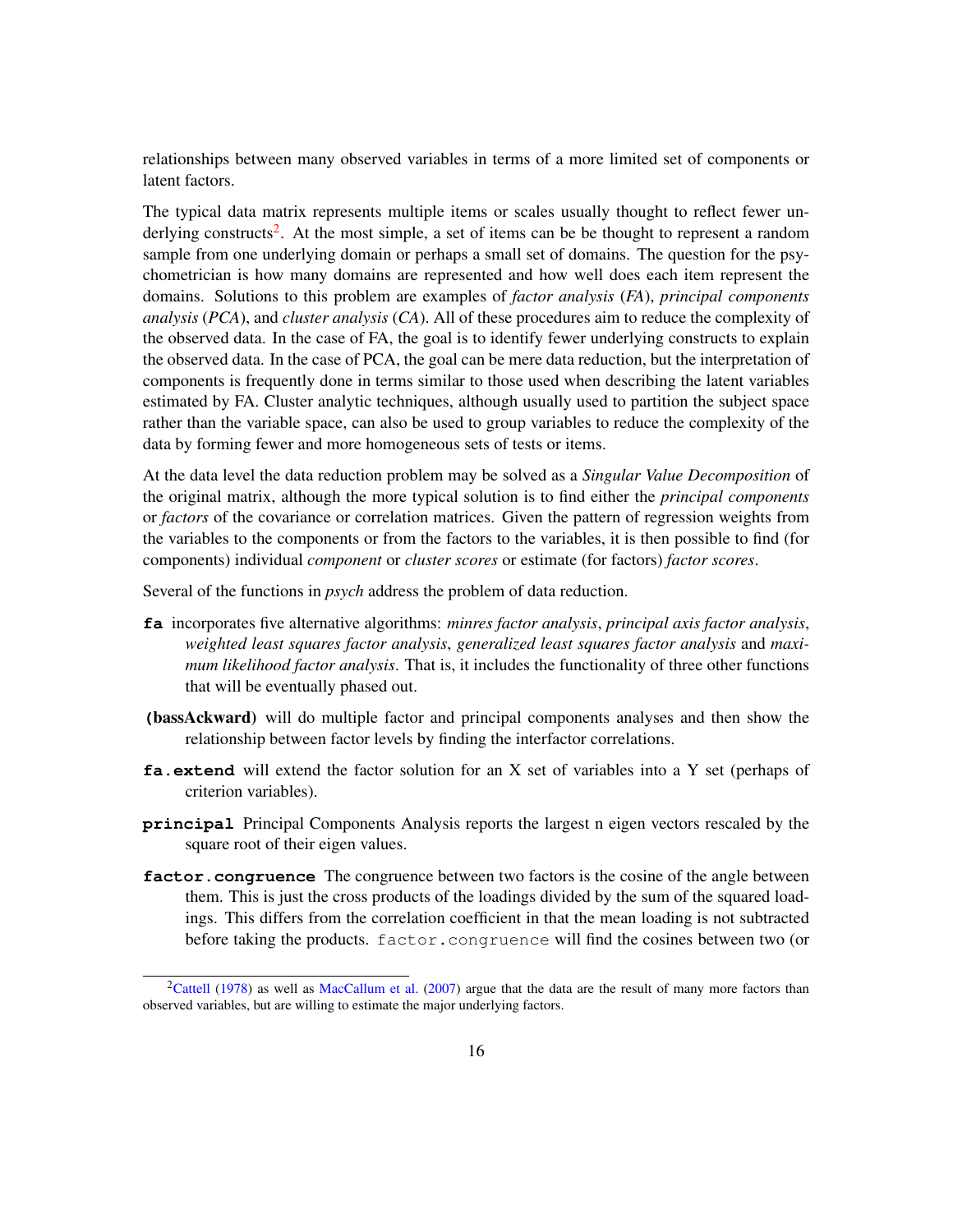more) sets of factor loadings.

- **vss** Very Simple Structure Revelle and Rocklin (1979) applies a goodness of fit test to determine the optimal number of factors to extract. It can be thought of as a quasi-confirmatory model, in that it fits the very simple structure (all except the biggest c loadings per item are set to zero where c is the level of complexity of the item) of a factor pattern matrix to the original correlation matrix. For items where the model is usually of complexity one, this is equivalent to making all except the largest loading for each item 0. This is typically the solution that the user wants to interpret. The analysis includes the MAP criterion of Velicer (1976) and a  $\chi^2$  estimate.
- **fa.parallel** The parallel factors technique compares the observed eigen values of a correlation matrix with those from random data.
- **fa.plot** will plot the loadings from a factor, principal components, or cluster analysis (just a call to plot will suffice). If there are more than two factors, then a SPLOM of the loadings is generated.
- **nfactors** A number of different tests for the number of factors problem are run.
- **fa.diagram** replaces fa.graph and will draw a path diagram representing the factor structure. It does not require Rgraphviz and thus is probably preferred.
- **fa.graph** requires Rgraphviz and will draw a graphic representation of the factor structure. If factors are correlated, this will be represented as well.
- iclust is meant to do item cluster analysis using a hierarchical clustering algorithm specifically asking questions about the reliability of the clusters (Revelle, 1979). Clusters are formed until either coefficient  $\alpha$  Cronbach (1951) or  $\beta$  Revelle (1979) fail to increase.

#### 5.1.1 Minimum Residual Factor Analysis

The factor model is an approximation of a correlation matrix by a matrix of lower rank. That is, can the correlation matrix,  $_nR_n$  be approximated by the product of a factor matrix,  $_nF_k$  and its transpose plus a diagonal matrix of uniqueness.

$$
R = FF' + U^2 \tag{1}
$$

The maximum likelihood solution to this equation is found by factanal in the *stats* package. Five alternatives are provided in *psych*, all of them are included in the fa function and are called by specifying the factor method (e.g., fm="minres", fm="pa", fm=""wls", fm="gls" and fm="ml"). In the discussion of the other algorithms, the calls shown are to the  $fa$  function specifying the appropriate method.

factor.minres attempts to minimize the off diagonal residual correlation matrix by adjusting the eigen values of the original correlation matrix. This is similar to what is done in factanal,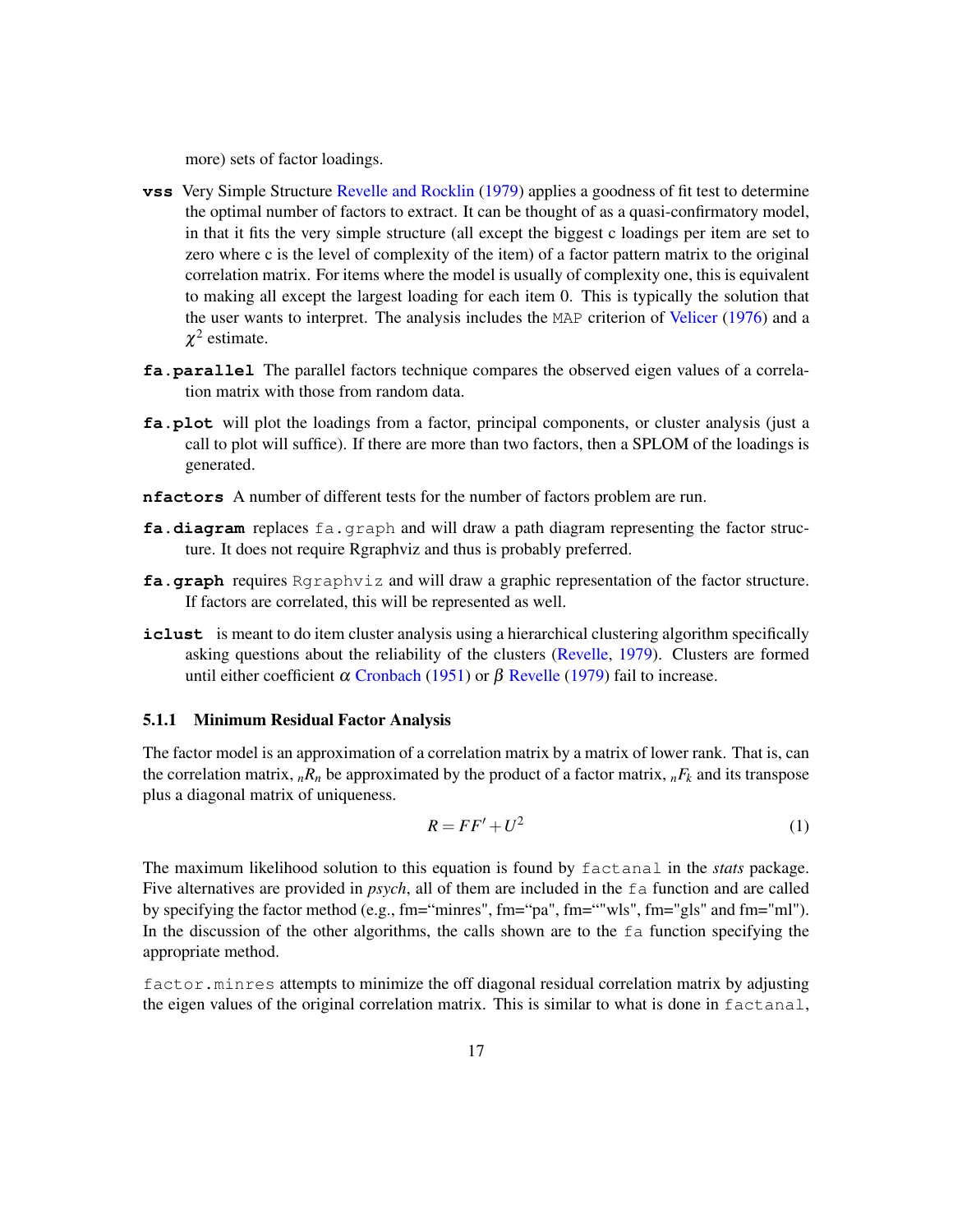but uses an ordinary least squares instead of a maximum likelihood fit function. The solutions tend to be more similar to the MLE solutions than are the factor.pa solutions. *min.res* is the default for the fa function.

A classic data set, collected by Thurstone and Thurstone (1941) and then reanalyzed by Bechtoldt (1961) and discussed by McDonald (1999), is a set of 9 cognitive variables with a clear bi-factor structure Holzinger and Swineford (1937). The minimum residual solution was transformed into an oblique solution using the default option on rotate which uses an oblimin transformation (Table 1). Alternative rotations and transformations include "none", "varimax", "quartimax", "bentlerT", and "geominT" (all of which are orthogonal rotations). as well as "promax", "oblimin", "simplimax", "bentlerQ, and"geominQ" and "cluster" which are possible oblique transformations of the solution. The default is to do a oblimin transformation, although prior versions defaulted to varimax. The measures of factor adequacy reflect the multiple correlations of the factors with the best fitting linear regression estimates of the factor scores (Grice, 2001).

#### 5.1.2 Principal Axis Factor Analysis

An alternative, least squares algorithm, factor.pa, does a Principal Axis factor analysis by iteratively doing an eigen value decomposition of the correlation matrix with the diagonal replaced by the values estimated by the factors of the previous iteration. This OLS solution is not as sensitive to improper matrices as is the maximum likelihood method, and will sometimes produce more interpretable results. It seems as if the SAS example for PA uses only one iteration. Setting the max.iter parameter to 1 produces the SAS solution.

The solutions from the fa, the factor.minres and factor.pa as well as the principal functions can be rotated or transformed with a number of options. Some of these call the *GPArotation* package. Orthogonal rotations are varimax and quartimax. Oblique transformations include oblimin, quartimin and then two targeted rotation functions Promax and target.rot. The latter of these will transform a loadings matrix towards an arbitrary target matrix. The default is to transform towards an independent cluster solution.

Using the Thurstone data set, three factors were requested and then transformed into an independent clusters solution using target.rot (Table 2).

### 5.1.3 Weighted Least Squares Factor Analysis

Similar to the minres approach of minimizing the squared residuals, factor method "wls" weights the squared residuals by their uniquenesses. This tends to produce slightly smaller overall residuals. In the example of weighted least squares, the output is shown by using the print function with the cut option set to 0. That is, all loadings are shown (Table 3).

The unweighted least squares solution may be shown graphically using the  $fa$ ,  $p$ lot function which is called by the generic  $p$  l ot function (Figure 4. Factors were transformed obliquely using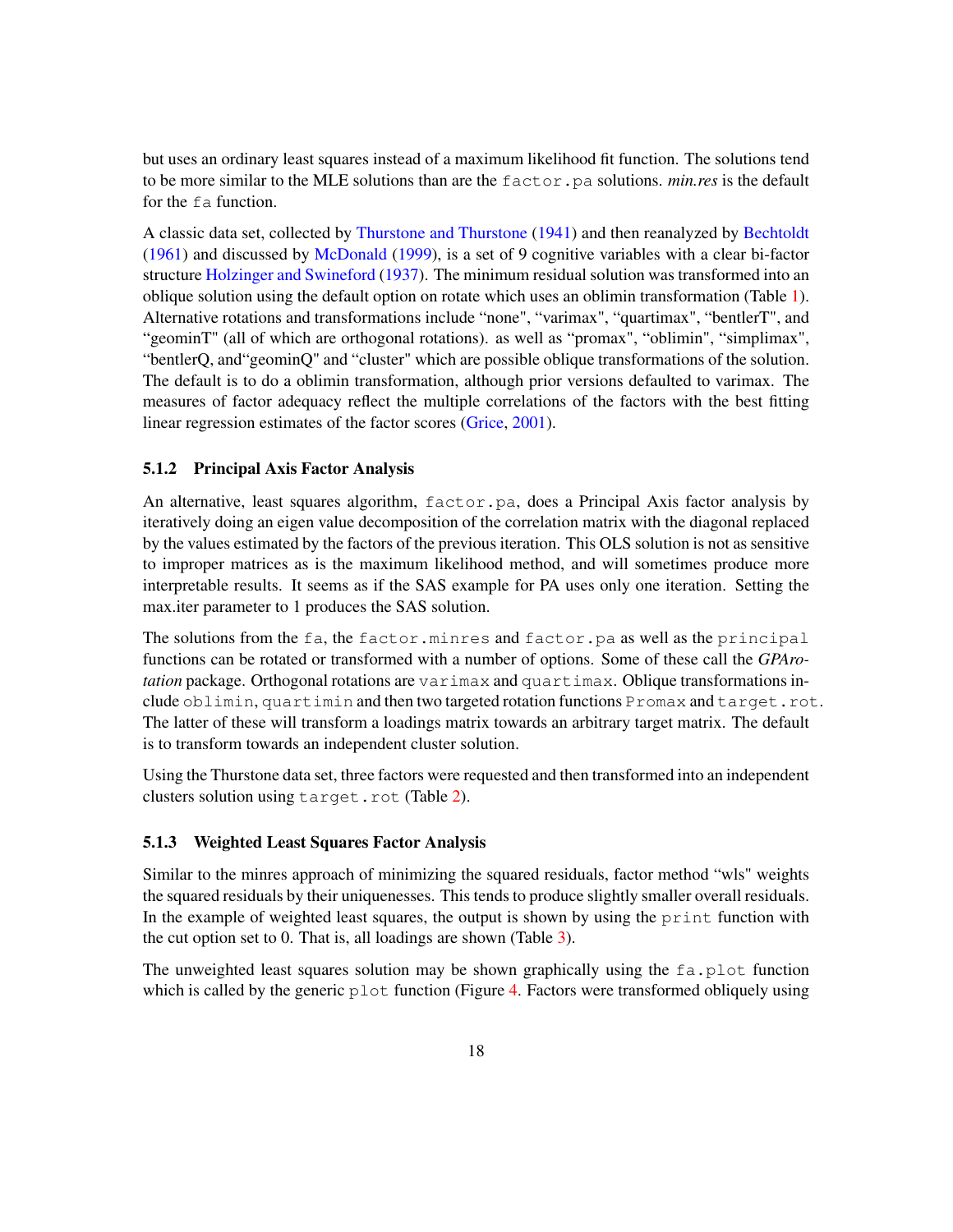Table 1: Three correlated factors from the Thurstone 9 variable problem. By default, the solution is transformed obliquely using oblimin. The extraction method is (by default) minimum residual. *> f3t <- fa(Thurstone,3,n.obs=213)*

```
> f3t
Factor Analysis using method = minres
Call: fa(r = Thurstone, nfactors = 3, n.obs = 213)
Standardized loadings (pattern matrix) based upon correlation matrix
                   MR1 MR2 MR3 h2 u2 com
Sentences 0.90 -0.03 0.04 0.82 0.18 1.0
Vocabulary 0.89 0.06 -0.03 0.84 0.16 1.0
Sent.Completion 0.84 0.03 0.00 0.74 0.26 1.0
First.Letters 0.00 0.85 0.00 0.73 0.27 1.0
Four.Letter.Words -0.02 0.75 0.10 0.63 0.37 1.0
Suffixes 0.18 0.63 -0.08 0.50 0.50 1.2
Letter.Series 0.03 -0.01 0.84 0.73 0.27 1.0
Pedigrees 0.38 -0.05 0.46 0.51 0.49 2.0
Letter.Group -0.06 0.21 0.63 0.52 0.48 1.2
                     MR1 MR2 MR3
SS loadings 2.65 1.87 1.49<br>Proportion Var 0.29 0.21 0.17
Proportion Var
Cumulative Var 0.29 0.50 0.67
Proportion Explained 0.44 0.31 0.25
Cumulative Proportion 0.44 0.75 1.00
With factor correlations of
    MR1 MR2 MR3
MR1 1.00 0.59 0.53
MR2 0.59 1.00 0.52
MR3 0.53 0.52 1.00
Mean item complexity = 1.2
Test of the hypothesis that 3 factors are sufficient.
The degrees of freedom for the null model are 36 and the objective function was 5.2 with Chi Square of 10
The degrees of freedom for the model are 12 and the objective function was 0.01
The root mean square of the residuals (RMSR) is 0.01
The df corrected root mean square of the residuals is 0.01
The harmonic number of observations is 213 with the empirical chi square 0.52 with prob < 1
The total number of observations was 213 with Likelihood Chi Square = 2.98 with prob < 1
Tucker Lewis Index of factoring reliability = 1.026
RMSEA index = 0 and the 90 % confidence intervals are 0 0
BIC = -61.36Fit based upon off diagonal values = 1Measures of factor score adequacy
                                                 MR1 MR2 MR3
Correlation of (regression) scores with factors 0.96 0.92 0.90
Multiple R square of scores with factors 0.93 0.85 0.82<br>Minimum correlation of possible factor scores 0.86 0.71 0.63
Minimum correlation of possible factor scores
```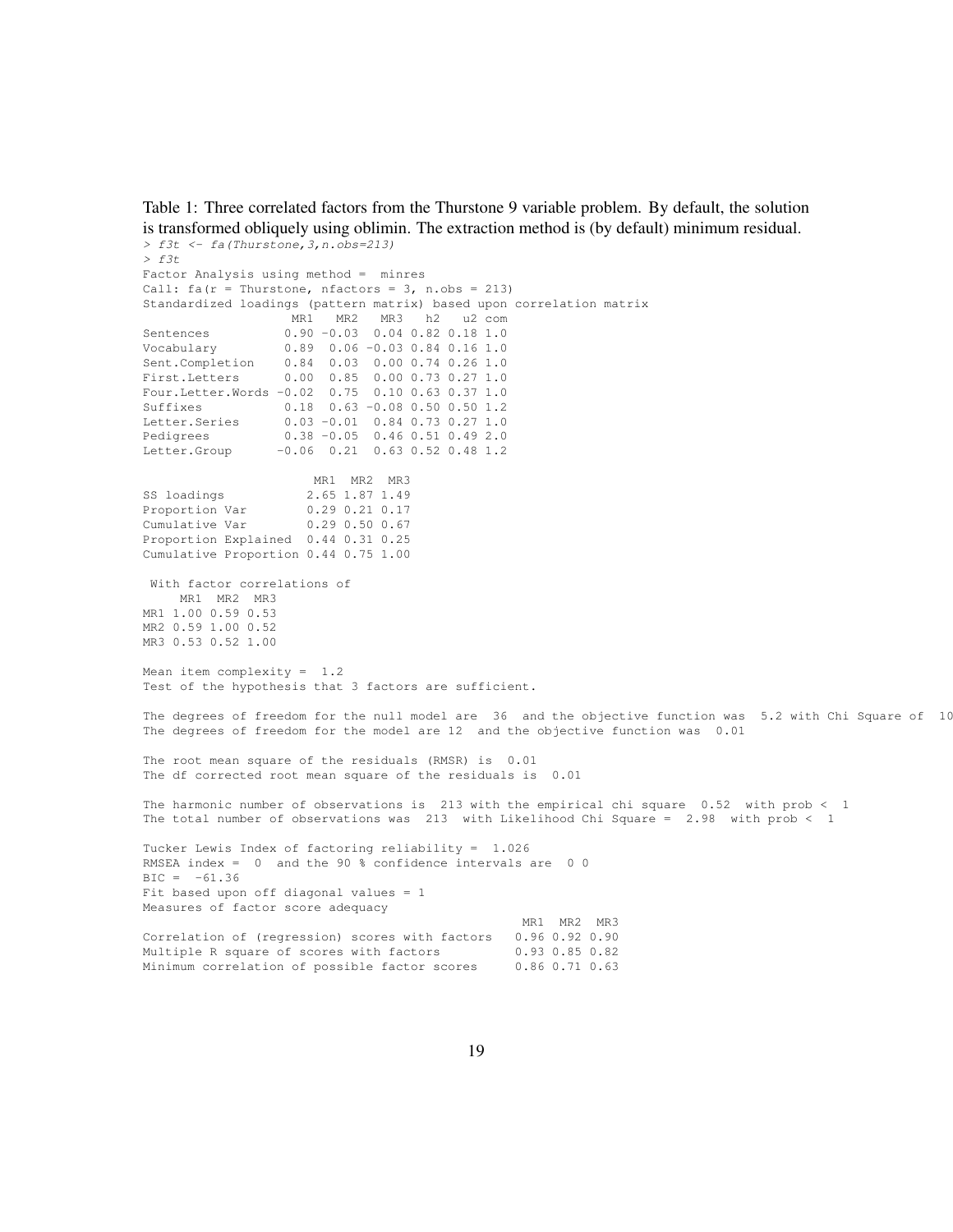Table 2: The 9 variable problem from Thurstone is a classic example of factoring where there is a higher order factor, g, that accounts for the correlation between the factors. The extraction method was principal axis. The transformation was a targeted transformation to a simple cluster solution.

```
> f3 <- fa(Thurstone,3,n.obs = 213,fm="pa")
> f3o <- target.rot(f3)
> f3o
Call: NULL
Standardized loadings (pattern matrix) based upon correlation matrix
             PA1 PA2 PA3 h2 u2
Sentences 0.89 -0.03 0.07 0.81 0.19
Vocabulary 0.89 0.07 0.00 0.80 0.20
Sent.Completion 0.83 0.04 0.03 0.70 0.30
First.Letters -0.02 0.85 -0.01 0.73 0.27
Four.Letter.Words -0.05 0.74 0.09 0.57 0.43
Suffixes 0.17 0.63 -0.09 0.43 0.57
Letter.Series -0.06 -0.08 0.84 0.69 0.31<br>Pedigrees 0.33 -0.09 0.48 0.37 0.63
Pedigrees 0.33 -0.09 0.48 0.37 0.63
Letter.Group -0.14 0.16 0.64 0.45 0.55
                     PA1 PA2 PA3
SS loadings 2.45 1.72 1.37
Proportion Var 0.27 0.19 0.15
Cumulative Var 0.27 0.46 0.62
Proportion Explained 0.44 0.31 0.25
Cumulative Proportion 0.44 0.75 1.00
   PA1 PA2 PA3
PA1 1.00 0.02 0.08
PA2 0.02 1.00 0.09
PA3 0.08 0.09 1.00
```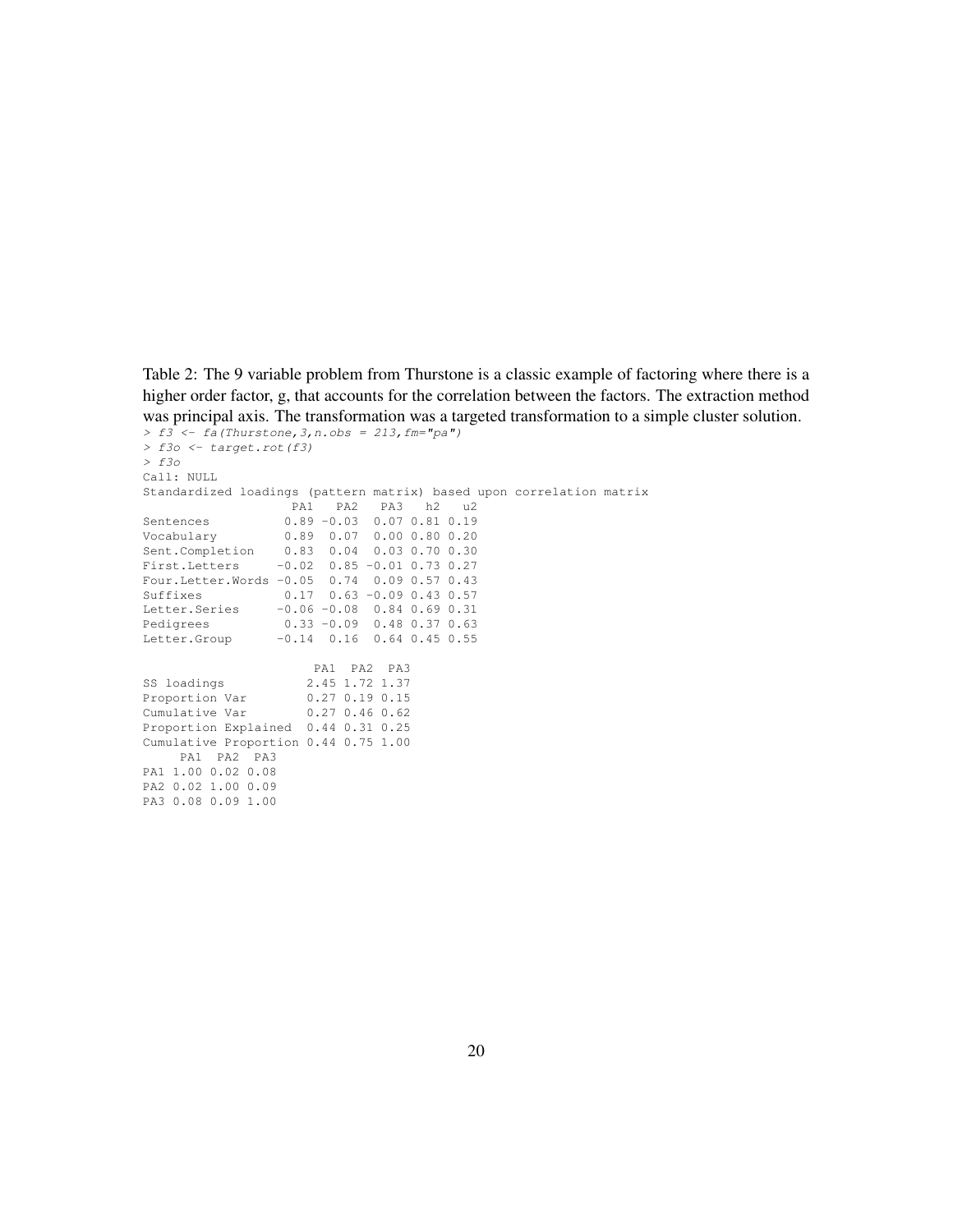Table 3: The 9 variable problem from Thurstone is a classic example of factoring where there is a higher order factor, g, that accounts for the correlation between the factors. The factors were extracted using a weighted least squares algorithm. All loadings are shown by using the cut=0 option in the print.psych function.

```
> f3w <- fa(Thurstone,3,n.obs = 213,fm="wls")
> print(f3w,cut=0,digits=3)
Factor Analysis using method = wls
Call: fa(r = Thurstone, nfactors = 3, n.obs = 213, fm = "wls")Standardized loadings (pattern matrix) based upon correlation matrix
                  WLS1 WLS2 WLS3 h2 u2 com
Sentences 0.905 -0.034 0.040 0.822 0.178 1.01
Vocabulary 0.890 0.066 -0.031 0.835 0.165 1.01
Sent.Completion 0.833 0.034 0.007 0.735 0.265 1.00
First.Letters -0.002 0.855 0.003 0.731 0.269 1.00
Four.Letter.Words -0.016 0.743 0.106 0.629 0.371 1.04
Suffixes 0.180 0.626 -0.082 0.496 0.504 1.20
Letter.Series 0.033 -0.015 0.838 0.719 0.281 1.00
Pedigrees 0.381 -0.051 0.464 0.505 0.495 1.95
Letter.Group -0.062 0.209 0.632 0.527 0.473 1.24
                     WLS1 WLS2 WLS3
SS loadings 2.647 1.864 1.489<br>Proportion Var 0.294 0.207 0.165
                    0.294 0.207 0.165Cumulative Var 0.294 0.501 0.667
Proportion Explained 0.441 0.311 0.248
Cumulative Proportion 0.441 0.752 1.000
With factor correlations of
     WLS1 WLS2 WLS3
WLS1 1.000 0.591 0.535
WLS2 0.591 1.000 0.516
WLS3 0.535 0.516 1.000
Mean item complexity = 1.2
Test of the hypothesis that 3 factors are sufficient.
The degrees of freedom for the null model are 36 and the objective function was 5.198 with Chi Square of
The degrees of freedom for the model are 12 and the objective function was 0.014
The root mean square of the residuals (RMSR) is 0.006
The df corrected root mean square of the residuals is 0.01
The harmonic number of observations is 213 with the empirical chi square 0.531 with prob < 1
The total number of observations was 213 with Likelihood Chi Square = 2.885 with prob < 0.996
Tucker Lewis Index of factoring reliability = 1.0264
RMSEA index = 0 and the 90 % confidence intervals are 0 0
BIC = -61.45Fit based upon off diagonal values = 1
Measures of factor score adequacy
                                                WLS1 WLS2 WLS3
Correlation of (regression) scores with factors 0.964 0.923 0.902
Multiple R square of scores with factors 0.929 0.853 0.814
Minimum correlation of possible factor scores 0.858 0.706 0.627
```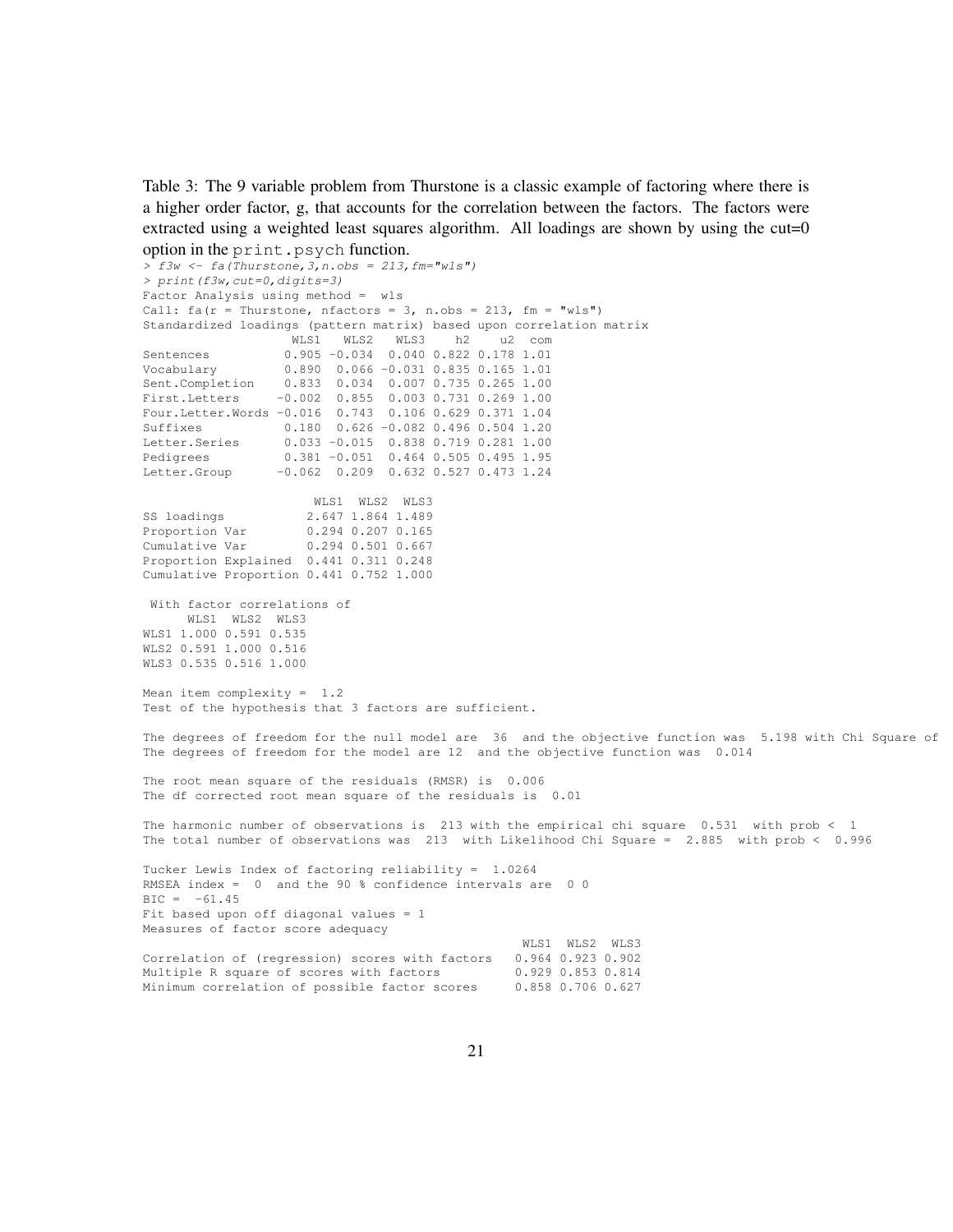a oblimin. These solutions may be shown as item by factor plots (Figure 4 or by a structure diagram (Figure 5.

*> plot(f3t)*



**Factor Analysis**

Figure 4: A graphic representation of the 3 oblique factors from the Thurstone data using  $plot$ . Factors were transformed to an oblique solution using the oblimin function from the GPArotation package.

A comparison of these three approaches suggests that the minres solution is more similar to a maximum likelihood solution and fits slightly better than the pa or wls solutions. Comparisons with SPSS suggest that the pa solution matches the SPSS OLS solution, but that the minres solution is slightly better. At least in one test data set, the weighted least squares solutions, although fitting equally well, had slightly different structure loadings. Note that the rotations used by SPSS will sometimes use the "Kaiser Normalization". By default, the rotations used in psych do not normalize, but this can be specified as an option in fa.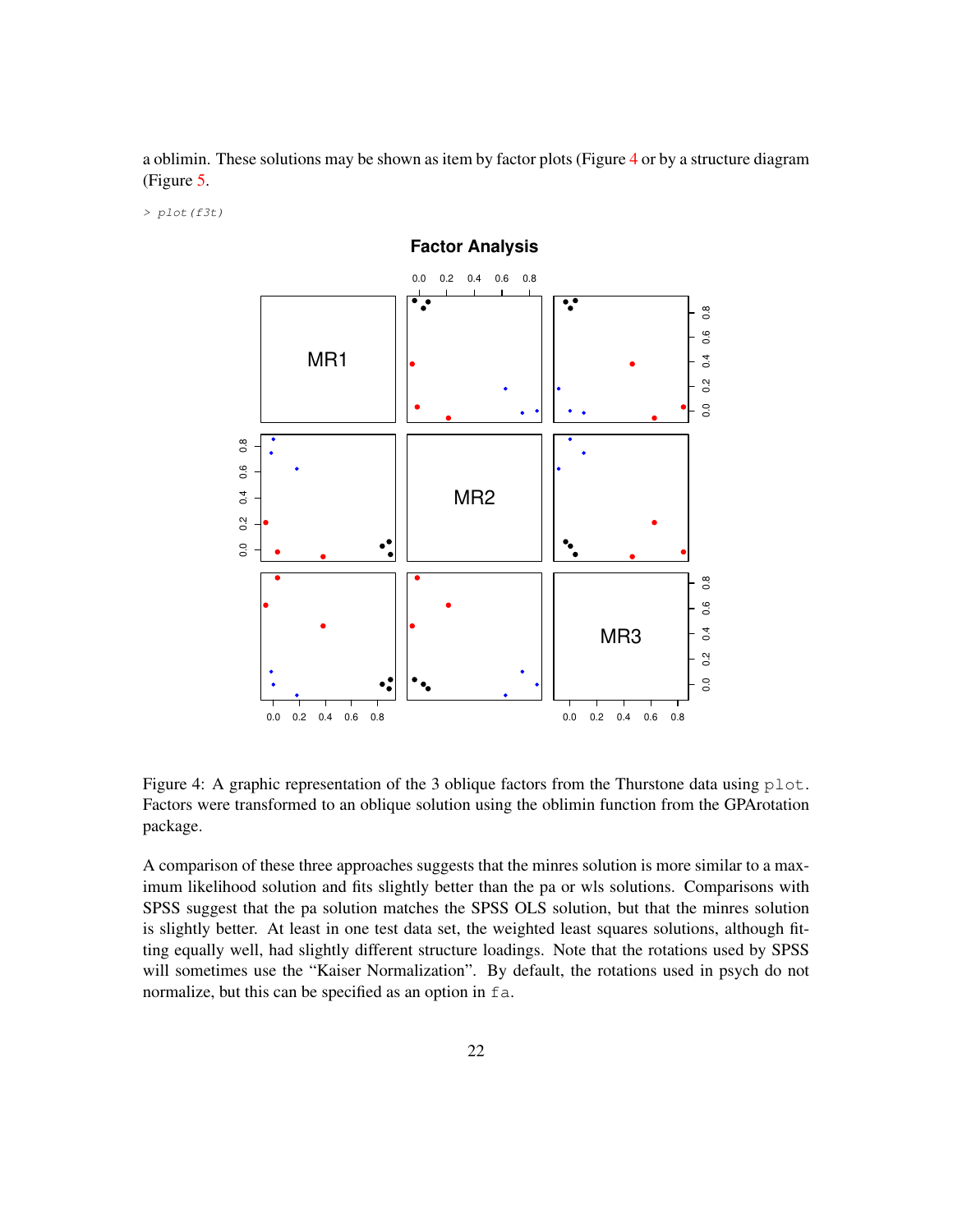*> fa.diagram(f3t)*





Figure 5: A graphic representation of the 3 oblique factors from the Thurstone data using fa.diagram. Factors were transformed to an oblique solution using oblimin.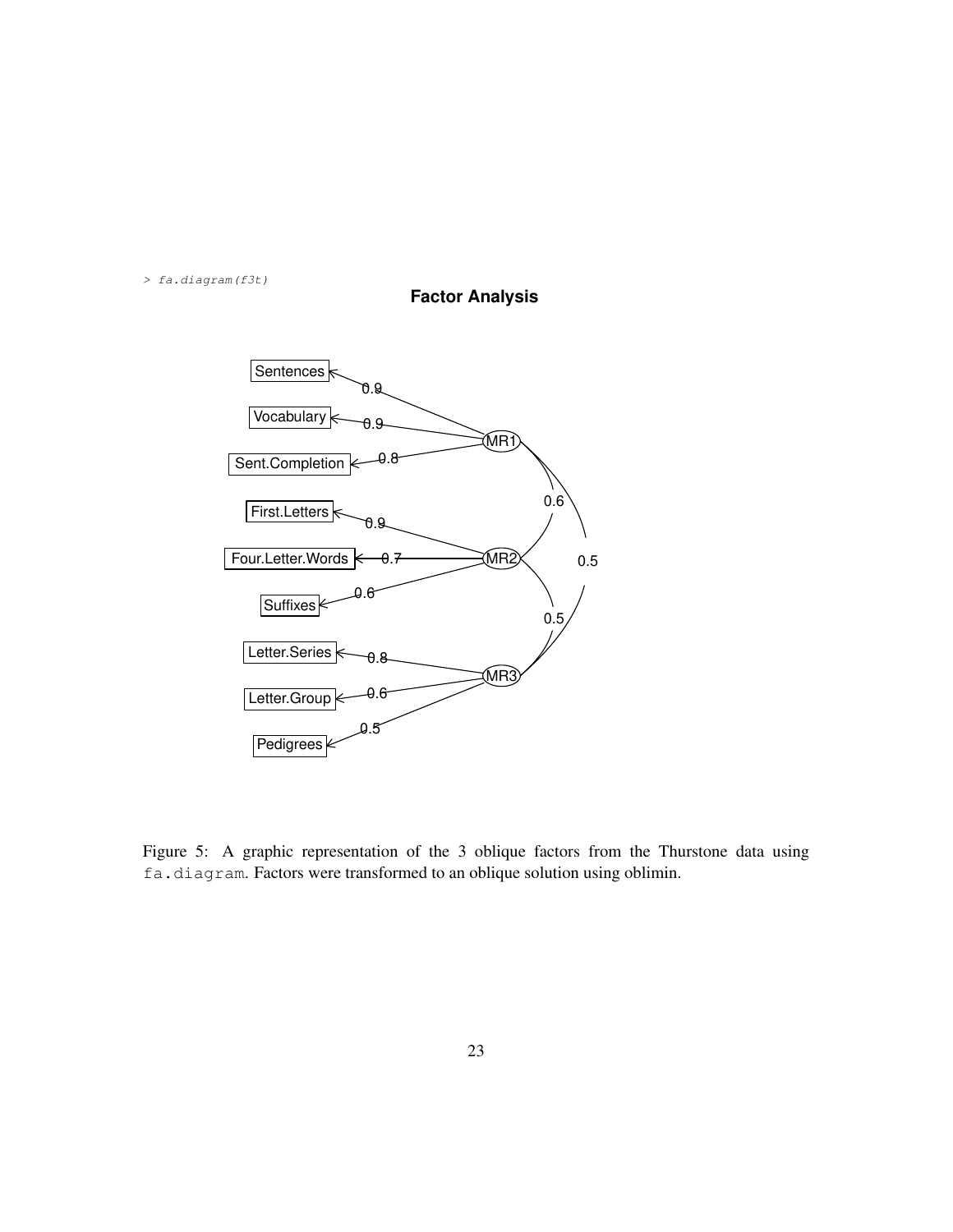#### 5.1.4 Principal Components analysis (PCA)

An alternative to factor analysis, which is unfortunately frequently confused with *factor analysis*, is *principal components analysis*. Although the goals of *PCA* and *FA* are similar, PCA is a descriptive model of the data, while FA is a structural model. Psychologists typically use PCA in a manner similar to factor analysis and thus the principal function produces output that is perhaps more understandable than that produced by princomp in the *stats* package. Table 4 shows a PCA of the Thurstone 9 variable problem rotated using the  $P_{\text{POMAX}}$  function. Note how the loadings from the factor model are similar but smaller than the principal component loadings. This is because the PCA model attempts to account for the entire variance of the correlation matrix, while FA accounts for just the *common variance*. This distinction becomes most important for small correlation matrices. Also note how the goodness of fit statistics, based upon the residual off diagonal elements, is much worse than the fa solution.

#### 5.1.5 Hierarchical and bi-factor solutions

For a long time structural analysis of the ability domain have considered the problem of factors that are themselves correlated. These correlations may themselves be factored to produce a higher order, general factor. An alternative (Holzinger and Swineford, 1937; Jensen and Weng, 1994) is to consider the general factor affecting each item, and then to have group factors account for the residual variance. Exploratory factor solutions to produce a hierarchical or a bifactor solution are found using the omega function. This technique has more recently been applied to the personality domain to consider such things as the structure of neuroticism (treated as a general factor, with lower order factors of anxiety, depression, and aggression).

Consider the 9 Thurstone variables analyzed in the prior factor analyses. The correlations between the factors (as shown in Figure 5 can themselves be factored. This results in a higher order factor model (Figure 6). An an alternative solution is to take this higher order model and then solve for the general factor loadings as well as the loadings on the residualized lower order factors using the *Schmid-Leiman* procedure. (Figure 7). Yet another solution is to use structural equation modeling to directly solve for the general and group factors.

Yet another approach to the bifactor structure is do use the bifactor rotation function in either *psych* or in *GPArotation*. This does the rotation discussed in Jennrich and Bentler (2011).

### 5.1.6 Item Cluster Analysis: iclust

An alternative to factor or components analysis is *cluster analysis*. The goal of cluster analysis is the same as factor or components analysis (reduce the complexity of the data and attempt to identify homogeneous subgroupings). Mainly used for clustering people or objects (e.g., projectile points if an anthropologist, DNA if a biologist, galaxies if an astronomer), clustering may be used for clustering items or tests as well. Introduced to psychologists by Tryon (1939) in the 1930's, the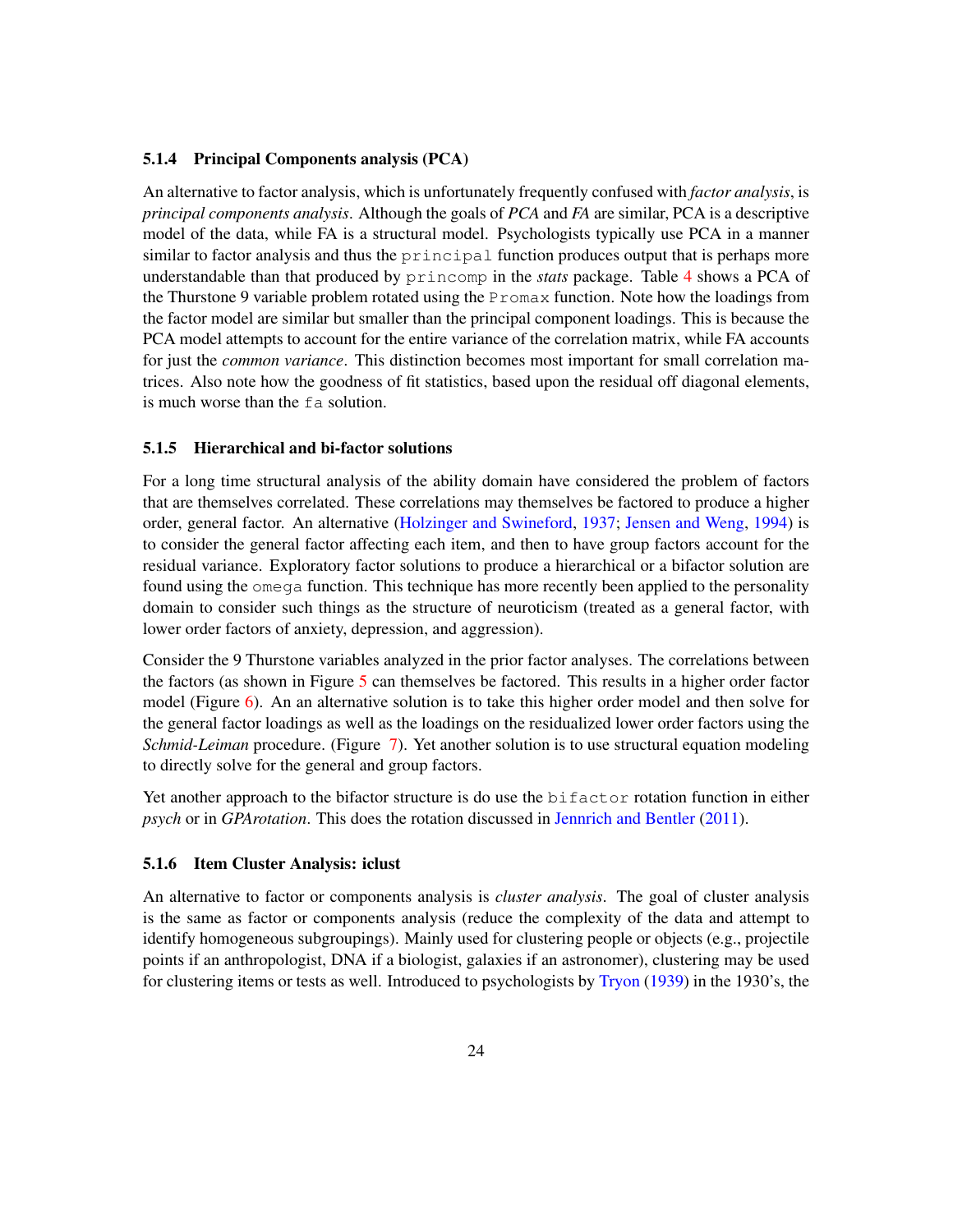Table 4: The Thurstone problem can also be analyzed using Principal Components Analysis. Compare this to Table 2. The loadings are higher for the PCA because the model accounts for the unique as well as the common variance.The fit of the off diagonal elements, however, is much worse than the fa results.

```
> p3p <-principal(Thurstone,3,n.obs = 213,rotate="Promax")
> p3p
Principal Components Analysis
Call: principal(r = Thurstone, nfactors = 3, rotate = "Promax", n.obs = 213)
Standardized loadings (pattern matrix) based upon correlation matrix
                   RC1 RC2 RC3 h2 u2 com
Sentences 0.92 0.01 0.01 0.86 0.14 1.0
Vocabulary 0.90 0.10 -0.05 0.86 0.14 1.0
Sent.Completion 0.91 0.04 -0.04 0.83 0.17 1.0
First.Letters 0.01 0.84 0.07 0.78 0.22 1.0
Four.Letter.Words -0.05 0.81 0.17 0.75 0.25 1.1
Suffixes 0.18 0.79 -0.15 0.70 0.30 1.2
Letter.Series 0.03 -0.03 0.88 0.78 0.22 1.0
Pedigrees 0.45 -0.16 0.57 0.67 0.33 2.1
Letter.Group -0.19 0.19 0.86 0.75 0.25 1.2
                      RC1 RC2 RC3
SS loadings 2.83 2.19 1.96<br>Proportion Var 0.31 0.24 0.22
                     0.31 0.24 0.22<br>0.31 0.56 0.78Cumulative Var
Proportion Explained 0.41 0.31 0.28
Cumulative Proportion 0.41 0.72 1.00
With component correlations of
    RC1 RC2 RC3
RC1 1.00 0.51 0.53
RC2 0.51 1.00 0.44
RC3 0.53 0.44 1.00
Mean item complexity = 1.2
Test of the hypothesis that 3 components are sufficient.
The root mean square of the residuals (RMSR) is 0.06
 with the empirical chi square 56.17 with prob < 1.1e-07
Fit based upon off diagonal values = 0.98
```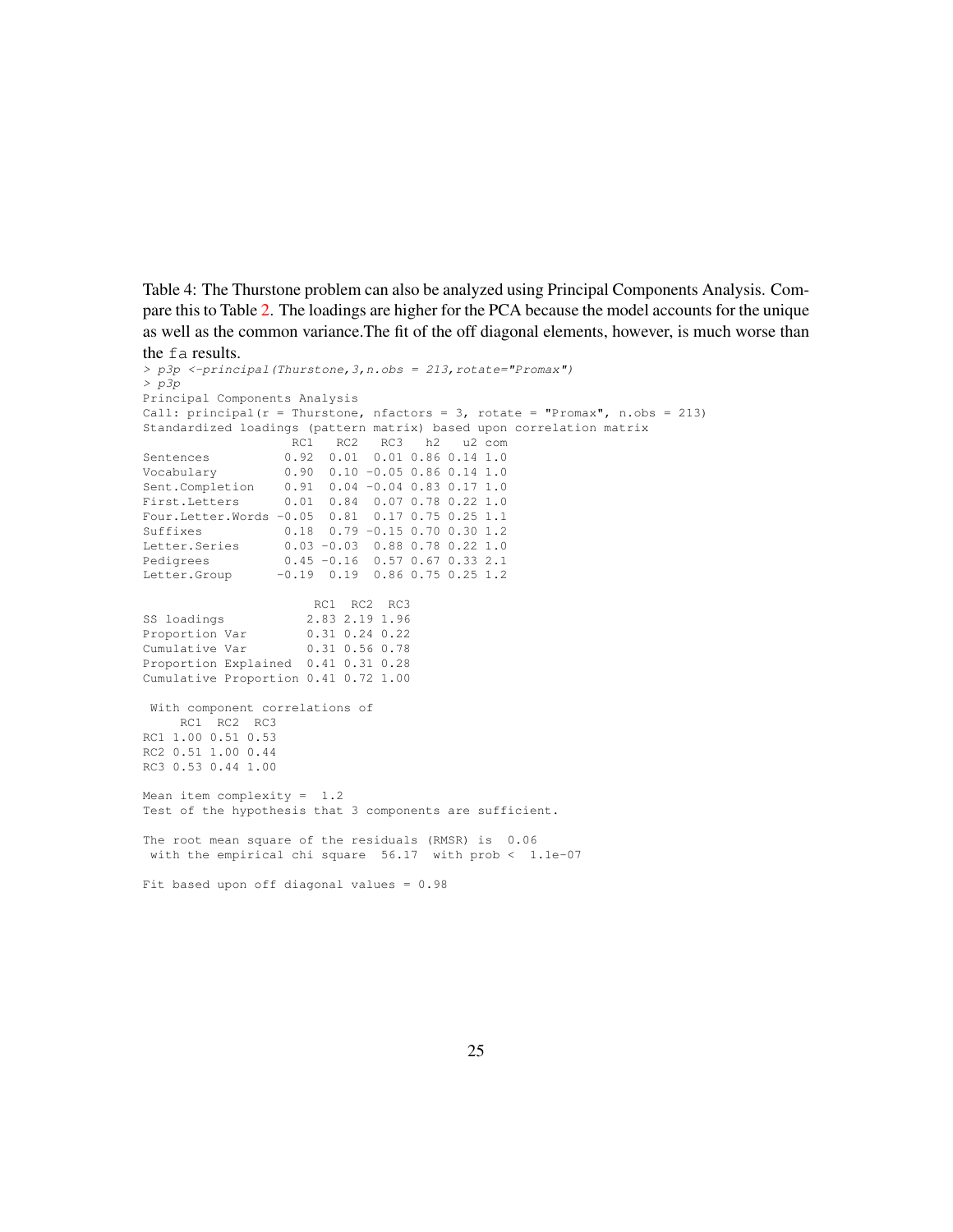*> om.h <- omega(Thurstone,n.obs=213,sl=FALSE)*

*> op <- par(mfrow=c(1,1))*



**Omega**

Figure 6: A higher order factor solution to the Thurstone 9 variable problem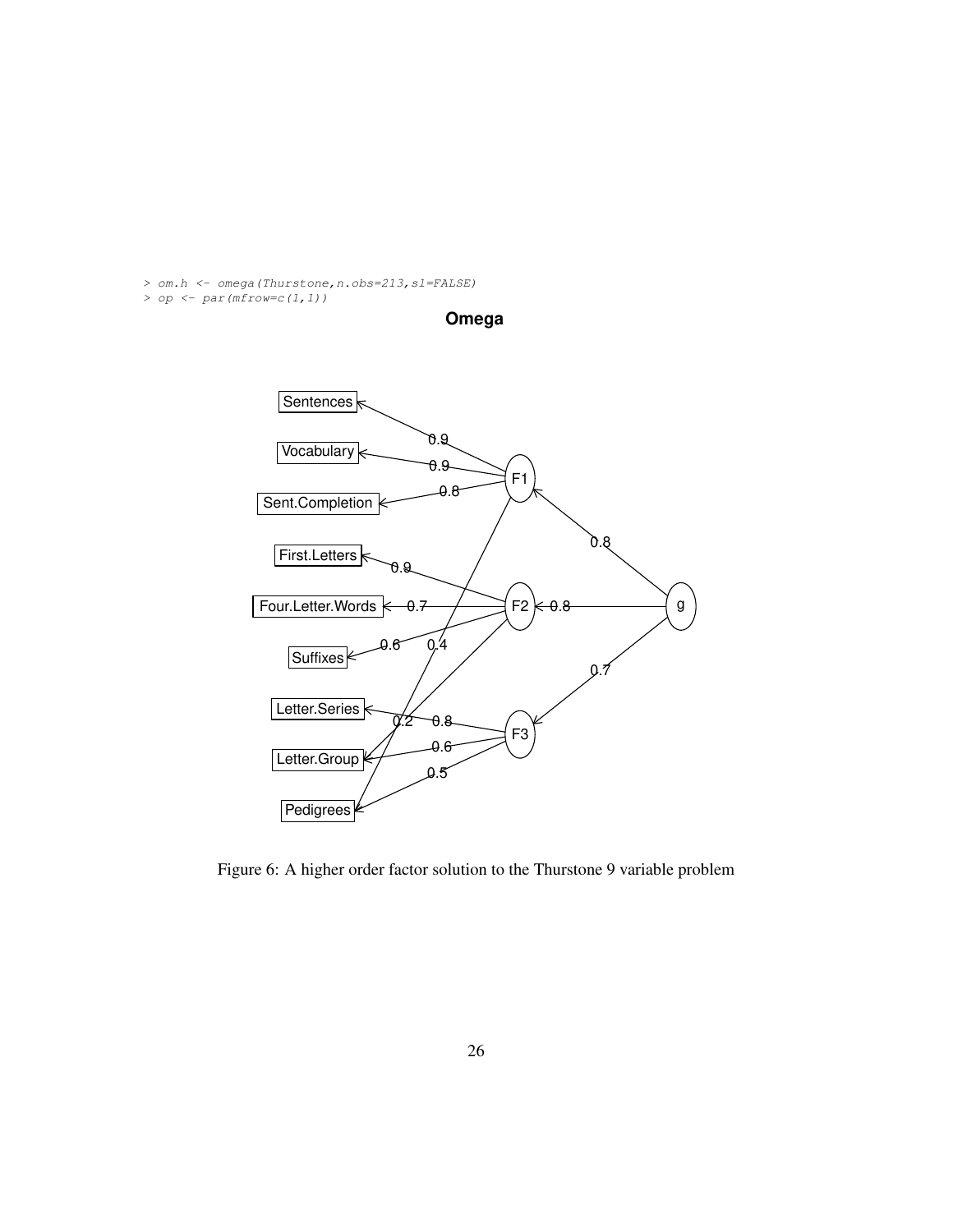*> om <- omega(Thurstone,n.obs=213)*



**Omega**

Figure 7: A bifactor factor solution to the Thurstone 9 variable problem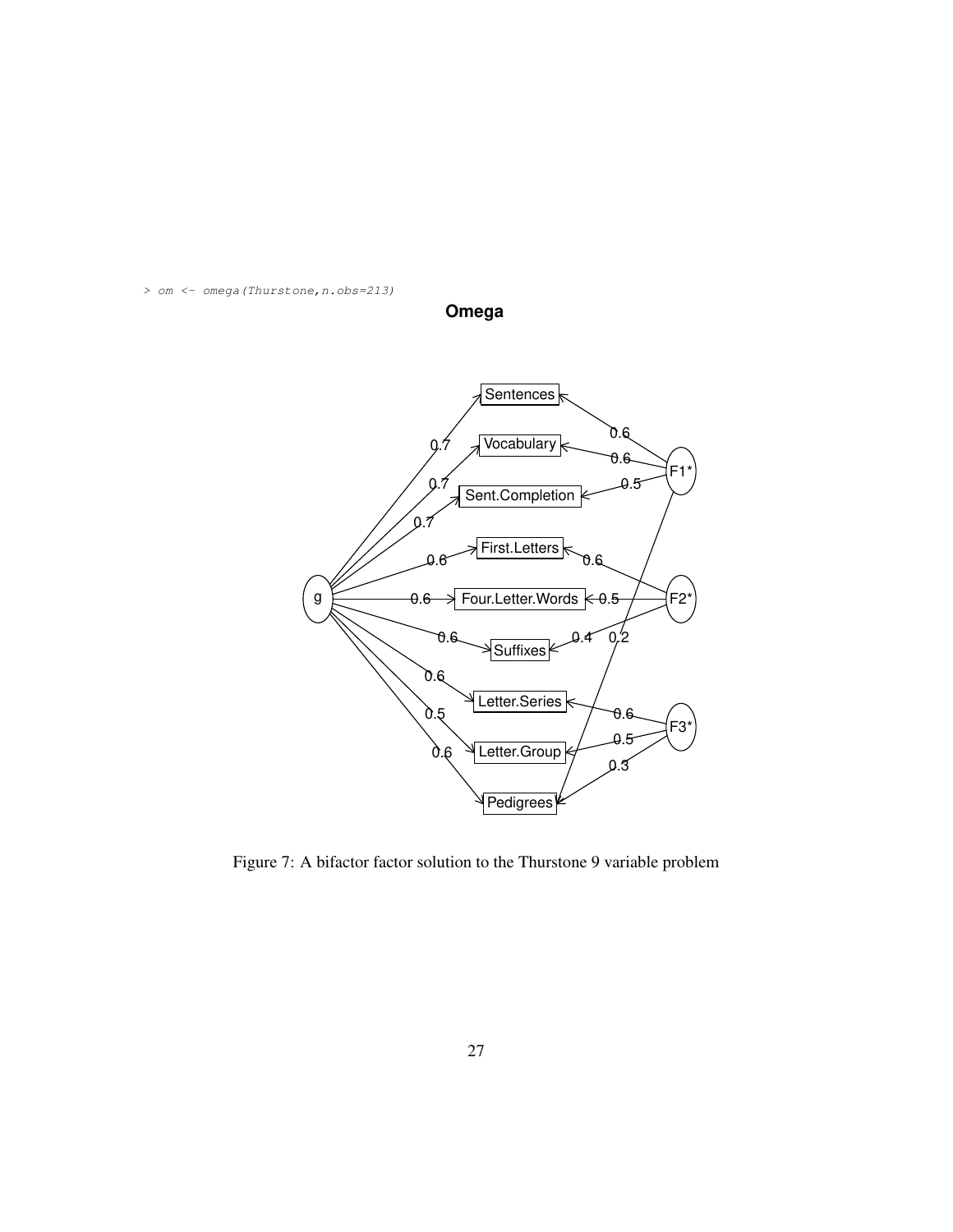cluster analytic literature exploded in the 1970s and 1980s (Blashfield, 1980; Blashfield and Aldenderfer, 1988; Everitt, 1974; Hartigan, 1975). Much of the research is in taxonmetric applications in biology (Sneath and Sokal, 1973; Sokal and Sneath, 1963) and marketing (Cooksey and Soutar, 2006) where clustering remains very popular. It is also used for taxonomic work in forming clusters of people in family (Henry et al., 2005) and clinical psychology (Martinent and Ferrand, 2007; Mun et al., 2008). Interestingly enough it has has had limited applications to psychometrics. This is unfortunate, for as has been pointed out by e.g. (Tryon, 1935; Loevinger et al., 1953), the theory of factors, while mathematically compelling, offers little that the geneticist or behaviorist or perhaps even non-specialist finds compelling. Cooksey and Soutar (2006) reviews why the iclust algorithm is particularly appropriate for scale construction in marketing.

*Hierarchical cluster analysis* forms clusters that are nested within clusters. The resulting *tree diagram* (also known somewhat pretentiously as a *rooted dendritic structure*) shows the nesting structure. Although there are many hierarchical clustering algorithms in  $R(e.g.,\ aqnes, \text{hclust},\text{dS}$ and iclust), the one most applicable to the problems of scale construction is iclust (Revelle, 1979).

- 1. Find the proximity (e.g. correlation) matrix,
- 2. Identify the most similar pair of items
- 3. Combine this most similar pair of items to form a new variable (cluster),
- 4. Find the similarity of this cluster to all other items and clusters,
- 5. Repeat steps 2 and 3 until some criterion is reached (e.g., typicallly, if only one cluster remains or in iclust if there is a failure to increase reliability coefficients  $\alpha$  or  $\beta$ ).
- 6. Purify the solution by reassigning items to the most similar cluster center.

iclust forms clusters of items using a hierarchical clustering algorithm until one of two measures of internal consistency fails to increase (Revelle, 1979). The number of clusters may be specified a priori, or found empirically. The resulting statistics include the average split half reliability,  $\alpha$ (Cronbach, 1951), as well as the worst split half reliability,  $\beta$  (Revelle, 1979), which is an estimate of the general factor saturation of the resulting scale (Figure 8). Cluster loadings (corresponding to the structure matrix of factor analysis) are reported when printing (Table 7). The pattern matrix is available as an object in the results.

The previous analysis (Figure 8) was done using the Pearson correlation. A somewhat cleaner structure is obtained when using the polychoric function to find polychoric correlations (Figure 9). Note that the first time finding the polychoric correlations some time, but the next three analyses were done using that correlation matrix (r.poly\$rho). When using the console for input, polychoric will report on its progress while working using progressBar.

A comparison of these four cluster solutions suggests both a problem and an advantage of clustering techniques. The problem is that the solutions differ. The advantage is that the structure of the items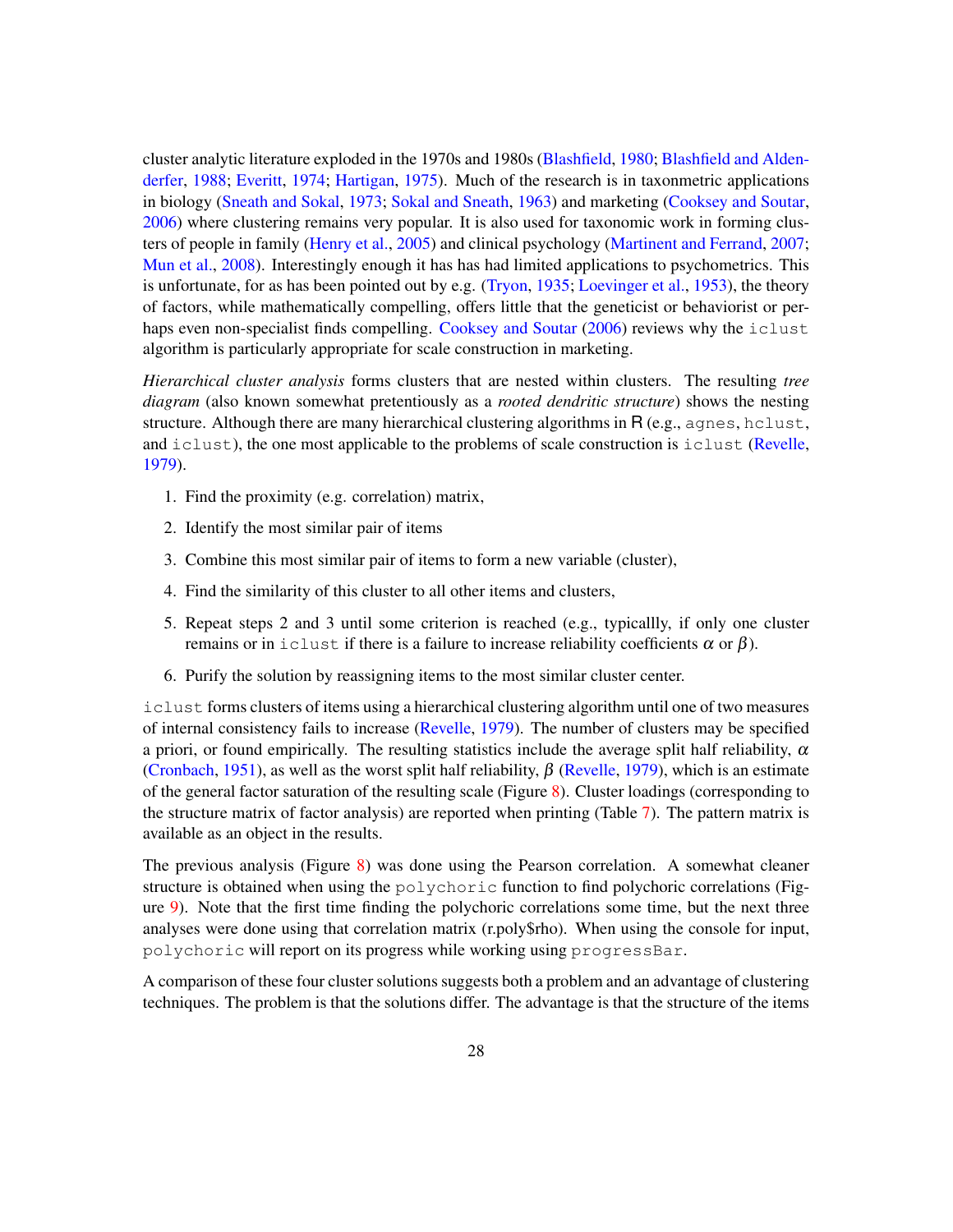*> data(bfi) > ic <- iclust(bfi[1:25])*



**ICLUST**

Figure 8: Using the iclust function to find the cluster structure of 25 personality items (the three demographic variables were excluded from this analysis). When analyzing many variables, the tree structure may be seen more clearly if the graphic output is saved as a pdf and then enlarged using a pdf viewer.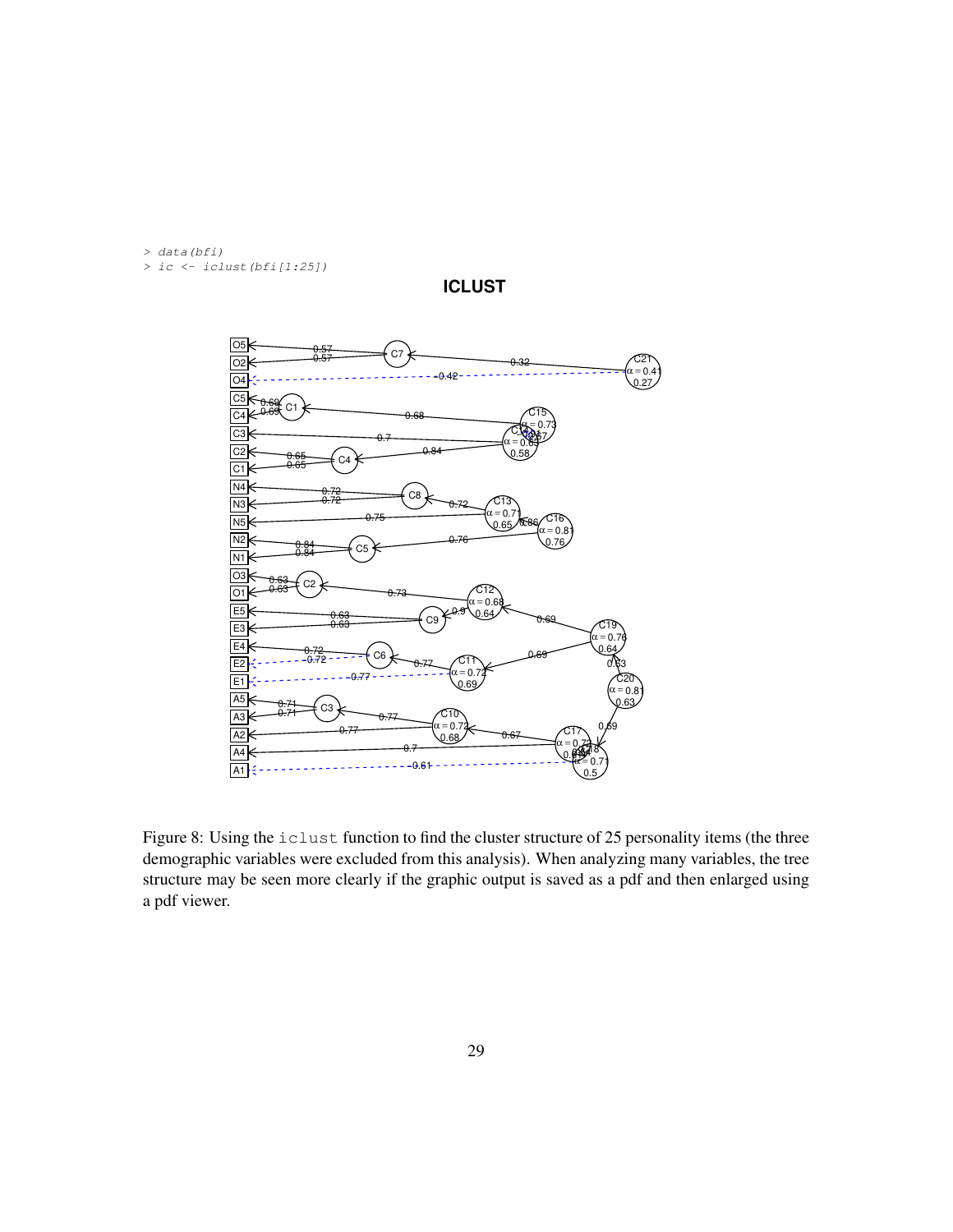Table 5: The summary statistics from an iclust analysis shows three large clusters and smaller cluster.

```
> summary(ic) #show the results
ICLUST (Item Cluster Analysis)Call: iclust(r.mat = bfi[1:25])
ICLUST
Purified Alpha:
C20 C16 C15 C21
0.80 0.81 0.73 0.61
Guttman Lambda6*
C20 C16 C15 C21
0.82 0.81 0.72 0.61
Original Beta:
C20 C16 C15 C21
0.63 0.76 0.67 0.27
Cluster size:
C20 C16 C15 C21
10 5 5 5
Purified scale intercorrelations
 reliabilities on diagonal
correlations corrected for attenuation above diagonal:
     C20 C16 C15 C21
C20 0.80 -0.291 -0.40 -0.33C16 -0.24 0.815 0.29 0.11
C15 -0.30 0.221 0.73 0.30
C21 -0.23 0.074 0.20 0.61
```
Table 6: The polychoric and the tetrachoric functions can take a long time to finish and report their progress by a series of dots as they work. The dots are suppressed when creating a Sweave document.

*> data(bfi) > r.poly <- polychoric(bfi[1:25]) #the ... indicate the progress of the function*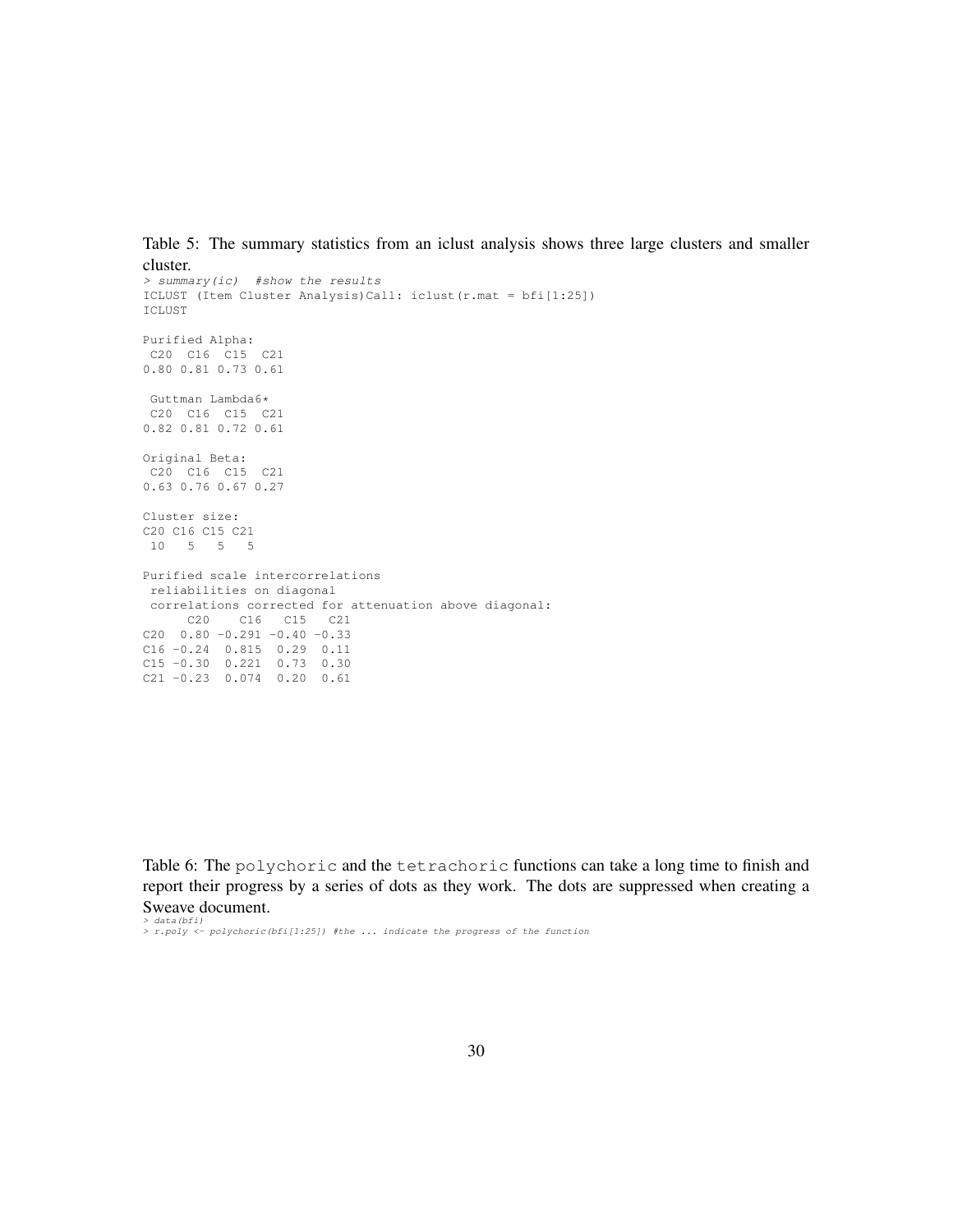*> ic.poly <- iclust(r.poly\$rho,title="ICLUST using polychoric correlations")*

*> iclust.diagram(ic.poly)*



# **ICLUST using polychoric correlations**

Figure 9: ICLUST of the BFI data set using polychoric correlations. Compare this solution to the previous one (Figure 8) which was done using Pearson correlations.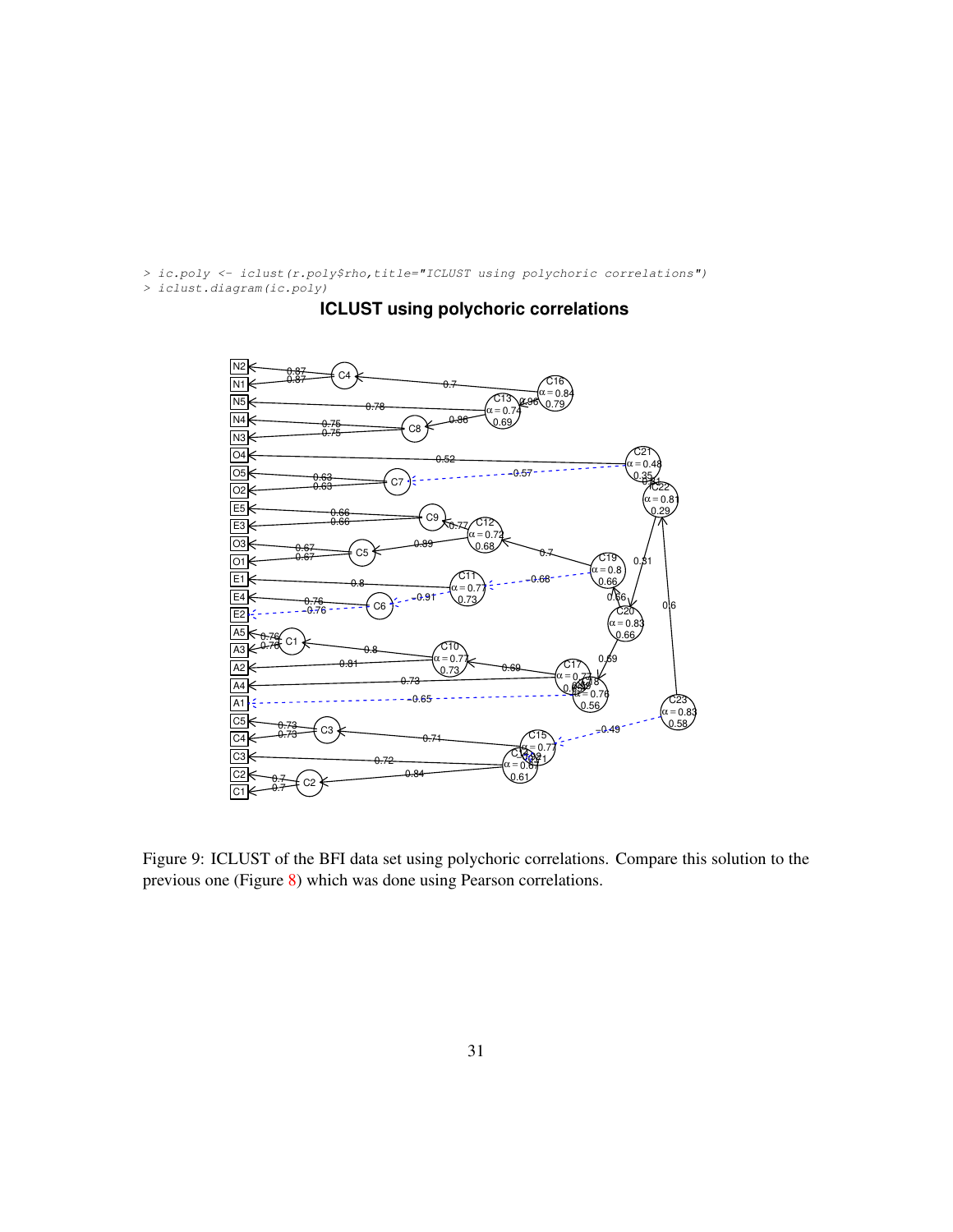*> ic.poly <- iclust(r.poly\$rho,5,title="ICLUST using polychoric correlations for nclusters=5") > iclust.diagram(ic.poly)*

### **ICLUST using polychoric correlations for nclusters=5**



Figure 10: ICLUST of the BFI data set using polychoric correlations with the solution set to 5 clusters. Compare this solution to the previous one (Figure 9) which was done without specifying the number of clusters and to the next one (Figure 11) which was done by changing the beta criterion.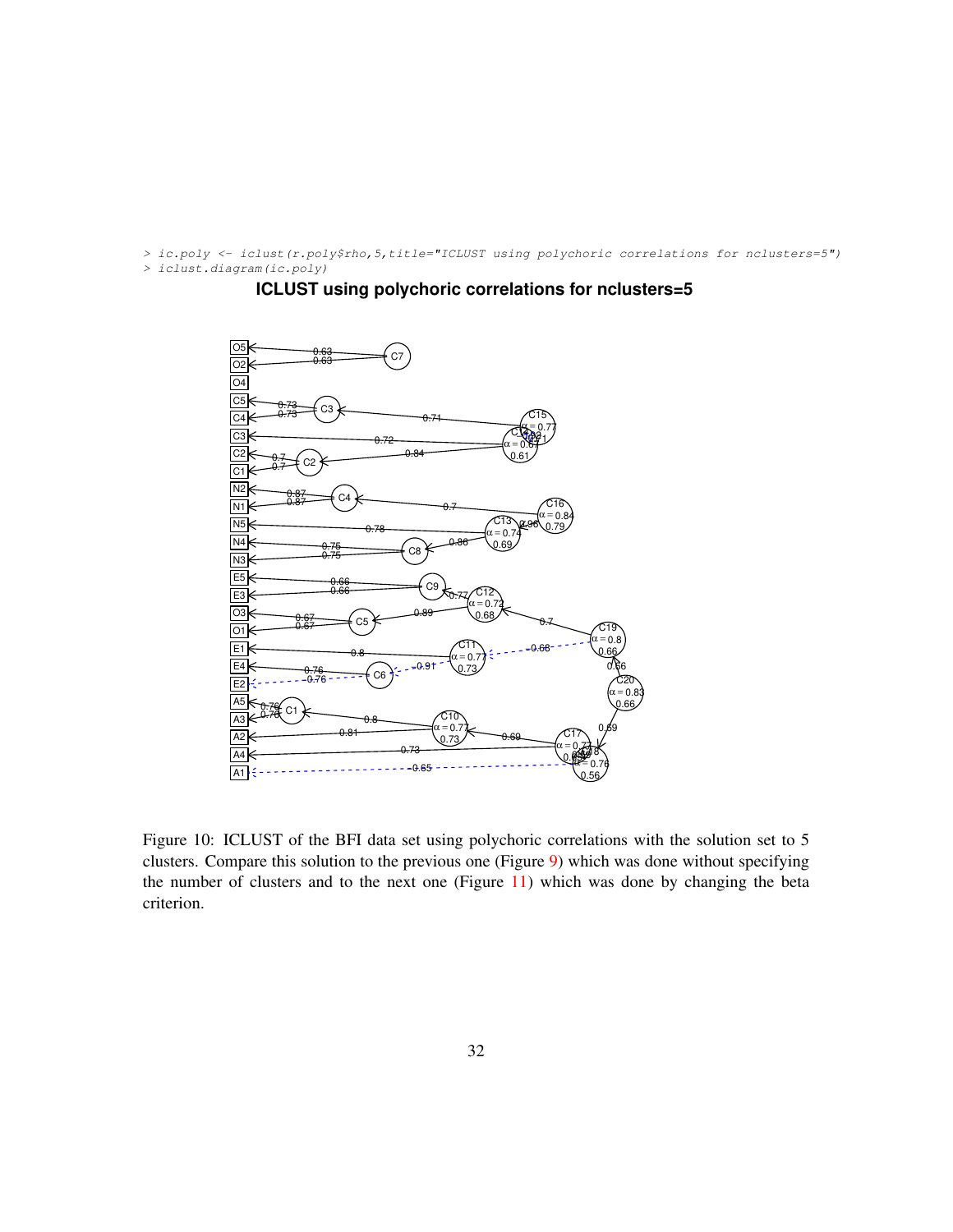

*> ic.poly <- iclust(r.poly\$rho,beta.size=3,title="ICLUST beta.size=3")*

**ICLUST beta.size=3**

Figure 11: ICLUST of the BFI data set using polychoric correlations with the beta criterion set to 3. Compare this solution to the previous three (Figure 8, 9, 10).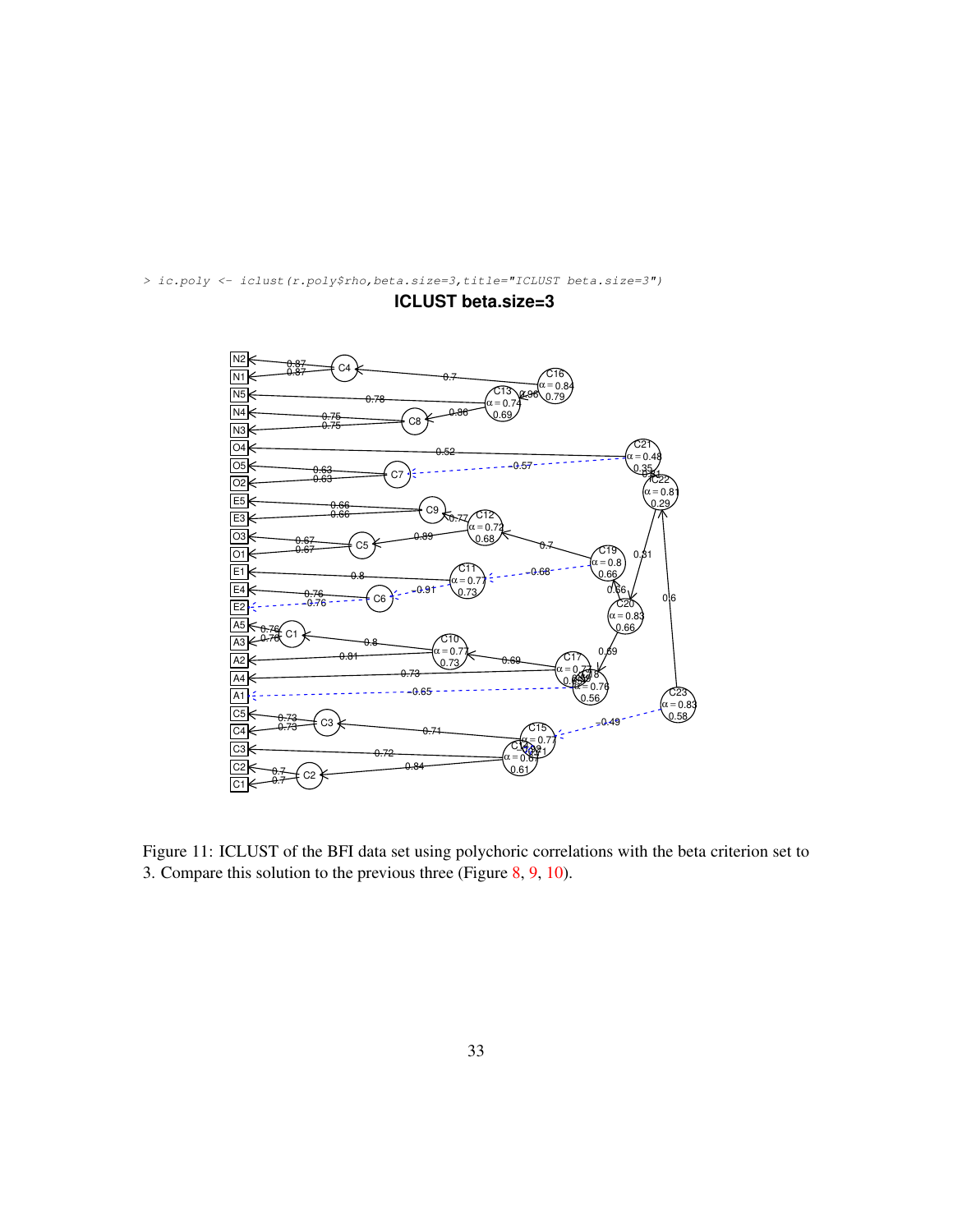Table 7: The output from iclustincludes the loadings of each item on each cluster. These are equivalent to factor structure loadings. By specifying the value of cut, small loadings are suppressed. The default is for cut=0.su

*> print(ic,cut=.3)* ICLUST (Item Cluster Analysis) Call: iclust(r.mat = bfi[1:25]) Purified Alpha: C20 C16 C15 C21 0.80 0.81 0.73 0.61 G6\* reliability: C20 C16 C15 C21 0.83 1.00 0.50 0.38 Original Beta: C20 C16 C15 C21 0.63 0.76 0.67 0.27 Cluster size: C20 C16 C15 C21 10 5 5 5 Item by Cluster Structure matrix: O P C20 C16 C15 C21 A1 C20 C20 A2 C20 C20 0.59 A3 C20 C20 0.65 A4 C20 C20 0.43 A5 C20 C20 0.65  $C1 \, C15 \, C15$   $-0.54$ C2 C15 C15  $-0.62$ <br>C3 C15 C15  $-0.54$ C3 C15  $-0.54$ C4 C15 C15 0.31 0.66 C5 C15 C15 -0.30 0.36 0.59 E1 C20 C20 -0.50 E2 C20 C20 -0.61 0.34 E3 C20 C20 0.59 -0.39 E4 C20 C20 0.66 E5 C20 C20 0.50  $-0.40$   $-0.32$ N1 C16 C16 0.76<br>N2 C16 C16 0.75 N2 C16 C16 0.75 N3 C16 C16 0.74 N4 C16 C16 -0.34 0.62 N5 C16 C16 0.55 01 C20 C21 -0.53 O2 C21 C21 0.44 O3 C20 C21 0.39 -0.62 04 C21 C21 -0.33 O5 C21 C21 0.53 With eigenvalues of: C20 C16 C15 C21 3.2 2.6 1.9 1.5 Purified scale intercorrelations reliabilities on diagonal correlations corrected for attenuation above diagonal: C20 C16 C15 C21  $C20$   $0.80$   $-0.29$   $-0.40$   $-0.33$ C16 -0.24 0.81 0.29 0.11 C15 -0.30 0.22 0.73 0.30 C21 -0.23 0.07 0.20 0.61 Cluster fit =  $0.68$  Pattern fit =  $0.96$  RMSR =  $0.05$ NULL 34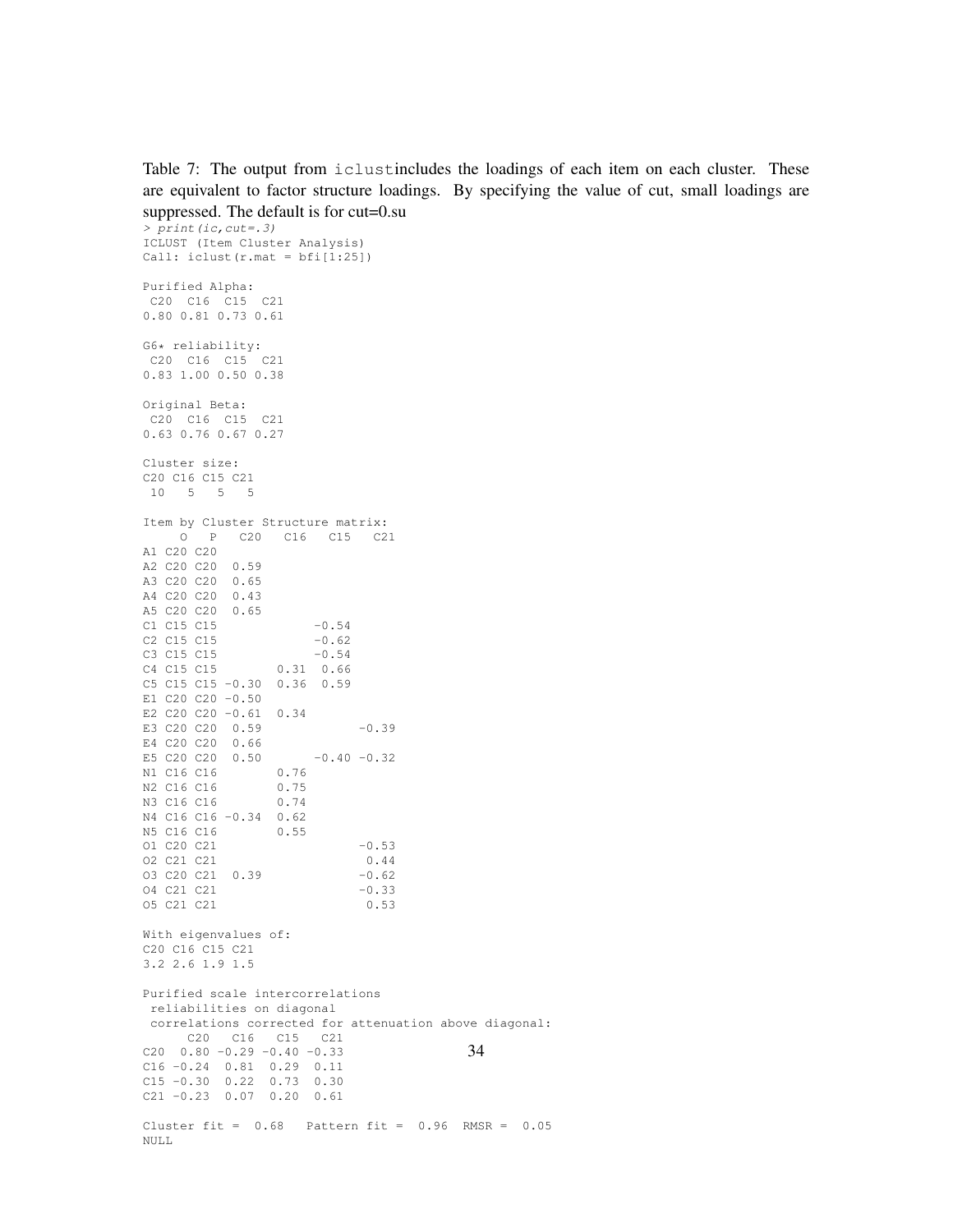may be seen more clearly when examining the clusters rather than a simple factor solution.

## 5.2 Confidence intervals using bootstrapping techniques

Exploratory factoring techniques are sometimes criticized because of the lack of statistical information on the solutions. Overall estimates of goodness of fit including  $\chi^2$  and RMSEA are found in the fa and omega functions. Confidence intervals for the factor loadings may be found by doing multiple bootstrapped iterations of the original analysis. This is done by setting the n.iter parameter to the desired number of iterations. This can be done for factoring of Pearson correlation matrices as well as polychoric/tetrachoric matrices (See Table 8). Although the example value for the number of iterations is set to 20, more conventional analyses might use 1000 bootstraps. This will take much longer.

### 5.3 Comparing factor/component/cluster solutions

Cluster analysis, factor analysis, and principal components analysis all produce structure matrices (matrices of correlations between the dimensions and the variables) that can in turn be compared in terms of the *congruence coefficient* which is just the cosine of the angle between the dimensions

$$
c_{f_i f_j} = \frac{\sum_{k=1}^n f_{ik} f_{jk}}{\sum f_{ik}^2 \sum f_{jk}^2}.
$$

Consider the case of a four factor solution and four cluster solution to the Big Five problem.

```
> f4 <- fa(bfi[1:25],4,fm="pa")
> factor.congruence(f4,ic)
     C20 C16 C15 C21
PA1 0.92 -0.32 -0.44 -0.40
PA2 -0.26 0.95 0.33 0.12
PA3 0.35 -0.24 -0.88 -0.37
PA4 0.29 -0.12 -0.27 -0.90
```
A more complete comparison of oblique factor solutions (both minres and principal axis), bifactor and component solutions to the Thurstone data set is done using the factor.congruence function. (See table 9).

#### 5.3.1 Factor correlations

Factor congruences may be found between any two sets of factor loadings. If given the same data set/correlation matrix, factor correlations may be found using faCor which finds the correlations between the factors. This procedure is also used in the bassAckward function which compares multiple solutions with a different number of factors.

Consider the correlation of three versus five factors of the bfi data set.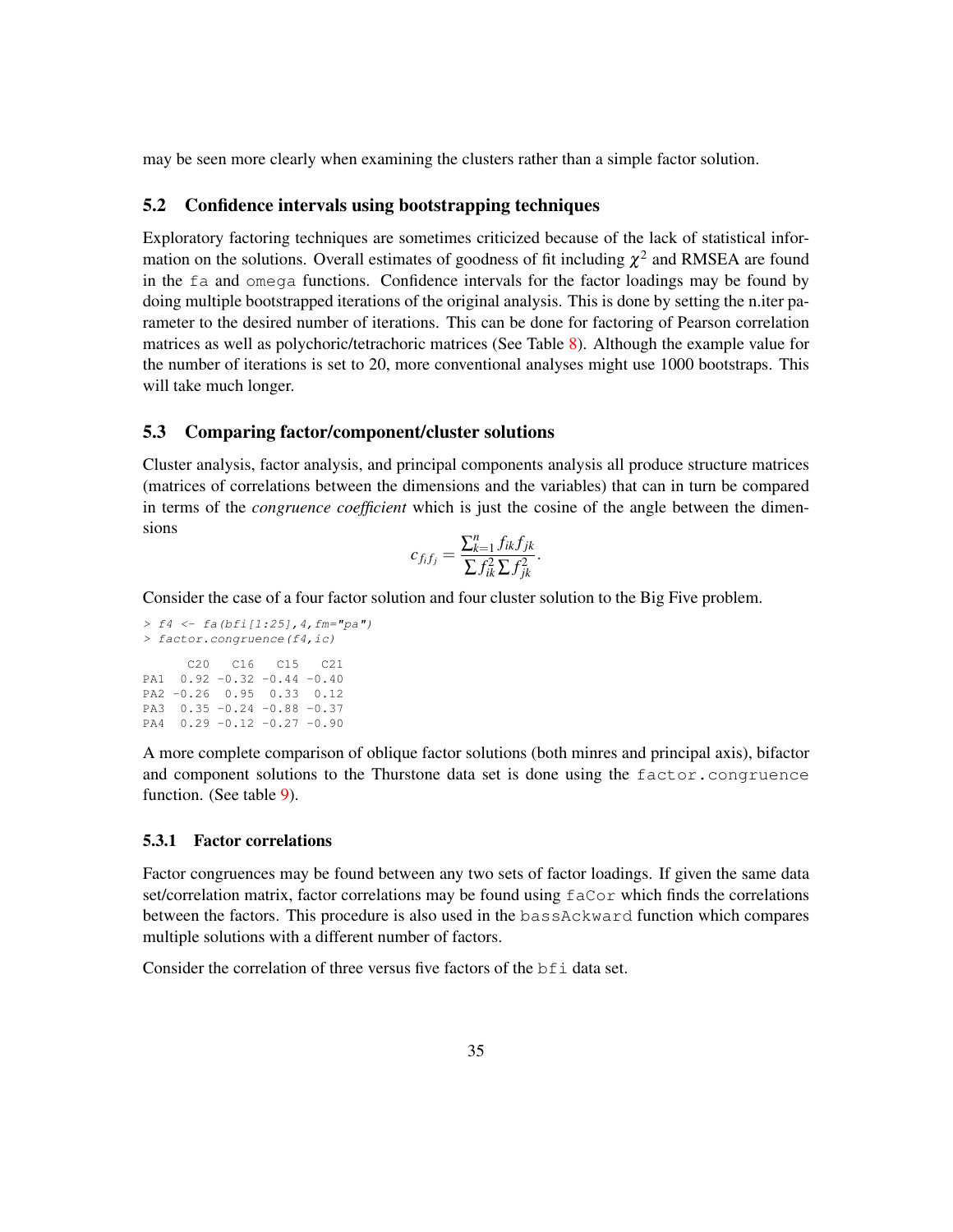Table 8: An example of bootstrapped confidence intervals on 10 items from the Big 5 inventory. The number of bootstrapped samples was set to 20. More conventional bootstrapping would use 100 or 1000 replications.

*> fa(bfi[1:10],2,n.iter=20)* Factor Analysis with confidence intervals using method = fa(r = bfi[1:10], nfactors = 2, n.iter = 20) Factor Analysis using method = minres  $\text{Call: } \text{fa}(r = \text{bf}[1:10], \text{nfactors} = 2, \text{ n.iter} = 20)$ Standardized loadings (pattern matrix) based upon correlation matrix MR1 MR2 h2 u2 com A1 0.08 -0.41 0.15 0.85 1.1 A2 0.01 0.68 0.46 0.54 1.0 A3 -0.03 0.76 0.56 0.44 1.0 A4 0.14 0.44 0.25 0.75 1.2 A5 0.03 0.60 0.37 0.63 1.0 C1 0.57 -0.06 0.31 0.69 1.0 C2 0.64 -0.01 0.40 0.60 1.0 C3 0.54 0.03 0.31 0.69 1.0 C4 -0.65 0.00 0.42 0.58 1.0 C5 -0.56 -0.06 0.34 0.66 1.0 MR1 MR2<br>1.80 1.78 SS loadings 1.80 1.78 Proportion Var Cumulative Var 0.18 0.36 Proportion Explained 0.50 0.50 Cumulative Proportion 0.50 1.00 With factor correlations of MR1 MR2<br>MR1 1.00 0.32 MR2 0.32 1.00 Mean item complexity  $=$ Test of the hypothesis that 2 factors are sufficient. The degrees of freedom for the null model are 45 and the objective function was 2.03 with Chi Square of 5664.89 The degrees of freedom for the model are 26 and the objective function was 0.17 The root mean square of the residuals (RMSR) is 0.04 The df corrected root mean square of the residuals is 0.05 The harmonic number of observations is 2762 with the empirical chi square 397.07 with prob < 5e-68 The total number of observations was 2800 with Likelihood Chi Square = 468.37 with prob < 1.2e-82 Tucker Lewis Index of factoring reliability = 0.864 RMSEA index = 0.078 and the 90 % confidence intervals are 0.072 0.084 BIC = 261.99 Fit based upon off diagonal values = 0.98 Measures of factor score adequacy MR1 MR2 Correlation of (regression) scores with factors 0.86 0.88<br>Multiple R square of scores with factors 0.74 0.77 Multiple R square of scores with factors 0.74 0.77<br>Minimum correlation of possible factor scores 0.49 0.54 Minimum correlation of possible factor scores Coefficients and bootstrapped confidence intervals low MR1 upper low MR2 upper A1 0.04 0.08 0.13 -0.44 -0.41 -0.37 A2 -0.03 0.01 0.04 0.64 0.68 0.72 A3 -0.06 -0.03 0.00 0.72 0.76 0.80 A4 0.12 0.14 0.18 0.41 0.44 0.48 A5 -0.01 0.03 0.07 0.55 C1 0.51 0.57 0.62 -0.10 -0.06 -0.02 C2 0.60 0.64 0.67 -0.05 -0.01 0.02  $0.50 \t 0.54 \t 0.58 \t -0.01 \t 0.03 \t 0.07$  $C4 -0.69 -0.65 -0.61 -0.04$  0.00 0.03  $C5 -0.61 -0.56 -0.52 -0.09 -0.06 -0.02$ Interfactor correlations and bootstrapped confidence intervals lower estimate upper MR1-MR2 0.25 0.32 0.38

36

*>*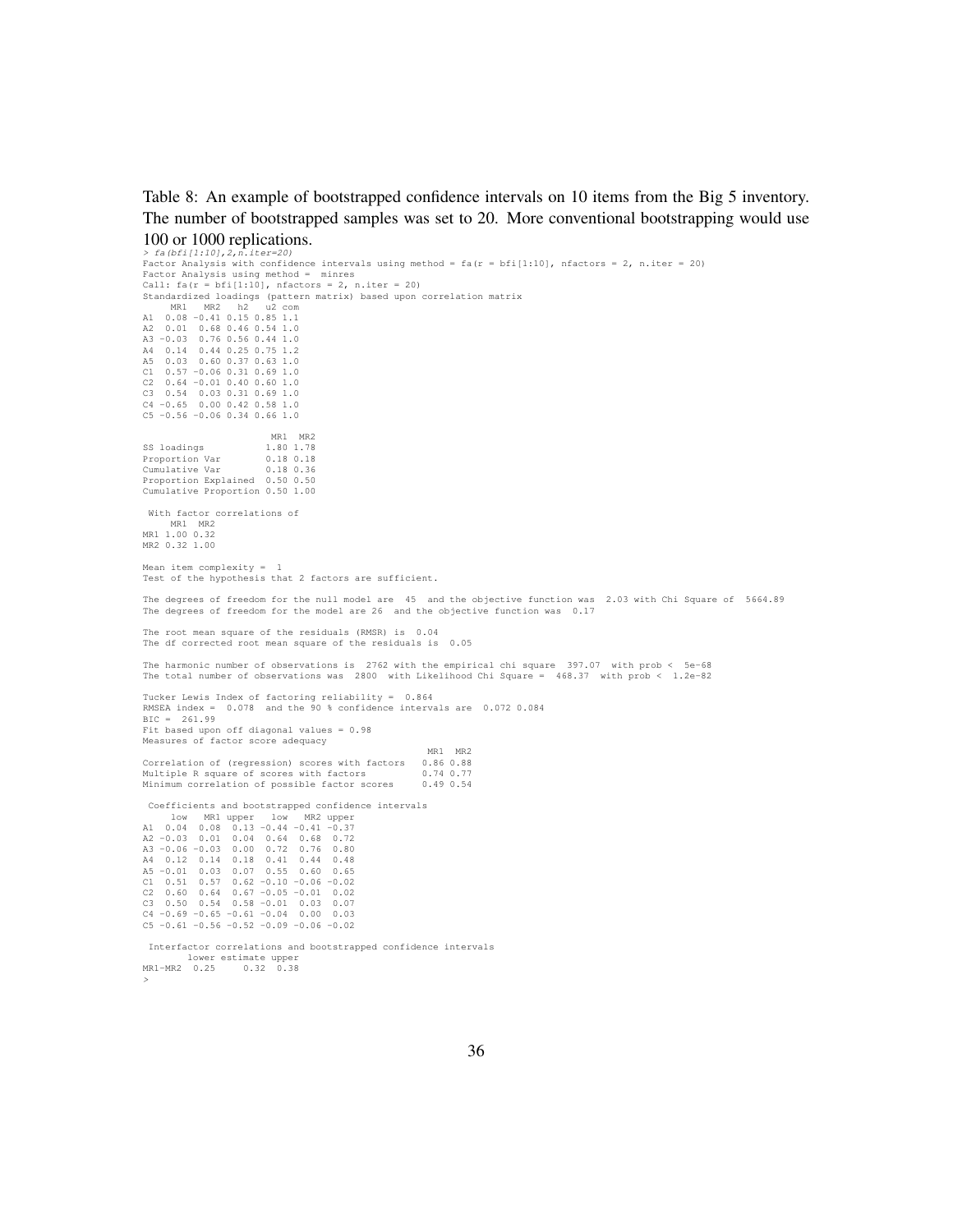Table 9: Congruence coefficients for oblique factor, bifactor and component solutions for the Thurstone problem.

|     | > factor.congruence(list(f3t,f3o,om,p3p)) |             |  |                                                                       |  |  |  |  |  |  |  |                                                                       |         |
|-----|-------------------------------------------|-------------|--|-----------------------------------------------------------------------|--|--|--|--|--|--|--|-----------------------------------------------------------------------|---------|
|     |                                           | MR1 MR2 MR3 |  | PA1 PA2 PA3 q F1 $\star$ F2 $\star$ F3 $\star$ h2 RC1 RC2             |  |  |  |  |  |  |  |                                                                       | RC3     |
|     | MR1 1.00 0.06 0.09                        |             |  |                                                                       |  |  |  |  |  |  |  | 1.00 0.06 0.13 0.72 1.00 0.06 0.09 0.73 1.00 0.08                     | 0.04    |
|     | MR2 0.06 1.00 0.08                        |             |  |                                                                       |  |  |  |  |  |  |  | 0.03 1.00 0.07 0.60 0.06 1.00 0.08 0.57 0.04 0.99                     | 0.12    |
|     | MR3 0.09 0.08 1.00                        |             |  |                                                                       |  |  |  |  |  |  |  | $0.01$ $0.01$ $1.00$ $0.52$ $0.09$ $0.08$ $1.00$ $0.51$ $0.06$ $0.02$ | 0.99    |
|     | PA1 1.00 0.03 0.01                        |             |  |                                                                       |  |  |  |  |  |  |  | 1.00 0.04 0.05 0.67 1.00 0.03 0.01 0.68 1.00 0.06                     | $-0.04$ |
|     | PA2 0.06 1.00 0.01                        |             |  |                                                                       |  |  |  |  |  |  |  | $0.04$ 1.00 0.00 0.57 0.06 1.00 0.01 0.54 0.04 0.99                   | 0.05    |
|     | PA3 0.13 0.07 1.00                        |             |  |                                                                       |  |  |  |  |  |  |  | $0.05$ $0.00$ $1.00$ $0.54$ $0.13$ $0.07$ $1.00$ $0.54$ $0.10$ $0.01$ | 0.99    |
| q   | $0.72$ $0.60$ $0.52$                      |             |  |                                                                       |  |  |  |  |  |  |  | 0.67 0.57 0.54 1.00 0.72 0.60 0.52 0.99 0.69 0.58                     | 0.50    |
|     | $F1* 1.00 0.06 0.09$                      |             |  |                                                                       |  |  |  |  |  |  |  | 1.00 0.06 0.13 0.72 1.00 0.06 0.09 0.73 1.00 0.08                     | 0.04    |
|     | $F2*0.061.000.08$                         |             |  |                                                                       |  |  |  |  |  |  |  | $0.03$ 1.00 0.07 0.60 0.06 1.00 0.08 0.57 0.04 0.99                   | 0.12    |
|     | $F3* 0.09 0.08 1.00$                      |             |  |                                                                       |  |  |  |  |  |  |  | $0.01$ $0.01$ $1.00$ $0.52$ $0.09$ $0.08$ $1.00$ $0.51$ $0.06$ $0.02$ | 0.99    |
| h2. | $0.73$ $0.57$ $0.51$                      |             |  |                                                                       |  |  |  |  |  |  |  | 0.68 0.54 0.54 0.99 0.73 0.57 0.51 1.00 0.71 0.56                     | 0.50    |
|     | RC1 1.00 0.04 0.06                        |             |  |                                                                       |  |  |  |  |  |  |  | 1.00 0.04 0.10 0.69 1.00 0.04 0.06 0.71 1.00 0.06                     | 0.00    |
|     | RC2 0.08 0.99 0.02                        |             |  |                                                                       |  |  |  |  |  |  |  | 0.06 0.99 0.01 0.58 0.08 0.99 0.02 0.56 0.06 1.00                     | 0.05    |
|     |                                           |             |  | RC3 0.04 0.12 0.99 -0.04 0.05 0.99 0.50 0.04 0.12 0.99 0.50 0.00 0.05 |  |  |  |  |  |  |  |                                                                       | 1.00    |

Table 10: Factor correlations and factor congruences between "minres" factor analysis and "pca" principal components using "oblimin" rotation for both.

```
> faCor(Thurstone,c(3,3),fm=c("minres","pca"), rotate=c("oblimin","oblimin"))
Call: faCor(r = Thurstone, nfactors = c(3, 3), fm = c("minres", "pca"),rotate = c("oblimin", "oblimin"))
Factor correlations between the two solutions
    TC1 TC2 TC3
MR1 0.99 0.53 0.45
MR2 0.55 0.98 0.48
MR3 0.51 0.44 0.98
Factor congruence between the two solutions
    TC1 TC2 TC3
MR1 1.00 0.09 0.08
MR2 0.05 0.99 0.13
MR3 0.13 0.04 0.99
>
```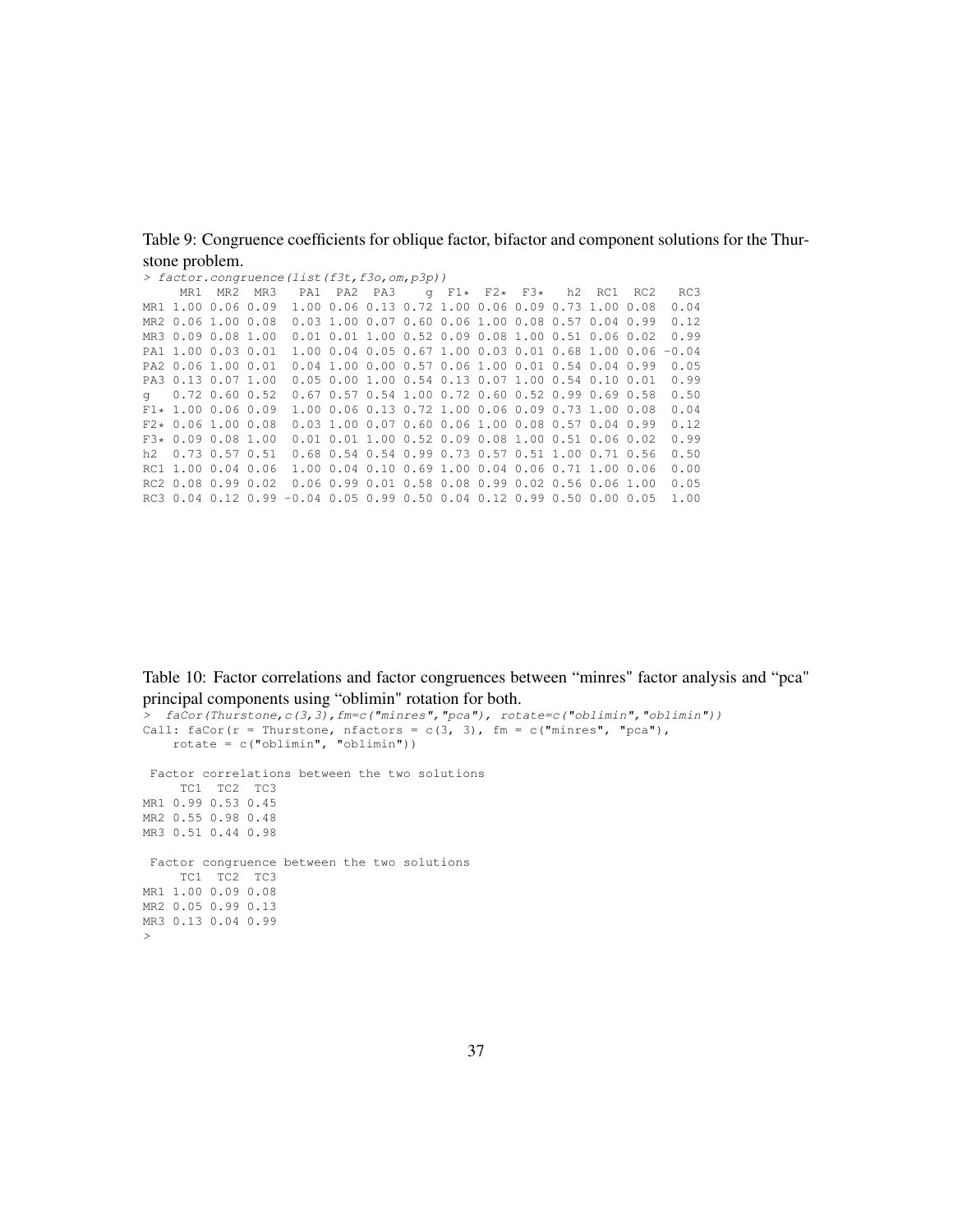### 5.4 Determining the number of dimensions to extract.

How many dimensions to use to represent a correlation matrix is an unsolved problem in psychometrics. There are many solutions to this problem, none of which is uniformly the best. Henry Kaiser once said that "a solution to the number-of factors problem in factor analysis is easy, that he used to make up one every morning before breakfast. But the problem, of course is to find *the* solution, or at least a solution that others will regard quite highly not as the best" Horn and Engstrom (1979).

Techniques most commonly used include

1) Extracting factors until the chi square of the residual matrix is not significant.

2) Extracting factors until the change in chi square from factor n to factor n+1 is not significant.

3) Extracting factors until the eigen values of the real data are less than the corresponding eigen values of a random data set of the same size (parallel analysis) fa.parallel (Horn, 1965).

4) Plotting the magnitude of the successive eigen values and applying the scree test (a sudden drop in eigen values analogous to the change in slope seen when scrambling up the talus slope of a mountain and approaching the rock face (Cattell, 1966).

5) Extracting factors as long as they are interpretable.

6) Using the Very Structure Criterion (vss) (Revelle and Rocklin, 1979).

7) Using Wayne Velicer's Minimum Average Partial (MAP) criterion (Velicer, 1976).

8) Extracting principal components until the eigen value < 1.

Each of the procedures has its advantages and disadvantages. Using either the chi square test or the change in square test is, of course, sensitive to the number of subjects and leads to the nonsensical condition that if one wants to find many factors, one simply runs more subjects. Parallel analysis is partially sensitive to sample size in that for large samples the eigen values of random factors will be very small. The scree test is quite appealing but can lead to differences of interpretation as to when the scree"breaks". Extracting interpretable factors means that the number of factors reflects the investigators creativity more than the data. vss, while very simple to understand, will not work very well if the data are very factorially complex. (Simulations suggests it will work fine if the complexities of some of the items are no more than 2). The eigen value of 1 rule, although the default for many programs, seems to be a rough way of dividing the number of variables by 3 and is probably the worst of all criteria.

An additional problem in determining the number of factors is what is considered a factor. Many treatments of factor analysis assume that the residual correlation matrix after the factors of interest are extracted is composed of just random error. An alternative concept is that the matrix is formed from major factors of interest but that there are also numerous minor factors of no substantive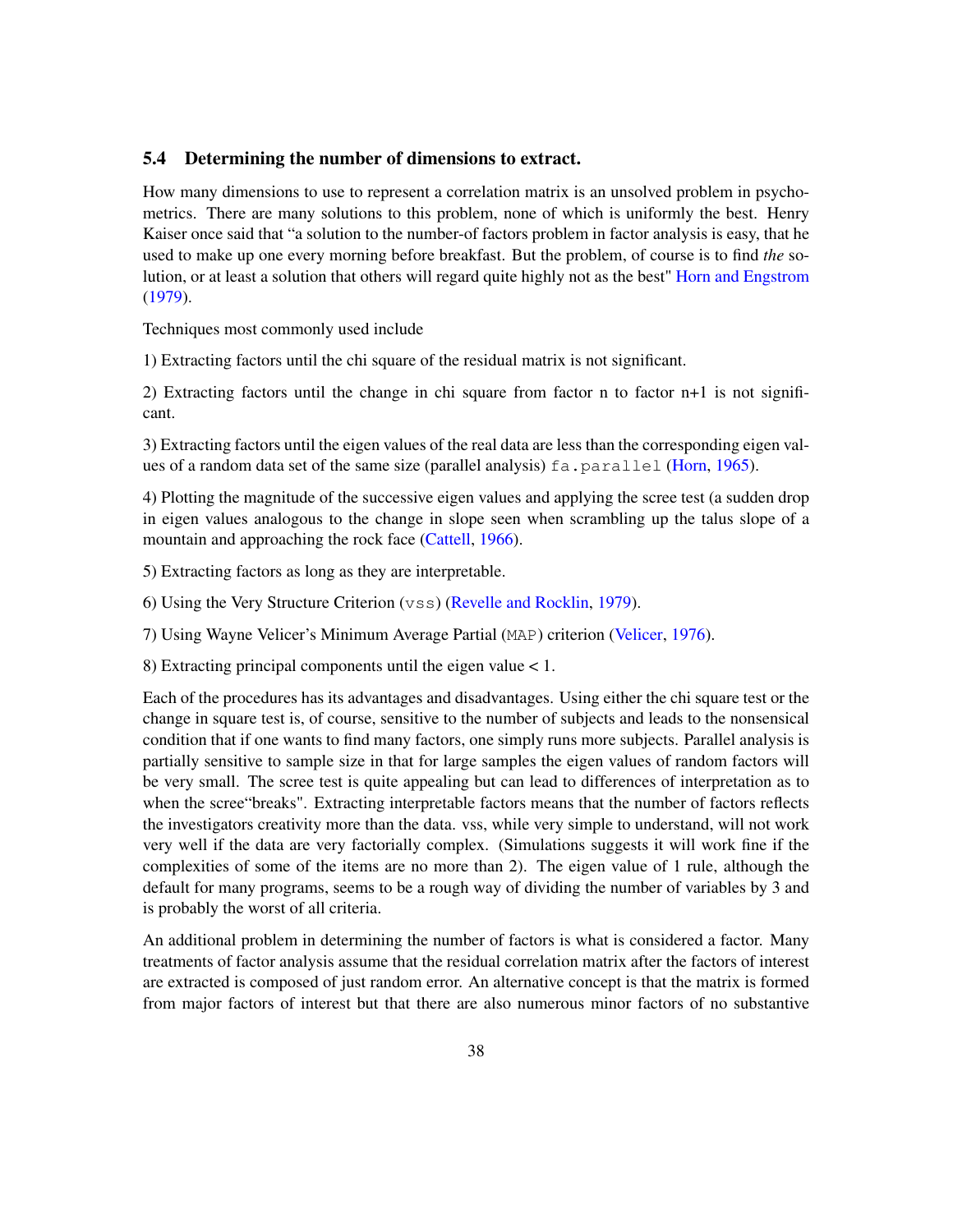interest but that account for some of the shared covariance between variables. The presence of such minor factors can lead one to extract too many factors and to reject solutions on statistical grounds of misfit that are actually very good fits to the data. This problem is partially addressed later in the discussion of simulating complex structures using sim.structure and of small extraneous factors using the sim.minor function.

#### 5.4.1 Very Simple Structure

The vss function compares the fit of a number of factor analyses with the loading matrix "simplified" by deleting all except the c greatest loadings per item, where c is a measure of factor complexity Revelle and Rocklin (1979). Included in vss is the MAP criterion (Minimum Absolute Partial correlation) of Velicer (1976).

Using the Very Simple Structure criterion for the bfi data suggests that 4 factors are optimal (Figure 12). However, the MAP criterion suggests that 5 is optimal.

```
> vss
Very Simple Structure of Very Simple Structure of a Big 5 inventory
Call: vss(x = bfi[1:25], title = "Very Simple Structure of a Big 5 inventory")
VSS complexity 1 achieves a maximimum of 0.58 with 4 factors
VSS complexity 2 achieves a maximimum of 0.74 with 5 factors
The Velicer MAP achieves a minimum of 0.01 with 5 factors
BIC achieves a minimum of -513.09 with 8 factors
Sample Size adjusted BIC achieves a minimum of -106.39 with 8 factors
Statistics by number of factors<br>vss1 vss2 map dof chisq
                            prob sqresid fit RMSEA BIC SABIC complex eChisq SRMR eCRMS eBIC
1 0.49 0.00 0.024 275 11863 0.0e+00 25.9 0.49 0.123 9680 10554 1.0 23725 0.119 0.124 21542
2 0.54 0.63 0.018 251 7362 0.0e+00 18.6 0.63 0.101 5370 6168 1.2 12173 0.085 0.093 10180
3 0.56 0.70 0.017 228 5096 0.0e+00 14.6 0.71 0.087 3286 4010 1.3 7019 0.065 0.074 5209
4 0.58 0.74 0.015 206 3422 0.0e+00 11.5 0.77 0.075 1787 2441 1.4 3606 0.046 0.056 1971
5 0.54 0.74 0.015 185 1809 4.3e-264 9.4 0.81 0.056 341 928 1.5 1412 0.029 0.037 -57
6 0.54 0.71 0.016 165 1032 1.8e-125 8.3 0.84 0.043 -277 247 1.8 649 0.020 0.027 -661
7 0.51 0.70 0.019 146 708 1.2e-74 7.9 0.85 0.037 -451 13 1.9 435 0.016 0.023 -724
8 0.51 0.66 0.022 128 503 7.1e-46 7.4 0.85 0.032 -513 -106 2.0 278 0.013 0.020 -738
```
#### 5.4.2 Parallel Analysis

An alternative way to determine the number of factors is to compare the solution to random data with the same properties as the real data set. If the input is a data matrix, the comparison includes random samples from the real data, as well as normally distributed random data with the same number of subjects and variables. For the BFI data, parallel analysis suggests that 6 factors might be most appropriate (Figure 13). It is interesting to compare  $fa$ , parallel with the paran from the *paran* package. This latter uses smcs to estimate communalities. Simulations of known structures with a particular number of major factors but with the presence of trivial, minor (but not zero) factors, show that using smcs will tend to lead to too many factors.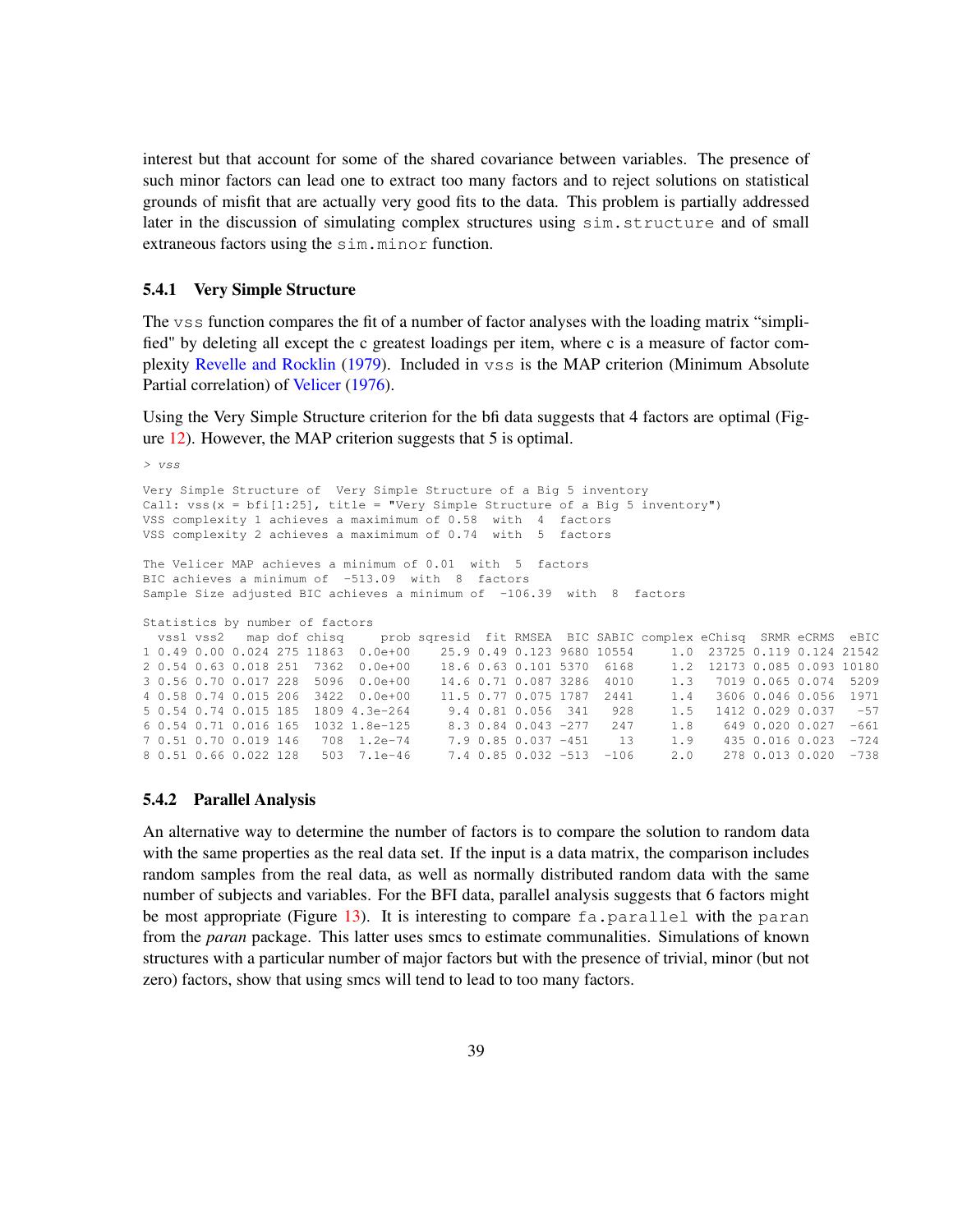*> vss <- vss(bfi[1:25],title="Very Simple Structure of a Big 5 inventory")*



# **Very Simple Structure of a Big 5 inventory**

Figure 12: The Very Simple Structure criterion for the number of factors compares solutions for various levels of item complexity and various numbers of factors. For the Big 5 Inventory, the complexity 1 and 2 solutions both achieve their maxima at four factors. This is in contrast to parallel analysis which suggests 6 and the MAP criterion which suggests 5.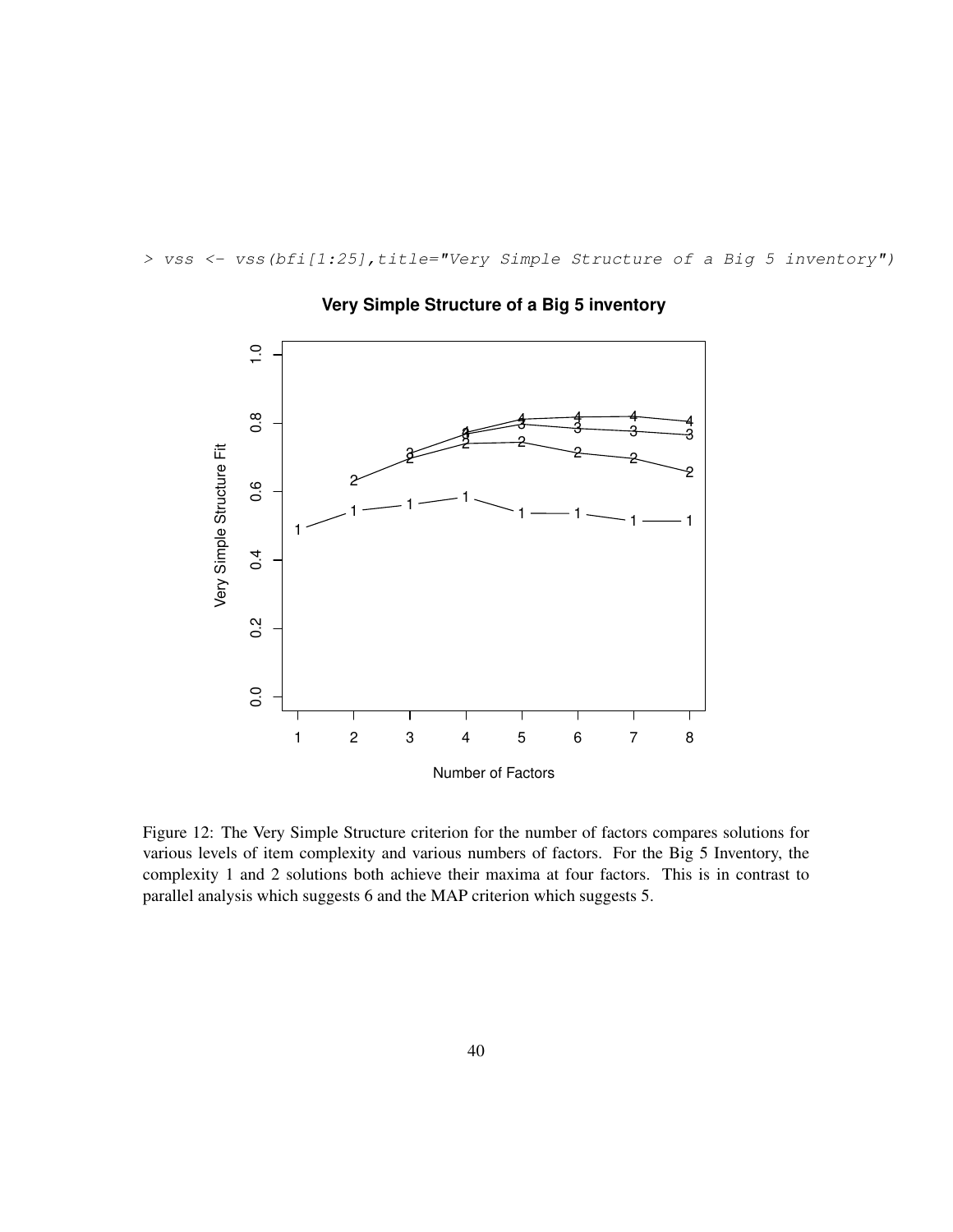```
> fa.parallel(bfi[1:25],main="Parallel Analysis of a Big 5 inventory")
Parallel analysis suggests that the number of factors = 6 and the number of components = 6
```


## **Parallel Analysis of a Big 5 inventory**

Figure 13: Parallel analysis compares factor and principal components solutions to the real data as well as resampled data. Although vss suggests 4 factors, MAP 5, parallel analysis suggests 6. One more demonstration of Kaiser's dictum.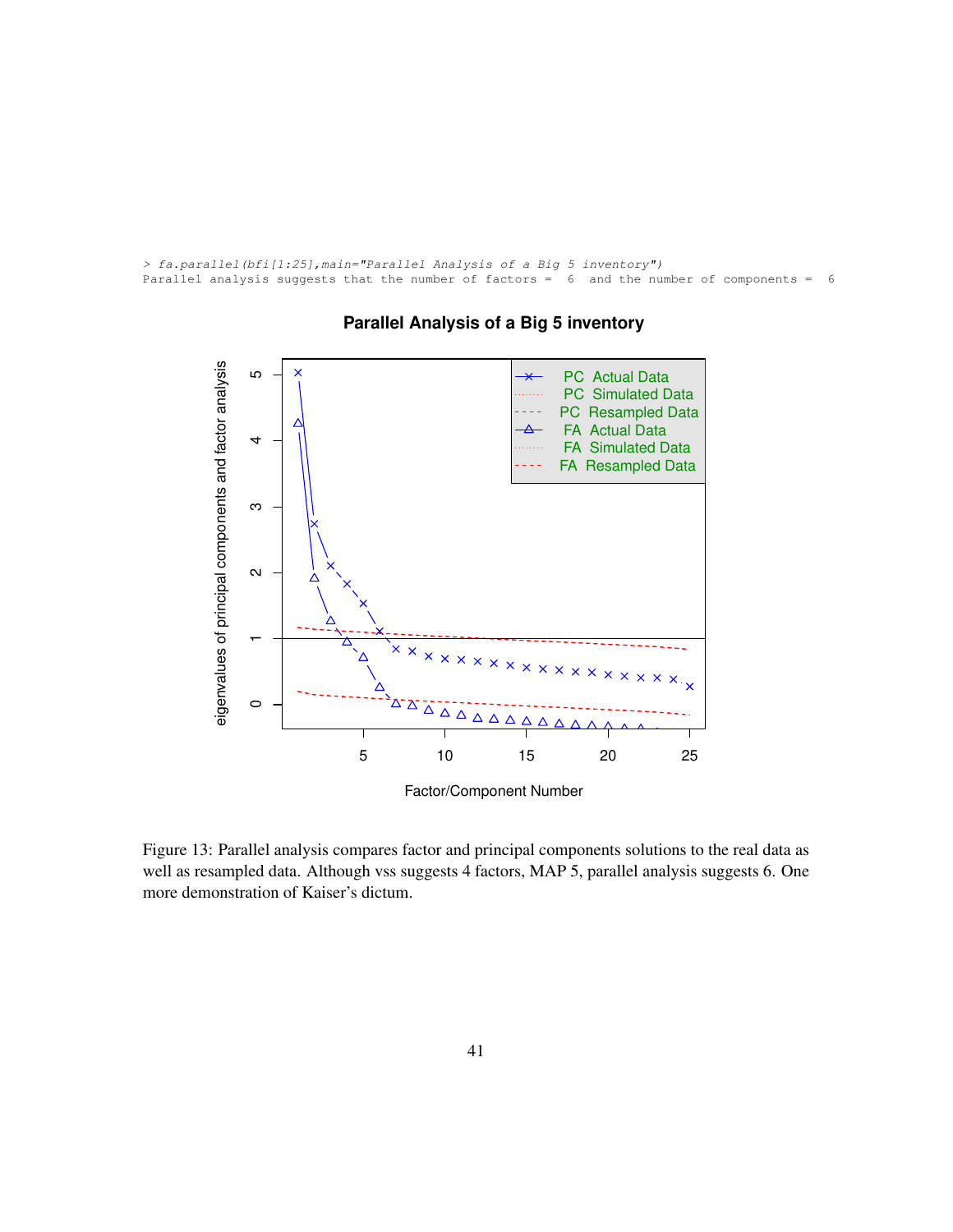A more tedious problem in terms of computation is to do parallel analysis of *polychoric* correlation matrices. This is done by fa.parallel.poly or fa.parallel with the cor option="poly". By default the number of replications is 20. This is appropriate when choosing the number of factors from dicthotomous or polytomous data matrices.

## 5.5 Factor extension

Sometimes we are interested in the relationship of the factors in one space with the variables in a different space. One solution is to find factors in both spaces separately and then find the structural relationships between them. This is the technique of structural equation modeling in packages such as *sem* or *lavaan*. An alternative is to use the concept of *factor extension* developed by (Dwyer, 1937). Consider the case of 16 variables created to represent one two dimensional space. If factors are found from eight of these variables, they may then be extended to the additional eight variables (See Figure 14).

Factor extension may also be used to see the validity of a certain factor solution compared to a set of criterion variables. Consider the case of 5 factors from the 25 items of the bfi data set and how they predict gender, age, and education (See Figure ??).

Another way to examine the overlap between two sets is the use of *set correlation* found by setCor (discussed later).

### 5.6 Comparing multiple solutions

A procedure dubbed "bass Ackward" by Lew Goldberg (Goldberg, 2006) compares solutions at multiple levels of complexity. Here we show a 2, 3, 4 and 5 dimensional solution to the  $\delta$  f data set. (Figure 16). This is done by finding the factor correlations between solutions (see  $f \text{aCor}$ ) and then organizing them sequentially. The factor correlations for two solutions from the same correlation matrix,  $R$ ,  $F_1$  and  $F_2$  are found by using the two weights matrices,  $W_1$  and  $W_2$  (for finding factor scores for the first and second model) and then finding the factor covariances,  $C = W_1' R W_2$ which may then be converted to factor correlations by dividing by the square root of the diagonal of *C*. By default bassAckward uses the correlation preserving weights discussed by ten Berge et al. (1999), although other options (e.g. regression weights) may also be used.

And we show the items associated with this solution by using  $fa$ . lookup (Table 11)

Table 11: bfi items sorted in the order of the five factors from bassAckward *> # fa.lookup(baf\$bass.ack[[5]],dictionary=bfi.dictionary[2]) >*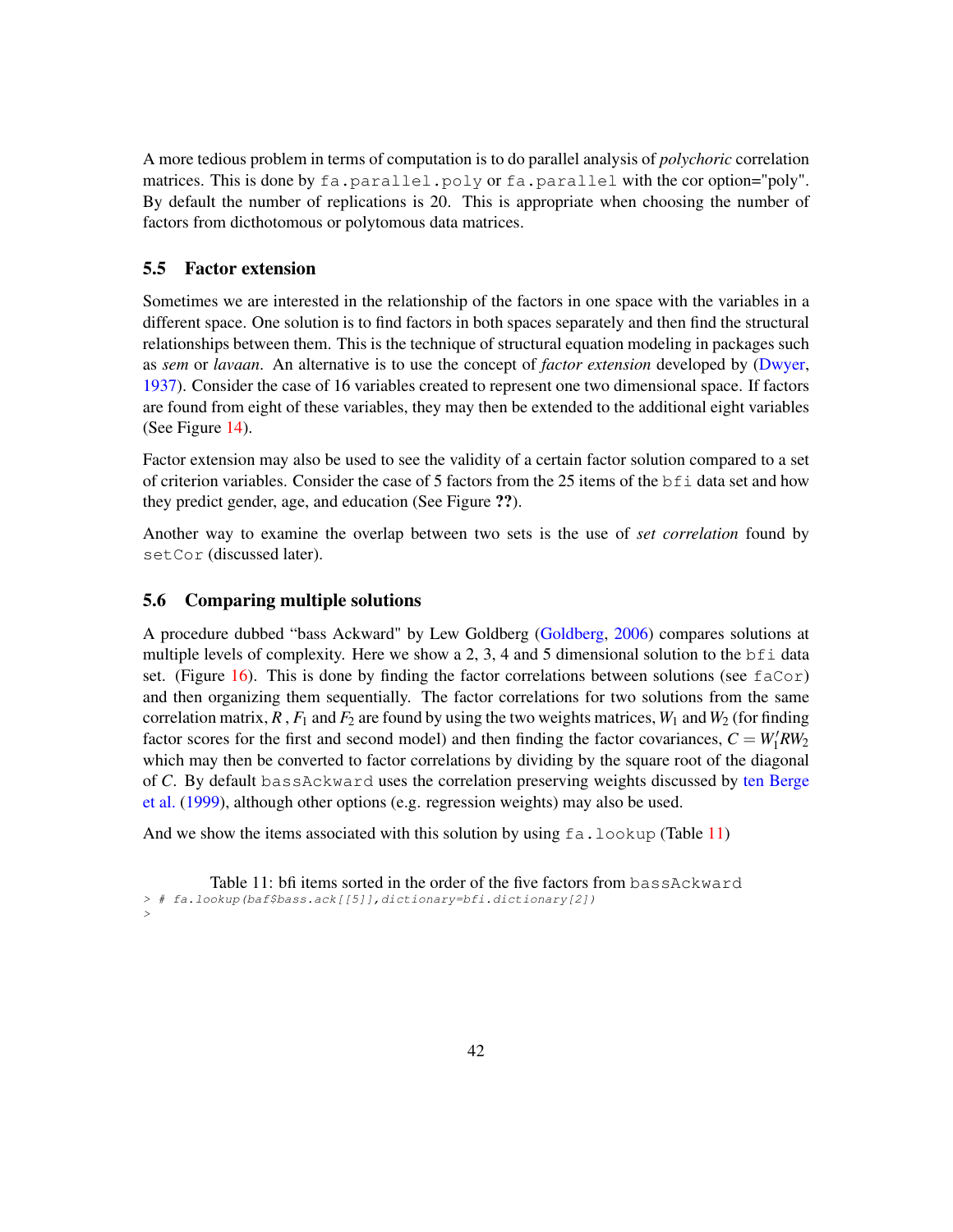```
> v16 <- sim.item(16)
> s <- c(1,3,5,7,9,11,13,15)
> f2 <- fa(v16[,s],2)
> fe <- fa.extension(cor(v16)[s,-s],f2)
> fa.diagram(f2,fe=fe)
```
## **Factor analysis and extension**



Figure 14: Factor extension applies factors from one set (those on the left) to another set of variables (those on the right). fa.extension is particularly useful when one wants to define the factors with one set of variables and then apply those factors to another set. fa.diagram is used to show the structure.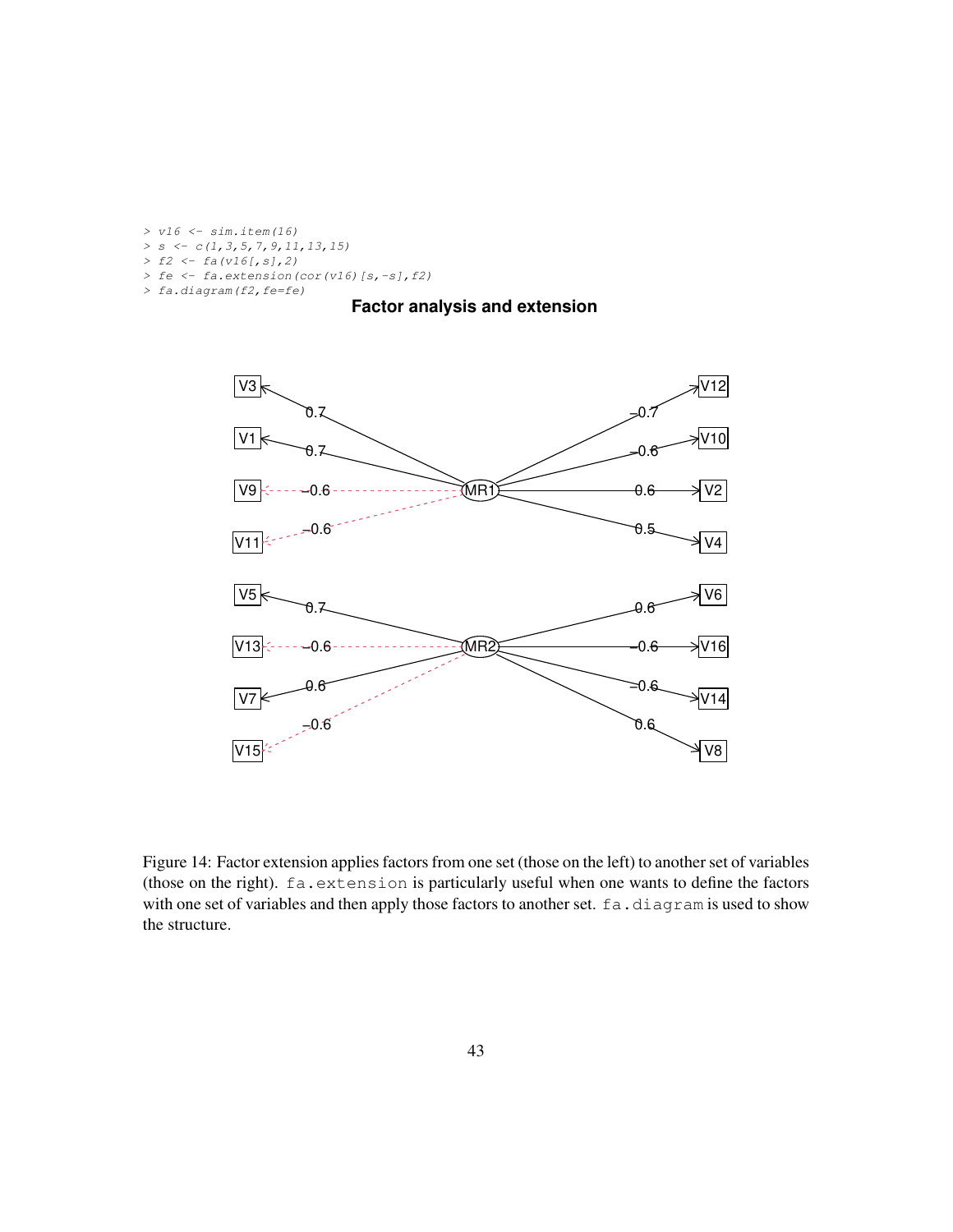*> fe <- fa.extend(bfi,5,ov=1:25,ev=26:28) > extension.diagram(fe)*





Figure 15: Factor extension applies factors from one set (those on the left) to another set of variables (those on the right). fa.extend is particularly useful when one wants to define the factors with one set of variables and then apply those factors to another set. diagram is used to show the structure.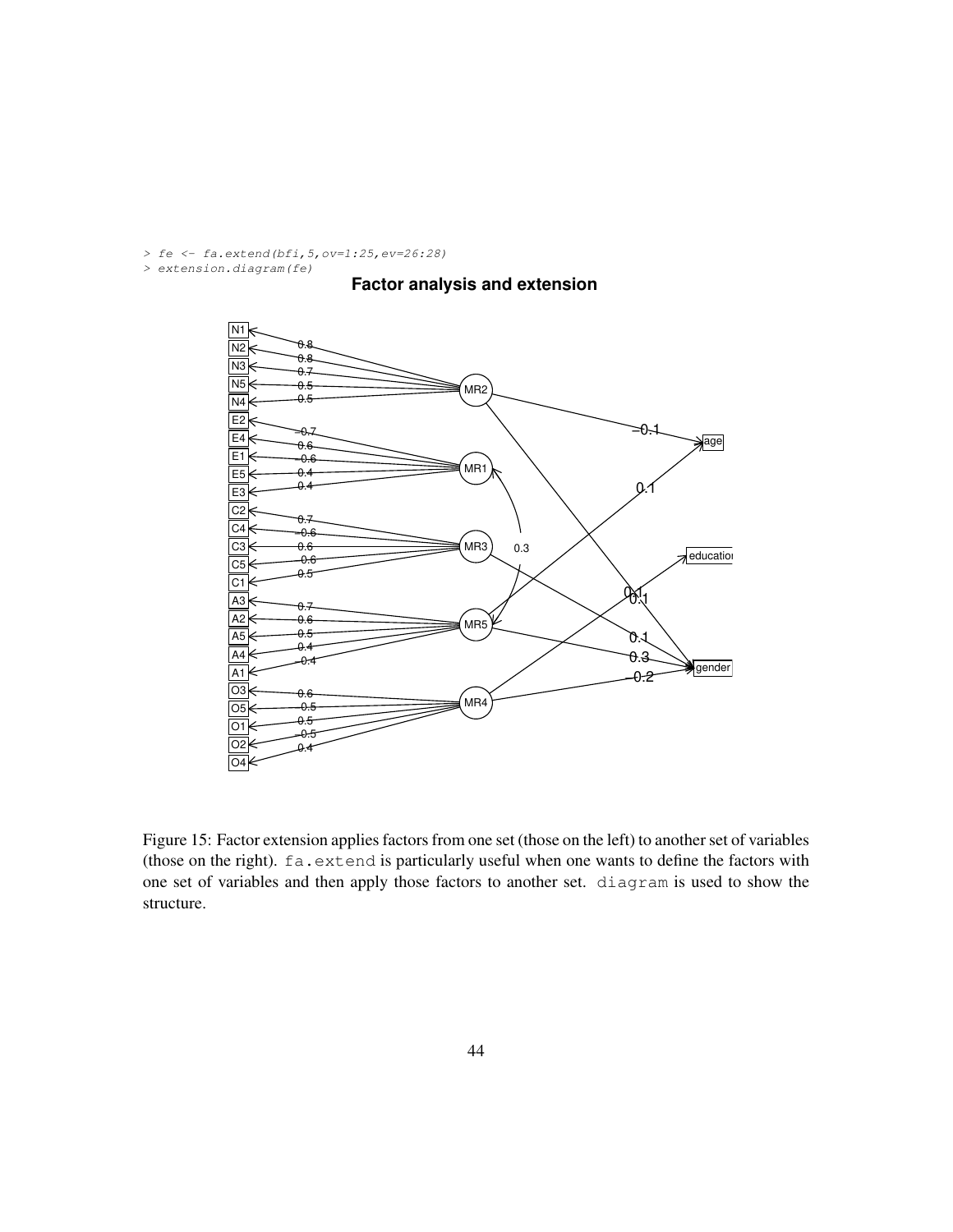*> ba5 <- bassAckward(bfi[1:25], nfactors =c(2,3,4,5),plot=FALSE) > baf <- bassAckward.diagram(ba5)*



Figure 16: bassAckward compares solutions at multiple levels by successive factoring and the finding the factor correlations across levels. Compare the three factor solution to the five factor solution. The dimensions of social approach, withdrawal, and constraint seen at the three factor level become the more traditional CANOE factors at the five factor level.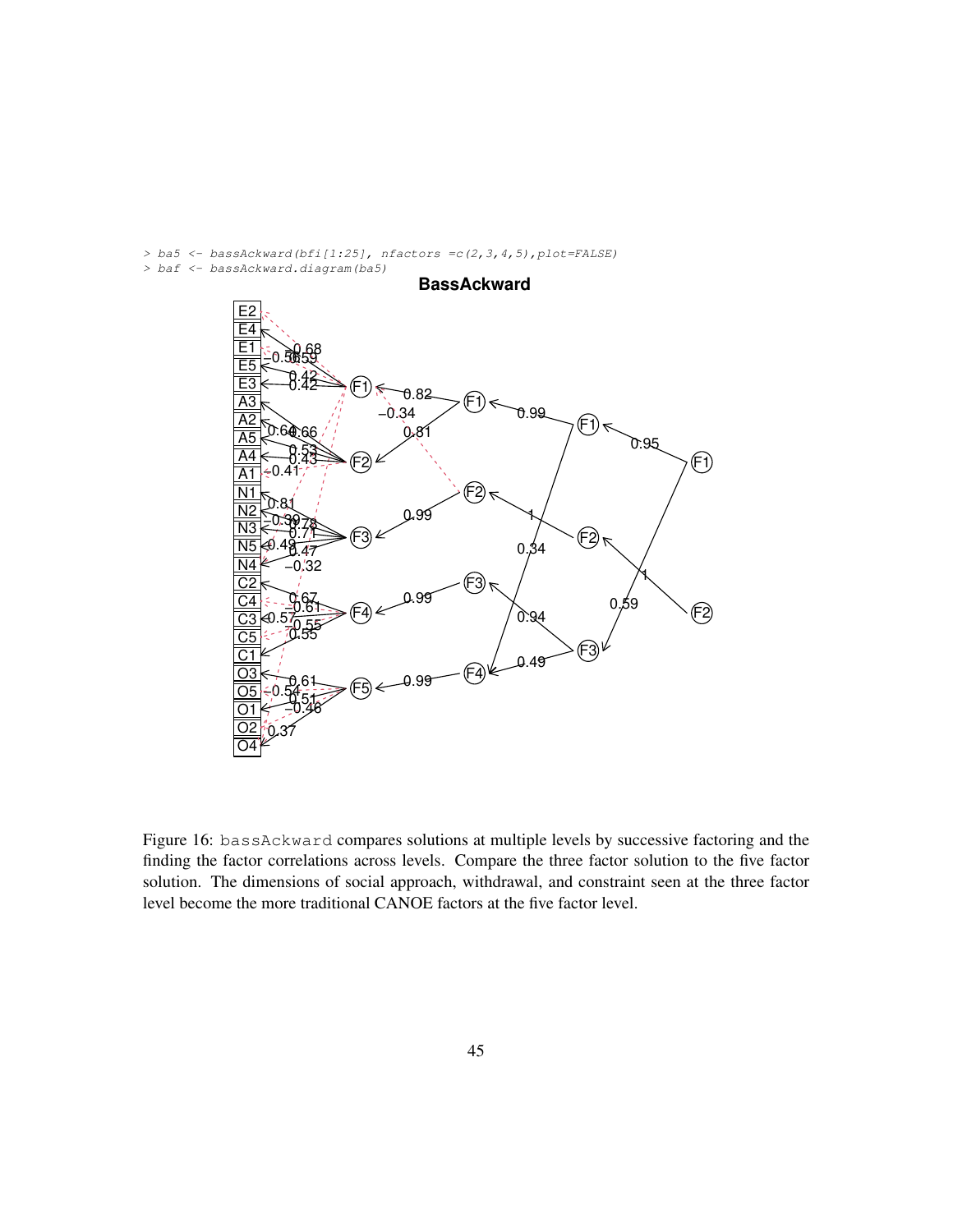## 6 Classical Test Theory and Reliability

Surprisingly, 107 years after Spearman (1904) introduced the concept of reliability to psychologists, there are still multiple approaches for measuring it. Although very popular, Cronbach's  $\alpha$ (Cronbach, 1951) underestimates the reliability of a test and over estimates the first factor saturation (Revelle and Zinbarg, 2009).

 $\alpha$  (Cronbach, 1951) is the same as Guttman's  $\lambda$ 3 (Guttman, 1945) and may be found by

$$
\lambda_3 = \frac{n}{n-1} \left( 1 - \frac{tr(V)_x}{V_x} \right) = \frac{n}{n-1} \frac{V_x - tr(V_x)}{V_x} = \alpha
$$

Perhaps because it is so easy to calculate and is available in most commercial programs, alpha is without doubt the most frequently reported measure of internal consistency reliability. Alpha is the mean of all possible spit half reliabilities (corrected for test length). For a unifactorial test, it is a reasonable estimate of the first factor saturation, although if the test has any microstructure (i.e., if it is "lumpy") coefficients  $\beta$  (Revelle, 1979) (see iclust) and  $\omega_h$  (see omega) are more appropriate estimates of the general factor saturation.  $\omega_t$  is a better estimate of the reliability of the total test.

Guttman's  $\lambda_6$  (G6) considers the amount of variance in each item that can be accounted for the linear regression of all of the other items (the squared multiple correlation or smc), or more precisely, the variance of the errors,  $e_j^2$ , and is

$$
\lambda_6 = 1 - \frac{\sum e_j^2}{V_x} = 1 - \frac{\sum (1 - r_{smc}^2)}{V_x}.
$$

The squared multiple correlation is a lower bound for the item communality and as the number of items increases, becomes a better estimate.

G6 is also sensitive to lumpiness in the test and should not be taken as a measure of unifactorial structure. For lumpy tests, it will be greater than alpha. For tests with equal item loadings, alpha > G6, but if the loadings are unequal or if there is a general factor, G6 > alpha. G6 estimates item reliability by the squared multiple correlation of the other items in a scale. A modification of G6, G6\*, takes as an estimate of an item reliability the smc with all the items in an inventory, including those not keyed for a particular scale. This will lead to a better estimate of the reliable variance of a particular item.

Alpha, G6 and G6\* are positive functions of the number of items in a test as well as the average intercorrelation of the items in the test. When calculated from the item variances and total test variance, as is done here, raw alpha is sensitive to differences in the item variances. Standardized alpha is based upon the correlations rather than the covariances.

More complete reliability analyses of a single scale can be done using the omega function which finds  $\omega_h$  and  $\omega_t$  based upon a hierarchical factor analysis.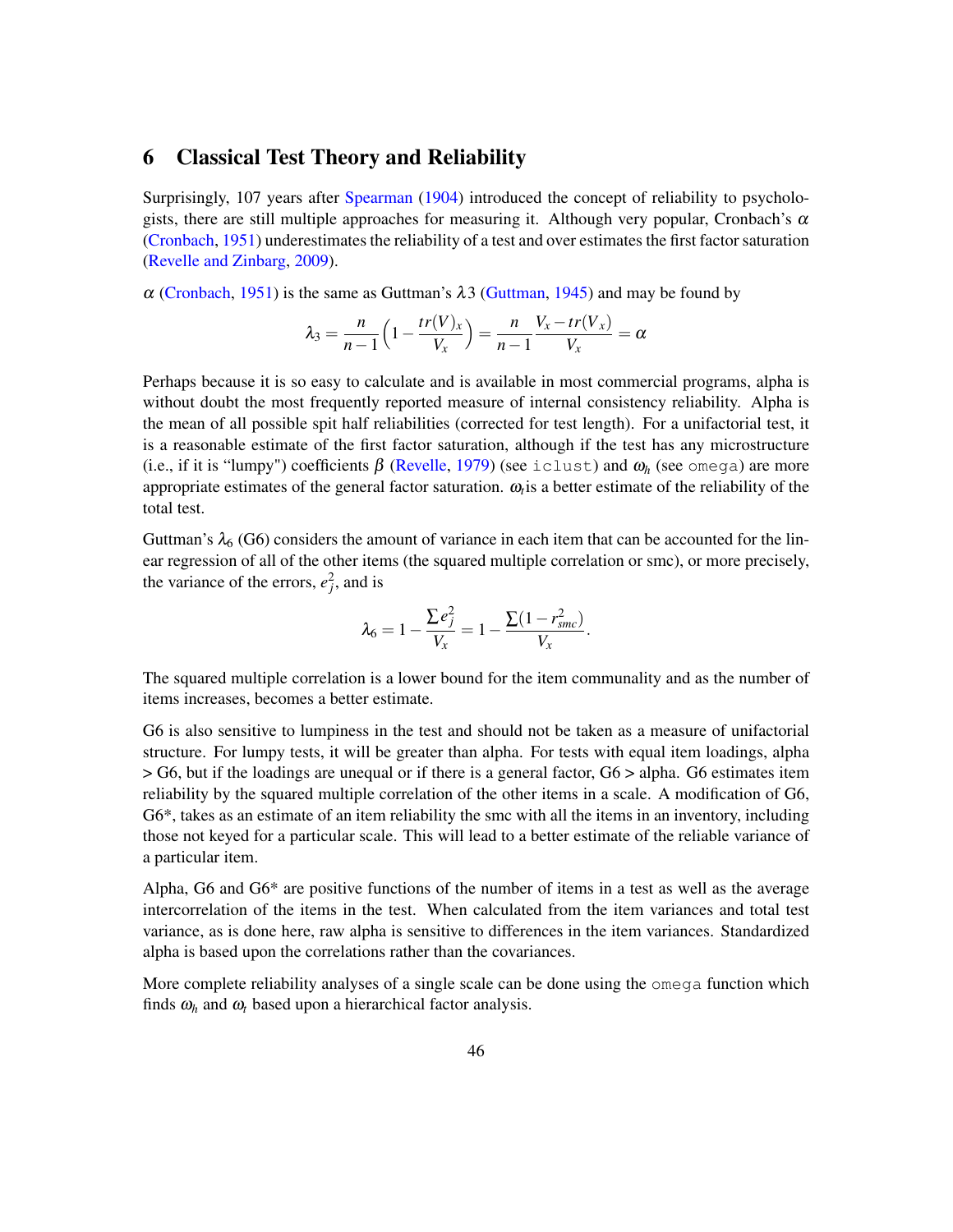Alternative functions scoreItems and cluster.cor will also score multiple scales and report more useful statistics. "Standardized" alpha is calculated from the inter-item correlations and will differ from raw alpha.

Functions for examining the reliability of a single scale or a set of scales include:

- alpha Internal consistency measures of reliability range from  $\omega_h$  to  $\alpha$  to  $\omega_t$ . The alpha function reports two estimates: Cronbach's coefficient α and Guttman's  $\lambda_6$ . Also reported are item whole correlations,  $\alpha$  if an item is omitted, and item means and standard deviations.
- guttman Eight alternative estimates of test reliability include the six discussed by Guttman (1945), four discussed by ten Berge and Zergers (1978) ( $\mu_0$ ...  $\mu_3$ ) as well as β (the worst split half, Revelle, 1979), the glb (greatest lowest bound) discussed by Bentler and Woodward (1980), and  $\omega_h$  and  $\omega_t$  ((McDonald, 1999; Zinbarg et al., 2005).
- omega Calculate McDonald's omega estimates of general and total factor saturation. (Revelle and Zinbarg (2009) compare these coefficients with real and artificial data sets.)
- cluster.cor Given a n x c cluster definition matrix of -1s, 0s, and 1s (the keys) , and a n x n correlation matrix, find the correlations of the composite clusters.
- scoreItems Given a matrix or data.frame of k keys for m items  $(-1, 0, 1)$ , and a matrix or data.frame of items scores for m items and n people, find the sum scores or average scores for each person and each scale. If the input is a square matrix, then it is assumed that correlations or covariances were used, and the raw scores are not available. In addition, report Cronbach's alpha, coefficient G6\*, the average r, the scale intercorrelations, and the item by scale correlations (both raw and corrected for item overlap and scale reliability). Replace missing values with the item median or mean if desired. Will adjust scores for reverse scored items.
- score.multiple.choice Ability tests are typically multiple choice with one right answer. score.multiple.choice takes a scoring key and a data matrix (or data.frame) and finds total or average number right for each participant. Basic test statistics (alpha, average r, item means, item-whole correlations) are also reported.

## 6.1 Reliability of a single scale

A conventional (but non-optimal) estimate of the internal consistency reliability of a test is coefficient α (Cronbach, 1951). Alternative estimates are Guttman's  $\lambda_6$ , Revelle's β, McDonald's  $ω_h$ and <sup>ω</sup>*<sup>t</sup>* . Consider a simulated data set, representing 9 items with a hierarchical structure and the following correlation matrix. Then using the alpha function, the  $\alpha$  and  $\lambda_6$  estimates of reliability may be found for all 9 items, as well as the if one item is dropped at a time.

*<sup>&</sup>gt; set.seed(17)*

*<sup>&</sup>gt; r9 <- sim.hierarchical(n=500,raw=TRUE)\$observed*

*<sup>&</sup>gt; round(cor(r9),2)*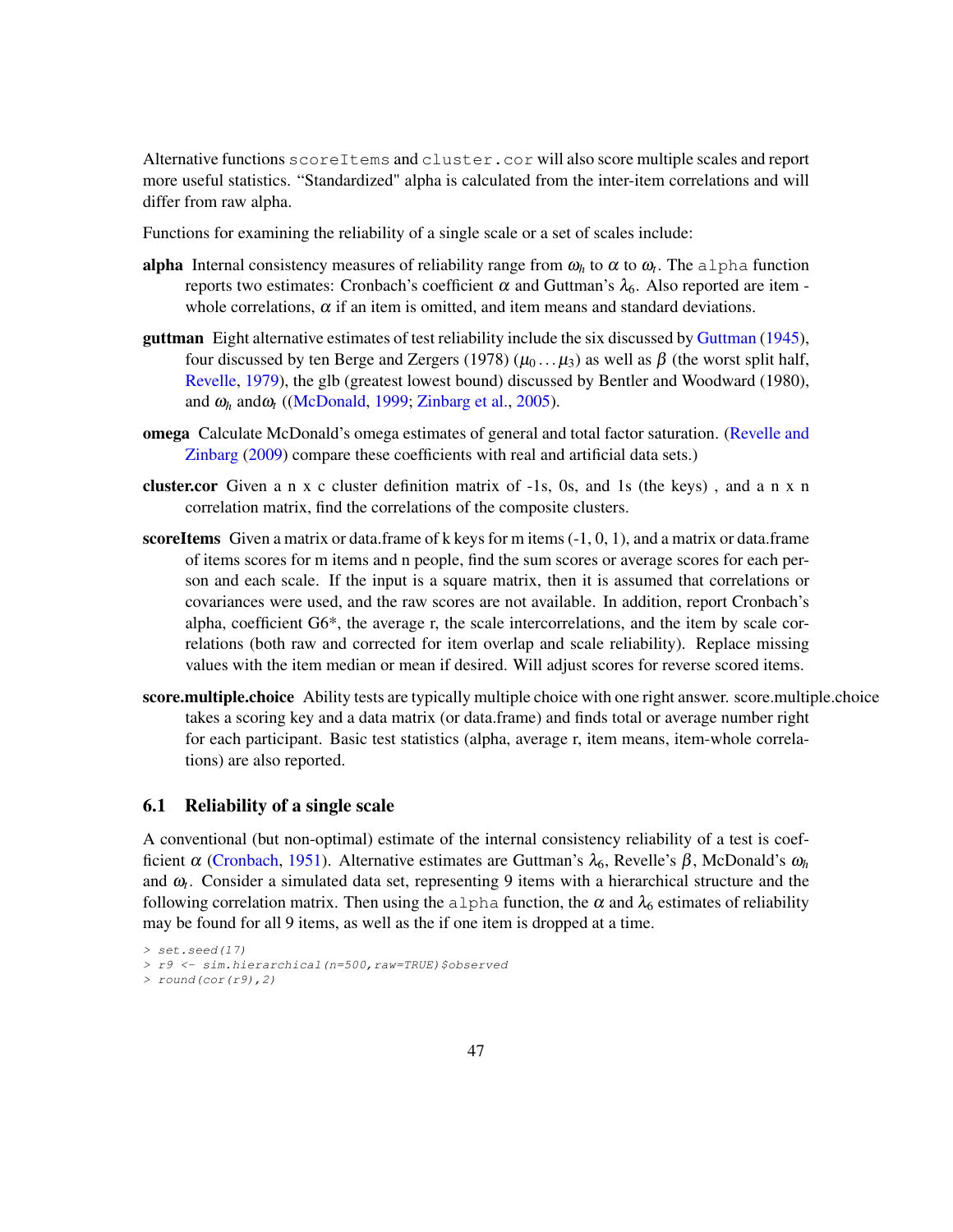V1 V2 V3 V4 V5 V6 V7 V8 V9 V1 1.00 0.58 0.47 0.44 0.36 0.31 0.30 0.17 0.13 V2 0.58 1.00 0.36 0.39 0.26 0.26 0.30 0.24 0.15 V3 0.47 0.36 1.00 0.32 0.34 0.26 0.28 0.17 0.15 V4 0.44 0.39 0.32 1.00 0.45 0.41 0.31 0.17 0.16 V5 0.36 0.26 0.34 0.45 1.00 0.34 0.22 0.13 0.21 V6 0.31 0.26 0.26 0.41 0.34 1.00 0.17 0.10 0.12 V7 0.30 0.30 0.28 0.31 0.22 0.17 1.00 0.39 0.30 V8 0.17 0.24 0.17 0.17 0.13 0.10 0.39 1.00 0.22 V9 0.13 0.15 0.15 0.16 0.21 0.12 0.30 0.22 1.00 *> alpha(r9)* Reliability analysis Call: alpha(x = r9) raw\_alpha std.alpha G6(smc) average\_r S/N ase mean sd median\_r 0.77 0.77 0.78 0.28 3.4 0.015 -0.013 0.59 0.27 95% confidence boundaries lower alpha upper Feldt 0.74 0.77 0.8 Duhachek 0.75 0.77 0.8 Reliability if an item is dropped: raw\_alpha std.alpha G6(smc) average\_r S/N alpha se var.r med.r V1 0.73 0.73 0.73 0.26 2.8 0.018 0.0094 0.26 V2 0.74 0.74 0.74 0.26 2.9 0.017 0.0121 0.27 V3 0.75 0.75 0.75 0.27 3.0 0.017 0.0142 0.26 V4 0.74 0.74 0.74 0.26 2.8 0.018 0.0124 0.26 V5 0.75 0.75 0.75 0.27 3.0 0.017 0.0143 0.27  $0.016$   $0.0137$ V7 0.75 0.75 0.75 0.27 3.0 0.017 0.0160 0.26 V8 0.77 0.77 0.77 0.30 3.4 0.015 0.0128 0.30 V9 0.78 0.78 0.78 0.30 3.5 0.015 0.0127 0.30 Item statistics n raw.r std.r r.cor r.drop mean sd V1 500 0.70 0.70 0.68 0.58 0.0247 0.98 V2 500 0.66 0.66 0.62 0.53 -0.0022 0.98 V3 500 0.62 0.62 0.55 0.49 -0.1027 0.93 V4 500 0.69 0.68 0.64 0.56 -0.0661 1.05 V5 500 0.61 0.62 0.55 0.48 -0.0622 0.98  $V6 500 0.55 0.55 0.46$ V7 500 0.61 0.61 0.54 0.47 0.0706 1.01 V8 500 0.49 0.48 0.37 0.32 0.0134 1.02 V9 500 0.45 0.45 0.33 0.29 0.0247 0.96

Some scales have items that need to be reversed before being scored. Rather than reversing the items in the raw data, it is more convenient to just specify which items need to be reversed scored. This may be done in alpha by specifying a *keys* vector of 1s and -1s. (This concept of keys vector is more useful when scoring multiple scale inventories, see below.) As an example, consider scoring the 7 attitude items in the attitude data set. Assume a conceptual mistake in that item 2 is to be scored (incorrectly) negatively.

*> keys <- c(1,-1,1,1,1,1,1)*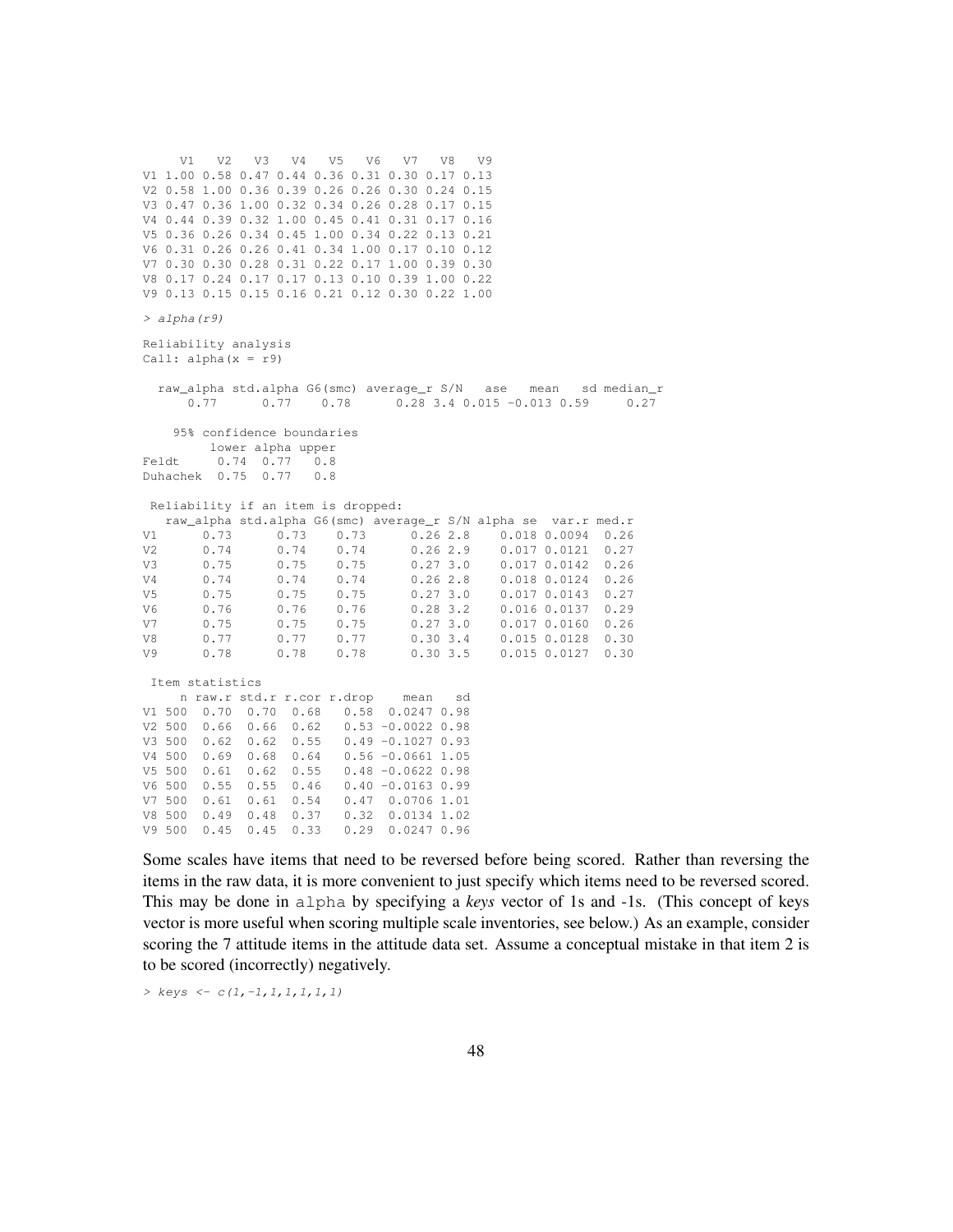```
> alpha(attitude,keys)
Reliability analysis
Call: alpha(x = attitude, keys = keys)
 raw_alpha std.alpha G6(smc) average_r S/N ase mean sd median_r
     0.43 0.52 0.75 0.14 1.1 0.13 58 5.5 0.28
   95% confidence boundaries
       lower alpha upper
Feldt 0.06 0.43 0.70
Duhachek 0.18 0.43 0.68
Reliability if an item is dropped:
        raw_alpha std.alpha G6(smc) average_r S/N alpha se var.r med.r
rating 0.32 0.44 0.67 0.114 0.77 0.170 0.203 0.28
complaints- 0.80 0.80 0.82 0.394 3.89 0.057 0.035 0.43
privileges 0.27 0.41 0.72 0.103 0.69 0.176 0.247 0.16
learning 0.14 0.31 0.64 0.069 0.44 0.207 0.209 0.16
raises 0.14 0.27 0.61 0.059 0.38 0.205 0.197 0.16
critical 0.36 0.47 0.76 0.130 0.90 0.139 0.294 0.43
advance 0.21 0.34 0.66 0.079 0.51 0.171 0.265 0.16
Item statistics
         n raw.r std.r r.cor r.drop mean sd
rating 30 0.60 0.60 0.60 0.33 65 12.2
complaints- 30 -0.57 -0.58 -0.74 -0.74 50 13.3
privileges 30 0.66 0.65 0.54 0.42 53 12.2
learning 30 0.80 0.79 0.78 0.64 56 11.7
raises 30 0.82 0.83 0.85 0.69 65 10.4
critical 30 0.50 0.53 0.35 0.27 75 9.9
advance 30 0.74 0.75 0.71 0.58 43 10.3
```
Note how the reliability of the 7 item scales with an incorrectly reversed item is very poor, but if the item 2 is dropped then the reliability is improved substantially. This suggests that item 2 was incorrectly scored. Doing the analysis again with item 2 positively scored produces much more favorable results.

```
> keys <- c(1,1,1,1,1,1,1)
> alpha(attitude,keys)
Reliability analysis
Call: alpha(x = attitude, keys = keys)
  raw_alpha std.alpha G6(smc) average_r S/N ase mean sd median_r
      0.84 0.84 0.88 0.43 5.2 0.042 60 8.2 0.45
    95% confidence boundaries
        lower alpha upper
Feldt 0.74 0.84 0.92
Duhachek 0.76 0.84 0.93
Reliability if an item is dropped:
      raw_alpha std.alpha G6(smc) average_r S/N alpha se var.r med.r
rating 0.81 0.81 0.83 0.41 4.2 0.052 0.035 0.45<br>
complaints 0.80 0.80 0.82 0.39 3.9 0.057 0.035 0.43<br>
privileges 0.83 0.82 0.87 0.44 4.7 0.048 0.054 0.53
complaints 0.80 0.80 0.82 0.39 3.9 0.057 0.035 0.43
                                                          0.048 0.054 0.53
```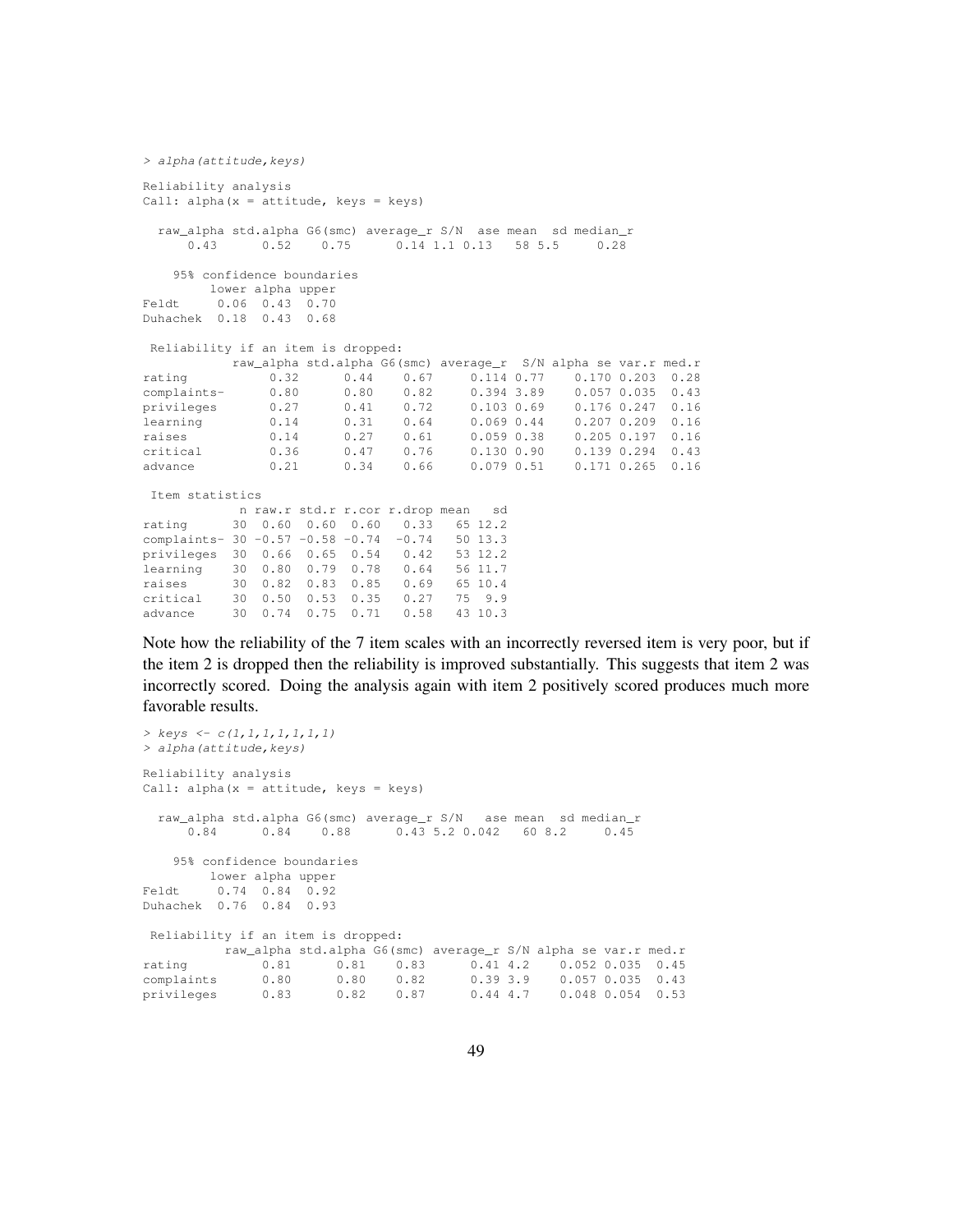| learning                | 0.80            |         | 0.80 | 0.84 |                                 | 0.404.0 |         |  | $0.054$ 0.045 | 0.38            |      |  |
|-------------------------|-----------------|---------|------|------|---------------------------------|---------|---------|--|---------------|-----------------|------|--|
| raises                  | 0.80            |         | 0.78 |      | 0.83                            |         | 0.383.6 |  | 0.0560.048    | 0.34            |      |  |
| critical                |                 | 0.86    |      | 0.86 | 0.89                            |         | 0.516.3 |  |               | $0.038$ $0.030$ | 0.56 |  |
| advance                 | 0.84            |         |      | 0.83 | 0.86                            |         | 0.465.0 |  |               | $0.043$ $0.048$ | 0.49 |  |
|                         |                 |         |      |      |                                 |         |         |  |               |                 |      |  |
|                         | Item statistics |         |      |      |                                 |         |         |  |               |                 |      |  |
|                         |                 |         |      |      | n raw.r std.r r.cor r.drop mean |         | sd      |  |               |                 |      |  |
| rating                  |                 | 30 0.78 | 0.76 | 0.75 | 0.67                            |         | 65 12.2 |  |               |                 |      |  |
| complaints 30 0.84 0.81 |                 |         |      | 0.82 | 0.74                            |         | 67 13.3 |  |               |                 |      |  |
| privileges 30 0.70      |                 |         | 0.68 | 0.60 | 0.56                            |         | 53 12.2 |  |               |                 |      |  |
| learning                |                 | 30 0.81 | 0.80 | 0.78 | 0.71                            |         | 56 11.7 |  |               |                 |      |  |
| raises                  | 30              | 0.85    | 0.86 | 0.85 | 0.79                            |         | 65 10.4 |  |               |                 |      |  |
| critical                | 30              | 0.42    | 0.45 | 0.31 | 0.27                            |         | 75 9.9  |  |               |                 |      |  |
| advance                 | 30              | 0.60    | 0.62 | 0.56 | 0.46                            |         | 43 10.3 |  |               |                 |      |  |
|                         |                 |         |      |      |                                 |         |         |  |               |                 |      |  |

## It is useful when considering items for a potential scale to examine the item distribution. This is

done in scoreItems as well as in alpha.

*> items <- sim.congeneric(N=500,short=FALSE,low=-2,high=2,categorical=TRUE) #500 responses to 4 discrete items > alpha(items\$observed) #item response analysis of congeneric measures* Reliability analysis Call: alpha(x = items\$observed) raw\_alpha std.alpha G6(smc) average\_r S/N ase mean sd median\_r 0.7 0.7 0.66 0.37 2.4 0.022 0.079 0.74 0.38 95% confidence boundaries lower alpha upper Feldt 0.66 0.7 0.74 Duhachek 0.66 0.7 0.75 Reliability if an item is dropped: raw\_alpha std.alpha G6(smc) average\_r S/N alpha se var.r med.r V1 0.57 0.57 0.48 0.31 1.3 0.033 0.0067 0.30 V2 0.60 0.60 0.51 0.33 1.5 0.031 0.0075 0.36  $0.026$   $0.0167$  0.36 V4 0.71 0.71 0.63 0.45 2.4 0.023 0.0077 0.40 Item statistics n raw.r std.r r.cor r.drop mean sd V1 500 0.79 0.79 0.71 0.59 0.066 1.02 V2 500 0.77 0.77 0.68 0.56 0.098 1.01 V3 500 0.69 0.70 0.52 0.44 0.022 0.98 V4 500 0.66 0.65 0.44 0.38 0.130 1.06 Non missing response frequency for each item  $-2$   $-1$  0 1 2 miss V1 0.07 0.22 0.36 0.28 0.07 0 V2 0.06 0.21 0.39 0.27 0.08 0<br>V3 0 06 0 23 0 40 0 25 0 06 0 V3 0.06 0.23 0.40 0.25 0.06 V4 0.07 0.21 0.33 0.29 0.09 0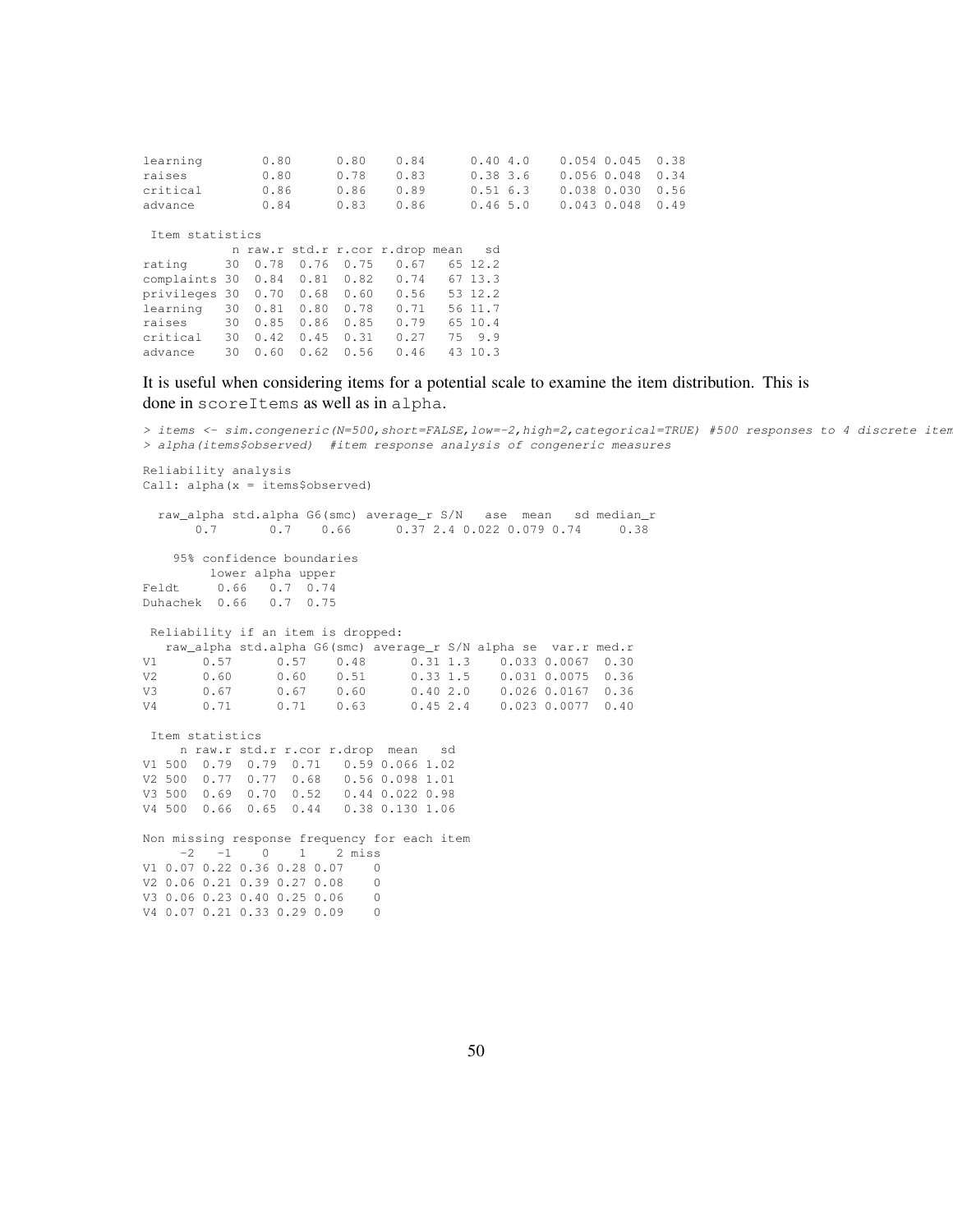## 6.2 Using **omega** to find the reliability of a single scale

Two alternative estimates of reliability that take into account the hierarchical structure of the inventory are McDonald's  $\omega_h$  and  $\omega_t$ . These may be found using the omega function for an exploratory analysis (See Figure 17) or omegaSem for a confirmatory analysis using the *sem* based upon the exploratory solution from omega.

McDonald has proposed coefficient omega (hierarchical)  $(\omega_h)$  as an estimate of the general factor saturation of a test. Zinbarg et al. (2005) [http://personality-project.org/revelle/](http://personality-project.org/revelle/publications/zinbarg.revelle.pmet.05.pdf) [publications/zinbarg.revelle.pmet.05.pdf](http://personality-project.org/revelle/publications/zinbarg.revelle.pmet.05.pdf) compare McDonald's <sup>ω</sup>*<sup>h</sup>* to Cronbach's <sup>α</sup> and Revelle's β. They conclude that <sup>ω</sup>*<sup>h</sup>* is the best estimate. (See also Zinbarg et al. (2006) and Revelle and Zinbarg (2009) [http://personality-project.org/revelle/publicati](http://personality-project.org/revelle/publications/revelle.zinbarg.08.pdf)ons/ [revelle.zinbarg.08.pdf](http://personality-project.org/revelle/publications/revelle.zinbarg.08.pdf) ).

One way to find  $\omega_h$  is to do a factor analysis of the original data set, rotate the factors obliquely, factor that correlation matrix, do a Schmid-Leiman (schmid) transformation to find general factor loadings, and then find <sup>ω</sup>*h*.

 $\omega_h$  differs slightly as a function of how the factors are estimated. Four options are available, the default will do a minimum residual factor analysis, fm="pa" does a principal axes factor analysis (factor.pa), fm="mle" uses the factanal function, and fm="pc" does a principal components analysis (principal).

For ability items, it is typically the case that all items will have positive loadings on the general factor. However, for non-cognitive items it is frequently the case that some items are to be scored positively, and some negatively. Although probably better to specify which directions the items are to be scored by specifying a key vector, if flip =TRUE (the default), items will be reversed so that they have positive loadings on the general factor. The keys are reported so that scores can be found using the scoreItems function. Arbitrarily reversing items this way can overestimate the general factor. (See the example with a simulated circumplex).

 $β$ , an alternative to  $ω$ , is defined as the worst split half reliability. It can be estimated by using iclust (Item Cluster analysis: a hierarchical clustering algorithm). For a very complimentary review of why the iclust algorithm is useful in scale construction, see Cooksey and Soutar (2006).

The omega function uses exploratory factor analysis to estimate the  $\omega_h$  coefficient. It is important to remember that "A recommendation that should be heeded, regardless of the method chosen to estimate  $\omega_h$ , is to always examine the pattern of the estimated general factor loadings prior to estimating  $\omega_h$ . Such an examination constitutes an informal test of the assumption that there is a latent variable common to all of the scale's indicators that can be conducted even in the context of EFA. If the loadings were salient for only a relatively small subset of the indicators, this would suggest that there is no true general factor underlying the covariance matrix. Just such an informal assumption test would have afforded a great deal of protection against the possibility of misinterpreting the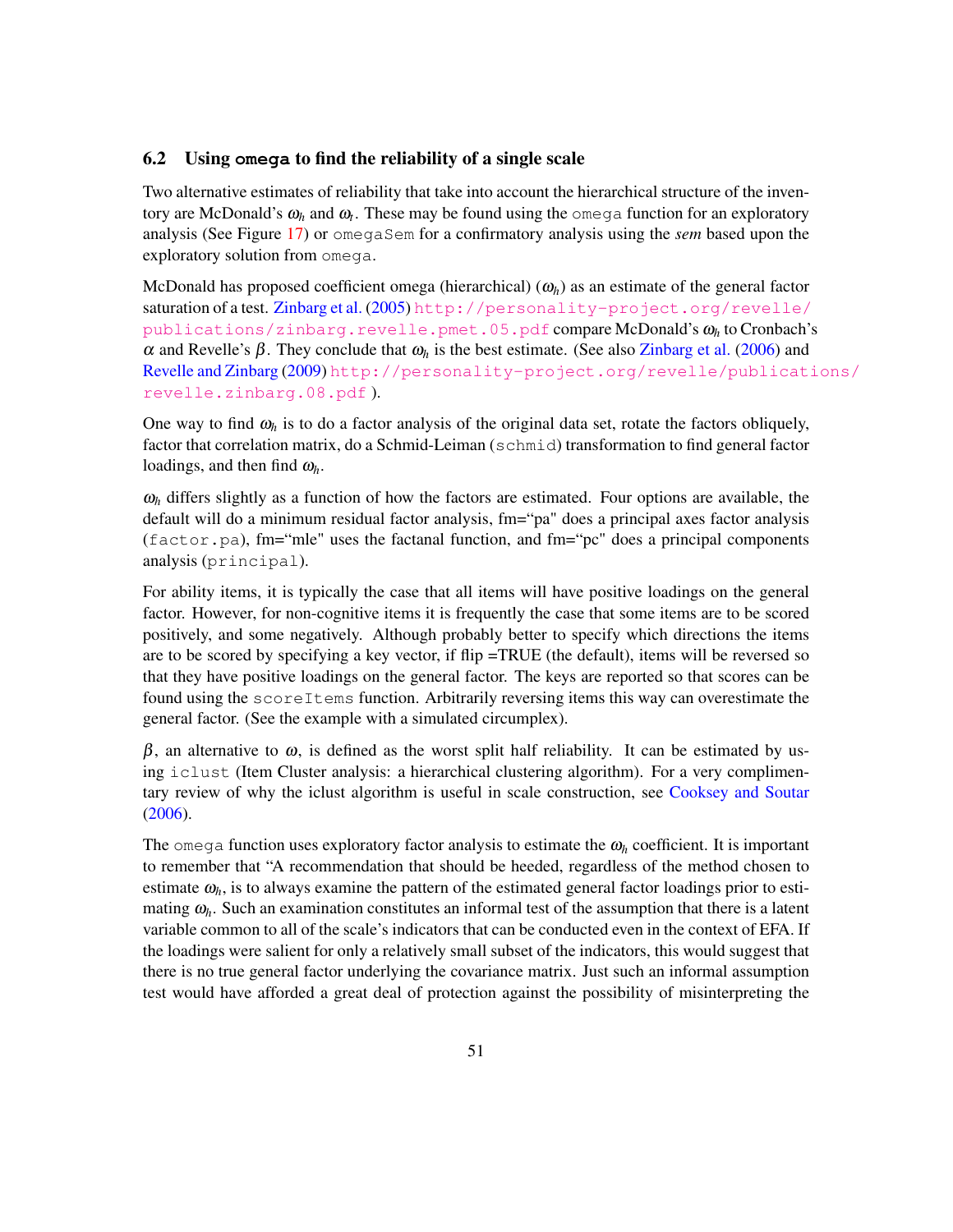misleading  $\omega_h$  estimates occasionally produced in the simulations reported here." (Zinbarg et al., 2006, p 137).

Although  $\omega_h$  is uniquely defined only for cases where 3 or more subfactors are extracted, it is sometimes desired to have a two factor solution. By default this is done by forcing the schmid extraction to treat the two subfactors as having equal loadings.

There are three possible options for this condition: setting the general factor loadings between the two lower order factors to be "equal" which will be the  $\sqrt{r_{ab}}$  where  $r_{ab}$  is the oblique correlation between the factors) or to "first" or "second" in which case the general factor is equated with either the first or second group factor. A message is issued suggesting that the model is not really well defined. This solution discussed in Zinbarg et al., 2007. To do this in omega, add the option="first" or option="second" to the call.

Although obviously not meaningful for a 1 factor solution, it is of course possible to find the sum of the loadings on the first (and only) factor, square them, and compare them to the overall matrix variance. This is done, with appropriate complaints.

In addition to  $\omega_h$ , another of McDonald's coefficients is  $\omega_t$ . This is an estimate of the total reliability of a test.

McDonald's  $\omega_t$ , which is similar to Guttman's  $\lambda_6$ , (see  $\texttt{guttman}$ ) uses the estimates of uniqueness  $u^2$  from factor analysis to find  $e_j^2$ . This is based on a decomposition of the variance of a test score,  $V_x$  into four parts: that due to a general factor, *g*, that due to a set of group factors, *f*, (factors common to some but not all of the items), specific factors, *s* unique to each item, and *e*, random error. (Because specific variance can not be distinguished from random error unless the test is given at least twice, some combine these both into error).

Letting  $x = cg + Af + Ds + e$  then the communality of item<sub>j</sub>, based upon general as well as group factors,  $h_j^2 = c_j^2 + \sum f_{ij}^2$  and the unique variance for the item  $u_j^2 = \sigma_j^2 (1 - h_j^2)$  may be used to estimate the test reliability. That is, if  $h_j^2$  is the communality of item<sub>j</sub>, based upon general as well as group factors, then for standardized items,  $e_j^2 = 1 - h_j^2$  and

$$
\omega_t = \frac{1cc'1 + 1AA'1'}{V_x} = 1 - \frac{\sum (1 - h_j^2)}{V_x} = 1 - \frac{\sum u^2}{V_x}
$$

Because  $h_j^2 \ge r_{smc}^2$ ,  $\omega_t \ge \lambda_6$ .

It is important to distinguish here between the two  $\omega$  coefficients of McDonald, 1978 and Equation 6.20a of McDonald, 1999,  $\omega_t$  and  $\omega_h$ . While the former is based upon the sum of squared loadings on all the factors, the latter is based upon the sum of the squared loadings on the general factor.

$$
\omega_h = \frac{1cc'1}{V_x}
$$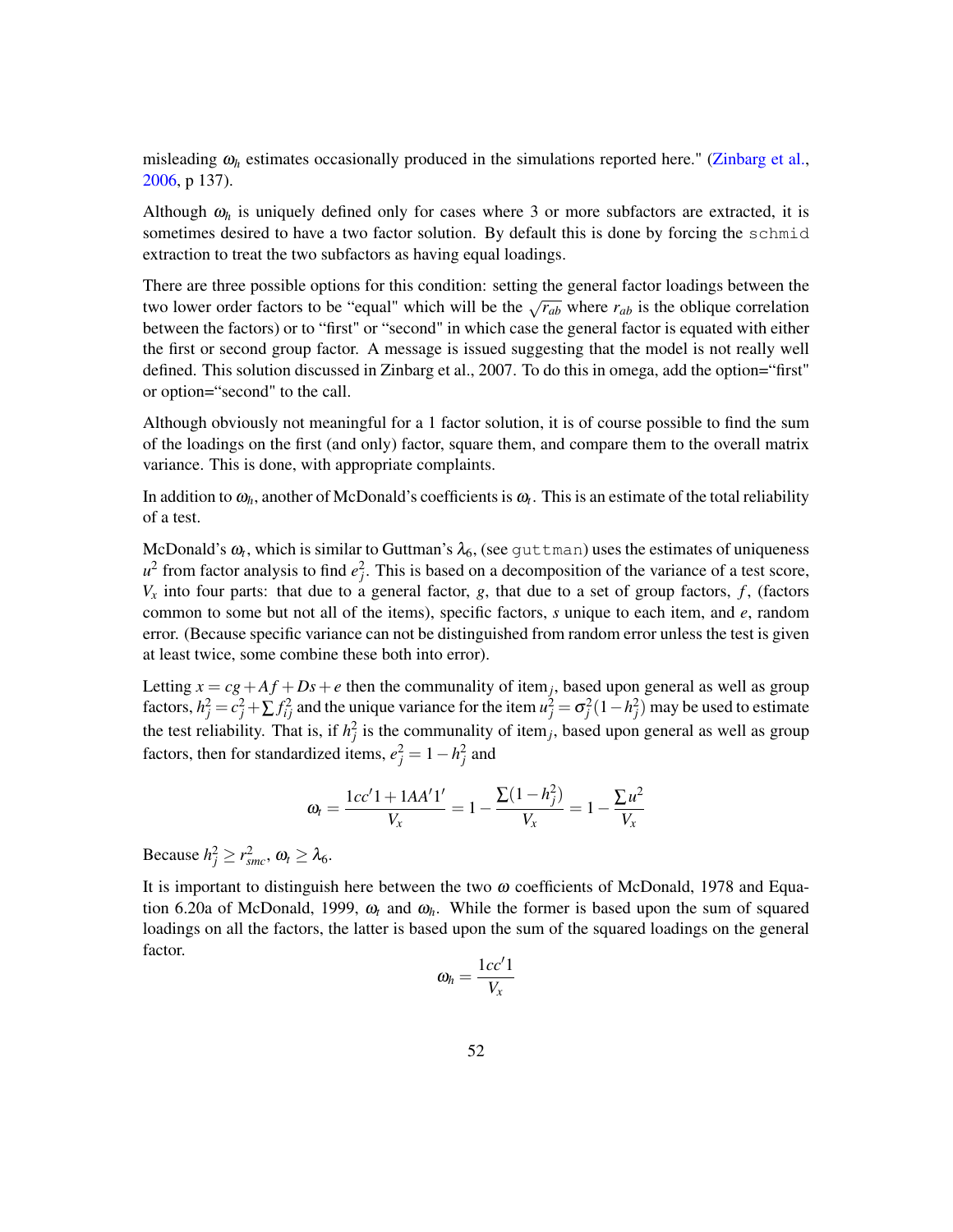Another estimate reported is the omega for an infinite length test with a structure similar to the observed test. This is found by

$$
\omega_{\text{inf}} = \frac{1cc'1}{1cc'1 + 1AA'1'}
$$

*> om.9 <- omega(r9,title="9 simulated variables")*

**9 simulated variables**



Figure 17: A bifactor solution for 9 simulated variables with a hierarchical structure.

In the case of these simulated 9 variables, the amount of variance attributable to a general factor  $(\omega_h)$  is quite large, and the reliability of the set of 9 items is somewhat greater than that estimated by α or  $λ_6$ .

```
> om.9
9 simulated variables
Call: omegah(m = m, nfactors = nfactors, fm = fm, key = key, flip = flip,
    digits = digits, title = title, sl = sl, labels = labels,
   plot = plot, n.obs = n.obs, rotate = rotate, Phi = Phi, option = option,
```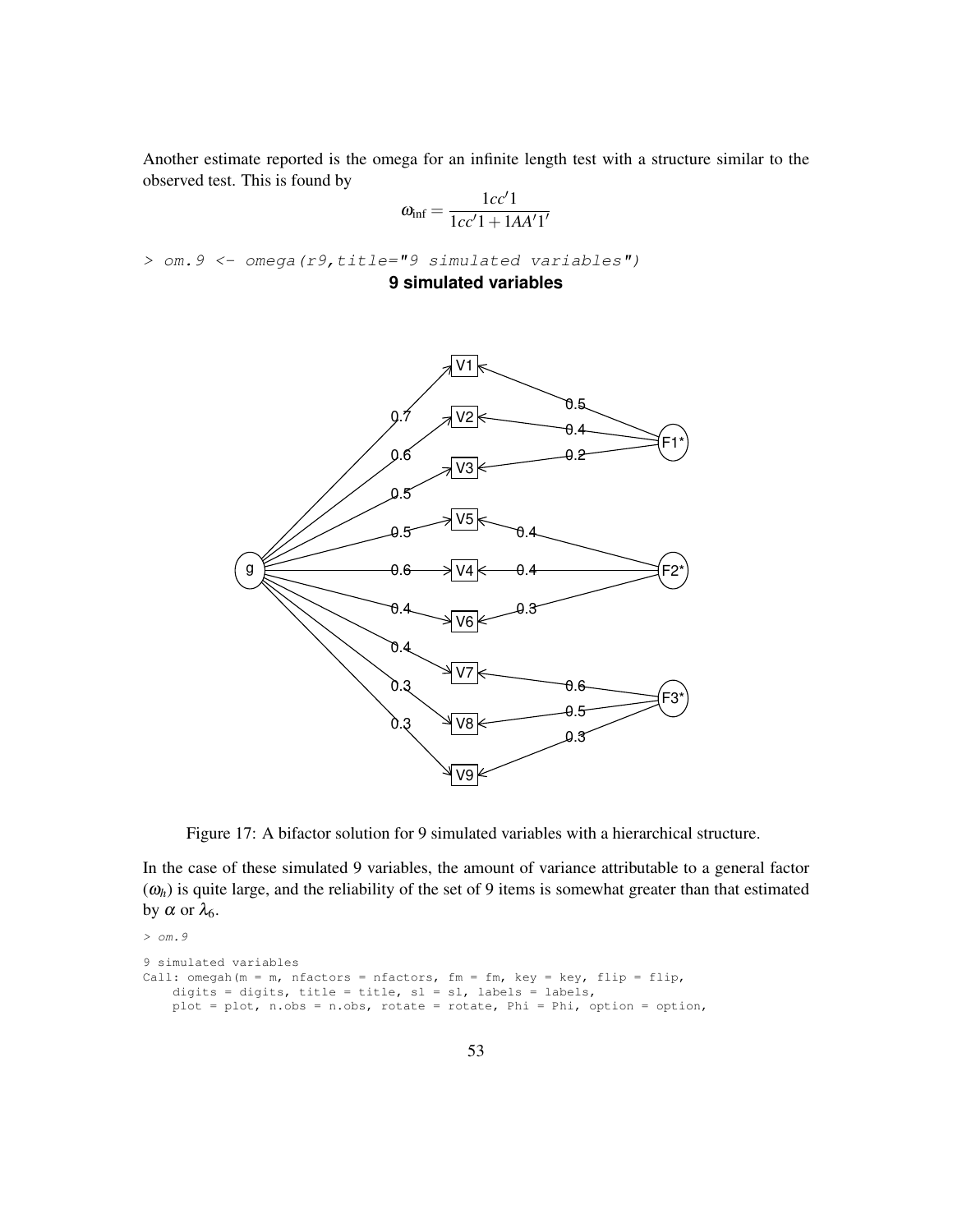covar = covar) Alpha: 0.77 G.6: 0.78 Omega Hierarchical: 0.64<br>Omega H asymptotic: 0.78 Omega H asymptotic: Omega Total 0.82 Schmid Leiman Factor loadings greater than 0.2  $g$  F1\* F2\* F3\* h2 u2 p2<br>V1 0.69 0.54 0.78 0.22 0.62 V1 0.69 0.54 0.78 0.22 0.62  $0.46$   $0.54$   $0.68$ V3 0.50 0.21 0.32 0.68 0.79<br>V4 0.60 0.36 0.50 0.50 0.73 V4 0.60 0.36 0.50 0.50 0.73 V5 0.52 0.39 0.43 0.57 0.64 V6 0.45 0.32 0.31 0.69 0.65 V7 0.44 0.56 0.51 0.49 0.37 V8 0.28 0.48 0.31 0.69 0.26<br>V9 0.25 0.33 0.19 0.81 0.35 V9 0.25 0.33 0.19 0.81 0.35 With eigenvalues of: g F1\* F2\* F3\* 2.21 0.49 0.42 0.68 qeneral/max  $3.26$  max/min = 1.63 mean percent general =  $0.57$  with sd =  $0.19$  and cv of  $0.33$ Explained Common Variance of the general factor = 0.58 The degrees of freedom are 12 and the fit is 0.03 The number of observations was 500 with Chi Square = 16.31 with prob < 0.18 The root mean square of the residuals is 0.02 The df corrected root mean square of the residuals is 0.03 RMSEA index = 0.027 and the 10 % confidence intervals are 0 0.056  $BIC = -58.26$ Compare this with the adequacy of just a general factor and no group factors The degrees of freedom for just the general factor are 27 and the fit is 0.37 The number of observations was 500 with Chi Square = 184.27 with prob < 2.3e-25 The root mean square of the residuals is 0.09 The df corrected root mean square of the residuals is 0.1 RMSEA index = 0.108 and the 10 % confidence intervals are 0.094 0.123 BIC = 16.48 Measures of factor score adequacy  $9$  F1\* F2\* F3\*<br>0.83 0.64 0.55 0.70 Correlation of scores with factors Multiple R square of scores with factors 0.69 0.41 0.30 0.49 Minimum correlation of factor score estimates 0.38 -0.18 -0.40 -0.02 Total, General and Subset omega for each subset g  $F1*$   $F2*$   $F3*$ <br>0.82 0.74 0.67 0.59 Omega total for total scores and subscales

Omega general for total scores and subscales 0.64 0.53 0.46 0.20 Omega group for total scores and subscales 0.15 0.22 0.22 0.39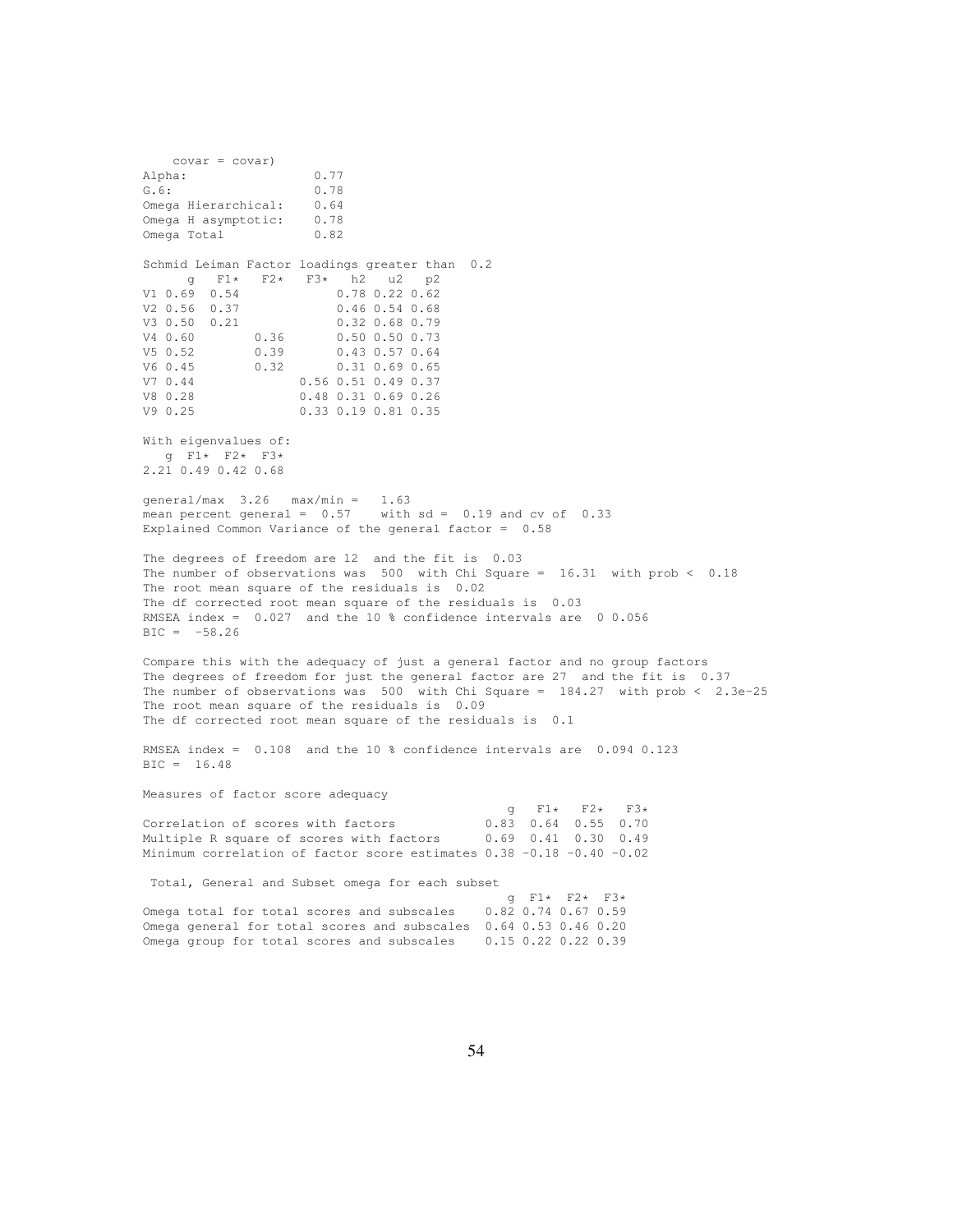#### 6.3 Estimating <sup>ω</sup>*<sup>h</sup>* using Confirmatory Factor Analysis

The omegaSem function will do an exploratory analysis and then take the highest loading items on each factor and do a confirmatory factor analysis using the *sem* package. These results can produce slightly different estimates of <sup>ω</sup>*h*, primarily because cross loadings are modeled as part of the general factor.

```
> omegaSem(r9,n.obs=500)
Call: omegaSem(m = r9, n.obs = 500)Omega
Call: omegah(m = m, nfactors = nfactors, fm = fm, key = key, flip = flip,
    digits = digits, title = title, sl = sl, labels = labels,
    plot = plot, n.obs = n.obs, rotate = rotate, Phi = Phi, option = option,
    covar = covar)
Alpha: 0.77
G.6: 0.78
Omega Hierarchical: 0.64
Omega H asymptotic: 0.78
Omega Total 0.82
Schmid Leiman Factor loadings greater than 0.2
\begin{array}{ccccccccc}\n & g & F1* & F2* & F3* & h2 & u2 & p2 \\
\text{V1 0.69 0.54} & & & 0.78 & 0.22 & 0.62\n\end{array}0.78 0.22 0.62
V2 0.56 0.37 0.46 0.54 0.68
V3 0.50 0.21 0.32 0.68 0.79<br>V4 0.60 0.36 0.50 0.50 0.73<br>--- ^ F2 0.39 0.43 0.57 0.64
V4 0.60 0.36 0.50 0.50 0.73<br>V5 0.52 0.39 0.43 0.57 0.64
\begin{array}{cccccc} \tt V5 & 0.52 & 0.39 & 0.43 & 0.57 & 0.64 \\ \tt V6 & 0.45 & 0.32 & 0.31 & 0.69 & 0.65 \end{array}V6 0.45 0.32 0.31 0.69 0.65
              V7 0.44 0.56 0.51 0.49 0.37
V8 0.28 0.48 0.31 0.69 0.26
V9 0.25 0.33 0.19 0.81 0.35
With eigenvalues of:
  g F1* F2* F3*
2.21 0.49 0.42 0.68
qeneral/max 3.26 max/min = 1.63mean percent general = 0.57 with sd = 0.19 and cv of 0.33Explained Common Variance of the general factor = 0.58
The degrees of freedom are 12 and the fit is 0.03
The number of observations was 500 with Chi Square = 16.31 with prob < 0.18
The root mean square of the residuals is 0.02
The df corrected root mean square of the residuals is 0.03
RMSEA index = 0.027 and the 10 % confidence intervals are 0 0.056
BTC = -58.26Compare this with the adequacy of just a general factor and no group factors
The degrees of freedom for just the general factor are 27 and the fit is 0.37
The number of observations was 500 with Chi Square = 184.27 with prob < 2.3e-25The root mean square of the residuals is 0.09
The df corrected root mean square of the residuals is 0.1
RMSEA index = 0.108 and the 10 % confidence intervals are 0.094 0.123
BIC = 16.48
```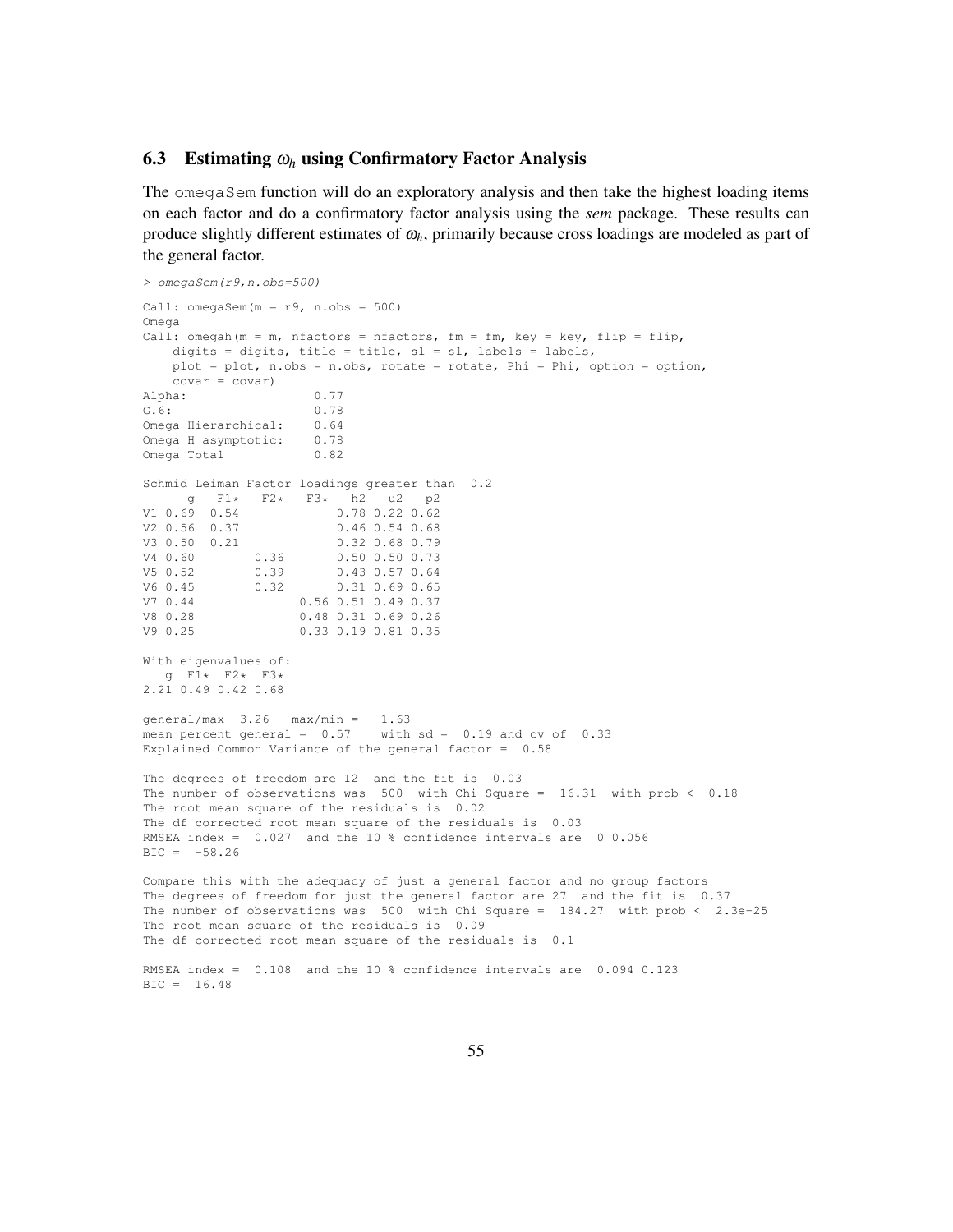Measures of factor score adequacy  $9$  F1\* F2\* F3\*<br>0.83 0.64 0.55 0.70 Correlation of scores with factors  $0.83$  0.64 0.55 0.70 Multiple R square of scores with factors 0.69 0.41 0.30 0.49 Minimum correlation of factor score estimates 0.38 -0.18 -0.40 -0.02 Total, General and Subset omega for each subset  $g$  F1\* F2\* F3\*<br>0.82 0.74 0.67 0.59 Omega total for total scores and subscales Omega general for total scores and subscales 0.64 0.53 0.46 0.20 Omega group for total scores and subscales 0.15 0.22 0.22 0.39 The following analyses were done using the lavaan package Omega Hierarchical from a confirmatory model using sem = 0.68 Omega Total from a confirmatory model using sem = 0.86 With loadings of  $9$  F1\* F2\* F3\* h2 u2 p2<br>V1 0.68 1.23 1.98 -0.98 0.23  $1.98 - 0.98$  0.23 V2 0.61 0.39 0.61 0.95 V3 0.57<br>
V4 0.62 0.40 0.55 0.45 0.70 V4 0.62 0.40 0.55 0.45 0.70<br>
V5 0.51 0.33 0.37 0.63 0.70<br>
V6 0.43 0.35 0.31 0.69 0.60  $0.37$  0.63 0.70<br> $0.31$  0.69 0.60 V6 0.43 0.35 0.31 0.69 0.60 V7 0.46 0.56 0.53 0.47 0.40 V8 0.29 0.45 0.29 0.71 0.29<br>V9 0.25 0.32 0.17 0.83 0.37 V9 0.25 0.32 0.17 0.83 0.37 With sum of squared loadings of: g F1\* F2\* F3\* 2.37 1.53 0.40 0.63 The degrees of freedom of the confirmatory model are 18 and the fit is 25.42543 with p = 0.1136393 general/max 1.55 max/min = 3.86 mean percent general =  $0.58$  with sd = 0.28 and cv of 0.48 Explained Common Variance of the general factor = 0.48 Measures of factor score adequacy g F1\* F2\* F3\*<br>0.86 1.59 0.57 0.70 Correlation of scores with factors Multiple R square of scores with factors 0.73 2.52 0.32 0.48 Minimum correlation of factor score estimates 0.46 4.04 -0.36 -0.03 Total, General and Subset omega for each subset g F1\* F2\* F3\*<br>0.86 0.95 0.67 0.58 Omega total for total scores and subscales Omega general for total scores and subscales 0.68 0.60 0.45 0.21 Omega group for total scores and subscales 0.17 0.35 0.22 0.37

To get the standard sem fit statistics, ask for summary on the fitted object

#### 6.3.1 Other estimates of reliability

Other estimates of reliability are found by the  $splift$  function. These are described in more detail in Revelle and Zinbarg (2009). They include the 6 estimates from Guttman, four from Ten-Berge, and an estimate of the greatest lower bound.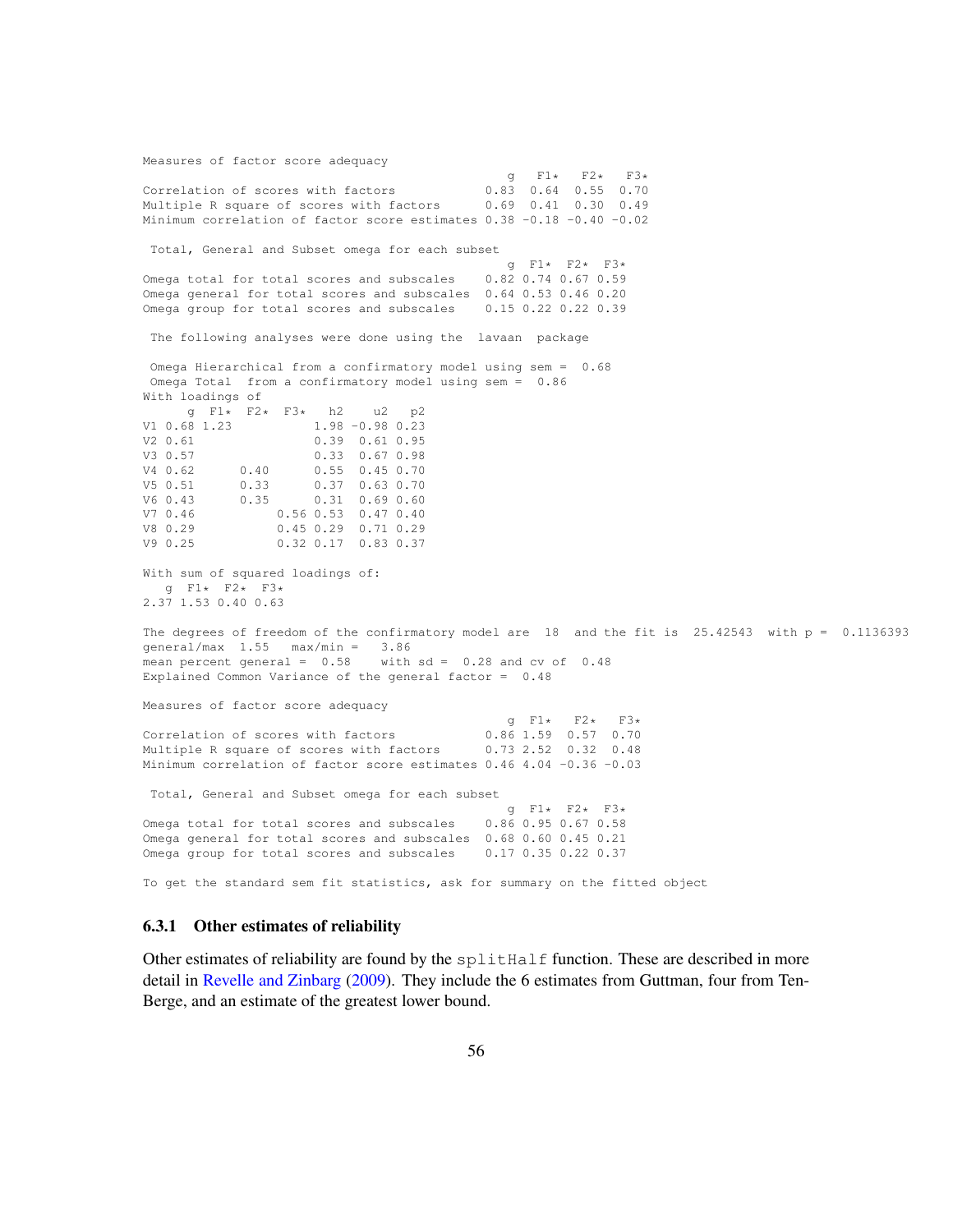```
> splitHalf(r9)
Split half reliabilities
Call: splitHalf(r = r9)Maximum split half reliability (lambda 4) = 0.82
Guttman lambda 6 = 0.78Average split half reliability = 0.77Guttman lambda 3 (alpha) = 0.77<br>Guttman lambda 2 = 0.78Guttman lambda 2
Minimum split half reliability (beta) = 0.7
Average interitem r = 0.28 with median = 0.27
```
### 6.4 Reliability and correlations of multiple scales within an inventory

A typical research question in personality involves an inventory of multiple items purporting to measure multiple constructs. For example, the data set bfi includes 25 items thought to measure five dimensions of personality (Extraversion, Emotional Stability, Conscientiousness, Agreeableness, and Openness). The data may either be the raw data or a correlation matrix (scoreItems) or just a correlation matrix of the items ( cluster.cor and cluster.loadings). When finding reliabilities for multiple scales, item reliabilities can be estimated using the squared multiple correlation of an item with all other items, not just those that are keyed for a particular scale. This leads to an estimate of G6\*.

## 6.4.1 Scoring from raw data

To score these five scales from the 25 items, use the scoreItems function with the helper function make.keys. Logically, scales are merely the weighted composites of a set of items. The weights used are -1, 0, and 1. 0 implies do not use that item in the scale, 1 implies a positive weight (add the item to the total score), -1 a negative weight (subtract the item from the total score, i.e., reverse score the item). Reverse scoring an item is equivalent to subtracting the item from the maximum + minimum possible value for that item. The minima and maxima can be estimated from all the items, or can be specified by the user.

There are two different ways that scale scores tend to be reported. Social psychologists and educational psychologists tend to report the scale score as the *average item score* while many personality psychologists tend to report the *total item score*. The default option for scoreItems is to report item averages (which thus allows interpretation in the same metric as the items) but totals can be found as well. Personality researchers should be encouraged to report scores based upon item means and avoid using the total score although some reviewers are adamant about the following the tradition of total scores.

The printed output includes coefficients  $\alpha$  and G6<sup>\*</sup>, the average correlation of the items within the scale (corrected for item overlap and scale relliability), as well as the correlations between the scales (below the diagonal, the correlations above the diagonal are corrected for attenuation.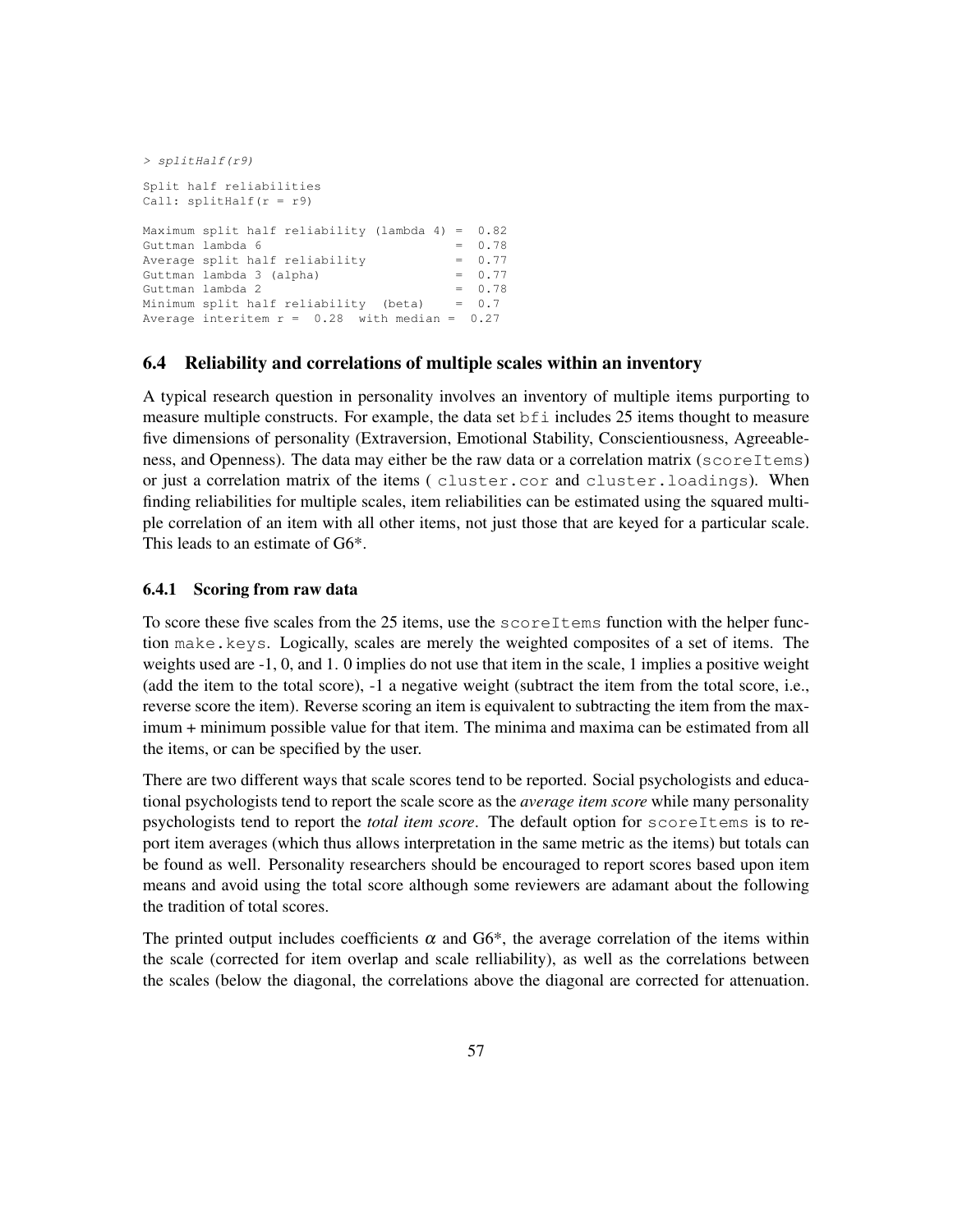As is the case for most of the *psych* functions, additional information is returned as part of the object.

First, create keys matrix using the make.keys function. (The keys matrix could also be prepared externally using a spreadsheet and then copying it into  $R$ ). Although not normally necessary, show the keys to understand what is happening.

Note that the number of items to specify in the make.  $keys$  function is the total number of items in the inventory. That is, if scoring just 5 items from a 25 item inventory, make.keys should be told that there are 25 items. make.keys just changes a list of items on each scale to make up a scoring matrix. Because the bfi data set has 25 items as well as 3 demographic items, the number of variables is specified as 28.

```
> keys <- make.keys(nvars=28,list(Agree=c(-1,2:5),Conscientious=c(6:8,-9,-10),
+ Extraversion=c(-11,-12,13:15),Neuroticism=c(16:20),
+ Openness = c(21,-22,23,24,-25)),
+ item.labels=colnames(bfi))
> keys
    Agree Conscientious Extraversion Neuroticism Openness
\begin{array}{cccccccccccc} \text{A1} & & & & -1 & & & & 0 & & & 0 & & & 0 & & & 0 \\ \text{A2} & & & & 1 & & & & 0 & & & 0 & & & 0 & & & 0 \\ \text{A3} & & & & 1 & & & & 0 & & & 0 & & & 0 & & & 0 \\ \text{A4} & & & & 1 & & & & 0 & & & 0 & & & 0 & & & 0 \\ \end{array}A2 1 0 0 0 0 0
A3 1 0 0 0 0 0
A4 1 0 0 0 0 0
A5 1 0 0 0 0 0
C1 0 1 0 0 0
C2 0 1 0 0 0
C3 0 1 0 0 0
C4 0 -1 0 0 0
C5 0 -1 0 0 0
E1 0 0 -1 0 0
E2 0 0 0 -1 0 0
E3 0 0 0 1 0 0
E4 0 0 0 1 0 0
E5 0 0 0 1 0 0
N1 0 0 0 0 1 0
N2 0 0 0 0 1 0
N3 0 0 0 0 1 0
N4 0 0 0 0 0 1 0
N5 0 0 0 0 1 0
O1 0 0 0 0 1
O2 0 0 0 0 0 1
O3 0 0 0 0 0 1
O4 0 0 0 0 0 1
O5 0 0 0 0 1
gender 0 0 0 0 0 0 0
education 0 0 0 0 0 0
age 0 0 0 0 0 0 0
```
The use of multiple key matrices for different inventories is facilitated by using the superMatrix function to combine two or more matrices. This allows convenient scoring of large data sets combining multiple inventories with keys based upon each individual inventory. Pretend for the moment that the big 5 items were made up of two inventories, one consisting of the first 10 items, the second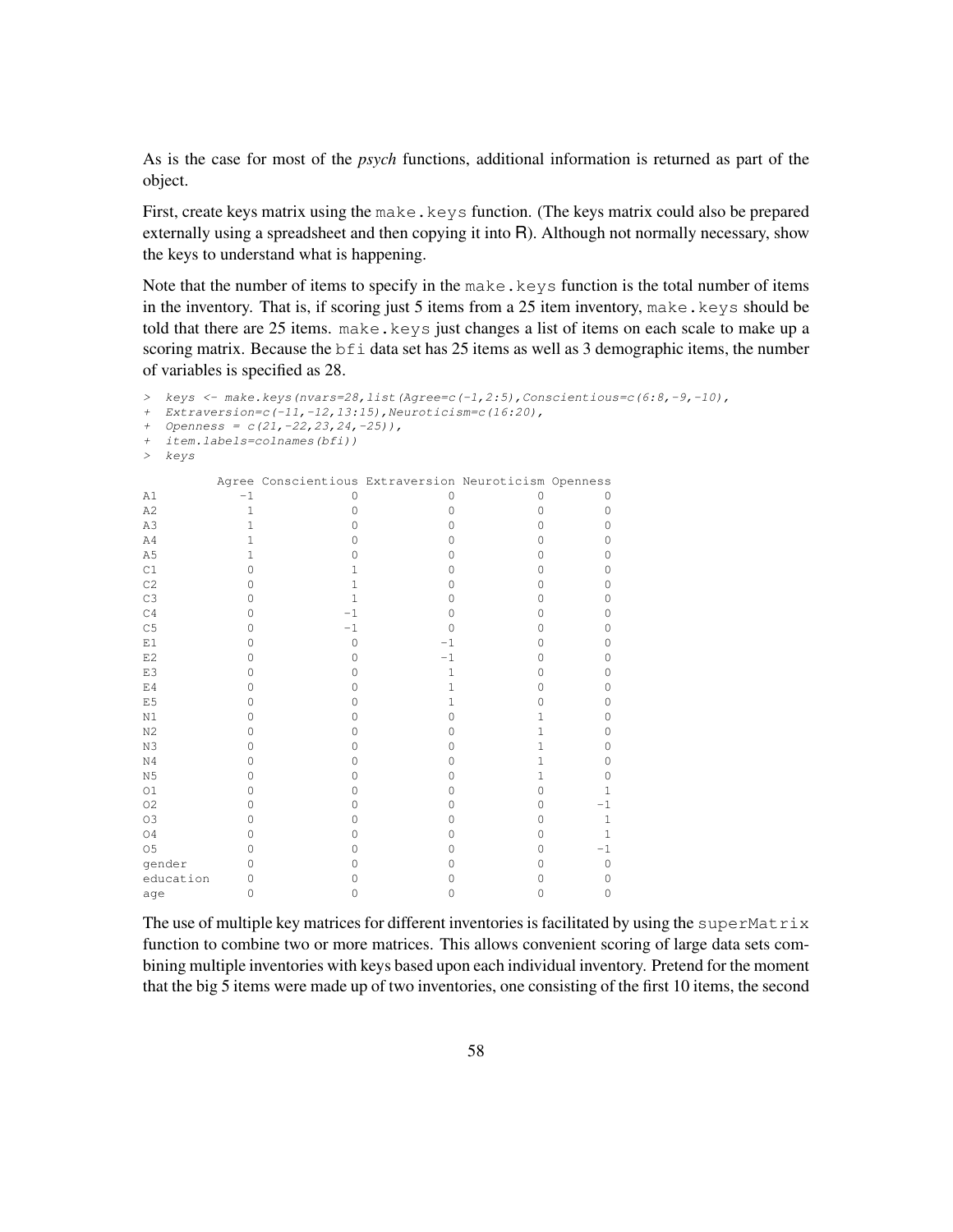the last 18 items. (15 personality items + 3 demographic items.) Then the following code would work:

```
> keys.1<- make.keys(10,list(Agree=c(-1,2:5),Conscientious=c(6:8,-9,-10)))
> keys.2 <- make.keys(15,list(Extraversion=c(-1,-2,3:5),Neuroticism=c(6:10),
+ Openness = c(11,-12,13,14,-15)))
> keys.25 <- superMatrix(list(keys.1,keys.2))
```
The resulting keys matrix is identical to that found above except that it does not include the extra 3 demographic items. This is useful when scoring the raw items because the response frequencies for each category are reported, and for the demographic data,

This use of making multiple key matrices and then combining them into one super matrix of keys is particularly useful when combining demographic information with items to be scores. A set of demographic keys can be made and then these can be combined with the keys for the particular scales.

Now use these keys in combination with the raw data to score the items, calculate basic reliability and intercorrelations, and find the item-by scale correlations for each item and each scale. By default, missing data are replaced by the median for that variable.

```
> scores <- scoreItems(keys,bfi)
> scores
Call: scoreItems(keys = keys, items = bfi)
(Unstandardized) Alpha:
   Agree Conscientious Extraversion Neuroticism Openness
alpha 0.7 0.72 0.76 0.81 0.6
Standard errors of unstandardized Alpha:
   Agree Conscientious Extraversion Neuroticism Openness
ASE 0.014 0.014 0.013 0.011 0.017
Average item correlation:
       Agree Conscientious Extraversion Neuroticism Openness
average.r 0.32 0.34 0.39 0.46 0.23
Median item correlation:
      Agree Conscientious Extraversion Neuroticism Openness<br>0.34 0.38 0.41 0.22
            0.34 0.34 0.38 0.41 0.22
Guttman 6* reliability:
      Agree Conscientious Extraversion Neuroticism Openness
Lambda.6 0.7 0.72 0.76 0.81 0.6
Signal/Noise based upon av.r :
         Agree Conscientious Extraversion Neuroticism Openness
Signal/Noise 2.3 2.6 3.2 4.3 1.5
Scale intercorrelations corrected for attenuation
raw correlations below the diagonal, alpha on the diagonal
corrected correlations above the diagonal:
      Agree Conscientious Extraversion Neuroticism Openness
Agree 0.70 0.36 0.63 -0.245 0.23
```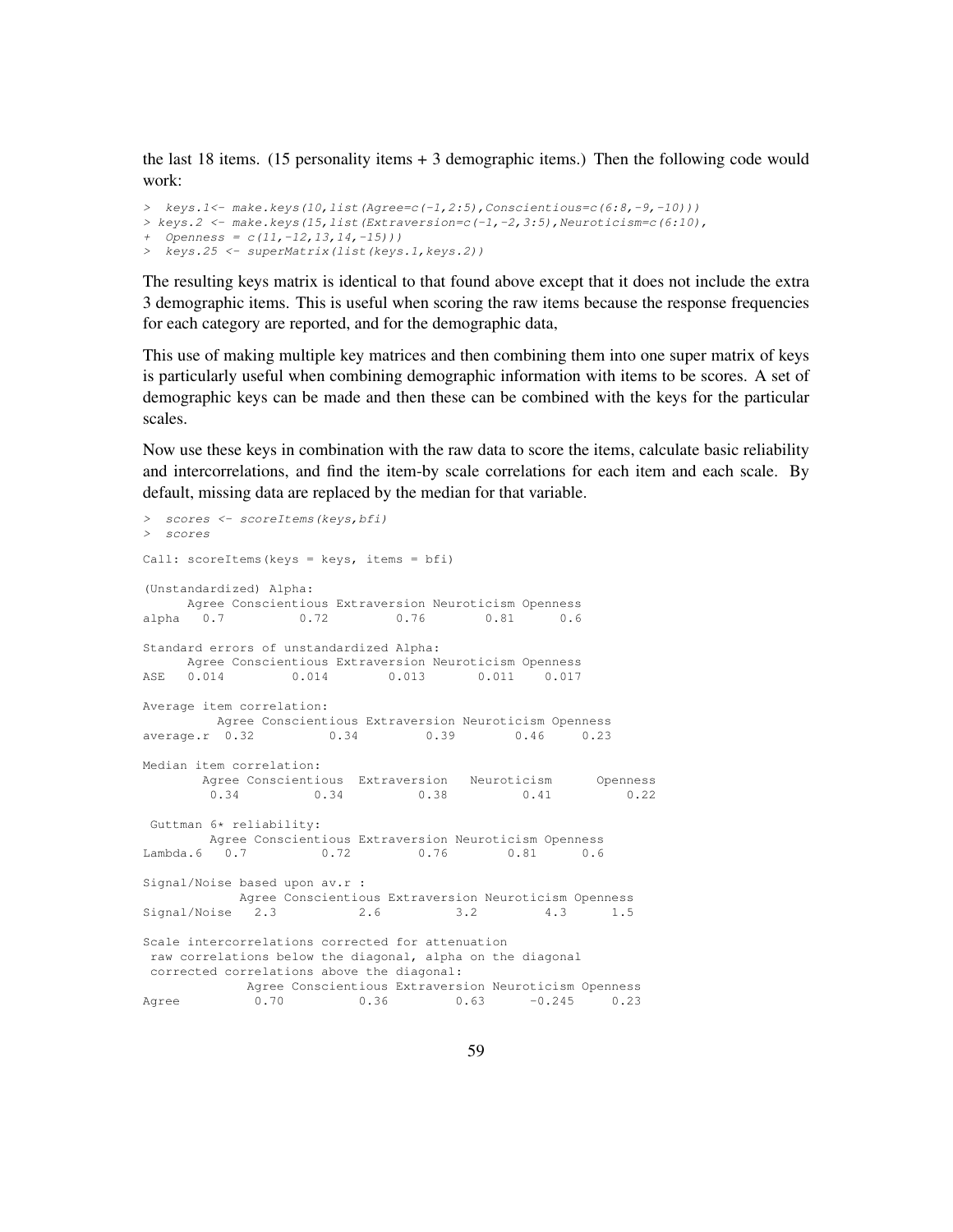| Conscientious 0.26 |         | 0.72    | 0.35    | $-0.305$ | 0.30    |  |
|--------------------|---------|---------|---------|----------|---------|--|
| Extraversion       | 0.46    | 0.26    | 0.76    | $-0.284$ | 0.32    |  |
| Neuroticism        | $-0.18$ | $-0.23$ | $-0.22$ | 0.812    | $-0.12$ |  |
| Openness           | 0.15    | 0.19    | 0.22    | $-0.086$ | 0.60    |  |

In order to see the item by scale loadings and frequency counts of the data print with the short option = FALSE

To see the additional information (the raw correlations, the individual scores, etc.), they may be specified by name. Then, to visualize the correlations between the raw scores, use the pairs. panels function on the scores values of scores. (See figure 18

#### 6.4.2 Forming scales from a correlation matrix

There are some situations when the raw data are not available, but the correlation matrix between the items is available. In this case, it is not possible to find individual scores, but it is possible to find the reliability and intercorrelations of the scales. This may be done using the cluster.cor function or the scoreItems function. The use of a keys matrix is the same as in the raw data case.

Consider the same bfi data set, but first find the correlations, and then use cluster.cor.

```
> r.bfi <- cor(bfi,use="pairwise")
> scales <- cluster.cor(keys,r.bfi)
> summary(scales)
Call: cluster.cor(keys = keys, r.\text{mat} = r.\text{bfi})
Scale intercorrelations corrected for attenuation
raw correlations below the diagonal, (standardized) alpha on the diagonal
corrected correlations above the diagonal:
           Agree Conscientious Extraversion Neuroticism Openness
Agree 0.71 0.35 0.64 -0.242 0.25<br>Conscientious 0.25 0.73 0.36 -0.287 0.30
Conscientious 0.25 0.73 0.36 -0.287 0.30
Extraversion 0.47 0.27 0.76 -0.278 0.35<br>Neuroticism -0.18 -0.22 -0.22 0.815 -0.11Neuroticism -0.18 -0.22 -0.22 0.815 -0.11
Openness 0.16 0.20 0.24 -0.074 0.61
```
To find the correlations of the items with each of the scales (the "structure" matrix) or the correlations of the items controlling for the other scales (the "pattern" matrix), use the cluster. loadings function. To do both at once (e.g., the correlations of the scales as well as the item by scale correlations), it is also possible to just use scoreItems.

#### 6.5 Scoring Multiple Choice Items

Some items (typically associated with ability tests) are not themselves mini-scales ranging from low to high levels of expression of the item of interest, but are rather multiple choice where one response is the correct response. Two analyses are useful for this kind of item: examining the response patterns to all the alternatives (looking for good or bad distractors) and scoring the items as correct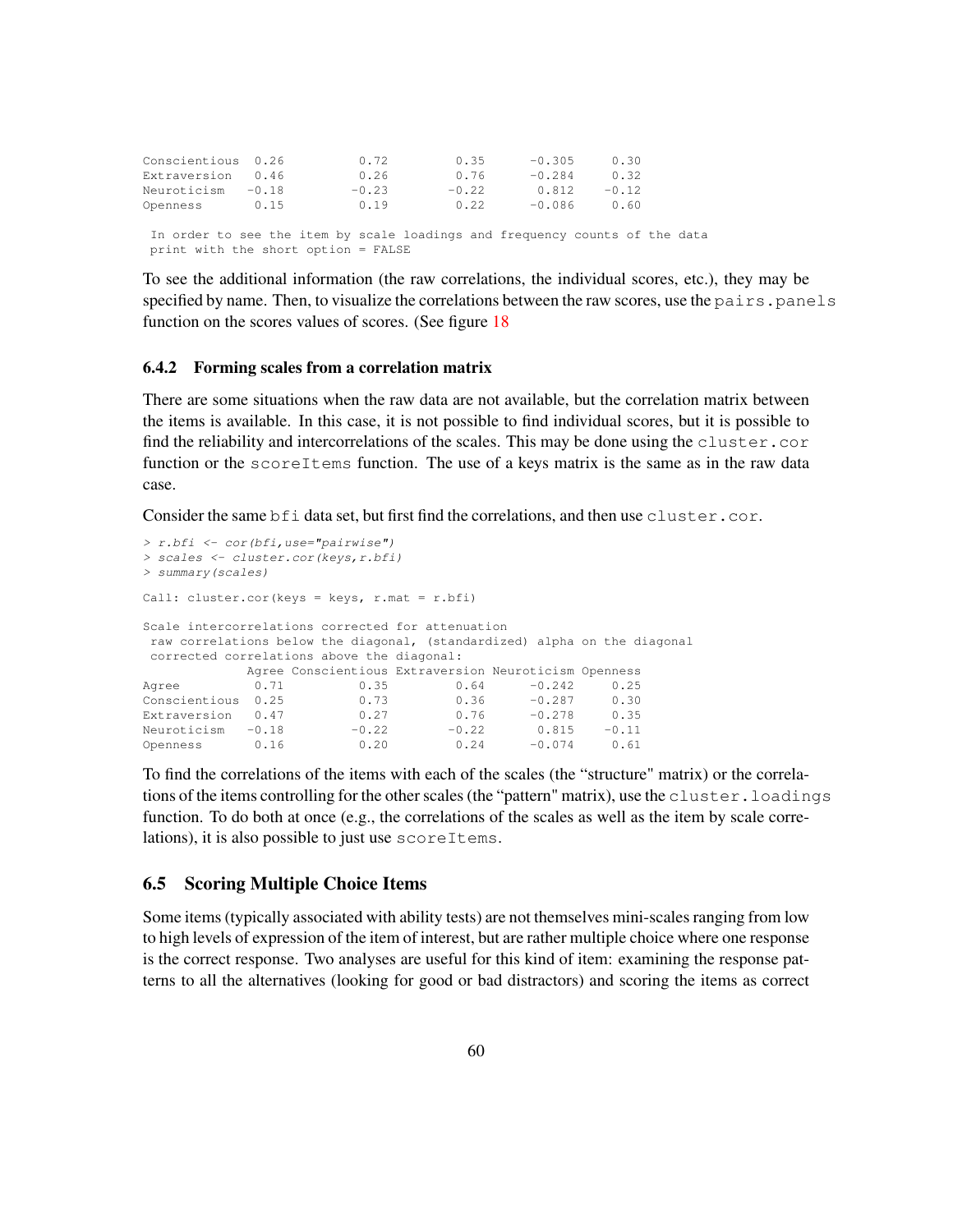*> png('scores.png')*

*> pairs.panels(scores\$scores,pch='.',jiggle=TRUE)*

*> dev.off()*

pdf

2



Figure 18: A graphic analysis of the Big Five scales found by using the scoreItems function. The pair.wise plot allows us to see that some participants have reached the ceiling of the scale for these 5 items scales. Using the pch='.' option in pairs.panels is recommended when plotting many cases. The data points were "jittered" by setting jiggle=TRUE. Jiggling this way shows the density more clearly. To save space, the figure was done as a png. For a clearer figure, save as a pdf.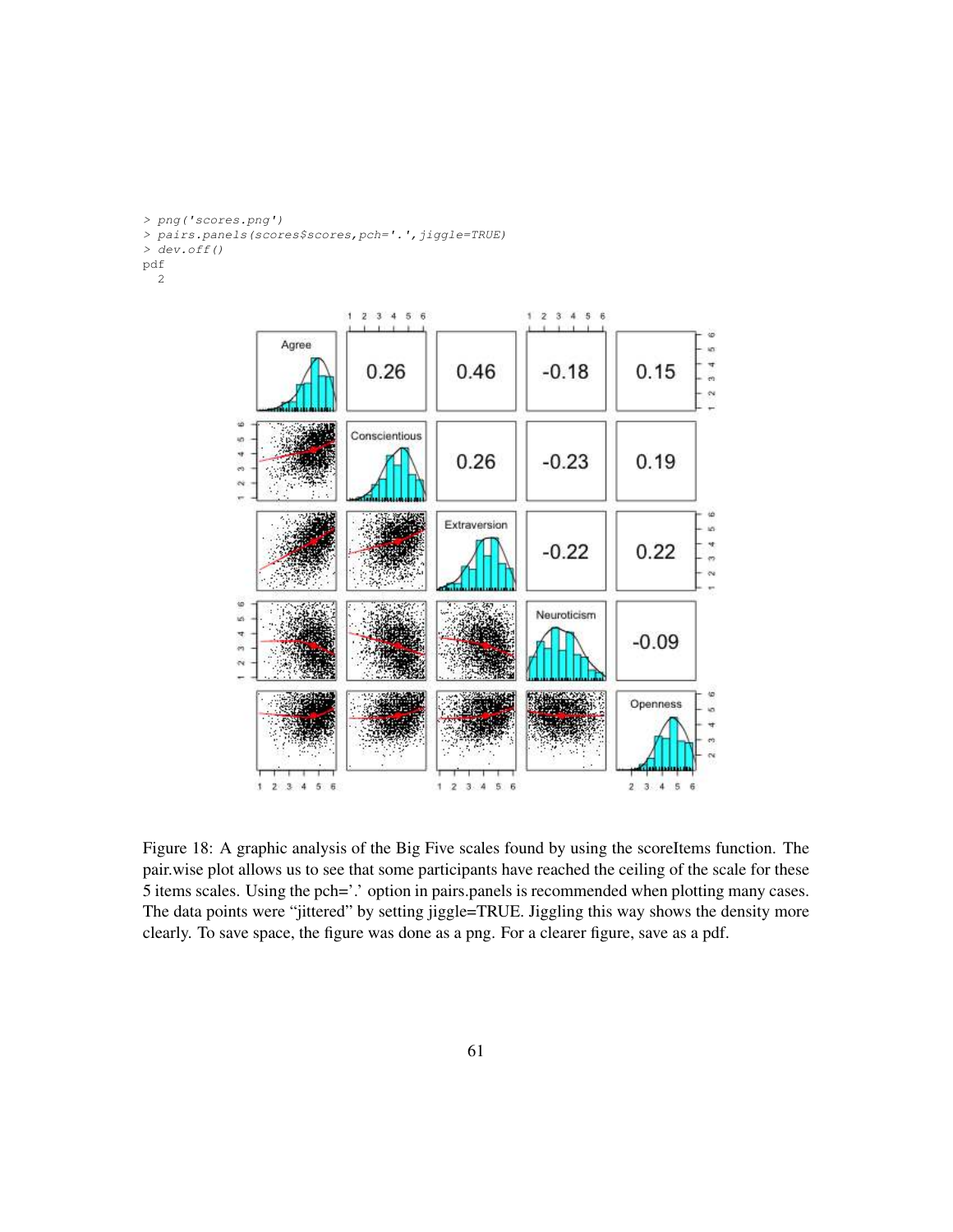or incorrect. Both of these operations may be done using the score.multiple.choice function. Consider the 16 example items taken from an online ability test at the Personality Project: <http://test.personality-project.org>. This is part of the Synthetic Aperture Personality Assessment (*SAPA*) study discussed in Revelle et al. (2011, 2010).

*> data(iqitems) > iq.keys <- c(4,4,4, 6,6,3,4,4, 5,2,2,4, 3,2,6,7) > score.multiple.choice(iq.keys,iqitems)*

Call: score.multiple.choice(key = iq.keys, data = iqitems)

(Unstandardized) Alpha: [1] 0.84

Average item correlation: [1] 0.25

item statistics

|           | kev | 0      | 2 | 3                                              | 4 | .5 | 6 |               | 8 miss | r | n mean                    | sd   |
|-----------|-----|--------|---|------------------------------------------------|---|----|---|---------------|--------|---|---------------------------|------|
| reason.4  |     |        |   | 4 0.05 0.05 0.11 0.10 0.64 0.03 0.02 0.00 0.00 |   |    |   |               |        |   | 0.59 1523 0.64            | 0.48 |
| reason.16 |     | 4 0.04 |   | $0.06$ $0.08$ $0.10$ $0.70$ $0.01$ $0.00$      |   |    |   | 0.00 0.00     |        |   | $0.53$ 1524 0.70 0.46     |      |
| reason.17 |     |        |   | 4 0.05 0.03 0.05 0.03 0.70 0.03 0.11 0.00 0.00 |   |    |   |               |        |   | 0.59 1523 0.70 0.46       |      |
| reason.19 |     |        |   | 6 0.04 0.02 0.13 0.03 0.06 0.10 0.62 0.00 0.00 |   |    |   |               |        |   | 0 0.56 1523 0.62 0.49     |      |
| letter.7  |     |        |   | 6 0.05 0.01 0.05 0.03 0.11 0.14 0.60 0.00 0.00 |   |    |   |               |        |   | 0, 0.58, 1524, 0.60, 0.49 |      |
| letter.33 |     |        |   | 3 0.06 0.10 0.13 0.57 0.04 0.09 0.02 0.00 0.00 |   |    |   |               |        |   | 0 0.56 1523 0.57 0.50     |      |
| letter.34 |     |        |   | 4 0.04 0.09 0.07 0.11 0.61 0.05 0.02 0.00 0.00 |   |    |   |               |        |   | 0, 0.59, 1523, 0.61, 0.49 |      |
| letter.58 |     |        |   | 4 0.06 0.14 0.09 0.09 0.44 0.16 0.01 0.00 0.00 |   |    |   |               |        |   | $0, 0.58$ 1525 0.44 0.50  |      |
| matrix.45 |     |        |   | 5 0.04 0.01 0.06 0.14 0.18 0.53 0.04 0.00 0.00 |   |    |   |               |        |   | 0, 0.51, 1523, 0.53, 0.50 |      |
| matrix.46 |     |        |   | 2 0.04 0.12 0.55 0.07 0.11 0.06 0.05 0.00 0.00 |   |    |   |               |        |   | 0, 0.52, 1524, 0.55, 0.50 |      |
| matrix.47 |     |        |   | 2 0.04 0.05 0.61 0.07 0.11 0.06 0.06 0.00 0.00 |   |    |   |               |        |   | 0 0.55 1523 0.61 0.49     |      |
| matrix.55 |     |        |   | 4 0.04 0.02 0.18 0.14 0.37 0.07 0.18 0.00 0.00 |   |    |   |               |        |   | 0 0.45 1524 0.37 0.48     |      |
| rotate.3  |     |        |   | 3 0.04 0.03 0.04 0.19 0.22 0.15 0.05 0.12 0.15 |   |    |   |               |        |   | $0.51$ 1523 0.19 0.40     |      |
| rotate.4  |     |        |   | 2 0.04 0.03 0.21 0.05 0.18 0.04 0.04           |   |    |   | 0.25 0.15     |        |   | 0 0.56 1523 0.21 0.41     |      |
| rotate.6  |     |        |   | 6 0.04 0.22 0.02 0.05 0.14 0.05 0.30           |   |    |   | $0.04$ $0.14$ |        |   | 0.55 1523 0.30 0.46       |      |
| rotate.8  |     |        |   | 7 0.04 0.03 0.21 0.07 0.16 0.05 0.13 0.19 0.13 |   |    |   |               |        |   | $0.48$ 1524 0.19 0.39     |      |

*> #just convert the items to true or false*

*> iq.tf <- score.multiple.choice(iq.keys,iqitems,score=FALSE)*

*> describe(iq.tf) #compare to previous results*

|           | vars | n mean            |          | sd median trimmed mad min max range |          |          |   |    |            | skew kurtosis  | se |
|-----------|------|-------------------|----------|-------------------------------------|----------|----------|---|----|------------|----------------|----|
| reason.4  |      | 1 1523 0.64 0.48  | 1.       | 0.68                                | $\Omega$ | $\Omega$ | 1 |    | $1 - 0.58$ | $-1.660.01$    |    |
| reason.16 |      | 2 1524 0.70 0.46  |          | 0.75                                | $\Omega$ | $\Omega$ |   |    | $1 - 0.86$ | $-1.26$ 0.01   |    |
| reason.17 |      | 3 1523 0.70 0.46  |          | 0.75                                | $\Omega$ | $\Omega$ |   |    | $1 - 0.86$ | $-1.26$ 0.01   |    |
| reason.19 |      | 4 1523 0.62 0.49  |          | 0.64                                | $\Omega$ | $\Omega$ |   |    | $1 - 0.47$ | $-1.78$ 0.01   |    |
| letter.7  |      | 5 1524 0.60 0.49  |          | 0.62                                | $\Omega$ | $\Omega$ |   |    | $1 - 0.41$ | $-1.84$ 0.01   |    |
| letter.33 |      | 6 1523 0.57 0.50  |          | 0.59                                | 0        | $\Omega$ |   |    | $1 - 0.29$ | $-1.92 0.01$   |    |
| letter.34 |      | 7 1523 0.61 0.49  |          | 0.64                                | $\Omega$ | $\Omega$ |   |    | $1 - 0.46$ | $-1.790.01$    |    |
| letter.58 |      | 8 1525 0.44 0.50  | $\Omega$ | 0.43                                | $\Omega$ | $\Omega$ |   | 1. | 0.23       | $-1.950.01$    |    |
| matrix.45 |      | 9 1523 0.53 0.50  |          | 0.53                                | $\Omega$ | $\Omega$ |   |    | $1 - 0.10$ | $-1.990.01$    |    |
| matrix.46 |      | 10 1524 0.55 0.50 |          | 0.56                                | $\Omega$ | $\Omega$ |   |    | $1 - 0.20$ | $-1.960.01$    |    |
| matrix.47 |      | 11 1523 0.61 0.49 |          | 0.64                                | $\Omega$ | $\Omega$ |   |    | $1 - 0.47$ | $-1.78$ 0.01   |    |
| matrix.55 |      | 12 1524 0.37 0.48 | $\Omega$ | 0.34                                | $\Omega$ | $\Omega$ |   |    | 0.52       | $-1.73$ 0.01   |    |
| rotate.3  |      | 13 1523 0.19 0.40 | 0        | 0.12                                | $\Omega$ | $\Omega$ |   |    | 1.55       | 0.40 0.01      |    |
| rotate.4  |      | 14 1523 0.21 0.41 | $\Omega$ | 0.14                                | 0        | $\Omega$ |   |    | 1.40       | $-0.03$ $0.01$ |    |
| rotate.6  |      | 15 1523 0.30 0.46 | $\Omega$ | 0.25                                | 0        | $\Omega$ |   |    | 0.88       | $-1.24$ 0.01   |    |
| rotate.8  |      | 16 1524 0.19 0.39 | $\Omega$ | 0.11                                | 0        | 0        |   |    | 1.62       | $0.63$ $0.01$  |    |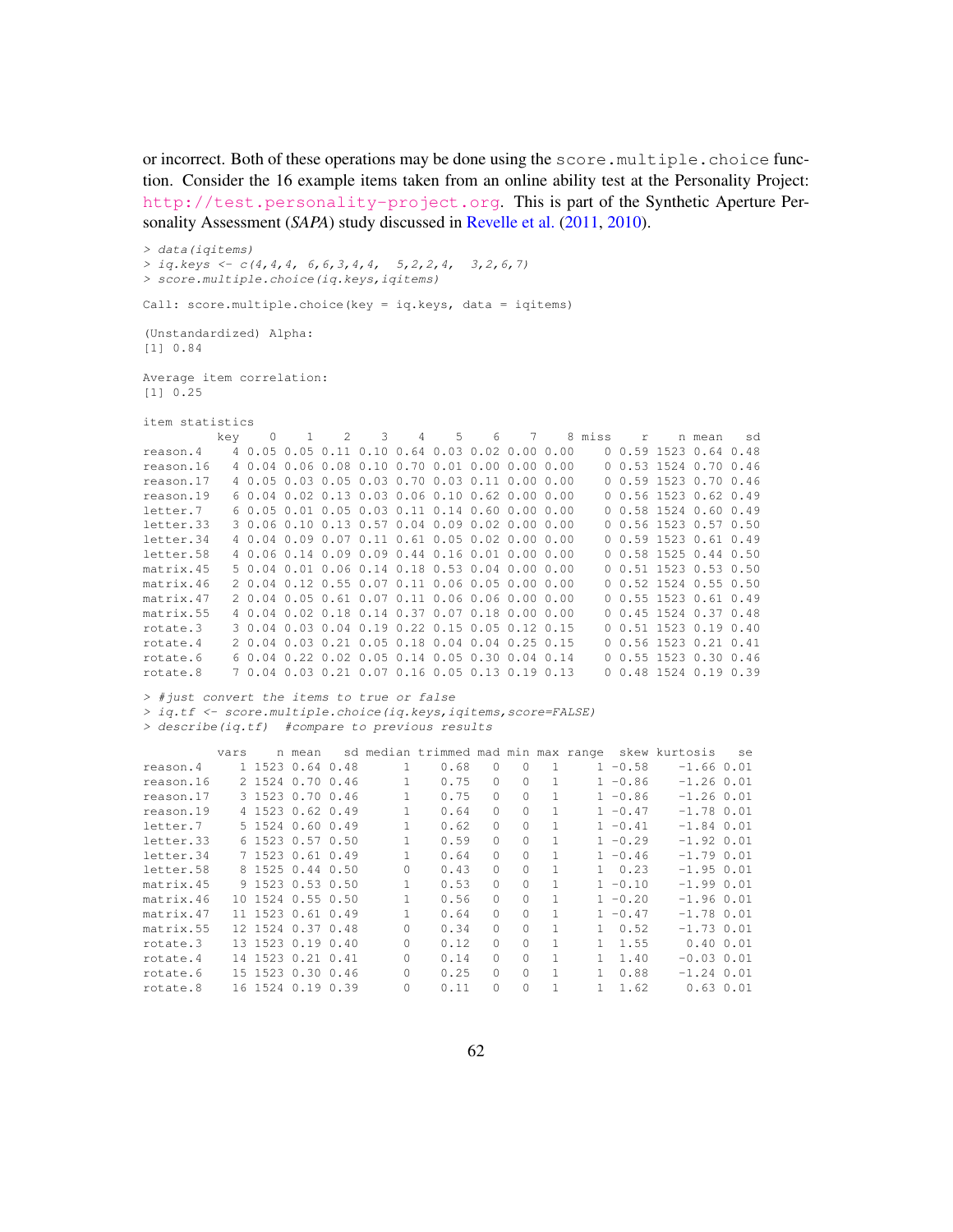Once the items have been scored as true or false (assigned scores of 1 or 0), they made then be scored into multiple scales using the normal scoreItems function.

#### 6.6 Item analysis

Basic item analysis starts with describing the data (describe, finding the number of dimensions using factor analysis (fa) and cluster analysis iclust perhaps using the Very Simple Structure criterion (vss), or perhaps parallel analysis  $fa$ ,  $parallel$  and  $leq$ . Item whole correlations may then be found for scales scored on one dimension (alpha or many scales simultaneously (scoreItems). Scales can be modified by changing the keys matrix (i.e., dropping particular items, changing the scale on which an item is to be scored). This analysis can be done on the normal Pearson correlation matrix or by using polychoric correlations. Validities of the scales can be found using multiple correlation of the raw data or based upon correlation matrices using the set  $Cor$  function. However, more powerful item analysis tools are now available by using Item Response Theory approaches.

Although the response.frequencies output from score.multiple.choice is useful to examine in terms of the probability of various alternatives being endorsed, it is even better to examine the pattern of these responses as a function of the underlying latent trait or just the total score. This may be done by using irt.responses (Figure 19).

# 7 Item Response Theory analysis

The use of Item Response Theory has become is said to be the "new psychometrics". The emphasis is upon item properties, particularly those of item difficulty or location and item discrimination. These two parameters are easily found from classic techniques when using factor analyses of correlation matrices formed by polychoric or tetrachoric correlations. The irt.fa function does this and then graphically displays item discrimination and item location as well as item and test information (see Figure 20).

#### 7.1 Factor analysis and Item Response Theory

If the correlations of all of the items reflect one underlying latent variable, then factor analysis of the matrix of tetrachoric correlations should allow for the identification of the regression slopes  $(\alpha)$  of the items on the latent variable. These regressions are, of course just the factor loadings. Item difficulty,  $\delta_i$  and item discrimination,  $\alpha_i$  may be found from factor analysis of the tetrachoric correlations where  $\lambda_j$  is just the factor loading on the first factor and  $\tau_j$  is the normal threshold reported by the tetrachoric function.

$$
\delta_j = \frac{D\tau}{\sqrt{1 - \lambda_j^2}}, \qquad \alpha_j = \frac{\lambda_j}{\sqrt{1 - \lambda_j^2}}
$$
 (2)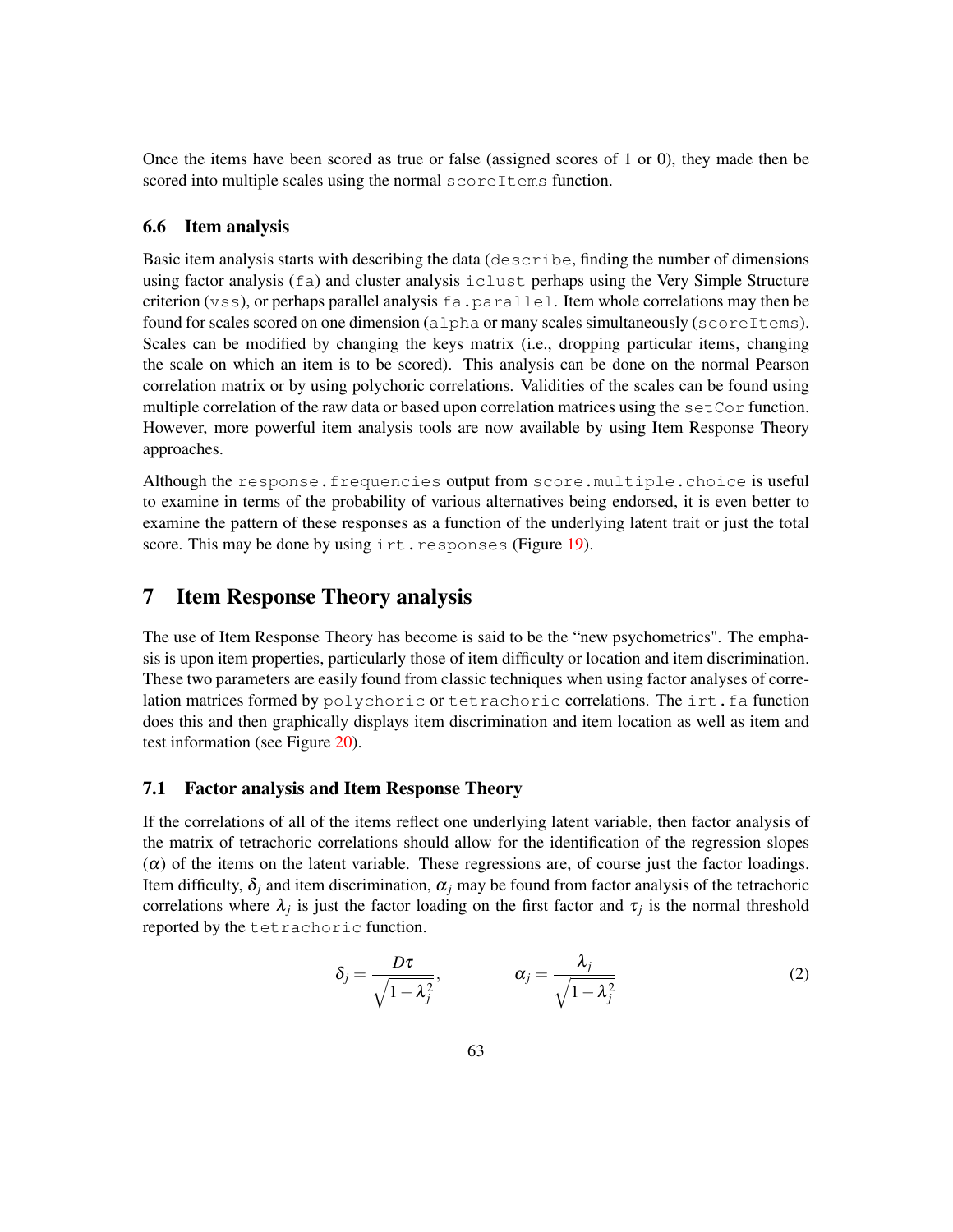- *> data(iqitems)*
- *> iq.keys <- c(4,4,4, 6,6,3,4,4, 5,2,2,4, 3,2,6,7)*
- *> scores <- score.multiple.choice(iq.keys,iqitems,score=TRUE,short=FALSE)*
- *> #note that for speed we can just do this on simple item counts rather than IRT based scores.*
- *> op <- par(mfrow=c(2,2)) #set this to see the output for multiple items*
- *> irt.responses(scores\$scores,iqitems[1:4],breaks=11)*





Figure 19: The pattern of responses to multiple choice ability items can show that some items have poor distractors. This may be done by using the the irt.responses function. A good distractor is one that is negatively related to ability.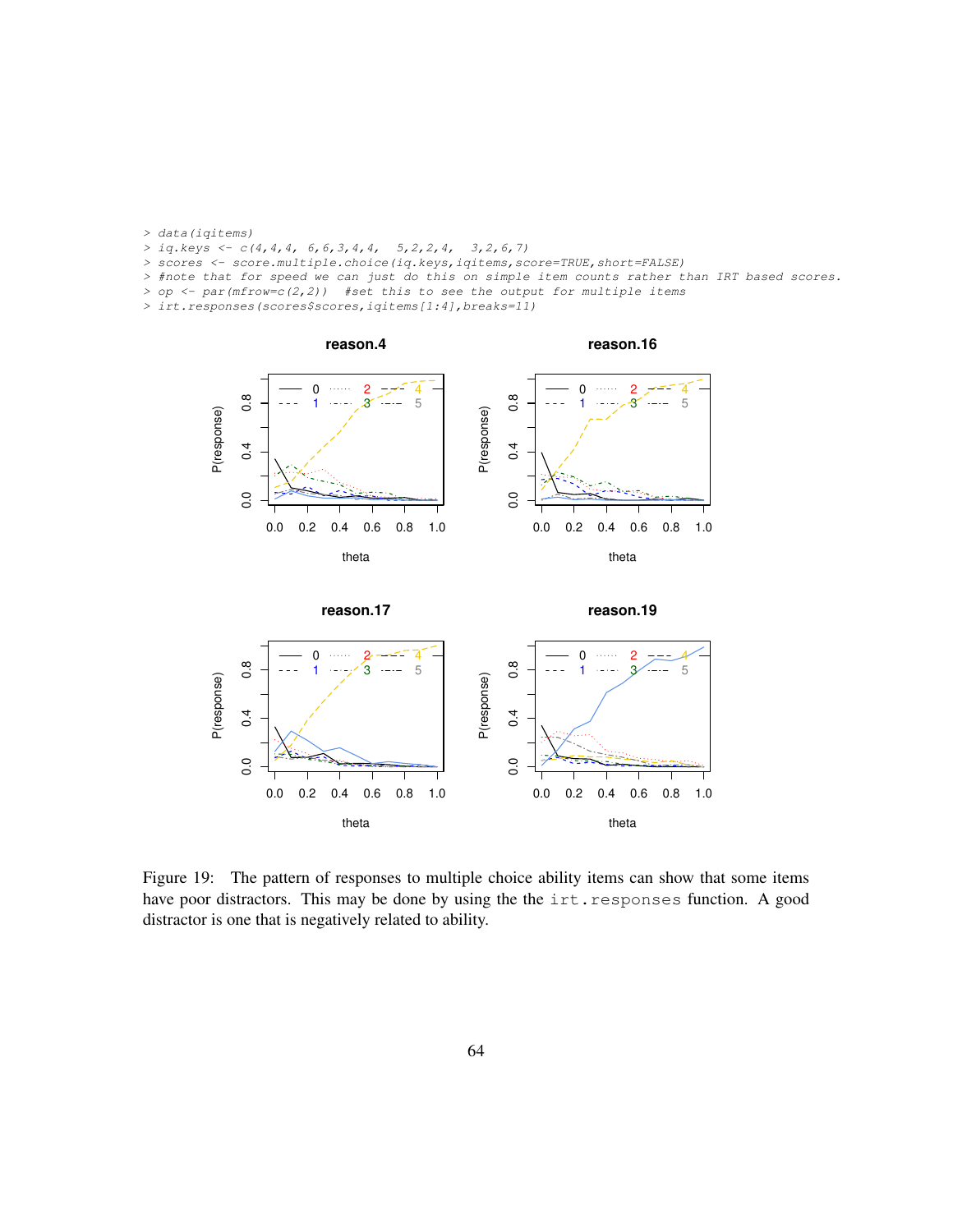where D is a scaling factor used when converting to the parameterization of *logistic* model and is 1.702 in that case and 1 in the case of the normal ogive model. Thus, in the case of the normal model, factor loadings  $(\lambda_i)$  and item thresholds ( $\tau$ ) are just

$$
\lambda_j = \frac{\alpha_j}{\sqrt{1 + \alpha_j^2}}, \qquad \qquad \tau_j = \frac{\delta_j}{\sqrt{1 + \alpha_j^2}}.
$$

Consider 9 dichotomous items representing one factor but differing in their levels of difficulty

```
> set.seed(17)
> d9 <- sim.irt(9,1000,-2.,2.,mod="normal") #dichotomous items
> test <- irt.fa(d9$items)
> test
Item Response Analysis using Factor Analysis
Call: irt.fa(x = d9$items)
Item Response Analysis using Factor Analysis
Summary information by factor and item
Factor = 1-3 -2 -1 0 1 2 3
V1 0.39 0.81 0.40 0.08 0.01 0.00 0.00
V2 0.17 0.44 0.49 0.22 0.06 0.01 0.00<br>V3 0.09 0.38 0.71 0.37 0.09 0.02 0.00
           V3 0.09 0.38 0.71 0.37 0.09 0.02 0.00
V4 0.04 0.21 0.70 0.64 0.17 0.03 0.01
V5 0.01 0.07 0.44 1.04 0.41 0.06 0.01
V6 0.01 0.03 0.18 0.66 0.69 0.20 0.04
V7 0.00 0.01 0.07 0.37 0.84 0.44 0.09<br>V8 0.00 0.01 0.03 0.18 0.61 0.66 0.21
           V8 0.00 0.01 0.03 0.18 0.61 0.66 0.21
V9 0.00 0.00 0.02 0.10 0.39 0.71 0.36
Test Info 0.71 1.97 3.05 3.66 3.28 2.14 0.72
SEM 1.18 0.71 0.57 0.52 0.55 0.68 1.18
Reliability -0.40 0.49 0.67 0.73 0.70 0.53 -0.40
Factor analysis with Call: fa(r = r, nfactors = nfactors, n.obs = n.obs, rotate = rotate,fm = fmTest of the hypothesis that 1 factor is sufficient.
The degrees of freedom for the model is 27 and the objective function was 0.37
The number of observations was 1000 with Chi Square = 365.11 with prob < 6e-61
The root mean square of the residuals (RMSA) is 0.05
The df corrected root mean square of the residuals is 0.05
Tucker Lewis Index of factoring reliability = 0.9
RMSEA index = 0.112 and the 10 % confidence intervals are 0.102 0.122
BIC = 178.61
```
Similar analyses can be done for polytomous items such as those of the bfi extraversion scale: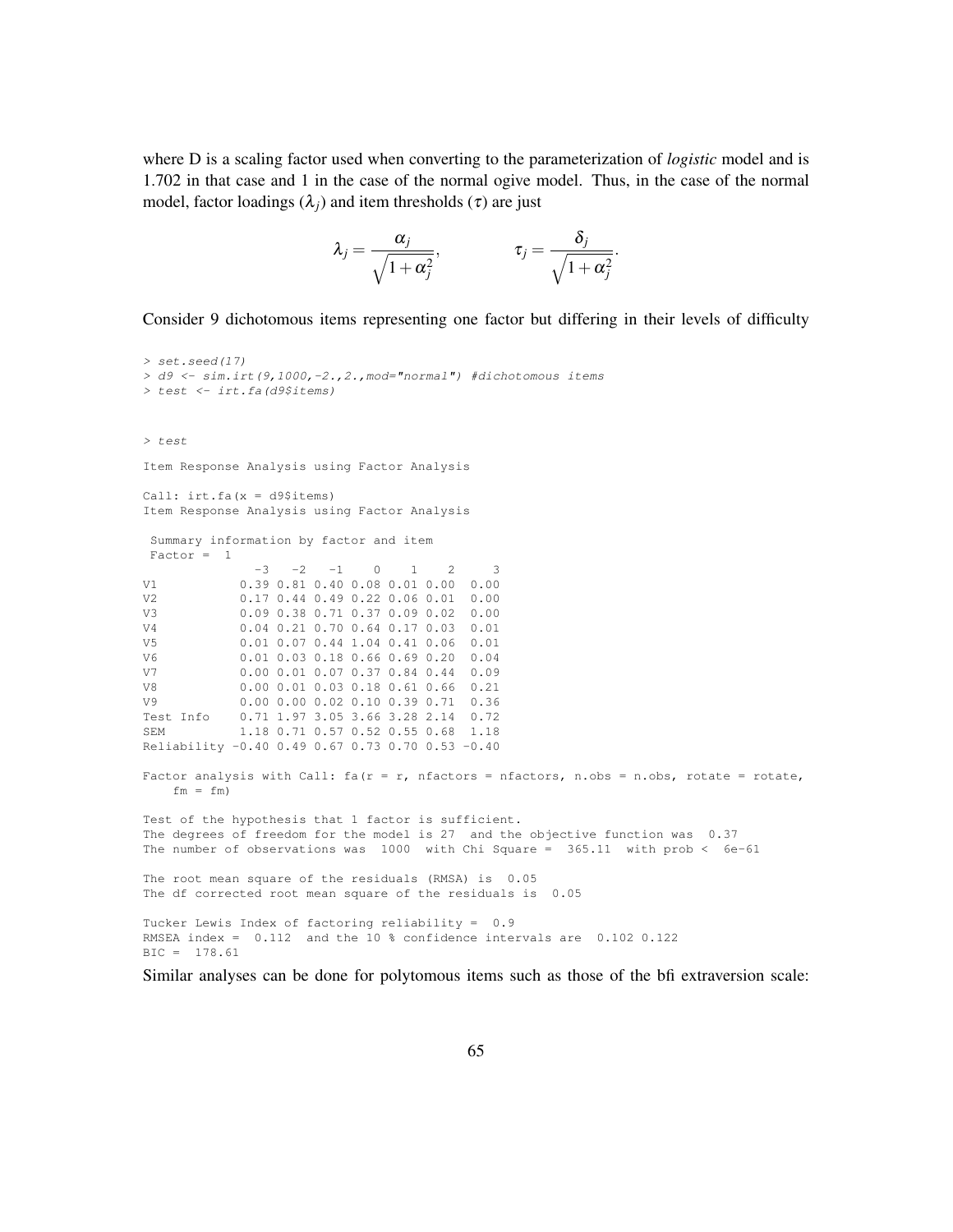*> op <- par(mfrow=c(3,1)) > plot(test,type="ICC") > plot(test,type="IIC") > plot(test,type="test") > op <- par(mfrow=c(1,1))*



Figure 20: A graphic analysis of 9 dichotomous (simulated) items. The top panel shows the probability of item endorsement as the value of the latent trait increases. Items differ in their location (difficulty) and discrimination (slope). The middle panel shows the information in each item as a function of latent trait level. An item is most informative when the probability of endorsement is 50%. The lower panel shows the total test information. These items form a test that is most informative (most accurate) at the middle range of the latent trait.

Latent Trait (normal scale)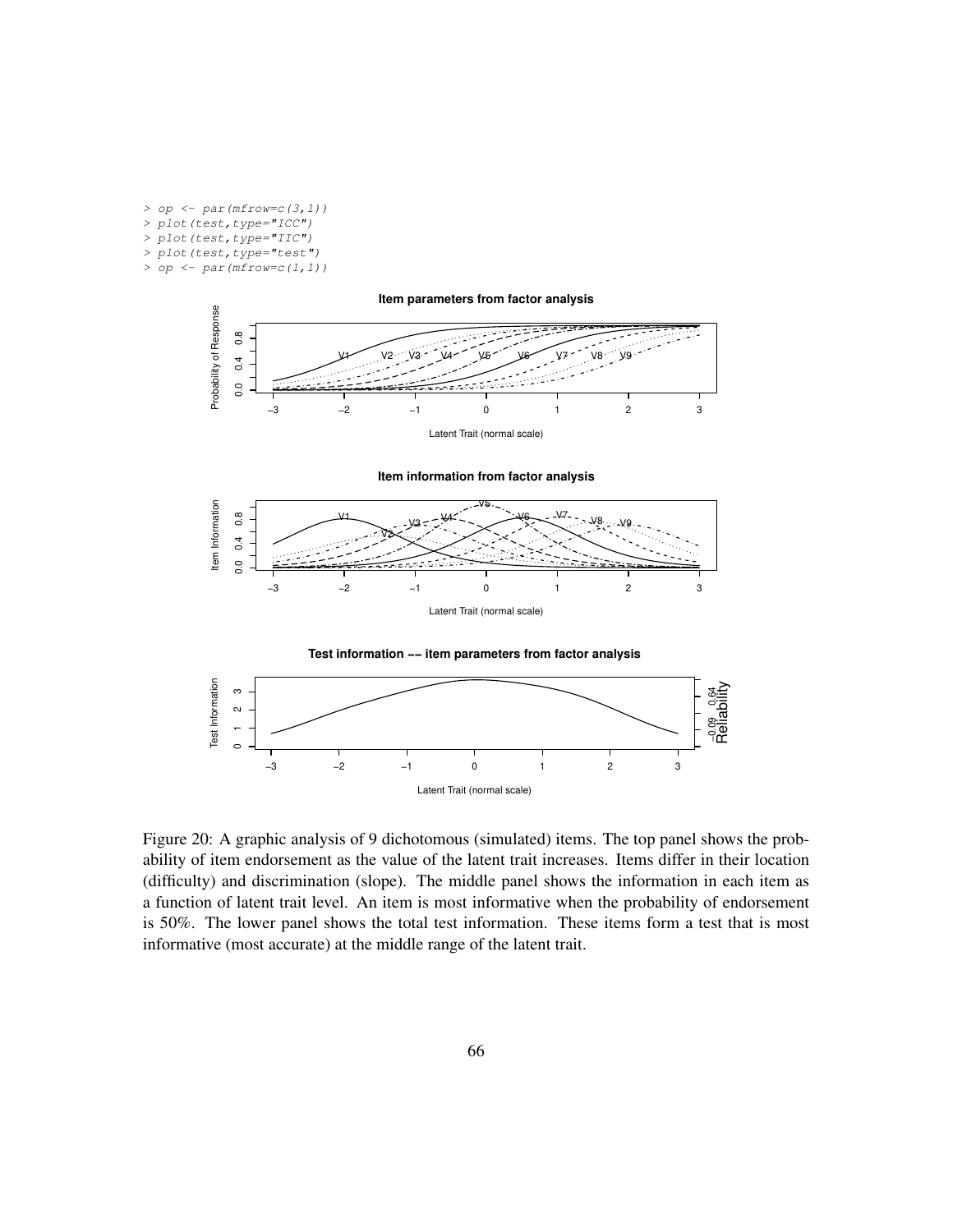```
> data(bfi)
> e.irt <- irt.fa(bfi[11:15])
> e.irt
Item Response Analysis using Factor Analysis
Call: irt.fa(x = bfi[11:15])Item Response Analysis using Factor Analysis
 Summary information by factor and item
Factor = 1-3 -2 -1 0 1 2 3
E1 0.36 0.56 0.72 0.73 0.59 0.39 0.21
E2 0.47 0.87 1.16 1.22 0.98 0.58 0.25<br>
E3 0.36 0.51 0.61 0.61 0.51 0.37 0.23
           E3 0.36 0.51 0.61 0.61 0.51 0.37 0.23
E4 0.61 0.95 1.09 0.94 0.66 0.37 0.16
E5 0.34 0.44 0.49 0.47 0.38 0.28 0.18
Test Info 2.14 3.34 4.07 3.96 3.12 1.98 1.03
SEM 0.68 0.55 0.50 0.50 0.57 0.71 0.99
Reliability 0.53 0.70 0.75 0.75 0.68 0.49 0.02
Factor analysis with Call: fa(r = r, nfactors = nfactors, n.obs = n.obs, rotate = rotate,fm = fmTest of the hypothesis that 1 factor is sufficient.
The degrees of freedom for the model is 5 and the objective function was 0.05
The number of observations was 2800 with Chi Square = 138.2 with prob < 4.3e-28
The root mean square of the residuals (RMSA) is 0.04
The df corrected root mean square of the residuals is 0.06
Tucker Lewis Index of factoring reliability = 0.931
RMSEA index = 0.098 and the 10 % confidence intervals are 0.084 0.112
BIC = 98.51
```
The item information functions show that not all of items are equally good (Figure 21):

These procedures can be generalized to more than one factor by specifying the number of factors in irt. fa. The plots can be limited to those items with discriminations greater than some value of cut. An invisible object is returned when plotting the output from  $\text{int.}$  fa that includes the average information for each item that has loadings greater than cut.

*> print(e.info,sort=TRUE)*

Item Response Analysis using Factor Analysis

Summary information by factor and item Factor = 1  $-3$   $-2$   $-1$  0 1 2 3 E2 0.47 0.87 1.16 1.22 0.98 0.58 0.25 E4 0.61 0.95 1.09 0.94 0.66 0.37 0.16 E1 0.36 0.56 0.72 0.73 0.59 0.39 0.21 E3 0.36 0.51 0.61 0.61 0.51 0.37 0.23 E5 0.34 0.44 0.49 0.47 0.38 0.28 0.18 Test Info 2.14 3.34 4.07 3.96 3.12 1.98 1.03 SEM 0.68 0.55 0.50 0.50 0.57 0.71 0.99 Reliability 0.53 0.70 0.75 0.75 0.68 0.49 0.02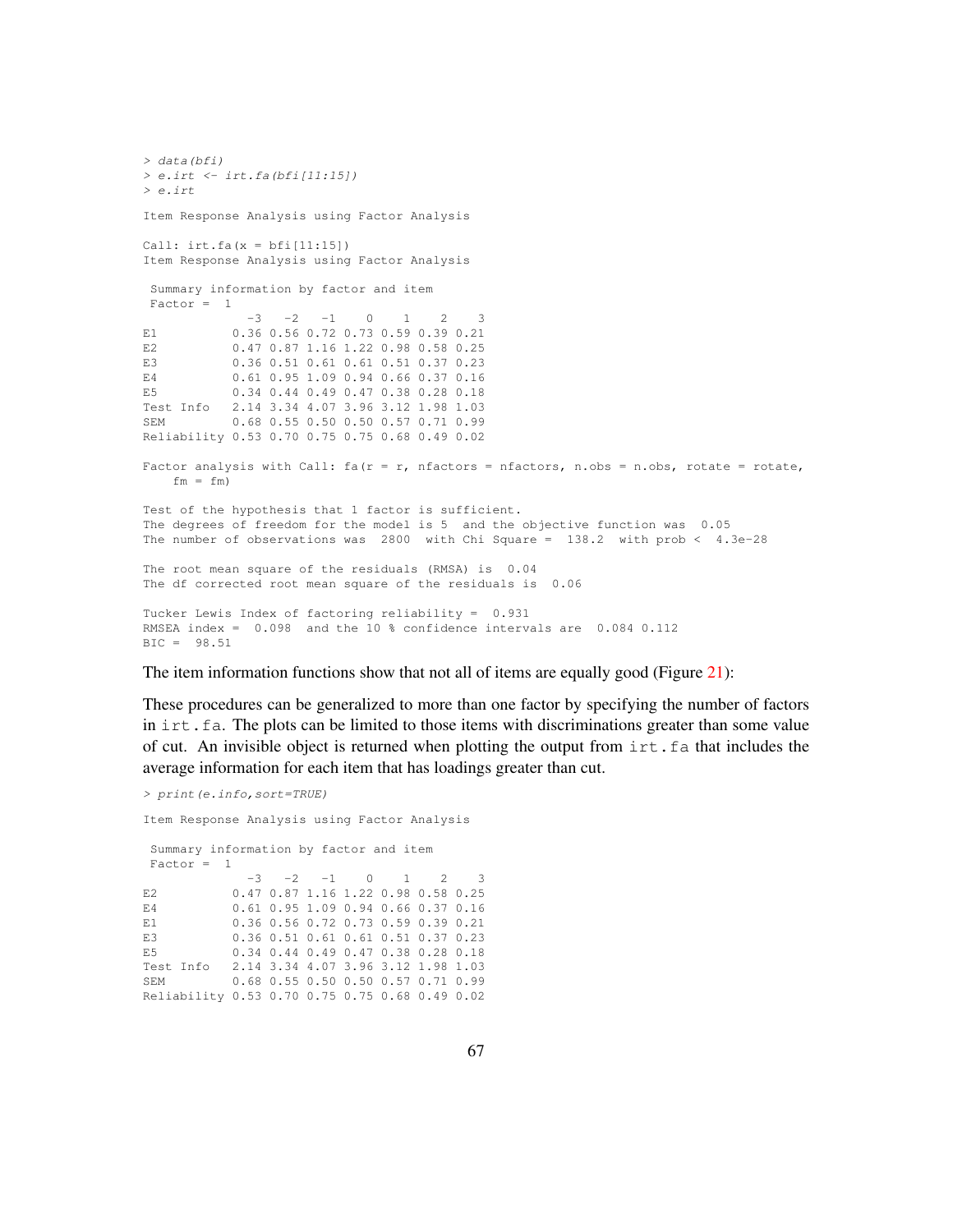*> e.info <- plot(e.irt,type="IIC")*



## **Item information from factor analysis**

Figure 21: A graphic analysis of 5 extraversion items from the bfi. The curves represent the amount of information in the item as a function of the latent score for an individual. That is, each item is maximally discriminating at a different part of the latent continuum. Print e.info to see the average information for each item.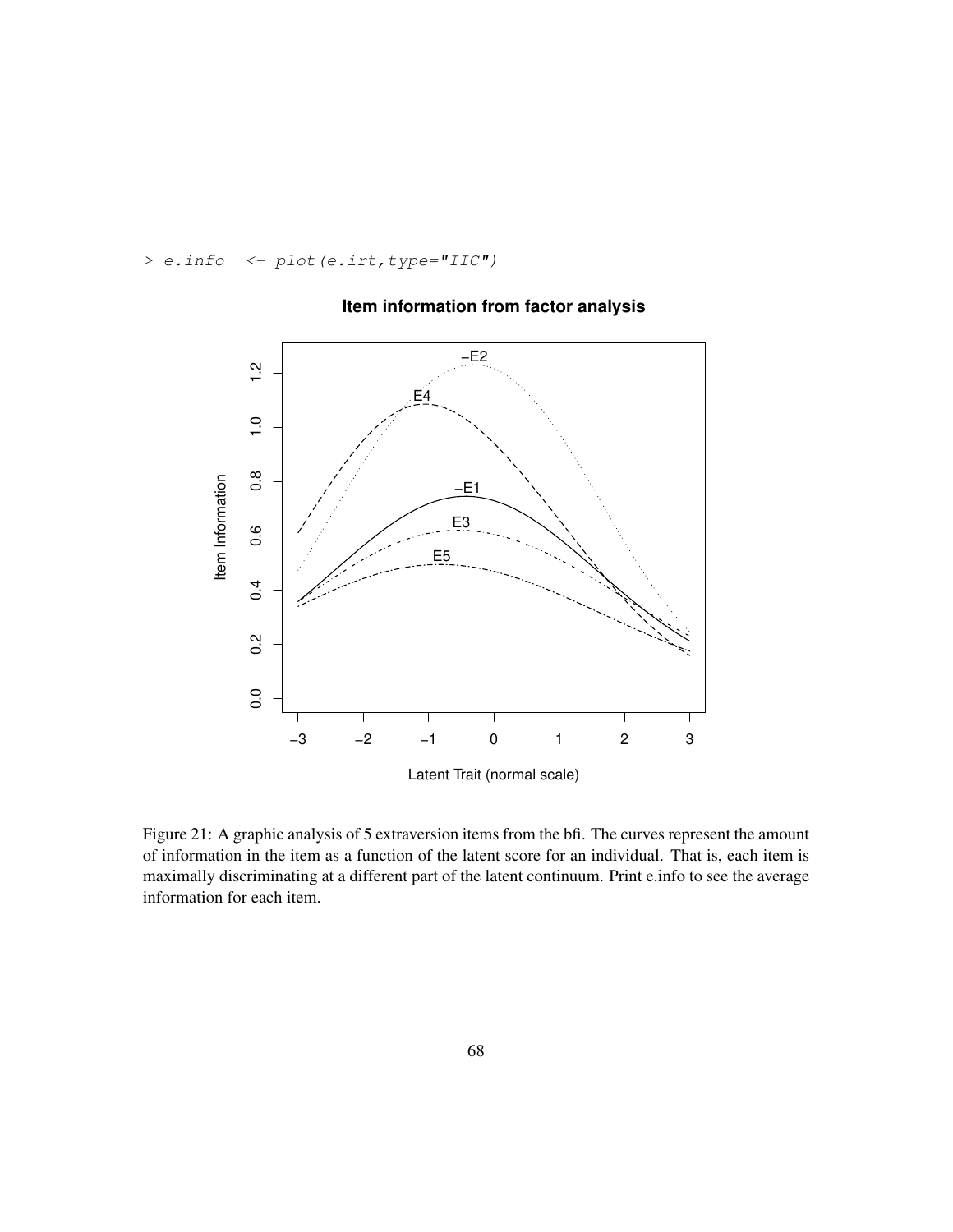More extensive IRT packages include the *ltm* and *eRm* and should be used for serious Item Response Theory analysis.

#### 7.2 Speeding up analyses

Finding tetrachoric or polychoric correlations is very time consuming. Thus, to speed up the process of analysis, the original correlation matrix is saved as part of the output of both irt. fa and omega. Subsequent analyses may be done by using this correlation matrix. This is done by doing the analysis not on the original data, but rather on the output of the previous analysis.

For example, taking the output from the 16 ability items from the *SAPA* project when scored for True/False using score.multiple.choice we can first do a simple IRT analysis of one factor (Figure 23) and then use that correlation matrix to do an omega analysis to show the sub-structure of the ability items .

```
> iq.irt
Item Response Analysis using Factor Analysis
Call: irt.fa(x = iq.tf)Item Response Analysis using Factor Analysis
 Summary information by factor and item
 Factor = 1-3 -2 -1 0 1 2 3
reason.4 0.04 0.20 0.59 0.59 0.19 0.04 0.01
reason.16 0.07 0.23 0.46 0.39 0.16 0.04 0.01
reason.17 0.06 0.27 0.71 0.51 0.13 0.03 0.00
reason.19 0.05 0.17 0.42 0.47 0.22 0.06 0.02
letter.7 0.04 0.16 0.45 0.54 0.24 0.06 0.01
letter.33 0.04 0.14 0.35 0.44 0.24 0.08 0.02
letter.34 0.04 0.17 0.50 0.57 0.22 0.05 0.01
letter.58 0.02 0.08 0.28 0.55 0.40 0.13 0.03
matrix.45 0.04 0.12 0.24 0.30 0.22 0.10 0.04
matrix.46 0.05 0.13 0.26 0.32 0.22 0.09 0.03
matrix.47 0.05 0.16 0.38 0.43 0.21 0.07 0.02
matrix.55 0.03 0.08 0.15 0.21 0.20 0.13 0.06
rotate.3 0.00 0.02 0.08 0.29 0.60 0.41 0.13
rotate.4 0.00 0.01 0.06 0.31 0.85 0.52 0.11
rotate.6 0.01 0.03 0.14 0.47 0.62 0.26 0.06
rotate.8 0.01 0.02 0.09 0.27 0.49 0.36 0.13
Test Info 0.55 1.97 5.15 6.67 5.22 2.45 0.70
SEM 1.35 0.71 0.44 0.39 0.44 0.64 1.19
Reliability -0.83 0.49 0.81 0.85 0.81 0.59 -0.42
Factor analysis with Call: fa(r = r, nfactors = nfactors, n.obs = n.obs, rotate = rotate,fm = fmTest of the hypothesis that 1 factor is sufficient.
The degrees of freedom for the model is 104 and the objective function was 1.85
The number of observations was 1525 with Chi Square = 2806.3 with prob < 0
The root mean square of the residuals (RMSA) is 0.08
```
The df corrected root mean square of the residuals is 0.09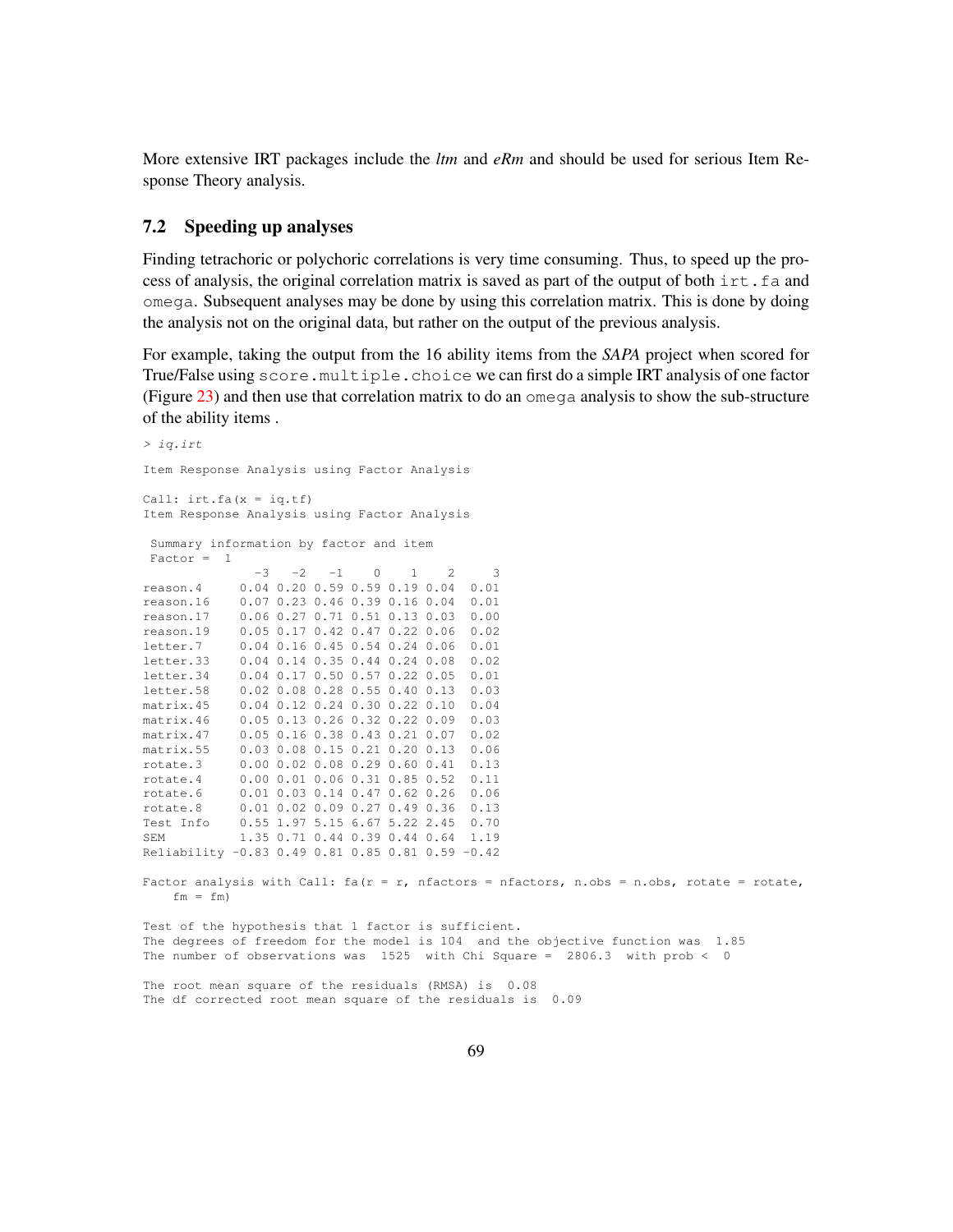*> iq.irt <- irt.fa(iq.tf)*



## **Item information from factor analysis**

Figure 22: A graphic analysis of 16 ability items sampled from the *SAPA* project. The curves represent the amount of information in the item as a function of the latent score for an individual. That is, each item is maximally discriminating at a different part of the latent continuum. Print iq.irt to see the average information for each item. Partly because this is a power test (it is given on the web) and partly because the items have not been carefully chosen, the items are not very discriminating at the high end of the ability dimension.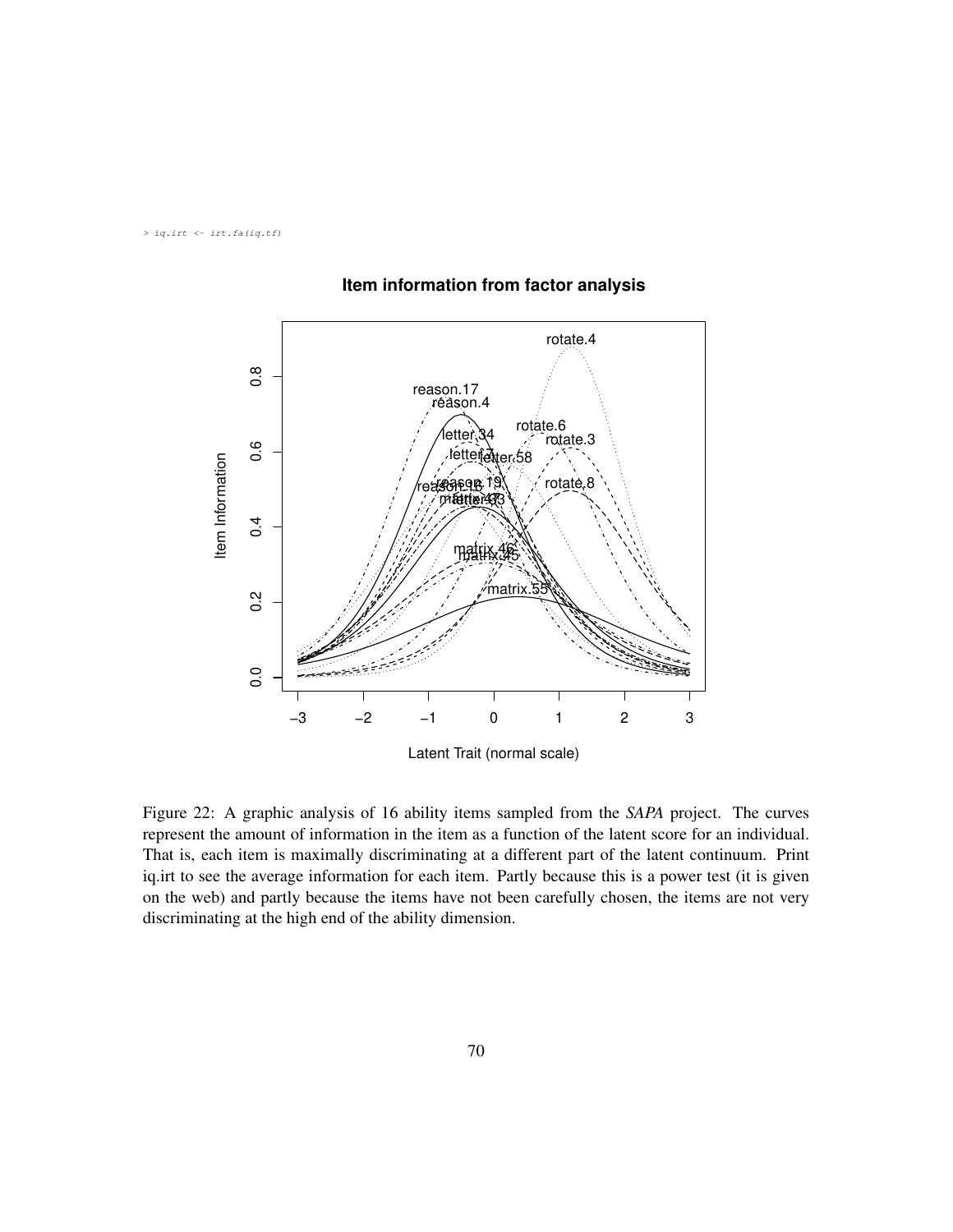Tucker Lewis Index of factoring reliability = 0.742 RMSEA index = 0.131 and the 10 % confidence intervals are 0.126 0.135 BIC = 2044.01

*> om <- omega(iq.irt\$rho,4)*

**Omega**



Figure 23: An Omega analysis of 16 ability items sampled from the SAPA project. The items represent a general factor as well as four lower level factors. The analysis is done using the tetrachoric correlations found in the previous  $\text{int.fa}$  analysis. The four matrix items have some serious problems, which may be seen later when examine the item response functions.

### 7.3 IRT based scoring

The primary advantage of IRT analyses is examining the item properties (both difficulty and discrimination). With complete data, the scores based upon simple total scores and based upon IRT are practically identical (this may be seen in the examples for scoreIrt). However, when work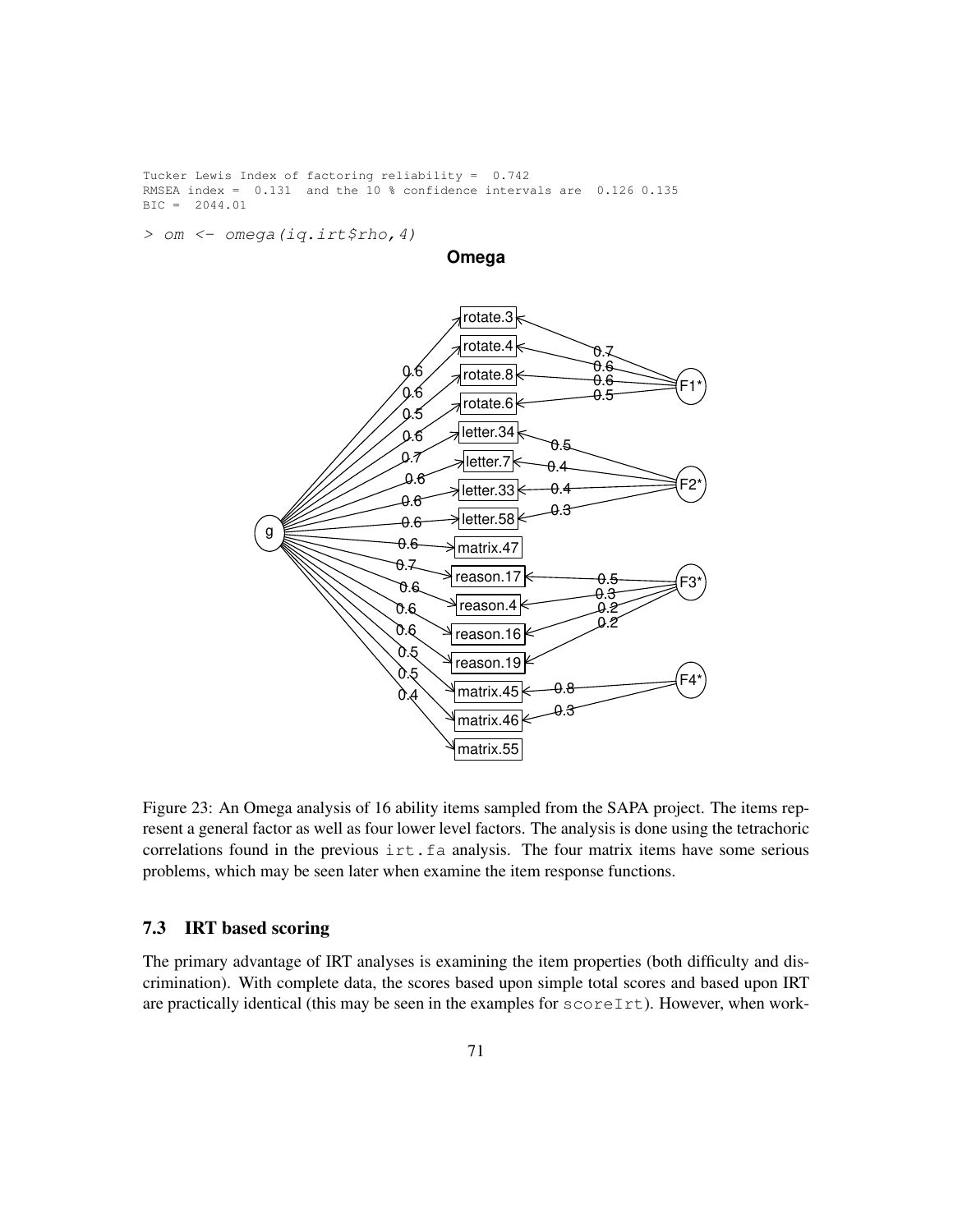ing with data such as those found in the Synthetic Aperture Personality Assessment (*SAPA*) project, it is advantageous to use IRT based scoring. *SAPA* data might have 2-3 items/person sampled from scales with 10-20 items. Simply finding the average of the three (classical test theory) fails to consider that the items might differ in either discrimination or in difficulty. The  $scoreIrt$  function applies basic IRT to this problem.

Consider 1000 randomly generated subjects with scores on 9 true/false items differing in difficulty. Selectively drop the hardest items for the 1/3 lowest subjects, and the 4 easiest items for the 1/3 top subjects (this is a crude example of what tailored testing would do). Then score these subjects:

```
> v9 <- sim.irt(9,1000,-2.,2.,mod="normal") #dichotomous items
> items <- v9$items
> test <- irt.fa(items)
> total <- rowSums(items)
> ord <- order(total)
> items <- items[ord,]
> #now delete some of the data - note that they are ordered by score
> items[1:333,5:9] <- NA
> items[334:666,3:7] <- NA
> items[667:1000,1:4] <- NA
> scores <- scoreIrt(test,items)
> unitweighted <- scoreIrt(items=items,keys=rep(1,9))
> scores.df <- data.frame(true=v9$theta[ord],scores,unitweighted)
> colnames(scores.df) <- c("True theta","irt theta","total","fit","rasch","total","fit")
```
These results are seen in Figure 24.

# 8 Multilevel modeling

Correlations between individuals who belong to different natural groups (based upon e.g., ethnicity, age, gender, college major, or country) reflect an unknown mixture of the pooled correlation within each group as well as the correlation of the means of these groups. These two correlations are independent and do not allow inferences from one level (the group) to the other level (the individual). When examining data at two levels (e.g., the individual and by some grouping variable), it is useful to find basic descriptive statistics (means, sds, ns per group, within group correlations) as well as between group statistics (over all descriptive statistics, and overall between group correlations). Of particular use is the ability to decompose a matrix of correlations at the individual level into correlations within group and correlations between groups.

### 8.1 Decomposing data into within and between level correlations using **statsBy**

There are at least two very powerful packages (*nlme* and *multilevel*) which allow for complex analysis of hierarchical (multilevel) data structures. statsBy is a much simpler function to give some of the basic descriptive statistics for two level models.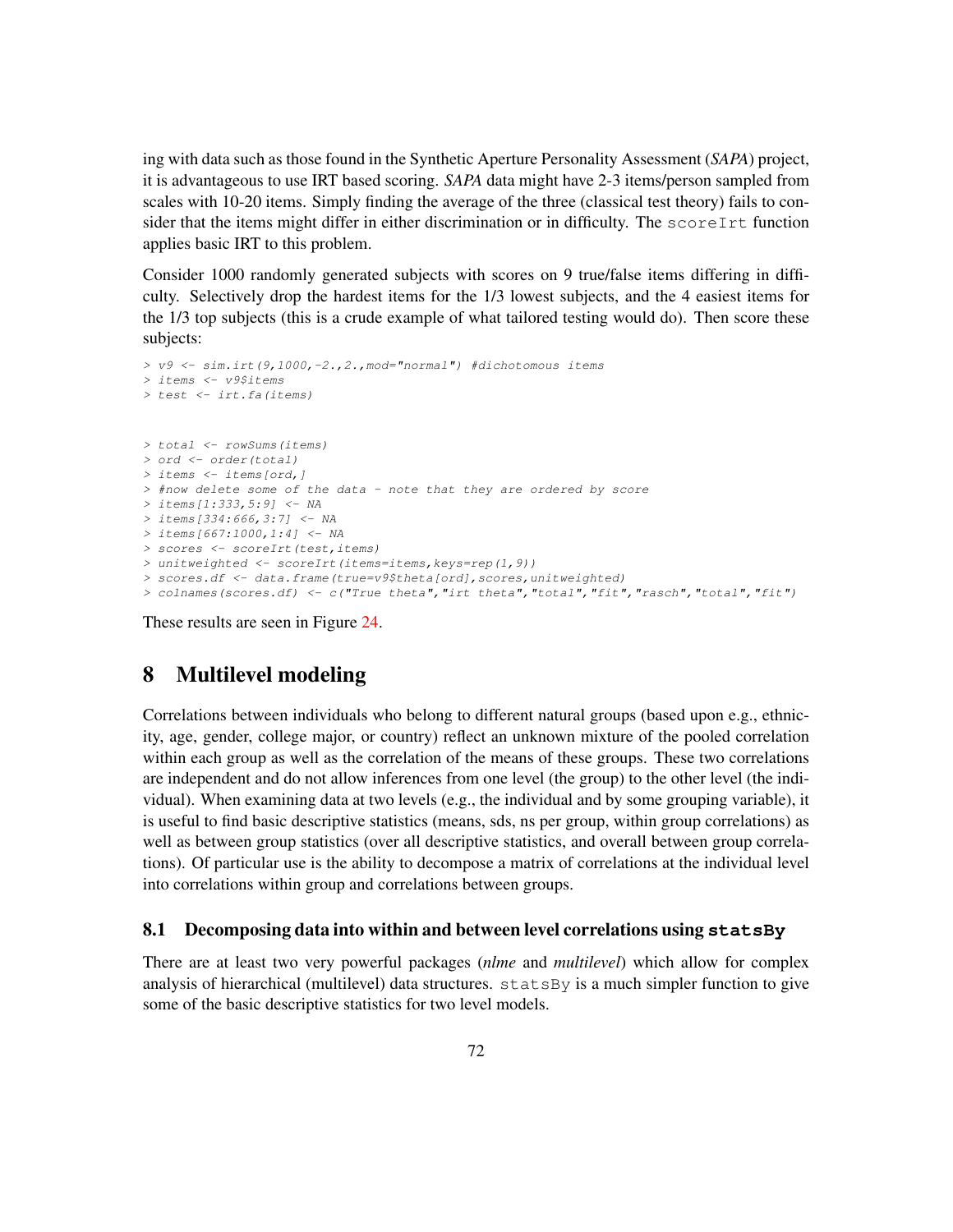Figure 24: IRT based scoring and total test scores for 1000 simulated subjects. True theta values are reported and then the IRT and total scoring systems.

- *> pairs.panels(scores.df,pch='.',gap=0)*
- *>* title('Comparing true theta for IRT, Rasch and classically based scoring', 1.



Comparing true theta for IRT, Rasch and classically based scori<br><sup>-2</sup> 0 1 <sup>2</sup> 0 1 2 0.4 0.8 1.2 0.0 0.4 0.8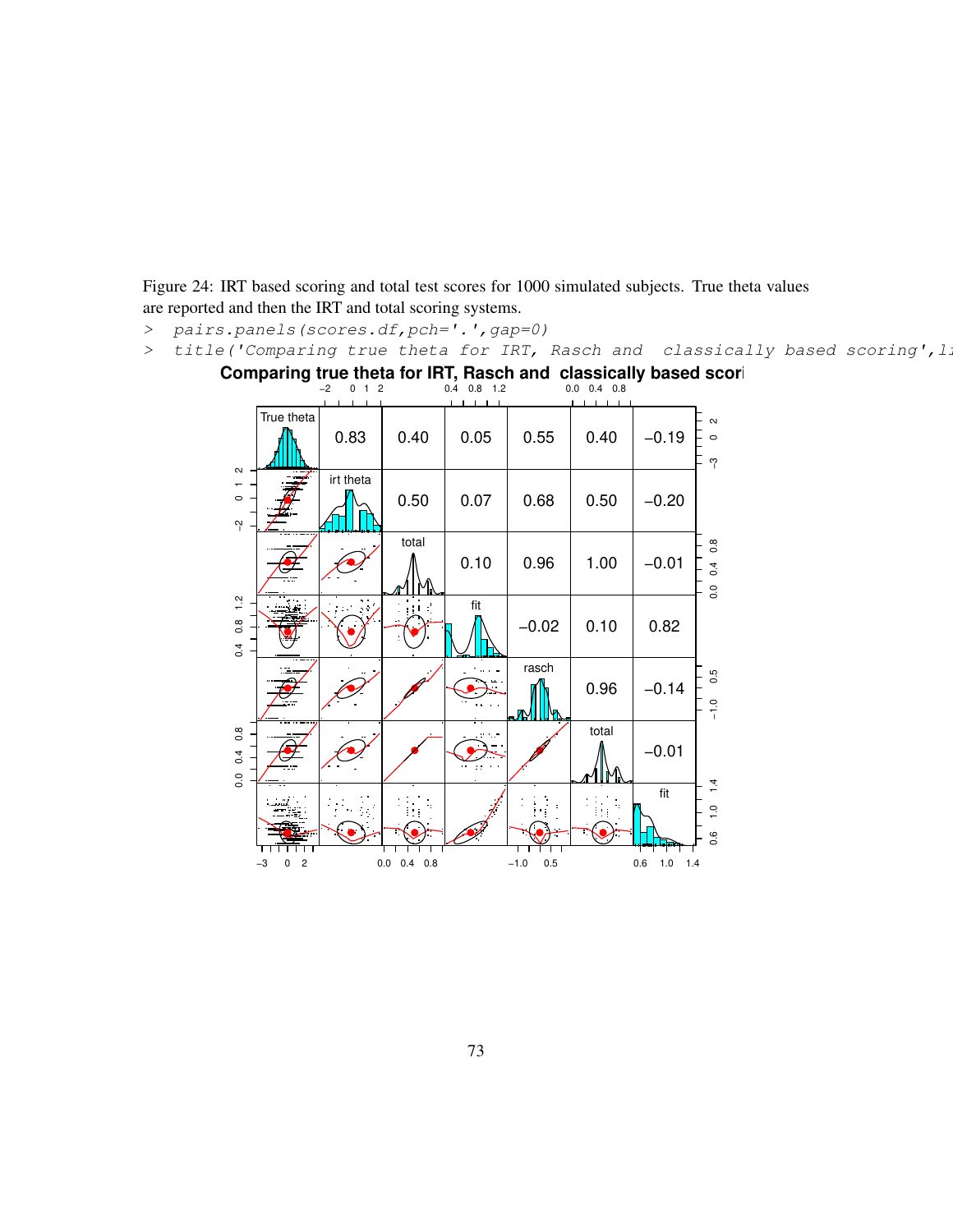This follows the decomposition of an observed correlation into the pooled correlation within groups (rwg) and the weighted correlation of the means between groups which is discussed by Pedhazur (1997) and by Bliese (2009) in the multilevel package.

$$
r_{xy} = \eta_{x_{wg}} * \eta_{y_{wg}} * r_{xy_{wg}} + \eta_{x_{bg}} * \eta_{y_{bg}} * r_{xy_{bg}}
$$
(3)

where  $r_{xy}$  is the normal correlation which may be decomposed into a within group and between group correlations  $r_{xy_{wg}}$  and  $r_{xy_{bg}}$  and  $\eta$  (eta) is the correlation of the data with the within group values, or the group means.

#### 8.2 Generating and displaying multilevel data

withinBetween is an example data set of the mixture of within and between group correlations. The within group correlations between 9 variables are set to be 1, 0, and -1 while those between groups are also set to be 1, 0, -1. These two sets of correlations are crossed such that V1, V4, and V7 have within group correlations of 1, as do V2, V5 and V8, and V3, V6 and V9. V1 has a within group correlation of 0 with V2, V5, and V8, and a  $-1$  within group correlation with V3, V6 and V9. V1, V2, and V3 share a between group correlation of 1, as do V4, V5 and V6, and V7, V8 and V9. The first group has a 0 between group correlation with the second and a -1 with the third group. See the help file for withinBetween to display these data.

sim.multilevel will generate simulated data with a multilevel structure.

The statsBy.boot function will randomize the grouping variable ntrials times and find the statsBy output. This can take a long time and will produce a great deal of output. This output can then be summarized for relevant variables using the statsBy.boot.summary function specifying the variable of interest.

Consider the case of the relationship between various tests of ability when the data are grouped by level of education (statsBy(sat.act)) or when affect data are analyzed within and between an affect manipulation (statsBy(affect) ).

# 9 Set Correlation and Multiple Regression from the correlation matrix

An important generalization of multiple regression and multiple correlation is *set correlation* developed by Cohen (1982) and discussed by Cohen et al. (2003). Set correlation is a multivariate generalization of multiple regression and estimates the amount of variance shared between two sets of variables. Set correlation also allows for examining the relationship between two sets when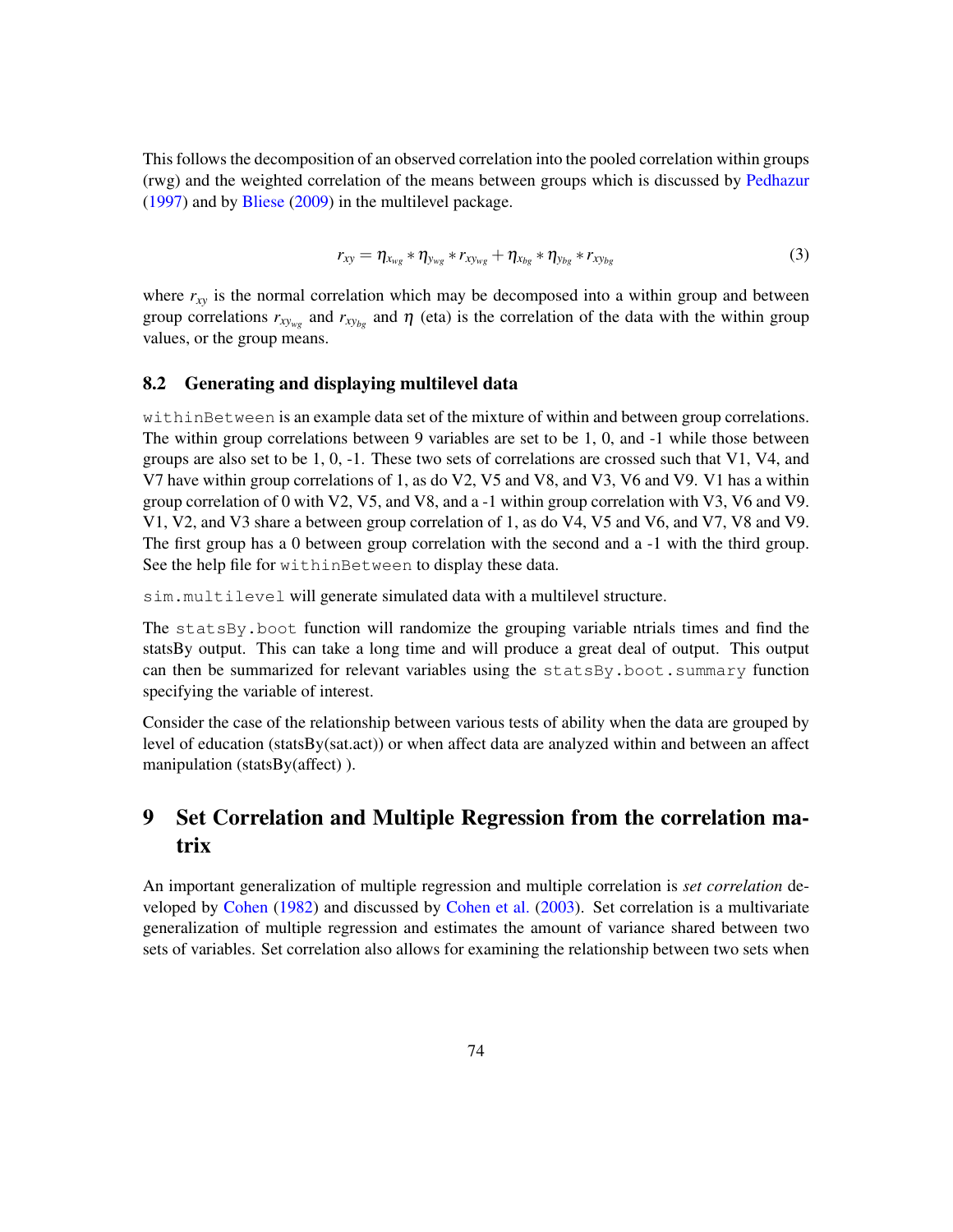controlling for a third set. This is implemented in the setCor function. Set correlation is

$$
R^2 = 1 - \prod_{i=1}^n (1 - \lambda_i)
$$

where  $\lambda_i$  is the ith eigen value of the eigen value decomposition of the matrix

$$
R=R_{xx}^{-1}R_{xy}R_{xx}^{-1}R_{xy}^{-1}.
$$

Unfortunately, there are several cases where set correlation will give results that are much too high. This will happen if some variables from the first set are highly related to those in the second set, even though most are not. In this case, although the set correlation can be very high, the degree of relationship between the sets is not as high. In this case, an alternative statistic, based upon the average canonical correlation might be more appropriate.

setCor has the additional feature that it will calculate multiple and partial correlations from the correlation or covariance matrix rather than the original data.

Consider the correlations of the 6 variables in the sat. act data set. First do the normal multiple regression, and then compare it with the results using setCor. Two things to notice. setCor works on the *correlation* or *covariance* or *raw data* matrix, and thus if using the correlation matrix, will report standardized  $\hat{\beta}$  weights. Secondly, it is possible to do several multiple regressions simultaneously. If the number of observations is specified, or if the analysis is done on raw data, statistical tests of significance are applied.

For this example, the analysis is done on the correlation matrix rather than the raw data.

```
> C <- cov(sat.act,use="pairwise")
> model1 <- lm(ACT~ gender + education + age, data=sat.act)
> summary(model1)
Call:
lm(formula = ACT ~\sim gender + education + age, data = sat.act)
Residuals:
     Min 1Q Median 3Q Max
-25.2458 -3.2133 0.7769 3.5921 9.2630
Coefficients:
         Estimate Std. Error t value Pr(>|t|)
(Intercept) 27.41706 0.82140 33.378 < 2e-16 ***
gender -0.48606 0.37984 -1.280 0.20110
education  0.47890  0.15235  3.143  0.00174 **
age 0.01623 0.02278 0.712 0.47650
---
Signif. codes: 0 '***' 0.001 '**' 0.01 '*' 0.05 '.' 0.1 ' ' 1
Residual standard error: 4.768 on 696 degrees of freedom
Multiple R-squared: 0.0272, Adjusted R-squared: 0.02301
F-statistic: 6.487 on 3 and 696 DF, p-value: 0.0002476
```
Compare this with the output from setCor.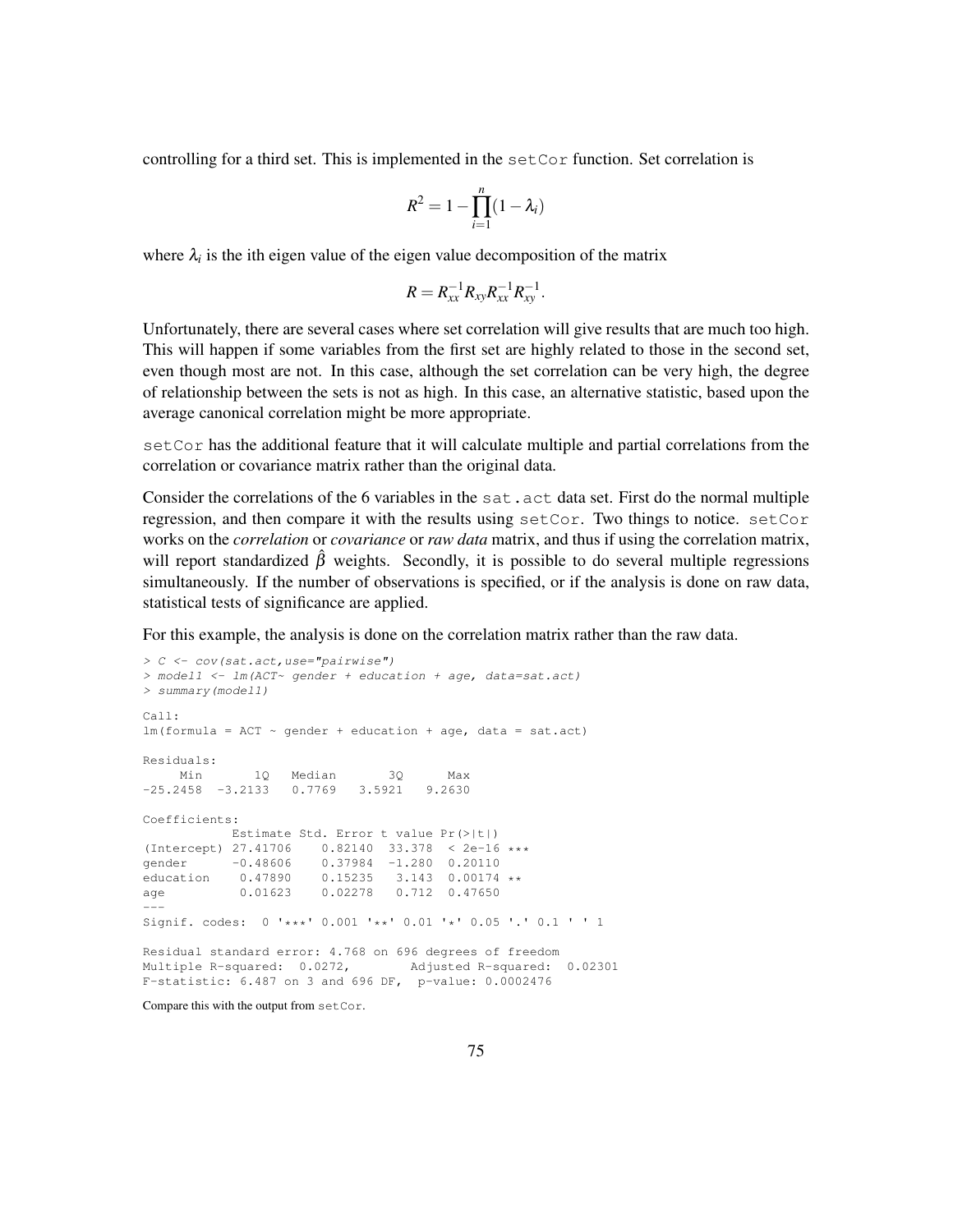*> #compare with mat.regress > setCor(c(4:6),c(1:3),C, n.obs=700)* Call:  $setCor(y = c(4:6)$ ,  $x = c(1:3)$ , data = C, n.obs = 700) Multiple Regression from raw data  $DV = ACT$ slope se t p lower.ci upper.ci VIF Vy.x (Intercept) 0.00 0.07 0.00 1.000 -0.28 0.28 1.00 0.00 gender -0.26 0.08 -3.17 0.087 -0.61 0.09 1.55 0.19 education 0.56 0.07 7.72 0.016 0.25 0.87 1.22 0.34 age -0.64 0.08 -8.28 0.014 -0.97 -0.31 1.38 0.46 Residual Standard Error = 0.15 with 2 degrees of freedom Multiple Regression R R2 Ruw R2uw Shrunken R2 SE of R2 overall F df1 df2 p ACT 1 0.99 0.98 0.96 0.98 0.98 0 76.34 3 2 0.013  $DV =$  SATV slope se t p lower.ci upper.ci VIF Vy.x (Intercept) 0.00 0.07 0.00 1.000 -0.31 0.31 1.00 0.00 gender 0.10 0.09 1.11 0.380 -0.28 0.48 1.55 -0.05 education 0.72 0.08 9.21 0.012 0.39 1.06 1.22 0.46 age -0.82 0.08 -9.76 0.010 -1.18 -0.46 1.38 0.58 Residual Standard Error = 0.16 with 2 degrees of freedom Multiple Regression R R2 Ruw R2uw Shrunken R2 SE of R2 overall F df1 df2 p SATV 0.99 0.99 0.89 0.79 0.97 0 65.18 3 2 0.0151 DV = SATQ slope se t p lower.ci upper.ci VIF Vy.x (Intercept) 0.00 0.04 0.00 1.000 -0.19 0.19 1.00 0.00 gender -0.52 0.05 -9.73 0.010 -0.76 -0.29 1.55 0.46 education 0.40 0.05 8.32 0.014 0.19 0.60 1.22 0.22  $age$  -0.47 0.05 -9.24 0.012 -0.69 -0.25 1.38 0.32 Residual Standard Error = 0.1 with 2 degrees of freedom Multiple Regression R R2 Ruw R2uw Shrunken R2 SE of R2 overall F df1 df2 p SATQ 1 1 1 0.99 0.99 0 177.11 3 2 0.00562 Various estimates of between set correlations Squared Canonical Correlations [1] 1.000 0.988 0.013 Chisq of canonical correlations [1] 31.203 4.433 0.013 Average squared canonical correlation = 0.67 Cohen's Set Correlation R2 = 1 Shrunken Set Correlation R2 = 1 F and df of Cohen's Set Correlation -Inf 12 -12.94 Unweighted correlation between the two sets =  $0.98$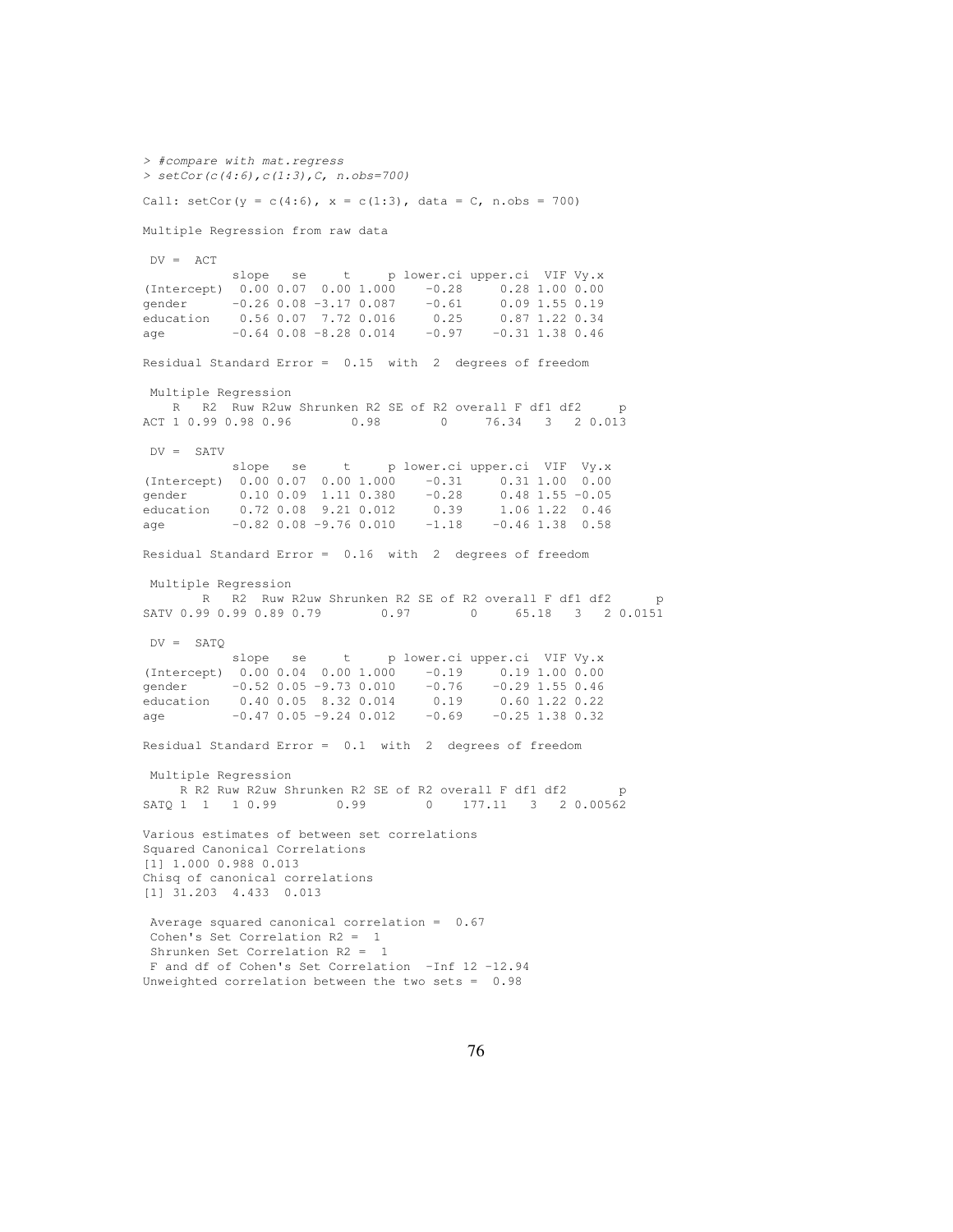Note that the set Cor analysis also reports the amount of shared variance between the predictor set and the criterion (dependent) set. This set correlation is symmetric. That is, the  $R^2$  is the same independent of the direction of the relationship.

For a much more detailed discussion of setCor see the [mediation, moderation and regression](https://personality-project.org/r/psych/HowTo/mediation.pdf) [analysis](https://personality-project.org/r/psych/HowTo/mediation.pdf) tutorial.

# 10 Simulation functions

It is particularly helpful, when trying to understand psychometric concepts, to be able to generate sample data sets that meet certain specifications. By knowing "truth" it is possible to see how well various algorithms can capture it. Several of the sim functions create artificial data sets with known structures.

A number of functions in the psych package will generate simulated data. These functions include sim for a factor simplex, and sim.simplex for a data simplex, sim.circ for a circumplex structure, sim.congeneric for a one factor factor congeneric model, sim.dichot to simulate dichotomous items, sim.hierarchical to create a hierarchical factor model, sim.item is a more general item simulation,  $\sin \dots \sin \nu$  to simulate major and minor factors,  $\sin \dots \cos \nu$ to test various examples of omega, sim.parallel to compare the efficiency of various ways of determining the number of factors, sim.rasch to create simulated rasch data, sim.irt to create general 1 to 4 parameter IRT data by calling sim.npl 1 to 4 parameter logistic IRT or sim.npn 1 to 4 paramater normal IRT, sim.structural a general simulation of structural models, and sim.anova for ANOVA and lm simulations, and sim.vss. Some of these functions are separately documented and are listed here for ease of the help function. See each function for more detailed help.

- **sim** The default version is to generate a four factor simplex structure over three occasions, although more general models are possible.
- **sim.simple** Create major and minor factors. The default is for 12 variables with 3 major factors and 6 minor factors.
- **sim.structure** To combine a measurement and structural model into one data matrix. Useful for understanding structural equation models.
- **sim.hierarchical** To create data with a hierarchical (bifactor) structure.
- **sim.congeneric** To create congeneric items/tests for demonstrating classical test theory. This is just a special case of sim.structure.
- **sim.circ** To create data with a circumplex structure.
- **sim.item** To create items that either have a simple structure or a circumplex structure.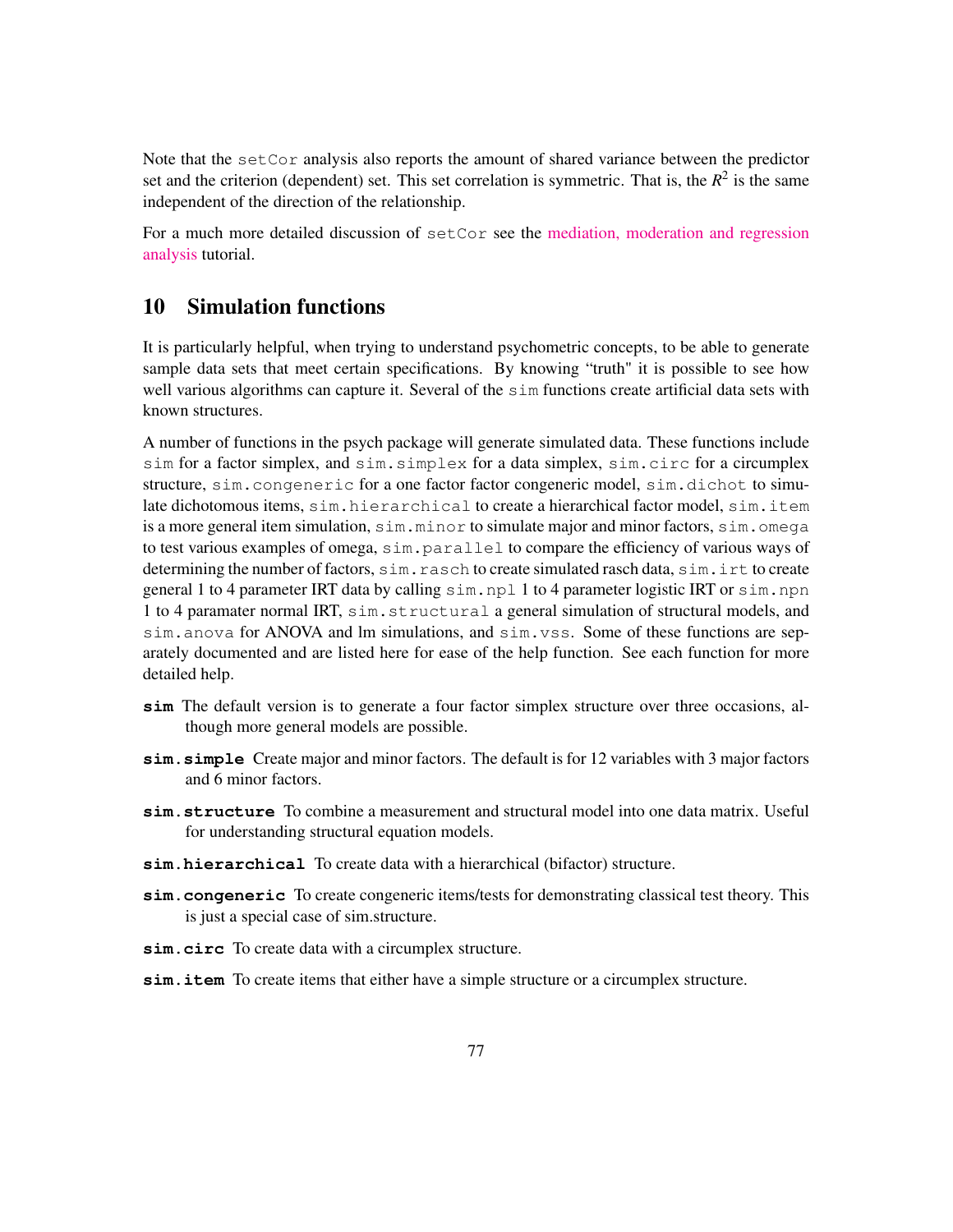**sim.dichot** Create dichotomous item data with a simple or circumplex structure.

- **sim.rasch** Simulate a 1 parameter logistic (Rasch) model.
- **sim.irt** Simulate a 2 parameter logistic (2PL) or 2 parameter Normal model. Will also do 3 and 4 PL and PN models.
- **sim.multilevel** Simulate data with different within group and between group correlational structures.

Some of these functions are described in more detail in the companion vignette: [psych for sem.]("psych_for_sem.pdf")

The default values for sim.structure is to generate a 4 factor, 12 variable data set with a simplex structure between the factors.

Two data structures that are particular challenges to exploratory factor analysis are the simplex structure and the presence of minor factors. Simplex structures sim.simplex will typically occur in developmental or learning contexts and have a correlation structure of r between adjacent variables and  $r<sup>n</sup>$  for variables n apart. Although just one latent variable (r) needs to be estimated, the structure will have nvar-1 factors.

Many simulations of factor structures assume that except for the major factors, all residuals are normally distributed around 0. An alternative, and perhaps more realistic situation, is that the there are a few major (big) factors and many minor (small) factors. The challenge is thus to identify the major factors. sim.minor generates such structures. The structures generated can be thought of as having a a major factor structure with some small correlated residuals.

Although coefficient  $\omega_h$  is a very useful indicator of the general factor saturation of a unifactorial test (one with perhaps several sub factors), it has problems with the case of multiple, independent factors. In this situation, one of the factors is labelled as "general" and the omega estimate is too large. This situation may be explored using the sim. omega function.

The four irt simulations, sim.rasch, sim.irt, sim.npl and sim.npn, simulate dichotomous items following the Item Response model. sim.irt just calls either sim.npl (for logistic models) or sim.npn (for normal models) depending upon the specification of the model.

The logistic model is

$$
P(x|\theta_i, \delta_j, \gamma_j, \zeta_j) = \gamma_j + \frac{\zeta_j - \gamma_j}{1 + e^{\alpha_j(\delta_j - \theta_i)}}.
$$
\n(4)

where  $\gamma$  is the lower asymptote or guessing parameter,  $\zeta$  is the upper asymptote (normally 1),  $\alpha_j$  is item discrimination and  $\delta_j$  is item difficulty. For the 1 Paramater Logistic (Rasch) model, gamma=0, zeta=1, alpha=1 and item difficulty is the only free parameter to specify.

(Graphics of these may be seen in the demonstrations for the logistic function.)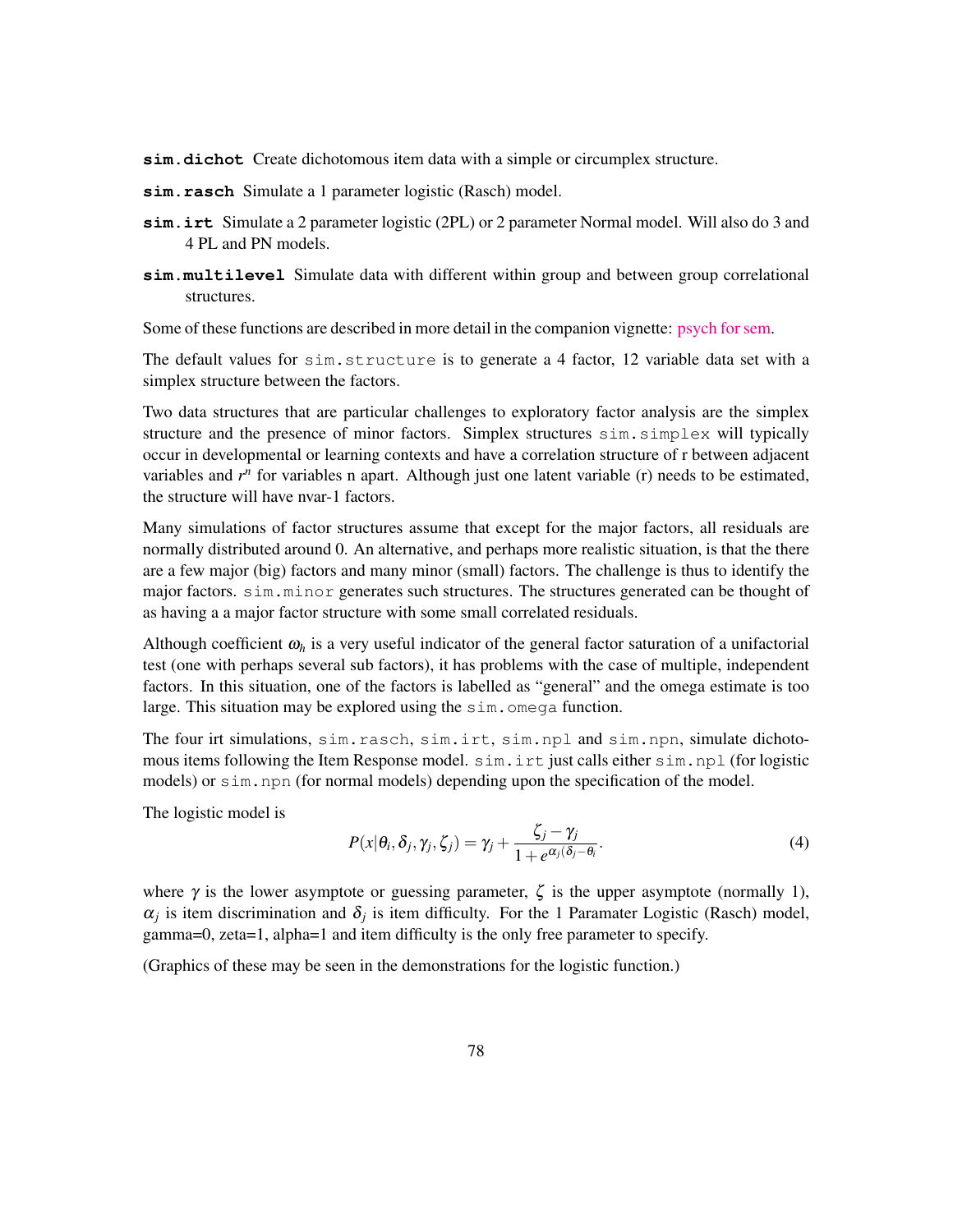The normal model (irt. npn calculates the probability using pnorm instead of the logistic function used in irt.npl, but the meaning of the parameters are otherwise the same. With the  $a = \alpha$ parameter  $= 1.702$  in the logiistic model the two models are practically identical.

# 11 Graphical Displays

Many of the functions in the *psych* package include graphic output and examples have been shown in the previous figures. After running fa, iclust, omega, irt.fa, plotting the resulting object is done by the plot.psych function as well as specific diagram functions. e.g., (but not shown)

```
f3 <- fa(Thurstone,3)
plot(f3)
fa.diagram(f3)
c <- iclust(Thurstone)
plot(c) #a pretty boring plot
iclust.diagram(c) #a better diagram
c3 <- iclust(Thurstone,3)
plot(c3) #a more interesting plot
data(bfi)
e.irt <- irt.fa(bfi[11:15])
plot(e.irt)
ot <- omega(Thurstone)
plot(ot)
omega.diagram(ot)
```
The ability to show path diagrams to represent factor analytic and structural models is discussed in somewhat more detail in the accompanying vignette, [psych for sem.]("psych_for_sem.pdf") Basic routines to draw path diagrams are included in the dia.rect and accompanying functions. These are used by the fa.diagram, structure.diagram and iclust.diagram functions.

# 12 Miscellaneous functions

A number of functions have been developed for some very specific problems that don't fit into any other category. The following is an incomplete list. Look at the *Index* for *psych* for a list of all of the functions.

- **block.random** Creates a block randomized structure for n independent variables. Useful for teaching block randomization for experimental design.
- **df2latex** is useful for taking tabular output (such as a correlation matrix or that of describe and converting it to a LAT<sub>EX</sub> table. May be used when Sweave is not convenient.
- **cor2latex** Will format a correlation matrix in APA style in a LATEX table. See also fa2latex and irt2latex.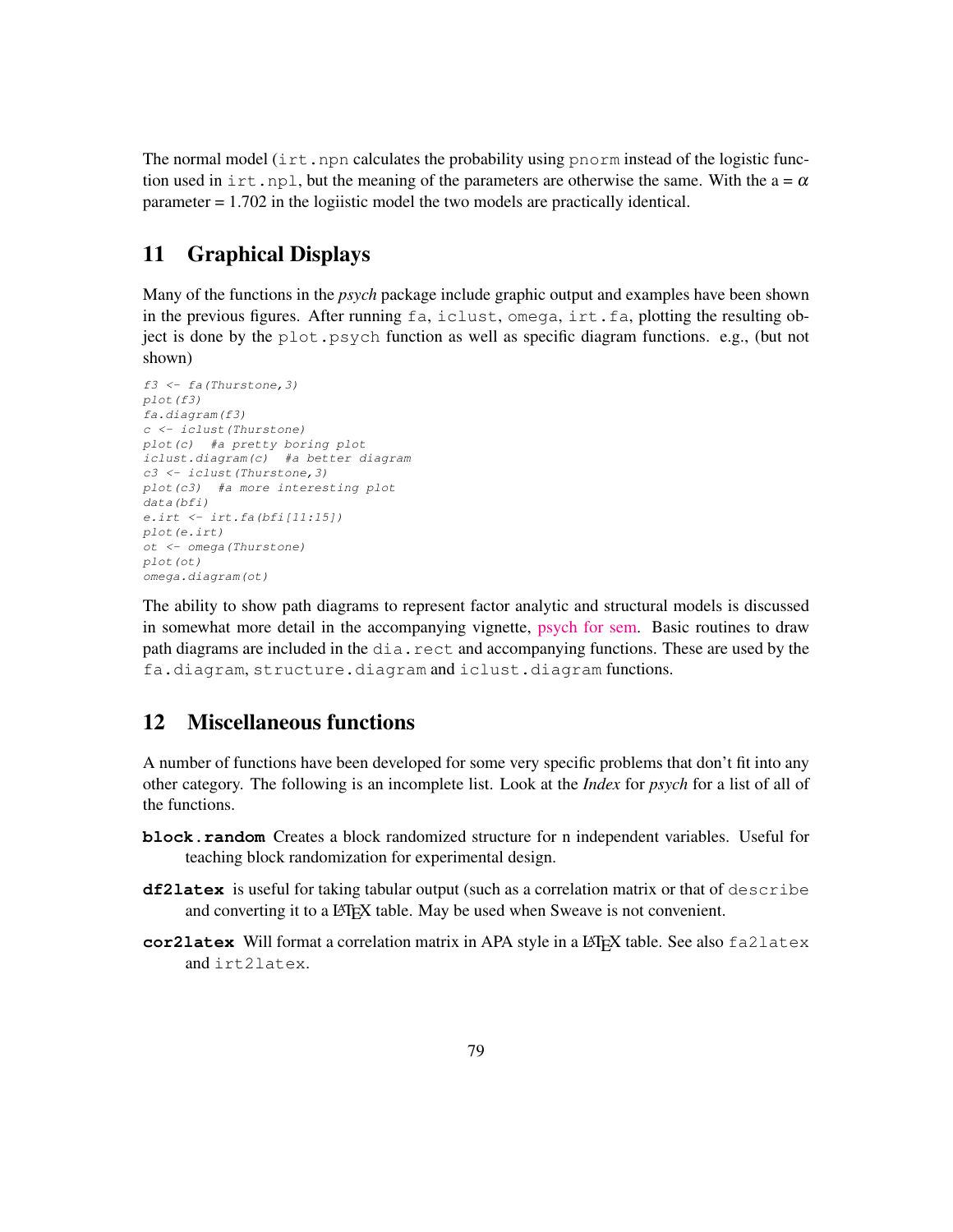```
> xlim=c(0,10)
> ylim=c(0,10)
> plot(NA,xlim=xlim,ylim=ylim,main="Demontration of dia functions",axes=FALSE,xlab="",ylab="")
> ul <- dia.rect(1,9,labels="upper left",xlim=xlim,ylim=ylim)
> ll <- dia.rect(1,3,labels="lower left",xlim=xlim,ylim=ylim)
> lr <- dia.ellipse(9,3,"lower right",xlim=xlim,ylim=ylim)
> ur <- dia.ellipse(9,9,"upper right",xlim=xlim,ylim=ylim)
> ml <- dia.ellipse(3,6,"middle left",xlim=xlim,ylim=ylim)
> mr <- dia.ellipse(7,6,"middle right",xlim=xlim,ylim=ylim)
> bl <- dia.ellipse(1,1,"bottom left",xlim=xlim,ylim=ylim)
> br <- dia.rect(9,1,"bottom right",xlim=xlim,ylim=ylim)
> dia.arrow(from=lr,to=ul,labels="right to left")
> dia.arrow(from=ul,to=ur,labels="left to right")
> dia.curved.arrow(from=lr,to=ll$right,labels ="right to left")
NULL
> dia.curved.arrow(to=ur,from=ul$right,labels ="left to right")
NULL
> dia.curve(ll$top,ul$bottom,"double") #for rectangles, specify where to point
> dia.curved.arrow(mr,ur,"up") #but for ellipses, just point to it.
NULL.
> dia.curve(ml,mr,"across")
> dia.arrow(ur,lr,"top down")
> dia.curved.arrow(br$top,lr$bottom,"up")
NULL.
> dia.curved.arrow(bl,br,"left to right")
NULL
> dia.arrow(bl,ll$bottom)
> dia.curved.arrow(ml,ll$right)
NULL.
> dia.curved.arrow(mr,lr$top)
NULL.
```
#### **Demontration of dia functions**



80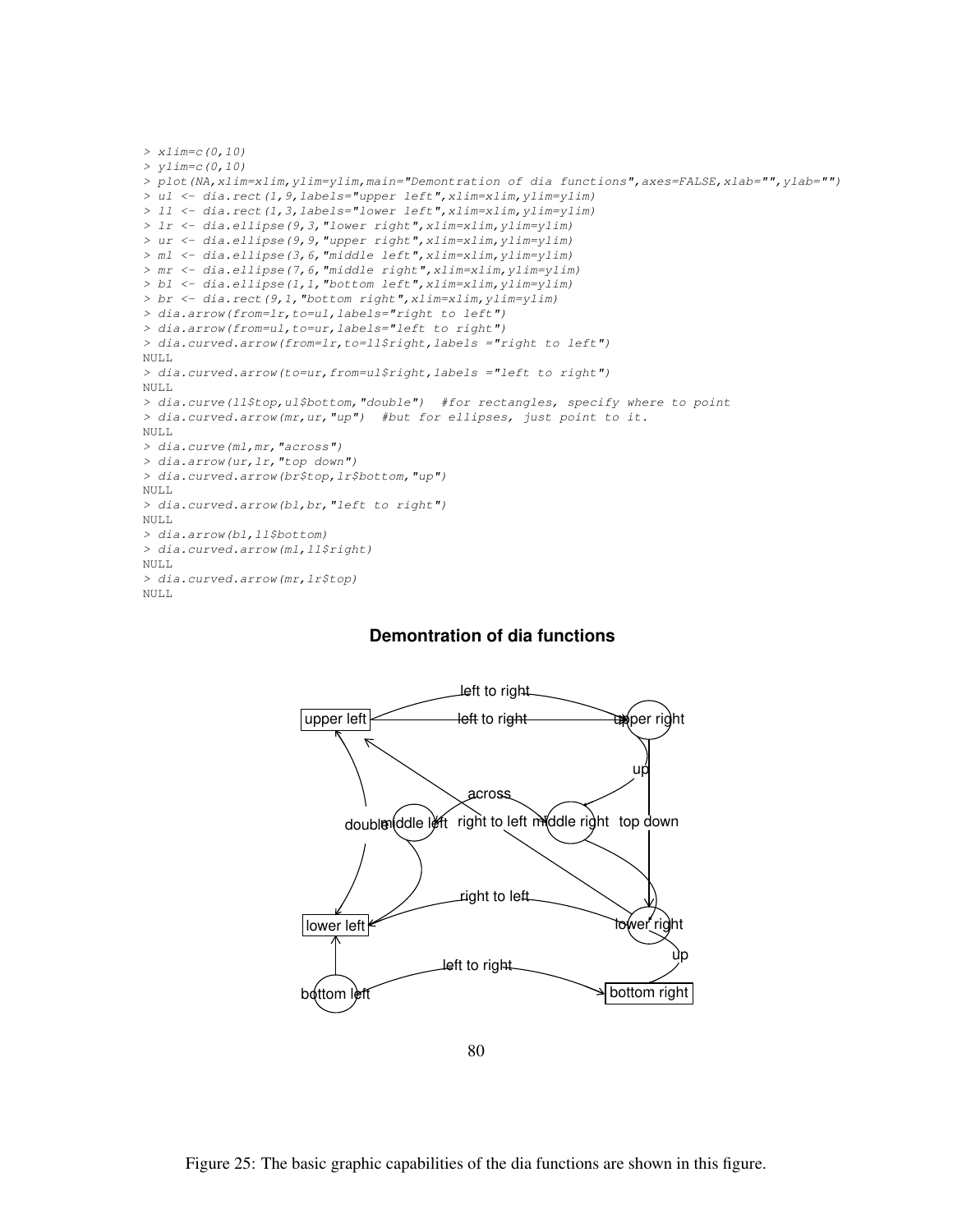- **cosinor** One of several functions for doing *circular statistics*. This is important when studying mood effects over the day which show a diurnal pattern. See also circadian.mean, circadian.cor and circadian.linear.cor for finding circular means, circular correlations, and correlations of circular with linear data.
- **fisherz** Convert a correlation to the corresponding Fisher z score.
- **geometric.mean** also harmonic.mean find the appropriate mean for working with different kinds of data.
- **ICC** and cohen.kappa are typically used to find the reliability for raters.
- **headtail** combines the head and tail functions to show the first and last lines of a data set or output.
- **topBottom** Same as headtail. Combines the head and tail functions to show the first and last lines of a data set or output, but does not add ellipsis between.
- **mardia** calculates univariate or multivariate (Mardia's test) skew and kurtosis for a vector, matrix, or data.frame
- **p.rep** finds the probability of replication for an F, t, or r and estimate effect size.
- **partial.r** partials a y set of variables out of an x set and finds the resulting partial correlations. (See also setCor.)
- **rangeCorrection** will correct correlations for restriction of range.
- **reverse.code** will reverse code specified items. Done more conveniently in most *psych* functions, but supplied here as a helper function when using other packages.
- **superMatrix** Takes two or more matrices, e.g., A and B, and combines them into a "Super matrix" with A on the top left, B on the lower right, and 0s for the other two quadrants. A useful trick when forming complex keys, or when forming example problems.

## 13 Data sets

A number of data sets for demonstrating psychometric techniques are included in the *psych* package. These include six data sets showing a hierarchical factor structure (five cognitive examples, Thurstone, Thurstone.33, Holzinger, Bechtoldt.1, Bechtoldt.2, and one from health psychology Reise). One of these (Thurstone) is used as an example in the *sem* package as well as McDonald (1999). The original data are from Thurstone and Thurstone (1941) and reanalyzed by Bechtoldt (1961). Personality item data representing five personality factors on 25 items  $(bf_i)$  or 13 personality inventory scores (epi.bfi), and 14 multiple choice iq items (iqitems). The vegetables example has paired comparison preferences for 9 vegetables. This is an exam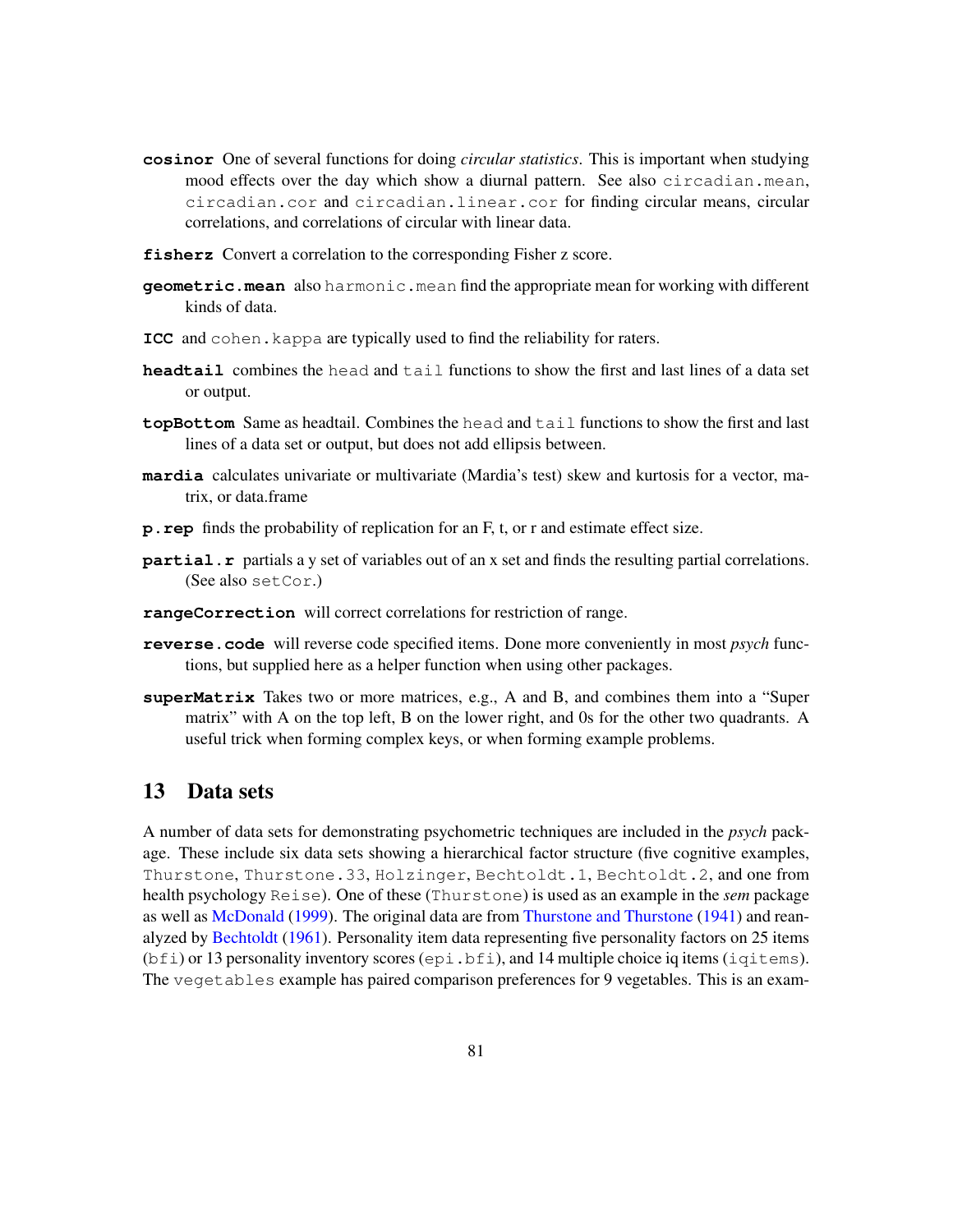ple of Thurstonian scaling used by Guilford (1954) and Nunnally (1967). Other data sets include cubits, peas, and heights from Galton.

- Thurstone Holzinger-Swineford (1937) introduced the bifactor model of a general factor and uncorrelated group factors. The Holzinger correlation matrix is a 14 \* 14 matrix from their paper. The Thurstone correlation matrix is a  $9 * 9$  matrix of correlations of ability items. The Reise data set is 16 \* 16 correlation matrix of mental health items. The Bechtholdt data sets are both 17 x 17 correlation matrices of ability tests.
- bfi 25 personality self report items taken from the International Personality Item Pool (ipip.ori.org) were included as part of the Synthetic Aperture Personality Assessment (*SAPA*) web based personality assessment project. The data from 2800 subjects are included here as a demonstration set for scale construction, factor analysis and Item Response Theory analyses.
- sat.act Self reported scores on the SAT Verbal, SAT Quantitative and ACT were collected as part of the Synthetic Aperture Personality Assessment (*SAPA*) web based personality assessment project. Age, gender, and education are also reported. The data from 700 subjects are included here as a demonstration set for correlation and analysis.
- epi.bfi A small data set of 5 scales from the Eysenck Personality Inventory, 5 from a Big 5 inventory, a Beck Depression Inventory, and State and Trait Anxiety measures. Used for demonstrations of correlations, regressions, graphic displays.
- iq 14 multiple choice ability items were included as part of the Synthetic Aperture Personality Assessment (*SAPA*) web based personality assessment project. The data from 1000 subjects are included here as a demonstration set for scoring multiple choice inventories and doing basic item statistics.
- galton Two of the earliest examples of the correlation coefficient were Francis Galton's data sets on the relationship between mid parent and child height and the similarity of parent generation peas with child peas. galton is the data set for the Galton height. peas is the data set Francis Galton used to ntroduce the correlation coefficient with an analysis of the similarities of the parent and child generation of 700 sweet peas.
- Dwyer Dwyer (1937) introduced a method for *factor extension* (see fa.extension that finds loadings on factors from an original data set for additional (extended) variables. This data set includes his example.
- miscellaneous cities is a matrix of airline distances between 11 US cities and may be used for demonstrating multiple dimensional scaling. vegetables is a classic data set for demonstrating Thurstonian scaling and is the preference matrix of 9 vegetables from Guilford (1954). Used by Guilford (1954); Nunnally (1967); ?, this data set allows for examples of basic scaling techniques.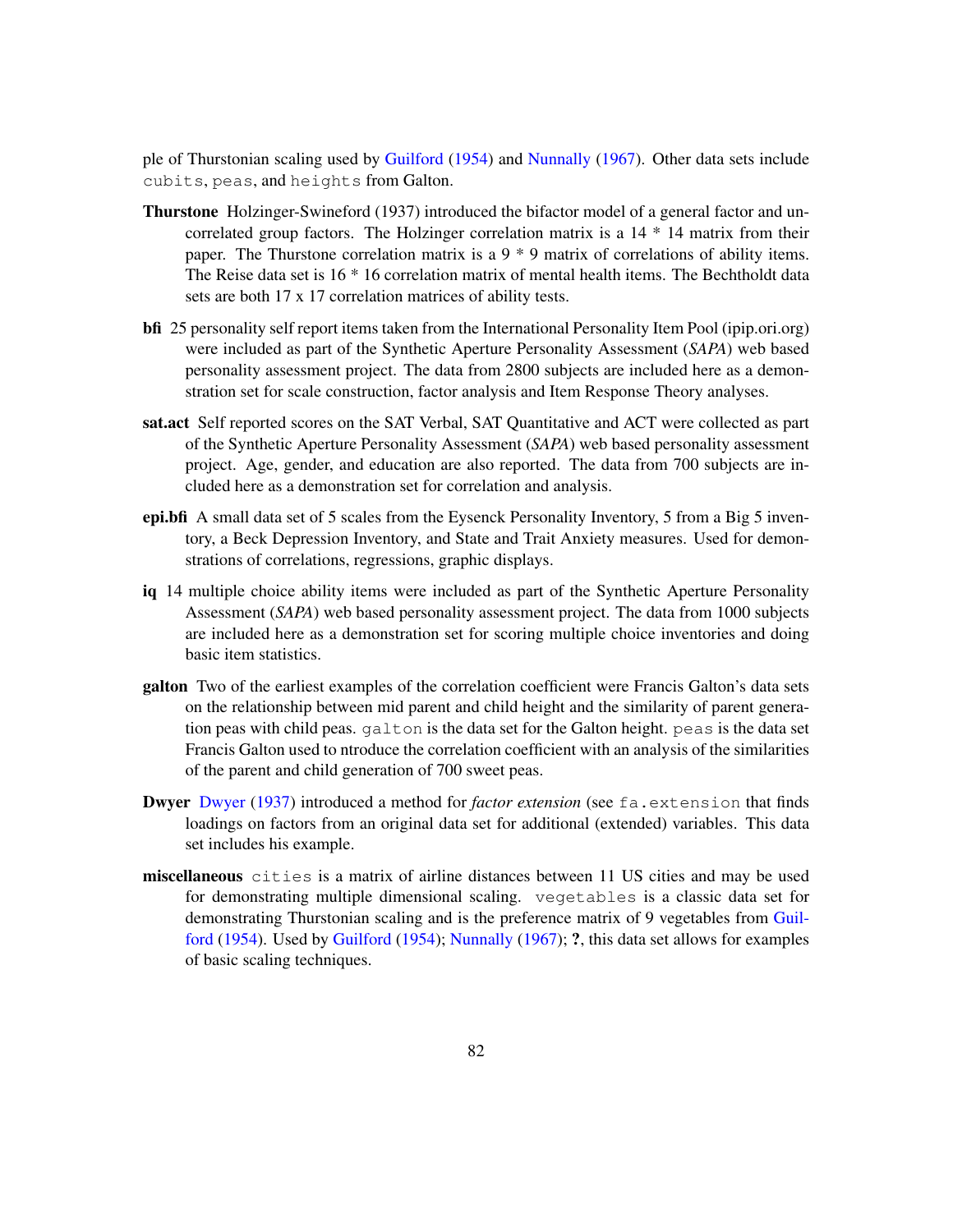### 14 Development version and a users guide

The most recent development version is available as a source file at the repository maintained at [http://personality-project.org/r]( href="http://personality-project.org/r"). That version will have removed the most recently discovered bugs (but perhaps introduced other, yet to be discovered ones). To download and install that version for either Macs or PCs:

**R code install.packages("psych",repos="http://personality-project.org/r", type="source")**

Although the individual help pages for the *psych* package are available as part of R and may be accessed directly (e.g. ?psych) , the full manual for the psych package is also available as a pdf at [http://personality-project.org/r/psych\\_manual.pdf](http://personality-project.org/r/psych_manual.pdf)

News and a history of changes are available in the NEWS and CHANGES files in the source files. To view the most recent news,

|                                                   | R code |  |
|---------------------------------------------------|--------|--|
| $\vert$ news (Version > "1.2.8", package="psych") |        |  |

#### 15 Psychometric Theory

The *psych* package has been developed to help psychologists do basic research. Many of the functions were developed to supplement a book ([http://personality-project.org/](http://personality-project.org/r/book)  $r/b$ ook An introduction to Psychometric Theory with Applications in R (Revelle, prep) More information about the use of some of the functions may be found in the book .

For more extensive discussion of the use of *psych* in particular and R in general, consult [http:](http://personality-project.org/r/r.guide.html) [//personality-project.org/r/r.guide.html](http://personality-project.org/r/r.guide.html) A short guide to R.

## 16 SessionInfo

This document was prepared using the following settings.

```
> sessionInfo()
R version 4.2.0 (2022-04-22)
Platform: aarch64-apple-darwin20 (64-bit)
Running under: macOS Monterey 12.3.1
Matrix products: default
BLAS: /Library/Frameworks/R.framework/Versions/4.2-arm64/Resources/lib/libRblas.0.dylib
LAPACK: /Library/Frameworks/R.framework/Versions/4.2-arm64/Resources/lib/libRlapack.dylib
locale:
[1] C
attached base packages:
[1] stats graphics grDevices utils datasets methods base
other attached packages:
[1] psychTools_2.2.5 psych_2.2.5
loaded via a namespace (and not attached):<br>[1] compiler_4.2.0 parallel 4.2.0
 [1] compiler_4.2.0 parallel_4.2.0 tools_4.2.0 foreign_0.8-82 lavaan_0.6-9 tmvnsim_1.0-2 nlme_3.1-157
```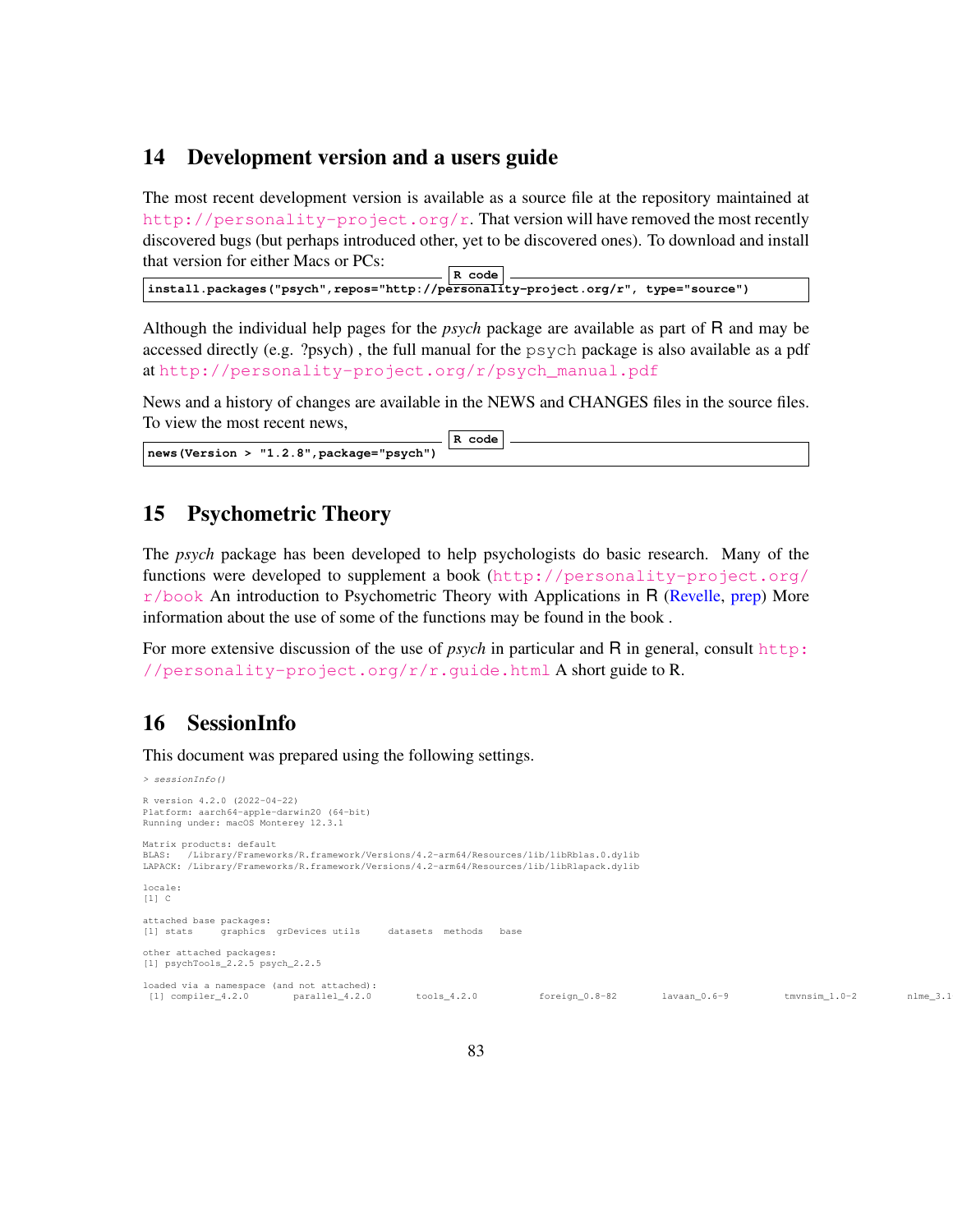[8] mnormt\_2.0.2<br>[15] lattice\_0.20-45

qrid\_4.2.0 pbivnorm\_0.6.0 knitr\_1.39 xfun\_0.30 GPArotation\_2014.11-1 stats4\_4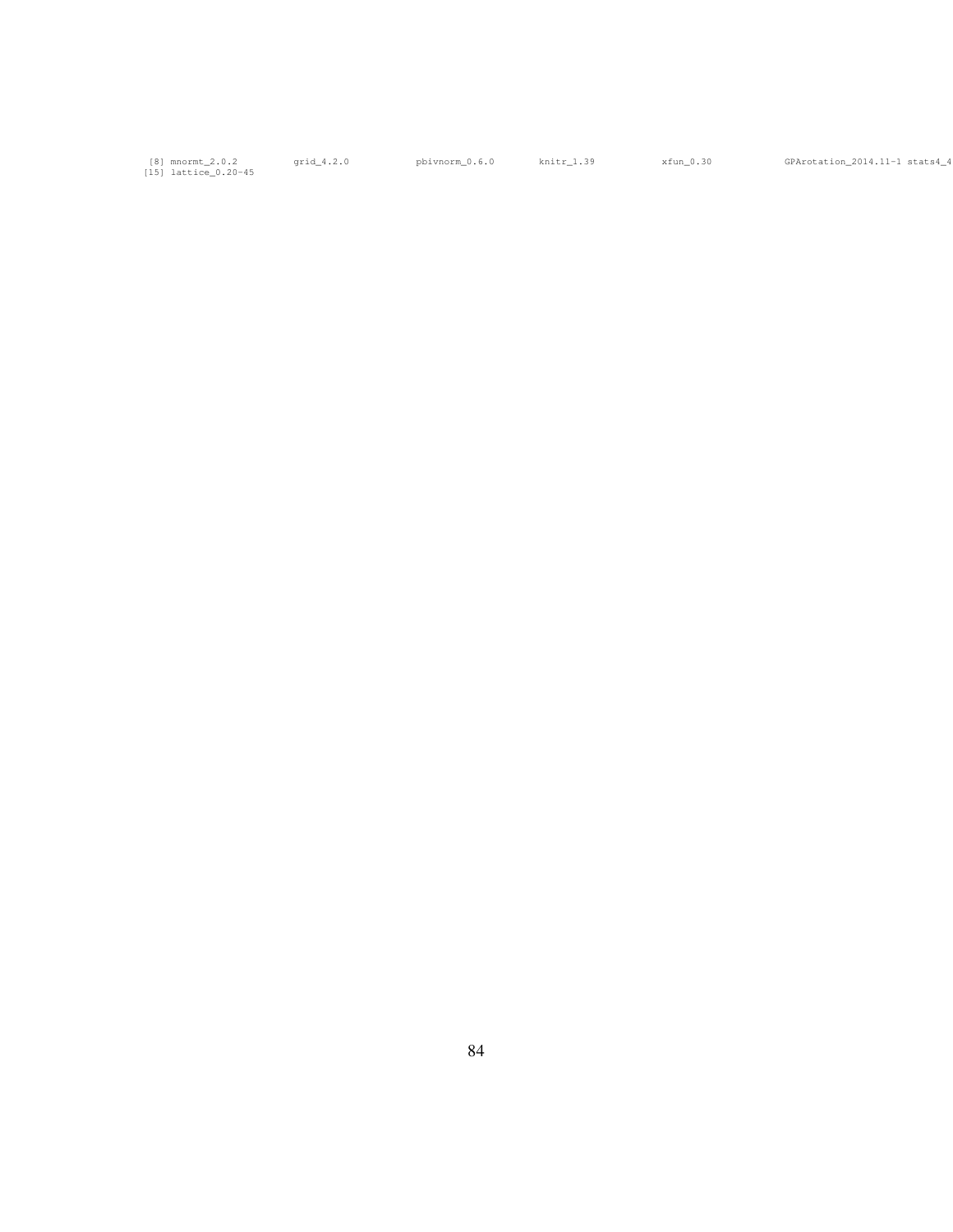## **References**

- Bechtoldt, H. (1961). An empirical study of the factor analysis stability hypothesis. *Psychometrika*, 26(4):405–432.
- Blashfield, R. K. (1980). The growth of cluster analysis: Tryon, Ward, and Johnson. *Multivariate Behavioral Research*, 15(4):439 – 458.
- Blashfield, R. K. and Aldenderfer, M. S. (1988). The methods and problems of cluster analysis. In Nesselroade, J. R. and Cattell, R. B., editors, *Handbook of multivariate experimental psychology (2nd ed.)*, pages 447–473. Plenum Press, New York, NY.
- Bliese, P. D. (2009). *Multilevel Modeling in R (2.3) A Brief Introduction to R, the multilevel package and the nlme package*.
- Cattell, R. B. (1966). The scree test for the number of factors. *Multivariate Behavioral Research*, 1(2):245–276.
- Cattell, R. B. (1978). *The scientific use of factor analysis*. Plenum Press, New York.
- Cohen, J. (1982). Set correlation as a general multivariate data-analytic method. *Multivariate Behavioral Research*, 17(3).
- Cohen, J., Cohen, P., West, S. G., and Aiken, L. S. (2003). *Applied multiple regression/correlation analysis for the behavioral sciences*. L. Erlbaum Associates, Mahwah, N.J., 3rd ed edition.
- Cooksey, R. and Soutar, G. (2006). Coefficient beta and hierarchical item clustering an analytical procedure for establishing and displaying the dimensionality and homogeneity of summated scales. *Organizational Research Methods*, 9:78–98.
- Cronbach, L. J. (1951). Coefficient alpha and the internal structure of tests. *Psychometrika*, 16:297– 334.
- Dwyer, P. S. (1937). The determination of the factor loadings of a given test from the known factor loadings of other tests. *Psychometrika*, 2(3):173–178.
- Everitt, B. (1974). *Cluster analysis*. John Wiley & Sons, Cluster analysis. 122 pp. Oxford, England.
- Goldberg, L. R. (2006). Doing it all bass-ackwards: The development of hierarchical factor structures from the top down. *Journal of Research in Personality*, 40(4):347 – 358.
- Grice, J. W. (2001). Computing and evaluating factor scores. *Psychological Methods*, 6(4):430– 450.
- Guilford, J. P. (1954). *Psychometric Methods*. McGraw-Hill, New York, 2nd edition.
- Guttman, L. (1945). A basis for analyzing test-retest reliability. *Psychometrika*, 10(4):255–282.
- Hartigan, J. A. (1975). *Clustering Algorithms*. John Wiley & Sons, Inc., New York, NY, USA.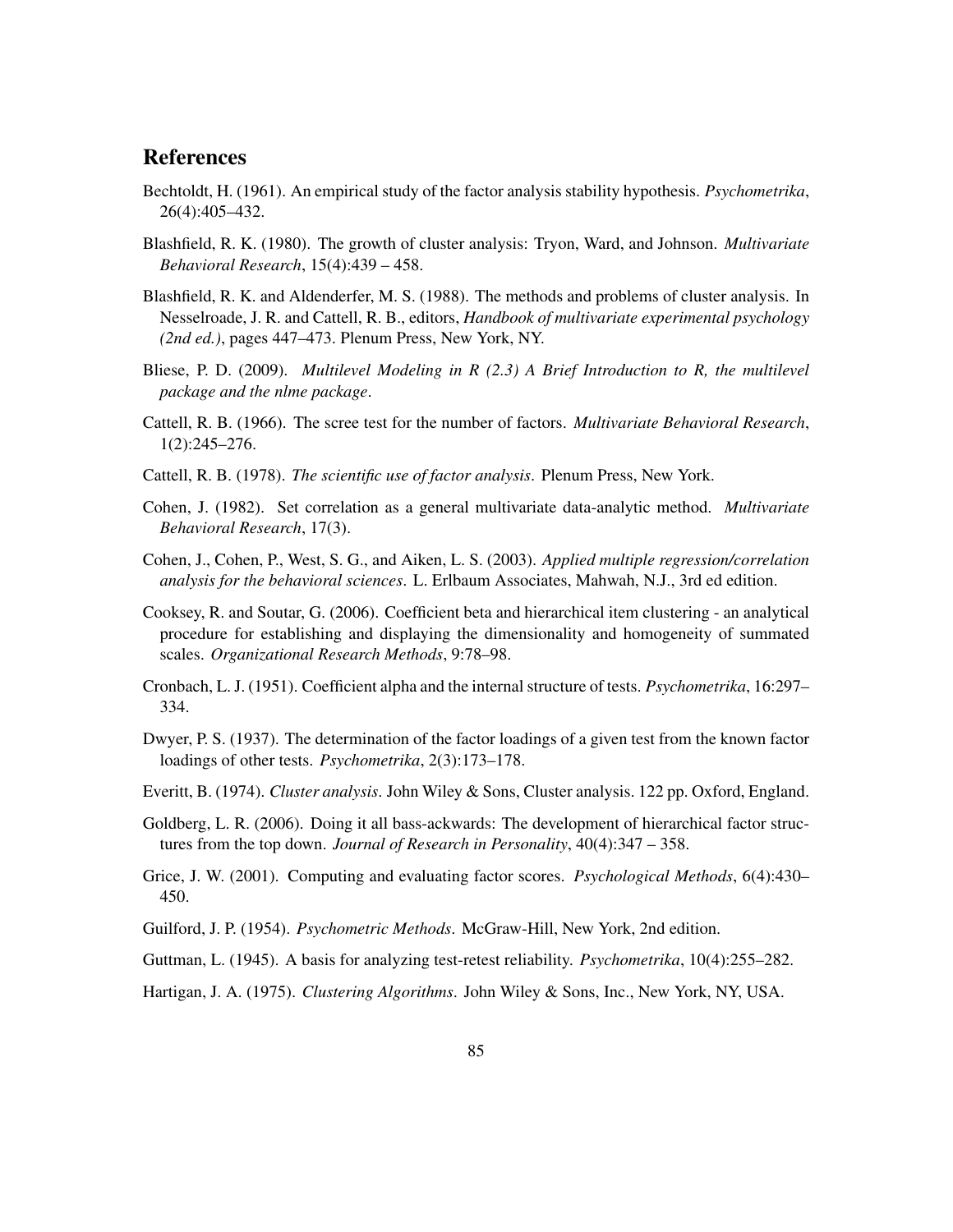- Henry, D. B., Tolan, P. H., and Gorman-Smith, D. (2005). Cluster analysis in family psychology research. *Journal of Family Psychology*, 19(1):121–132.
- Holzinger, K. and Swineford, F. (1937). The bi-factor method. *Psychometrika*, 2(1):41–54.
- Horn, J. L. (1965). A rationale and test for the number of factors in factor analysis. *Psychometrika*, 30(2):179–185.
- Horn, J. L. and Engstrom, R. (1979). Cattell's scree test in relation to Bartlett's chi-square test and other observations on the number of factors problem. *Multivariate Behavioral Research*, 14(3):283–300.
- Jennrich, R. and Bentler, P. (2011). Exploratory bi-factor analysis. *Psychometrika*, 76(4):537–549.
- Jensen, A. R. and Weng, L.-J. (1994). What is a good g? *Intelligence*, 18(3):231–258.
- Loevinger, J., Gleser, G., and DuBois, P. (1953). Maximizing the discriminating power of a multiple-score test. *Psychometrika*, 18(4):309–317.
- MacCallum, R. C., Browne, M. W., and Cai, L. (2007). Factor analysis models as approximations. In Cudeck, R. and MacCallum, R. C., editors, *Factor analysis at 100: Historical developments and future directions*, pages 153–175. Lawrence Erlbaum Associates Publishers, Mahwah, NJ.
- Martinent, G. and Ferrand, C. (2007). A cluster analysis of precompetitive anxiety: Relationship with perfectionism and trait anxiety. *Personality and Individual Differences*, 43(7):1676–1686.
- McDonald, R. P. (1999). *Test theory: A unified treatment*. L. Erlbaum Associates, Mahwah, N.J.
- Mun, E. Y., von Eye, A., Bates, M. E., and Vaschillo, E. G. (2008). Finding groups using modelbased cluster analysis: Heterogeneous emotional self-regulatory processes and heavy alcohol use risk. *Developmental Psychology*, 44(2):481–495.
- Nunnally, J. C. (1967). *Psychometric theory*. McGraw-Hill, New York,.
- Pedhazur, E. (1997). *Multiple regression in behavioral research: explanation and prediction*. Harcourt Brace College Publishers.
- R Core Team (2019). *R: A Language and Environment for Statistical Computing*. R Foundation for Statistical Computing, Vienna, Austria.
- Revelle, W. (1979). Hierarchical cluster-analysis and the internal structure of tests. *Multivariate Behavioral Research*, 14(1):57–74.
- Revelle, W. (2020). *psych: Procedures for Personality and Psychological Research*. Northwestern University, Evanston, https://CRAN.r-project.org/package=psych. R package version 2.0.8
- Revelle, W. (in prep). *An introduction to psychometric theory with applications in R*. Springer.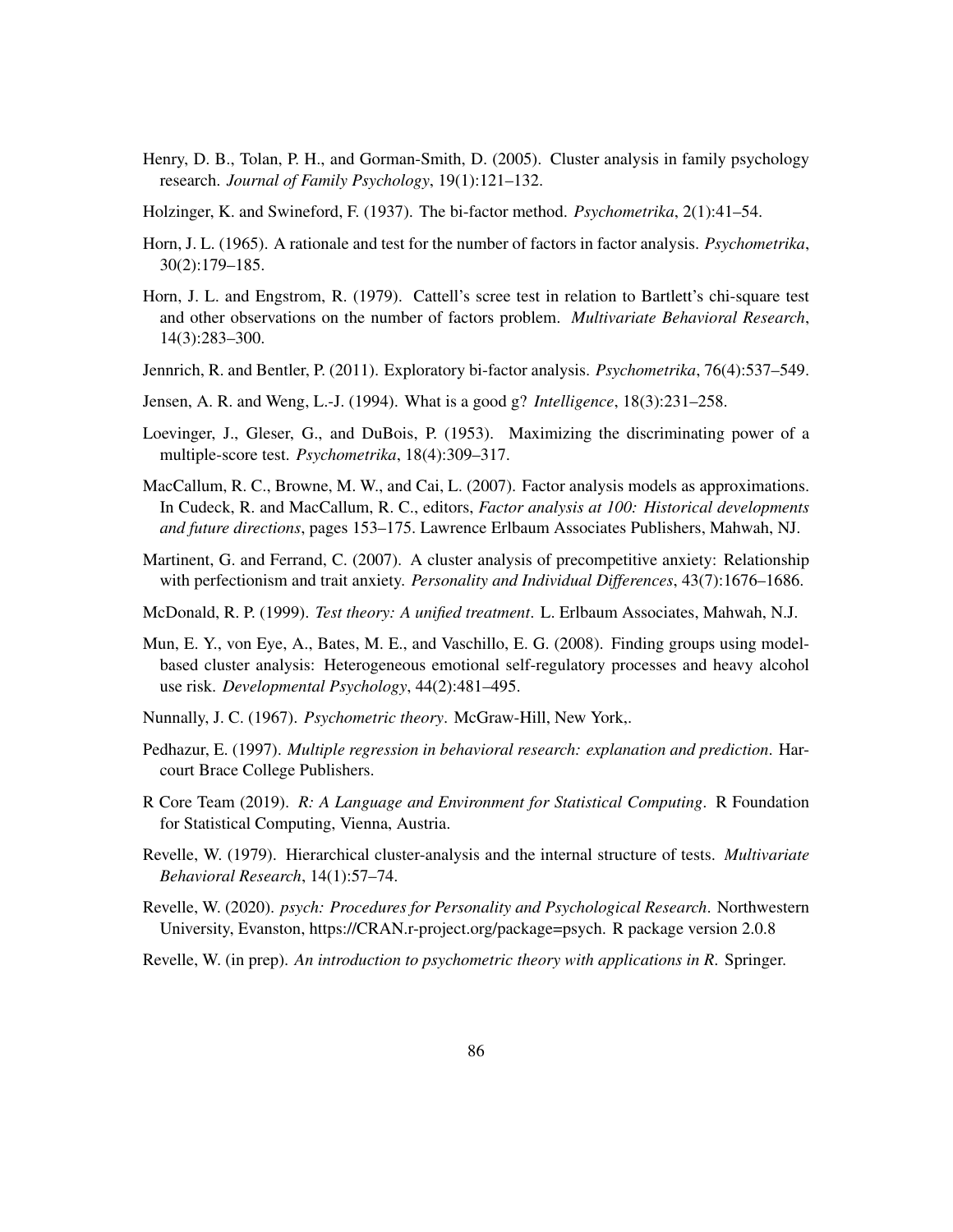- Revelle, W., Condon, D., and Wilt, J. (2011). Methodological advances in differential psychology. In Chamorro-Premuzic, T., Furnham, A., and von Stumm, S., editors, *Handbook of Individual Differences*, chapter 2, pages 39–73. Wiley-Blackwell.
- Revelle, W. and Rocklin, T. (1979). Very Simple Structure alternative procedure for estimating the optimal number of interpretable factors. *Multivariate Behavioral Research*, 14(4):403–414.
- Revelle, W., Wilt, J., and Rosenthal, A. (2010). Individual differences in cognition: New methods for examining the personality-cognition link. In Gruszka, A., Matthews, G., and Szymura, B., editors, *Handbook of Individual Differences in Cognition: Attention, Memory and Executive Control*, chapter 2, pages 27–49. Springer, New York, N.Y.
- Revelle, W. and Zinbarg, R. E. (2009). Coefficients alpha, beta, omega and the glb: comments on Sijtsma. *Psychometrika*, 74(1):145–154.
- Schmid, J. J. and Leiman, J. M. (1957). The development of hierarchical factor solutions. *Psychometrika*, 22(1):83–90.
- Shrout, P. E. and Fleiss, J. L. (1979). Intraclass correlations: Uses in assessing rater reliability. *Psychological Bulletin*, 86(2):420–428.
- Sneath, P. H. A. and Sokal, R. R. (1973). *Numerical taxonomy: the principles and practice of numerical classification*. A Series of books in biology. W. H. Freeman, San Francisco.
- Sokal, R. R. and Sneath, P. H. A. (1963). *Principles of numerical taxonomy*. A Series of books in biology. W. H. Freeman, San Francisco.
- Spearman, C. (1904). The proof and measurement of association between two things. *The American Journal of Psychology*, 15(1):72–101.
- ten Berge, J. M., Krijnen, W. P., Wansbeek, T., and Shapiro, A. (1999). Some new results on correlation-preserving factor scores prediction methods. *Linear Algebra and its Applications*,  $289(1-3):311-318.$
- Thorburn, W. M. (1918). The myth of Occam's razor. *Mind*, 27:345–353.
- Thurstone, L. L. and Thurstone, T. G. (1941). *Factorial studies of intelligence*. The University of Chicago press, Chicago, Ill.
- Tryon, R. C. (1935). A theory of psychological components–an alternative to "mathematical factors.". *Psychological Review*, 42(5):425–454.
- Tryon, R. C. (1939). *Cluster analysis*. Edwards Brothers, Ann Arbor, Michigan.
- Velicer, W. (1976). Determining the number of components from the matrix of partial correlations. *Psychometrika*, 41(3):321–327.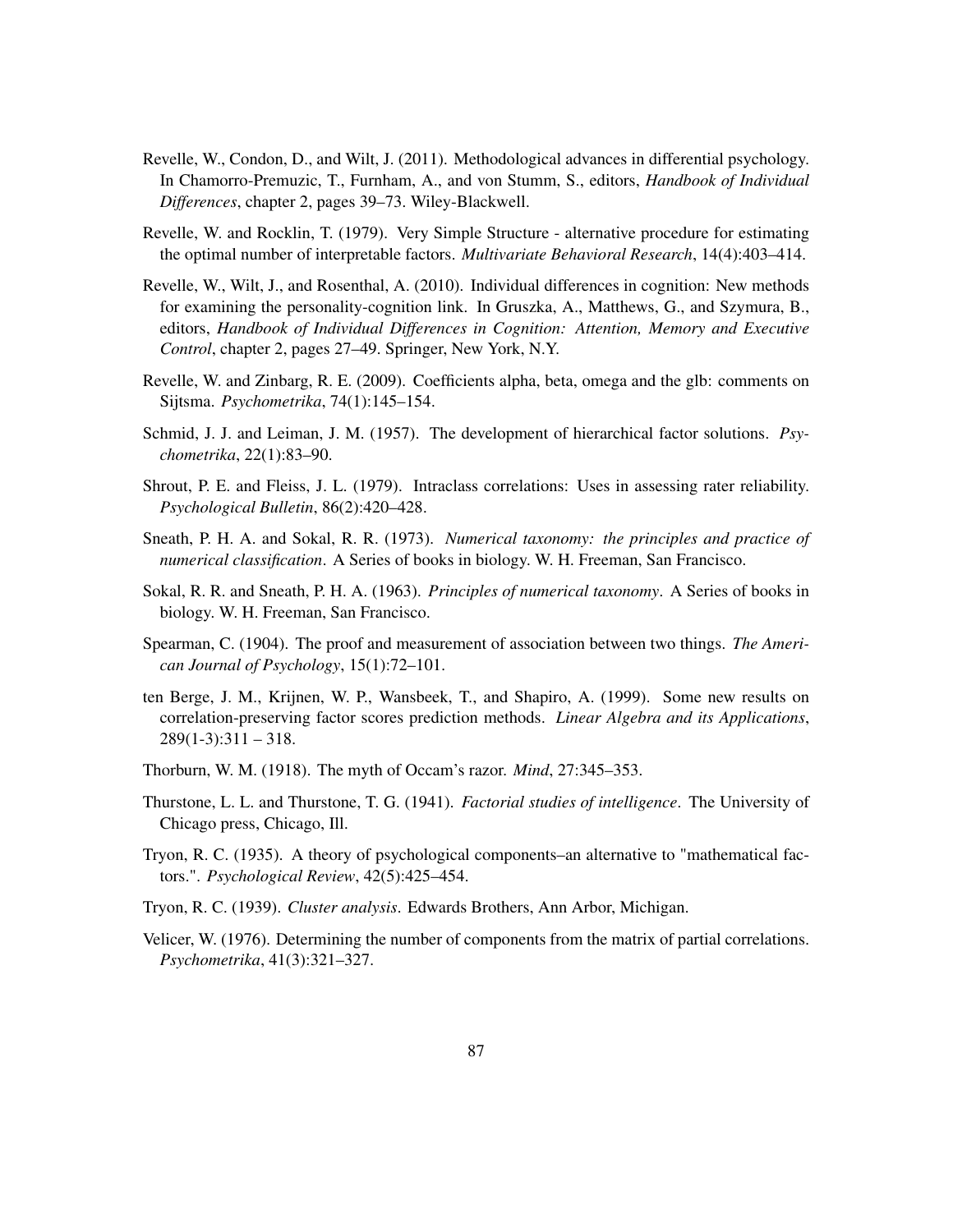- Zinbarg, R. E., Revelle, W., Yovel, I., and Li, W. (2005). Cronbach's  $\alpha$ , Revelle's  $\beta$ , and McDonald's  $ω_H$ : Their relations with each other and two alternative conceptualizations of reliability. *Psychometrika*, 70(1):123–133.
- Zinbarg, R. E., Yovel, I., Revelle, W., and McDonald, R. P. (2006). Estimating generalizability to a latent variable common to all of a scale's indicators: A comparison of estimators for <sup>ω</sup>*h*. *Applied Psychological Measurement*, 30(2):121–144.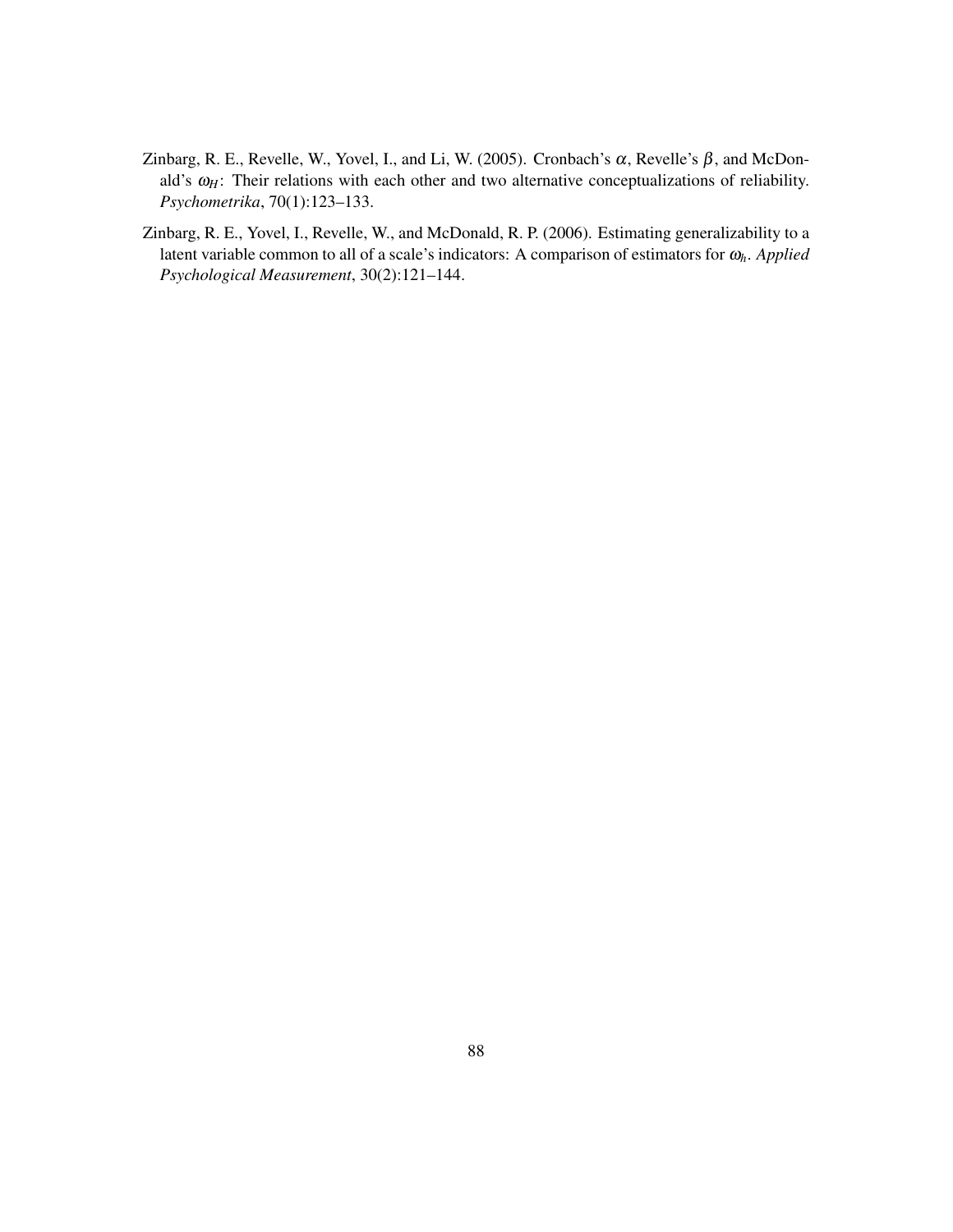# Index

#### $(, 16)$

agnes, 28 alpha, 5, 7, 47, 48, 50, 63 bassAckward, 35 , 42 , 45 Bechtoldt.1, 81 Bechtoldt.2, 81 bfi, 35, 42, 57, 58, 60, 81 bi.bars, 7 bifactor, 7 , 24 biserial, 13 block.random, 79 burt, 13 circadian.cor, 81 circadian.linear.cor, 81 circadian.mean, 81 circular statistics, 81 cities, 82 cluster analysis, 16 , 24 cluster scores, 16 cluster.cor, 47 , 57 , 60 cluster.loadings, 57 , 60 cohen.kappa, 81 common variance, 24 component scores, 16 congruence coefficient, 35 cor, 10 cor.plot, 7 cor.smooth, 13 cor2latex, 79 cosinor, 81 ctv, 7 cubits, 82 describe, 7, 9, 63, 79 df2latex, 79 dia.rect, 79

diagram, 44 draw.tetra, 13

epi.bfi, 81 eRm, 69 error.bars, 7 error.bars.by, 10

FA, 16, 24 fa, 7, 16–18, 22, 24, 25, 35, 63, 79 fa.diagram, 7, 17, 23, 43, 79 fa.extend, 16 , 44 fa.extension, 43, 82 fa.graph, 17 fa.lookup, 42 fa.parallel, 5, 7, 17, 38, 39, 42, 63 fa.parallel.poly, 42 fa.plot, 17 , 18 fa2latex, 79 faCor, 35 , 42 factanal, 17 factor analysis, 7, 16, 24 factor extension, 42 factor scores, 16 factor.congruence, 16 , 35 factor.minres, 17 , 18 factor.pa, 18, 51 factors, 16 fisherz, 81

galton, 82 generalized least squares, 7 generalized least squares factor analysis, 16 geometric.mean, 81 GPArotation, 7 , 18 , 24 guttman, 7 , 52

harmonic.mean, 81 hclust, 28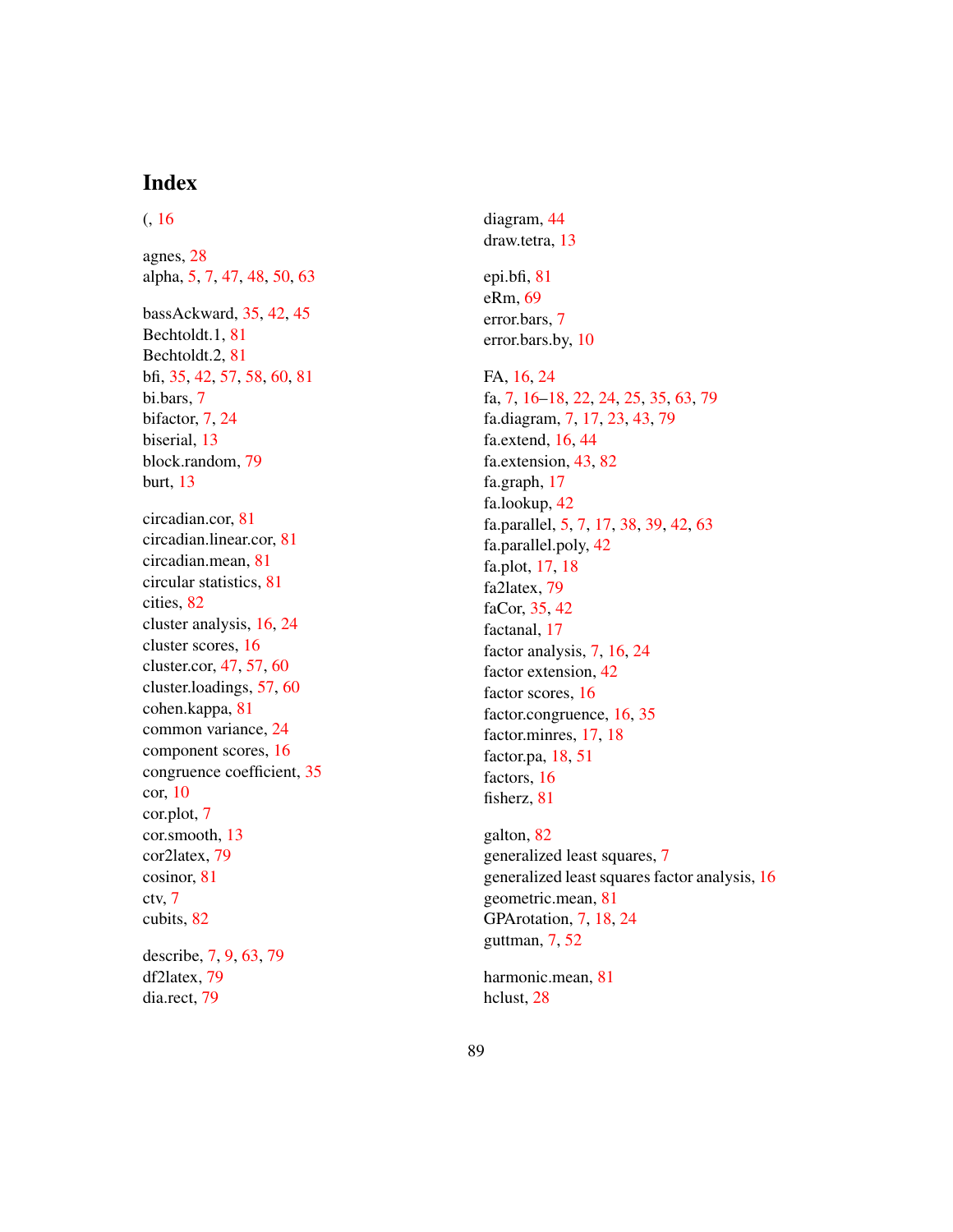head, 81 headtail, 81 heights, 82 hierarchical cluster analysis, 28 Holzinger, 81

ICC, 7, 81 iclust, 7, 17, 28, 29, 34, 46, 51, 63, 79 iclust.diagram, 7, 79 Index, 79 iqitems, 81 irt.fa, 7, 63, 67, 69, 71, 79 irt.npl, 79 irt.npn, 79 irt.responses, 63, 64 irt2latex, 79

keys, 48

lavaan, 42 library, 8 logistic, 65 lowerCor, 10 lowerMat, 10 lowerUpper, 12 lowess, 10 ltm, 69

make.keys, 57, 58 MAP, 7, 17, 38 mardia, 81 maximum likelihood, 7 maximum likelihood factor analysis, 16 mediate, 4 min.res, 18 minimum residual, 7 minres factor analysis, 16 mixed.cor, 13 multi.hist, 7 multilevel, 72

nfactors, 17

nlme, 72

oblimin, 18 omega, 7, 24, 35, 46, 51, 69, 79 omegaSem, 51, 55 p.rep, 81 pairs, 10 pairs.panels, 5, 7, 10, 11, 60 paran, 39 partial.r, 81 PCA, 16, 24 peas, 82 plot, 18, 22 plot.irt, 7 plot.poly, 7 plot.psych, 79 pnorm, 79 polychoric, 7, 13, 28, 30, 42, 63 polyserial, 13 principal, 7, 16, 18, 24, 51 principal axis, 7 principal axis factor analysis, 16 principal components, 16 principal components analysis, 16, 24 princomp, 24 print, 18 print.psych, 21 progressBar, 28 Promax, 18, 24 psych, 4, 6–8, 13, 16, 17, 24, 58, 79, 81, 83 quartimax, 18 quartimin, 18 R function (, 16 agnes, 28 alpha, 5, 7, 47, 48, 50, 63 bassAckward, 35, 42, 45

Bechtoldt.1, 81 Bechtoldt.2, 81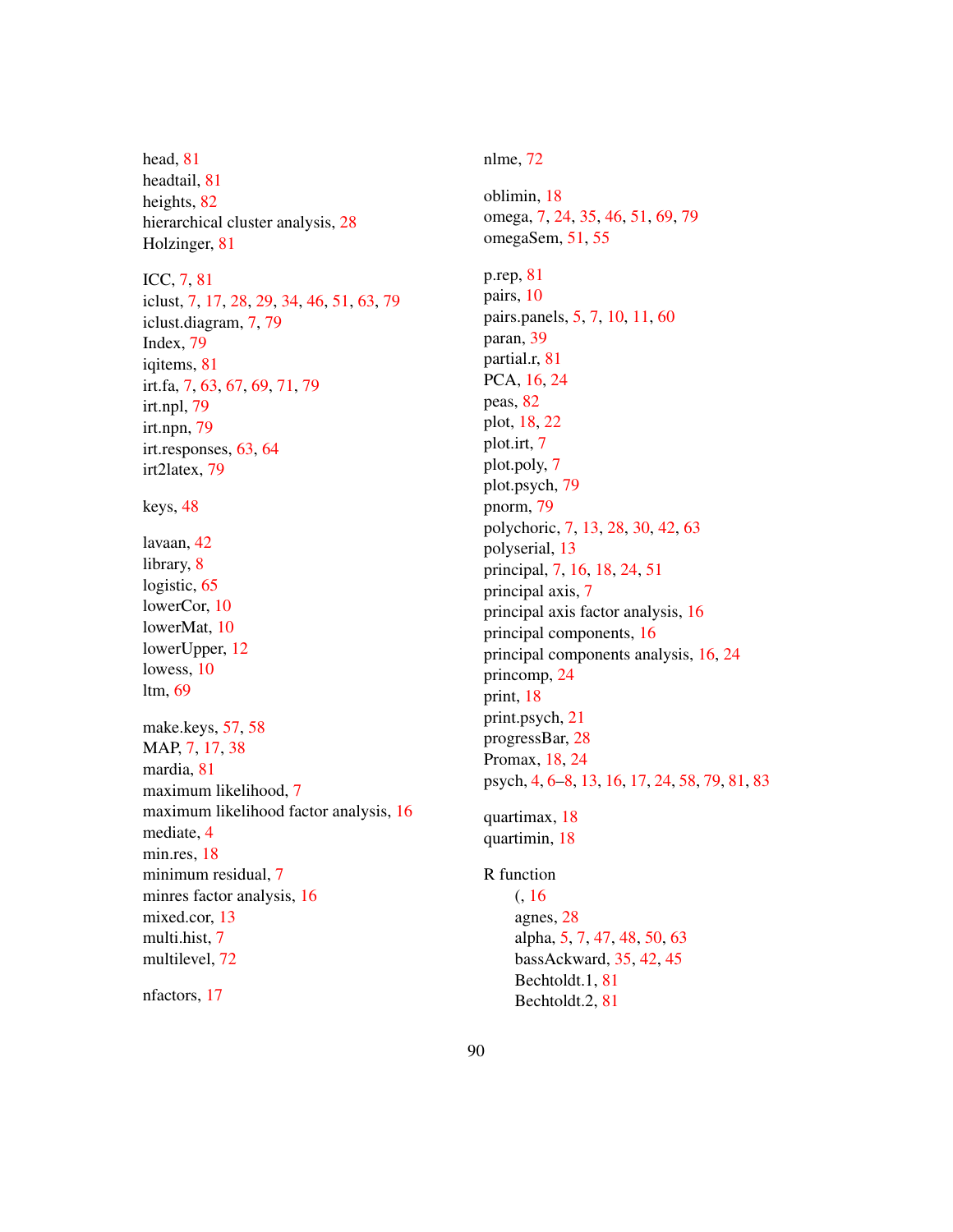bfi, 35, 42, 57, 58, 60, 81 bi.bars, 7 bifactor, 24 biserial, 13 block.random, 79 burt, 13 circadian.cor, 81 circadian.linear.cor, 81 circadian.mean, 81 cities, 82 cluster.cor, 47, 57, 60 cluster.loadings, 57, 60 cohen.kappa, 81 cor, 10 cor.plot, 7 cor.smooth, 13 cor2latex, 79 cosinor, 81 cubits, 82 describe, 7, 9, 63, 79 df2latex, 79 dia.rect, 79 diagram, 44 draw.tetra, 13 epi.bfi, 81 error.bars, 7 error.bars.by, 10 fa, 7, 16–18, 22, 24, 25, 35, 63, 79 fa.diagram, 7, 17, 23, 43, 79 fa.extend, 16, 44 fa.extension, 43, 82 fa.graph, 17 fa.lookup, 42 fa.parallel, 5, 7, 17, 38, 39, 42, 63 fa.parallel.poly, 42 fa.plot, 17, 18 fa2latex, 79 faCor, 35, 42 factanal, 17 factor.congruence, 16, 35 factor.minres, 17, 18

factor.pa, 18, 51 fisherz, 81 galton, 82 geometric.mean, 81 guttman, 7, 52 harmonic.mean, 81 hclust, 28 head, 81 headtail, 81 heights, 82 Holzinger, 81 ICC, 7, 81 iclust, 7, 17, 28, 29, 34, 46, 51, 63, 79 iclust.diagram, 7, 79 iqitems, 81 irt.fa, 7, 63, 67, 69, 71, 79 irt.npl, 79 irt.npn, 79 irt.responses, 63, 64 irt2latex, 79 library, 8 lowerCor, 10 lowerMat, 10 lowerUpper, 12 make.keys, 57, 58 MAP, 7, 17, 38 mardia, 81 mediate, 4 mixed.cor, 13 multi.hist, 7 nfactors, 17 oblimin, 18 omega, 7, 24, 35, 46, 51, 69, 79 omegaSem, 51, 55 p.rep, 81 pairs, 10 pairs.panels, 5, 7, 10, 11, 60 paran, 39 partial.r, 81 peas, 82 plot, 18, 22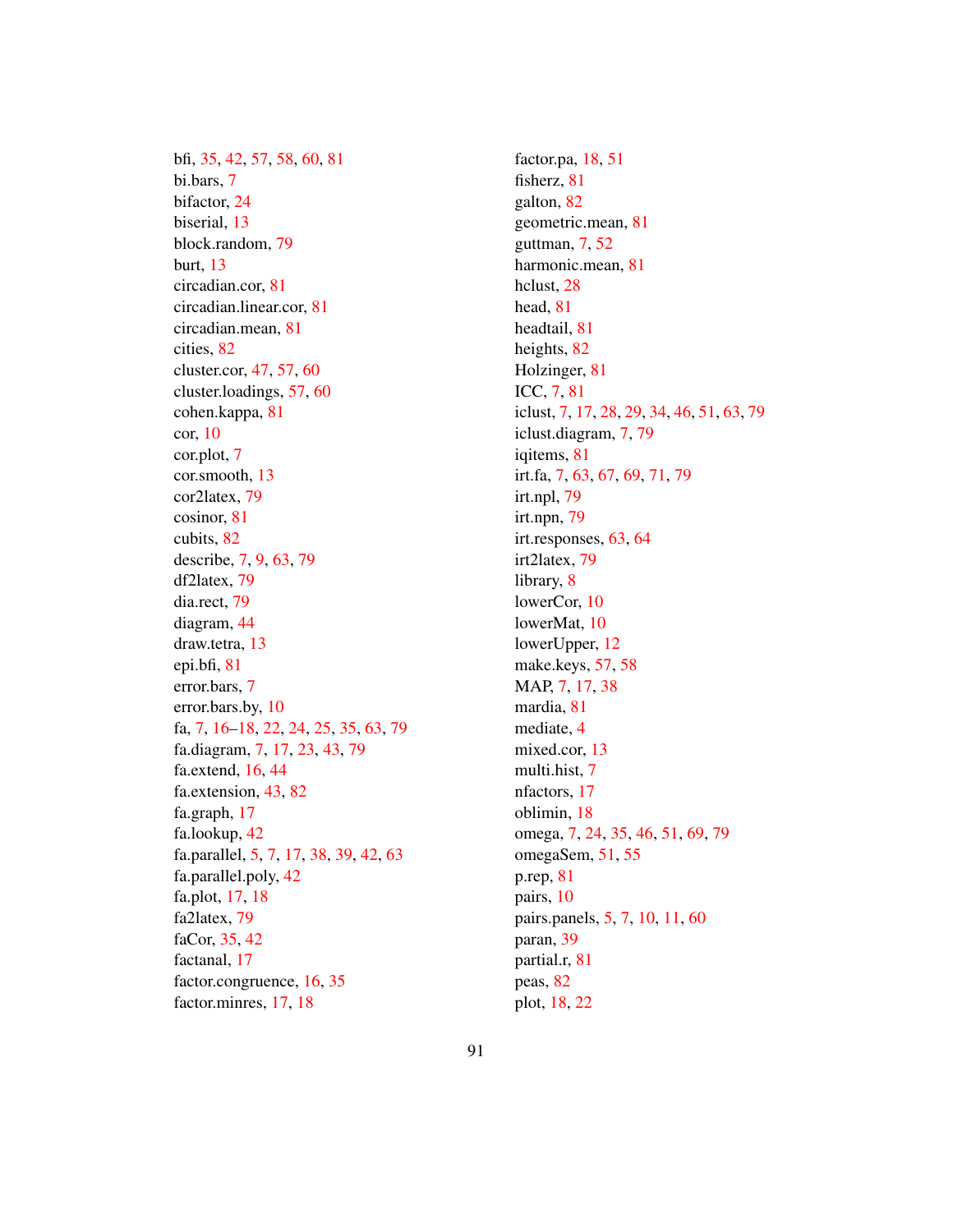plot.irt, 7 plot.poly, 7 plot.psych, 79 pnorm, 79 polychoric, 7, 13, 28, 30, 63 polyserial, 13 principal, 7, 16, 18, 24, 51 princomp, 24 print, 18 print.psych, 21 progressBar, 28 Promax, 18, 24 psych, 83 psych package (, 16 alpha, 5, 7, 47, 48, 50, 63 bassAckward, 35, 42, 45 Bechtoldt.1, 81 Bechtoldt.2, 81 bfi, 35, 42, 57, 58, 60, 81 bi.bars, 7 bifactor, 24 biserial, 13 block.random, 79 burt, 13 circadian.cor, 81 circadian.linear.cor, 81 circadian.mean, 81 cities, 82 cluster.cor, 47, 57, 60 cluster.loadings, 57, 60 cohen.kappa, 81 cor.plot, 7 cor.smooth, 13 cor2latex, 79 cosinor, 81 cubits, 82 describe, 7, 9, 63, 79 df2latex, 79 dia.rect, 79 diagram, 44

draw.tetra, 13 epi.bfi, 81 error.bars, 7 error.bars.by, 10 fa, 7, 16–18, 22, 24, 25, 35, 63, 79 fa.diagram, 7, 17, 23, 43, 79 fa.extend, 16, 44 fa.extension, 43, 82 fa.graph, 17 fa.lookup, 42 fa.parallel, 5, 7, 17, 38, 39, 42, 63 fa.parallel.poly, 42 fa.plot, 17, 18 fa2latex, 79 faCor, 35, 42 factor.congruence, 16, 35 factor.minres, 17, 18 factor.pa, 18, 51 fisherz, 81 galton, 82 geometric.mean, 81 guttman, 7, 52 harmonic.mean, 81 headtail, 81 heights, 82 Holzinger, 81 ICC, 7, 81 iclust, 7, 17, 28, 29, 34, 46, 51, 63, 79 iclust.diagram, 7, 79 iqitems, 81 irt.fa, 7, 63, 67, 69, 71, 79 irt.npl, 79 irt.npn, 79 irt.responses, 63, 64 irt2latex, 79 lowerCor, 10 lowerMat, 10 lowerUpper, 12 make.keys, 57, 58 MAP, 7, 17, 38 mardia, 81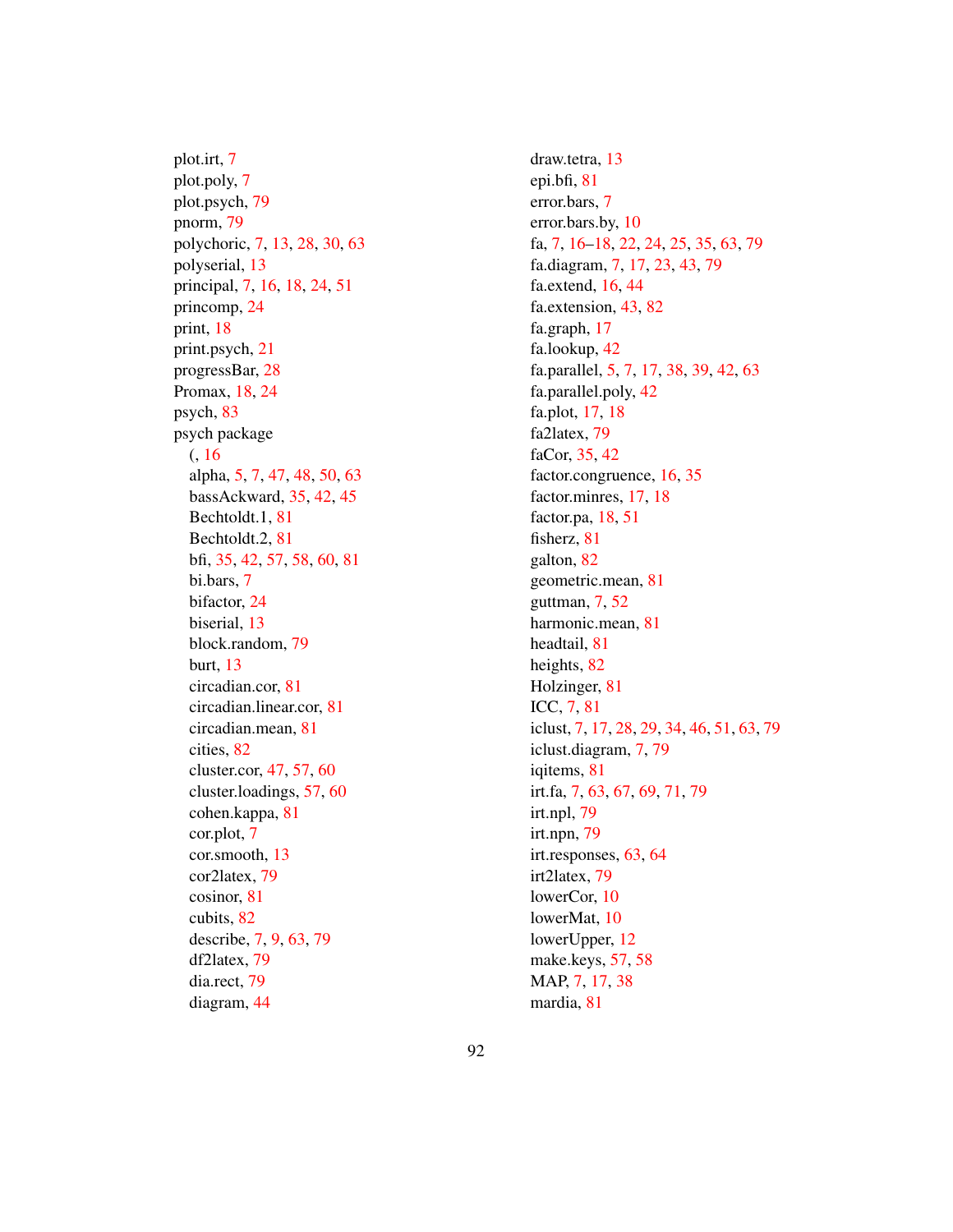mediate, 4 mixed.cor, 13 multi.hist, 7 nfactors, 17 omega, 7, 24, 35, 46, 51, 69, 79 omegaSem, 51, 55 p.rep, 81 pairs.panels, 5, 7, 10, 11, 60 partial.r, 81 peas, 82 plot, 22 plot.irt, 7 plot.poly, 7 plot.psych, 79 polychoric, 7, 13, 28, 30, 63 polyserial, 13 principal, 7, 16, 18, 24, 51 print, 18 print.psych, 21 progressBar, 28 Promax, 18, 24 psych, 83 rangeCorrection, 81 read.clipboard, 7, 8 read.clipboard.csv, 8 read.clipboard.fwf, 9 read.clipboard.lower, 9 read.clipboard.tab, 4, 8, 9 read.clipboard.upper, 9 read.file, 8 Reise, 81 response.frequencies, 63 reverse.code, 81 sat.act, 9, 75 scatter.hist, 7 schmid, 7, 51, 52 score.items, 4 score.multiple.choice, 7, 62, 63, 69 scoreIems, 5 scoreIrt, 71, 72 scoreItems, 7, 47, 50, 51, 57, 60, 63

setCor, 4, 42, 63, 75, 77, 81 sim, 77 sim.anova, 77 sim.circ, 77 sim.congeneric, 77 sim.dichot, 77, 78 sim.hierarchical, 77 sim.irt, 77, 78 sim.item, 77 sim.minor, 39, 77, 78 sim.multilevel, 74, 78 sim.npl, 77, 78 sim.npn, 77, 78 sim.omega, 77, 78 sim.parallel, 77 sim.rasch, 77, 78 sim.simple, 77 sim.simplex, 77, 78 sim.structural, 77 sim.structure, 39, 77, 78 sim.vss, 77 splitHalf, 56 statsBy, 72 statsBy.boot, 74 statsBy.boot.summary, 74 structure.diagram, 7, 79 superMatrix, 58, 81 target.rot, 18 tetrachoric, 7, 13, 30, 63 Thurstone, 12, 81 Thurstone.33, 81 topBottom, 81 vegetables, 81, 82 vss, 5, 7, 17, 38, 39, 63 withinBetween, 74 quartimax, 18 quartimin, 18 rangeCorrection, 81 read.clipboard, 7, 8 read.clipboard.csv, 8 read.clipboard.fwf, 9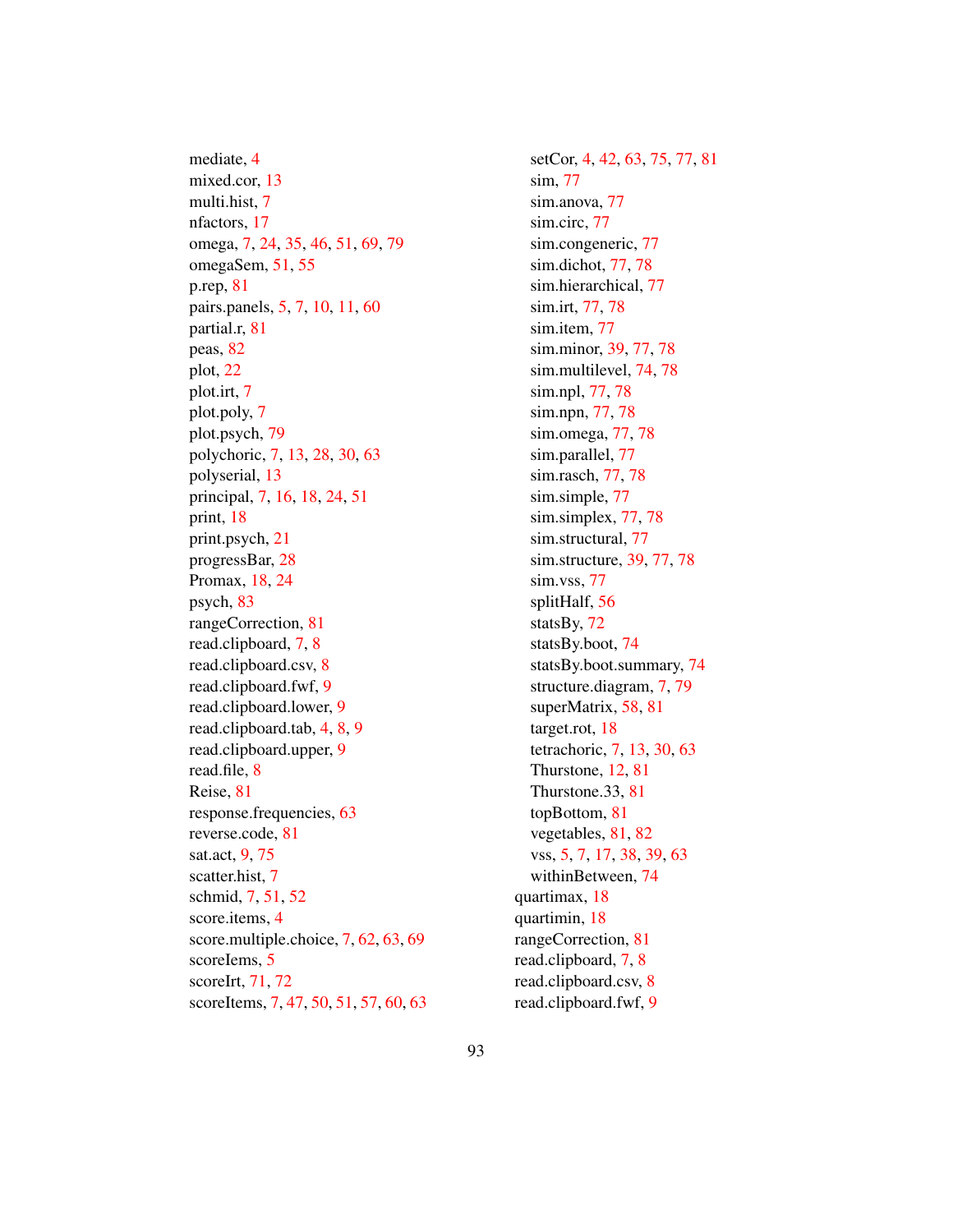read.clipboard.lower, 9 read.clipboard.tab, 4, 8, 9 read.clipboard.upper, 9 read.file, 8 read.table, 8 Reise, 81 response.frequencies, 63 reverse.code, 81 Rgraphviz, 17 sat.act, 9, 75 scatter.hist, 7 schmid, 7, 51, 52 score.items, 4 score.multiple.choice, 7, 62, 63, 69 scoreIems, 5 scoreIrt, 71, 72 scoreItems, 7, 47, 50, 51, 57, 60, 63 setCor, 4, 42, 63, 75, 77, 81 sim, 77 sim.anova, 77 sim.circ, 77 sim.congeneric, 77 sim.dichot, 77, 78 sim.hierarchical, 77 sim.irt, 77, 78 sim.item, 77 sim.minor, 39, 77, 78 sim.multilevel, 74, 78 sim.npl, 77, 78 sim.npn, 77, 78 sim.omega, 77, 78 sim.parallel, 77 sim.rasch, 77, 78 sim.simple, 77 sim.simplex, 77, 78 sim.structural, 77 sim.structure, 39, 77, 78 sim.vss, 77 splitHalf, 56 statsBy, 72 statsBy.boot, 74

statsBy.boot.summary, 74 structure.diagram, 7, 79 superMatrix, 58, 81 tail, 81 target.rot, 18 tetrachoric, 7, 13, 30, 63 Thurstone, 12, 81 Thurstone.33, 81 topBottom, 81 varimax, 18 vegetables, 81, 82 vss, 5, 7, 17, 38, 39, 63 withinBetween, 74 R package ctv, 7 eRm, 69 GPArotation, 7, 18, 24 lavaan, 42 ltm, 69 multilevel, 72 nlme, 72 paran, 39 psych, 4, 6–8, 13, 16, 17, 24, 58, 79, 81, 83 sem, 42, 51, 55, 81 stats, 17, 24 rangeCorrection, 81 read.clipboard, 7, 8 read.clipboard.csv, 8 read.clipboard.fwf, 9 read.clipboard.lower, 9 read.clipboard.tab, 4, 8, 9 read.clipboard.upper, 9 read.file, 8 read.table, 8 Reise, 81 response.frequencies, 63 reverse.code, 81 Rgraphviz, 17 rooted dendritic structure, 28